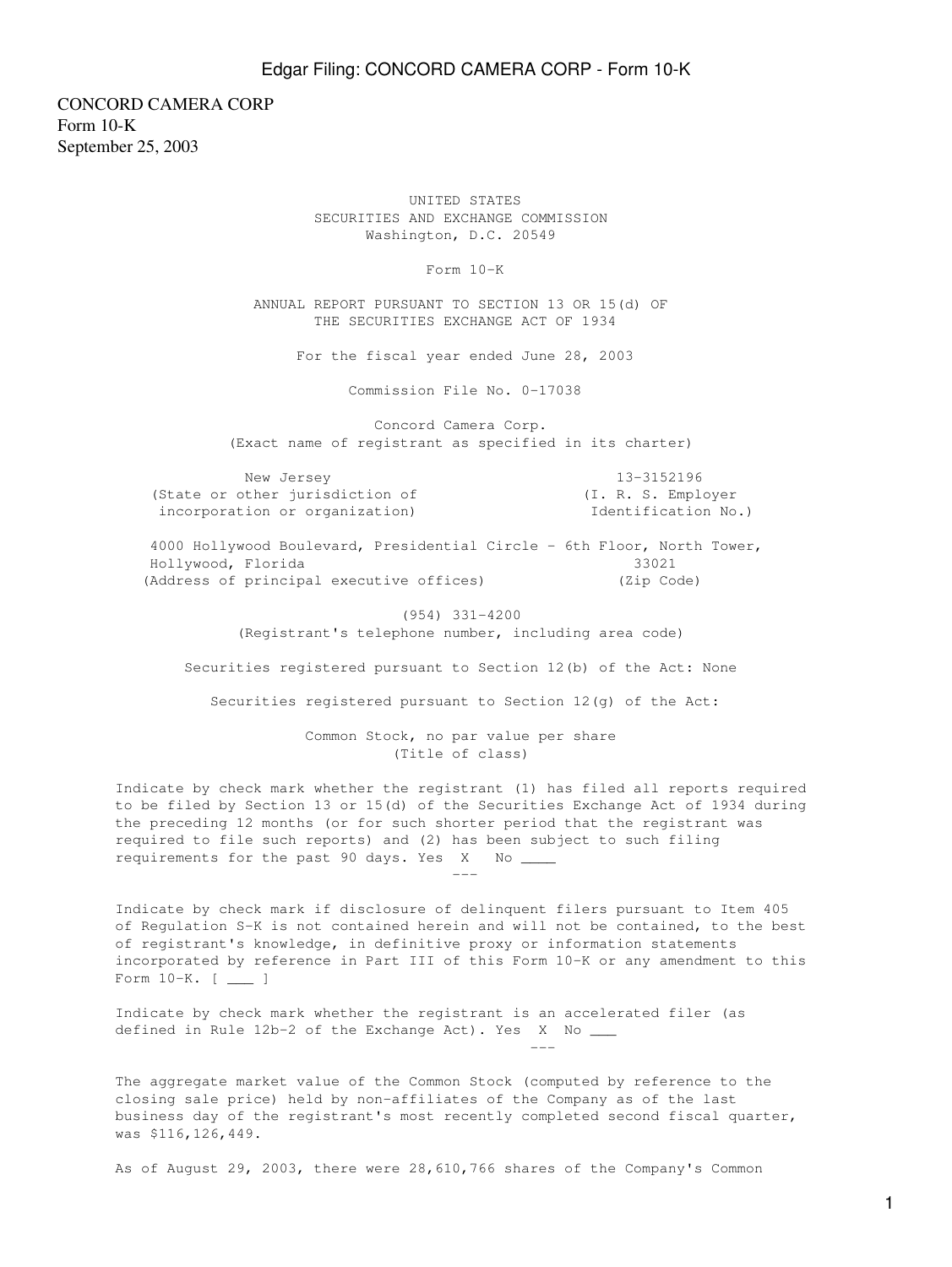Stock outstanding.

 DOCUMENTS INCORPORATED BY REFERENCE See Exhibit Index -- Page 48

### PART I

Unless the context indicates otherwise, when used in this report, "we," "us," "our," "Concord" and the "Company" refer to Concord Camera Corp. and its subsidiaries. Beginning in Fiscal 1999, the Company changed its fiscal year to end on the Saturday closest to June 30. Fiscal 2003 refers to the Fiscal Year ended June 28, 2003, Fiscal 2002 refers to the Fiscal Year ended June 29, 2002, Fiscal 2001 refers to the Fiscal Year ended June 30, 2001, Fiscal 2000 refers to the Fiscal Year ended July 1, 2000, and Fiscal 1999 refers to the Fiscal Year ended July 3, 1999. Prior to 1999, the Company's fiscal year was the twelve-month period ended June 30. References to "fiscal year" incorporate this usage.

All information in this report gives effect to a two-for-one stock split effective on April 14, 2000 to shareholders of record on March 27, 2000.

Safe Harbor Statement under the Private Securities Litigation Reform Act of 1995

This report and the documents that are incorporated by reference into this report contain "forward-looking statements" within the meaning of the safe harbor provisions of The Private Securities Litigation Reform Act of 1995. Some of the forward-looking statements can be identified by the use of forward-looking words such as "believes," "expects," "may," "will," "should," "seeks," "intends," "plans," "estimates," or "anticipates" or the negative of those words or other comparable terminology. Forward-looking statements concern expectations, beliefs, projections, future plans and strategies, anticipated events or trends and similar expressions concerning matters that are not historical facts. They represent only our present belief regarding future events, many of which, by their nature, are inherently uncertain and involve risks and uncertainties. A number of important factors could cause actual results to differ, perhaps materially, from the anticipated results indicated in the forward-looking statements. For a discussion of some of the factors that could cause actual results to differ, please see the discussion under "Risk Factors" contained in this report. Any forward-looking statements contained in this report, or in the documents incorporated by reference into this report, represent our estimates only as of the date of this report, or as of such earlier dates as are indicated, and should not be relied upon as representing our estimates as of any subsequent date. While we may elect to update forward-looking statements at some point in the future, we specifically disclaim any obligation to do so, even if our estimates change.

Item 1. The Business.

Our Company

We design, develop, manufacture and sell on a worldwide basis high quality, popularly priced, easy-to-use image capture products. Our products include digital image capture devices, 35mm and Advanced Photo System ("APS") (24mm) traditional and single use cameras, and instant cameras. We believe we are the fourth largest manufacturer of single use cameras in the world (behind Eastman Kodak Company ("Kodak"), Fuji Photo Film Co. Ltd. ("Fuji") and Konica Corporation).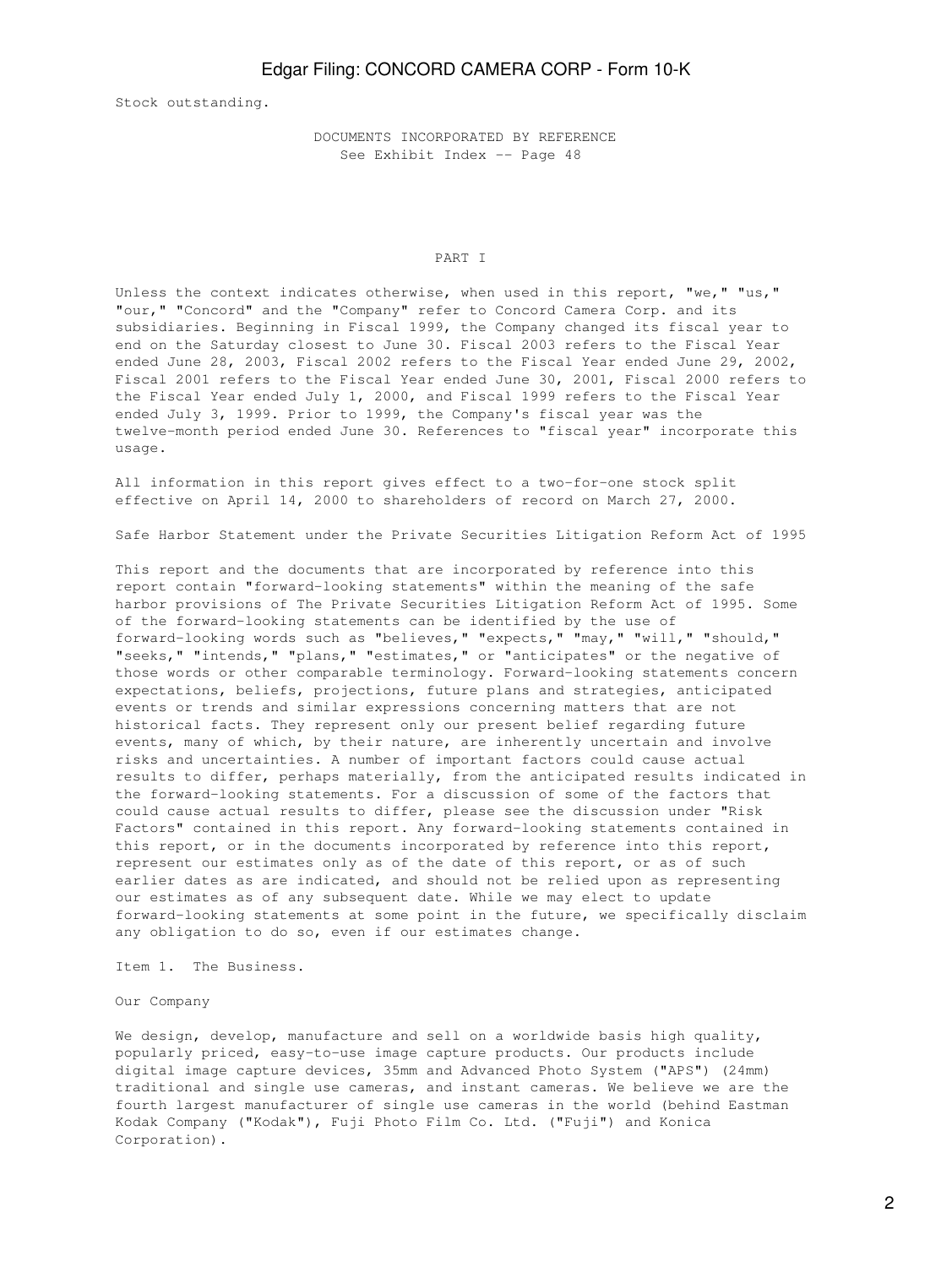We manufacture products in the People's Republic of China ("PRC"). Our manufacturing facilities, together with several employee dormitories we lease, comprise in excess of 600,000 square feet. We have operated in the PRC since 1984. Our manufacturing capabilities and facilities in the PRC are key components of our low cost of production. Our Hong Kong management team, many of whom live in the PRC, oversees our manufacturing activities. Our products are conceptualized, designed, developed and engineered principally in design centers in Hong Kong, the PRC and the United States.

-2-

We have evolved from a contract manufacturer and distributor of cameras to a design and development service provider and manufacturer of high quality image capture products with strong retail distribution. At the same time, we have developed and manufacture a full line of lower priced digital cameras. Average revenue per unit from our digital products is significantly higher than from our traditional and single use camera products. In Fiscal 2003, we completed several new digital camera development projects. We introduced to the marketplace 17 new digital products which also provide platforms for the future development of other digital products. Our design team is currently engaged in the development of additional digital products. See "Products" below. The experience gained from these development projects should enable us to compete effectively for supply contracts with companies desiring to offer low cost digital camera solutions to their customers.

We have two primary channels of distribution, our Design and Manufacturing Services ("DMS") channel and our Retail Sales and Distribution ("RSD") channel. Our DMS business is based on us supplying our customers with development, design, engineering and manufacturing services. Our DMS customers have included leading film, camera, telecommunication and technology companies. Our RSD business sells private label and brand name image capture products to retailers worldwide. We offer product and package design, and customer service to our retail customers.

### General

The mailing address of our headquarters is 4000 Hollywood Boulevard, Sixth Floor, North Tower, Hollywood, Florida 33021, and our telephone number is (954) 331-4200. Concord was incorporated in New Jersey in 1982. The address of our website is www.concord-camera.com. Through a link on the Investor Relations section of our website, we make available the following filings as soon as reasonably practicable after they are electronically filed with or furnished to the SEC: Annual Report on Form 10-K, quarterly reports on Form 10-Q, current reports on Form 8-K and any amendments to those reports filed or furnished pursuant to Section 13(a) or 15(d) of the Securities Exchange Act of 1934. All such filings are available free of charge.

### Photography Market Overview

There are four main categories of cameras within the amateur photography market:

 o Digital cameras - A digital camera uses an electronic sensor (versus silver halide film) to electronically capture an image, which is then stored in a memory device. Digital cameras with image review capability allow for instantaneous viewing, and images can easily be downloaded to a computer for viewing, manipulation, reproduction and storage. According to IDC(1), approximately 30 million consumer digital cameras(2) were shipped worldwide in 2002 (a 65% increase in the number of units shipped as compared to 2001) generating shipment values of approximately \$11 billion.(3)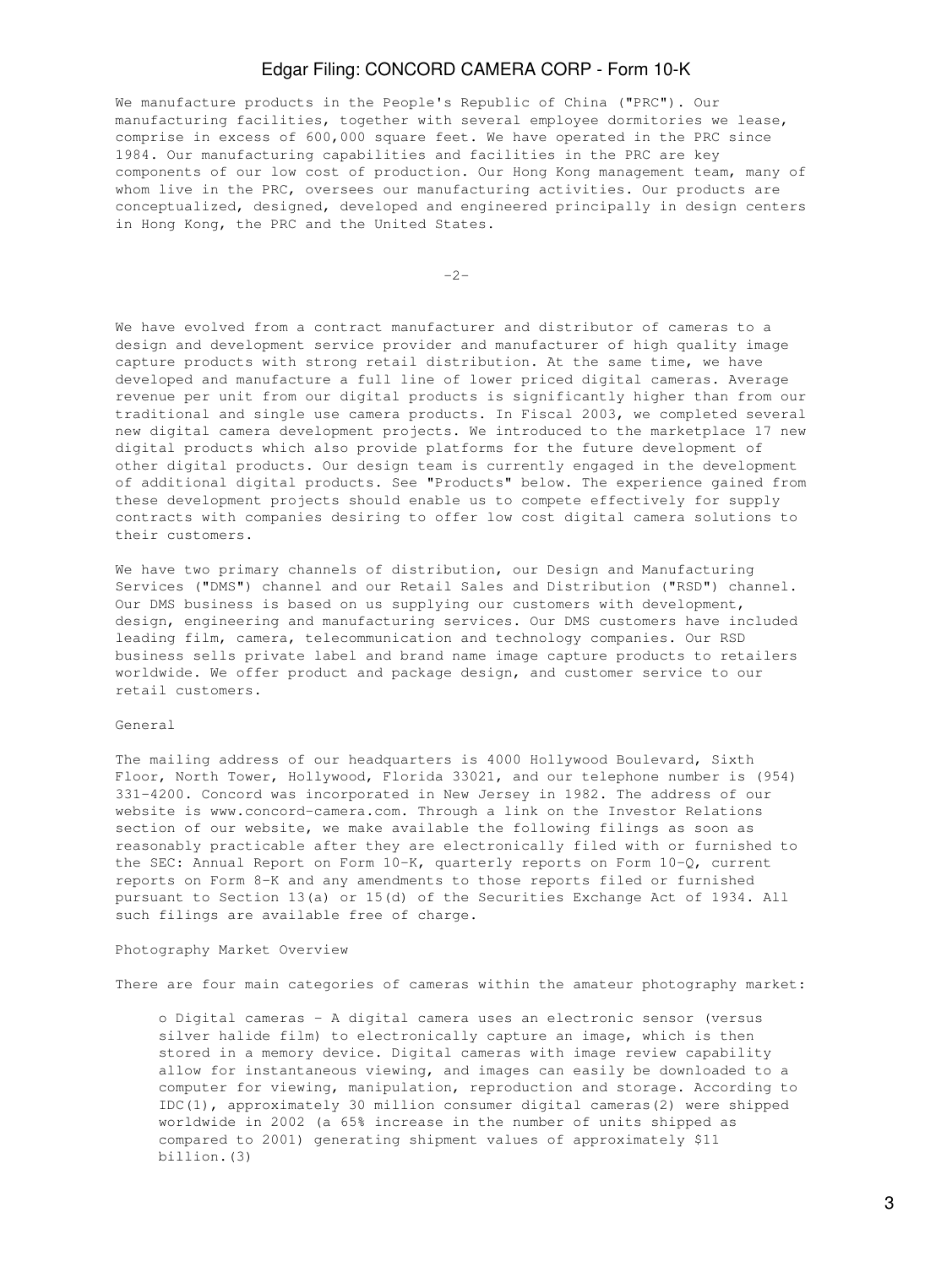o Single use cameras - Single use cameras are sold preloaded with film and batteries and are designed to be used only once. After use, the consumer returns the entire camera to the photo processor. The processor then extracts the film and either disposes of the camera carcass or returns it for recycling. According to the Photo Marketing Association ("PMA"), on a unit basis, single use cameras account for approximately 87% of all non-digital cameras sold worldwide, but we estimate this segment accounts for less than 30% of worldwide amateur non-digital camera industry revenues.

 o 35mm and APS cameras - This category includes essentially all other (non-single use) cameras that use silver halide film. Film formats include both 35mm and APS. On a unit basis, 35mm and APS cameras account for about 11% of all non-digital cameras sold worldwide according to the PMA and we estimate this segment accounts for about 40% of worldwide amateur non-digital camera industry revenues.

(1) IDC (a division of IDG) is a leading provider of industry analysis and market data.

(2) "Consumer digital cameras" are cameras capturing images in digital format only, and exclude digital cameras with interchangeable lenses ("digital SLR") or cameras that operate only when connected to a PC ("PC cameras").

(3) According to IDC's weighted average of end user minimally advertised price ("MAP"). Source: IDC, Worldwide Digital Still Camera Forecast, 2003-2007, May 2003.

-3-

 o Instant cameras - Instant cameras provide the advantage of instant photographs, but the cost per print is substantially higher than 35mm and APS cameras. There is also a difference in the quality of prints produced by instant cameras. On a unit basis, instant cameras account for about 1.5% of all non-digital cameras sold worldwide according to the PMA and we estimate this segment accounts for about 1 to 2% of worldwide amateur non-digital camera industry revenues.

Market Trends

------------

We expect to capitalize on a number of trends within the image capture industry, including the following:

 o Growth of Digital Photography. Digital photography is one of the fastest growing areas of the photography market. According to IDC, worldwide consumer digital camera shipments grew at an average rate of approximately 65% per year from 1999 through 2002, and are projected to grow at an average rate of approximately 16% per year over the next three years with shipments expected to surpass 53 million units in 2007. Despite their relatively recent acceptance in the consumer market, digital camera sales have already surpassed sales of instant cameras, single lens reflex cameras ("SLRs") and traditional(4) 35mm and APS cameras. We believe we are well positioned to address this market, with a design team focused on the development of digital image capture devices and significant clean room facilities dedicated to the manufacture and assembly of digital cameras. See "Manufacturing Facilities" below.

 o New Digital Image Capture Devices. In a clear departure from silver halide photography, digital imaging enables images to be displayed and used in ways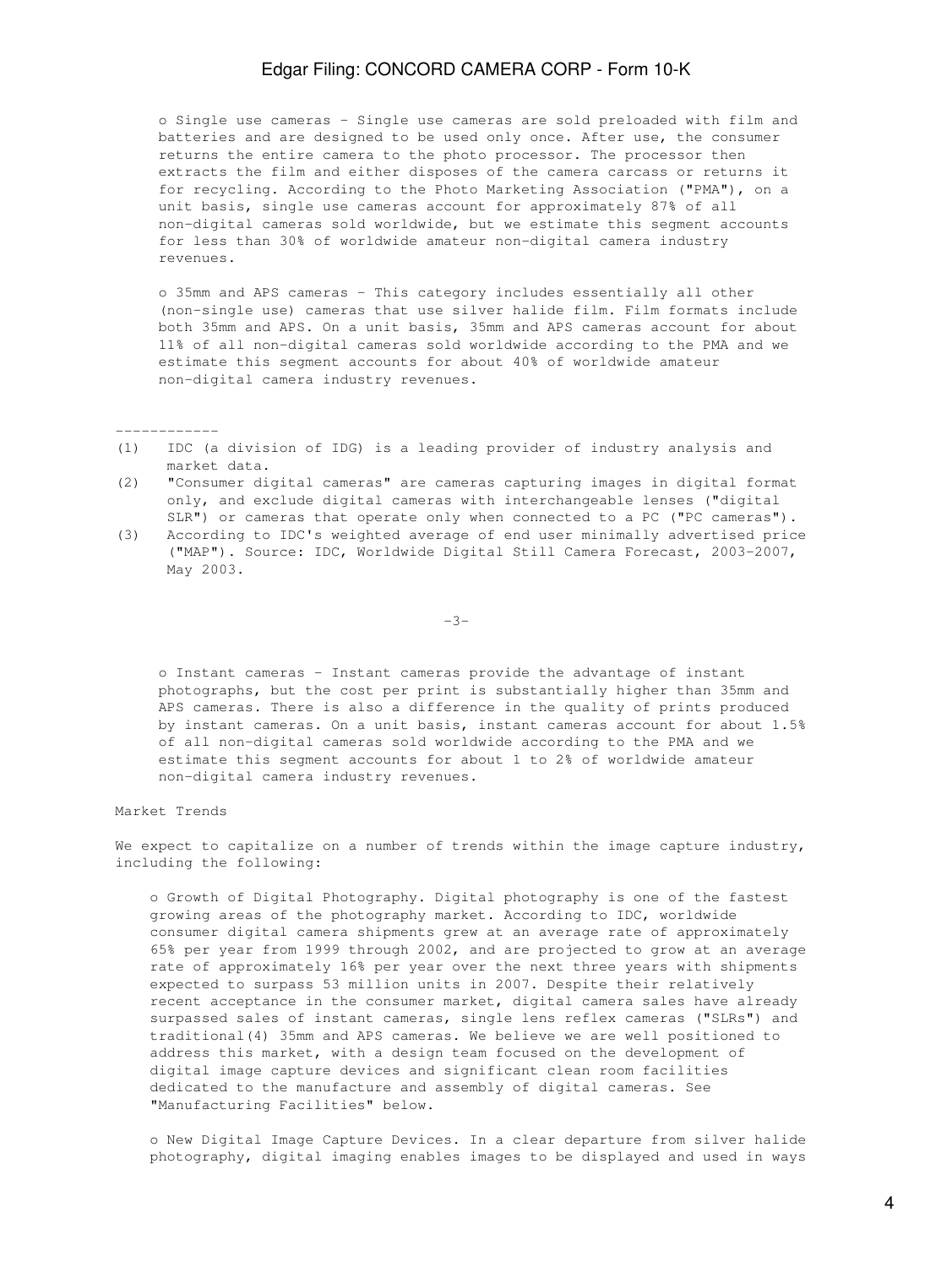that were previously impossible. Device manufacturers have begun to incorporate image capture devices into cellular phones, personal digital assistants, laptop computers and security monitoring devices.

 o Growth of Single Use Cameras. Single use cameras are inexpensive, easy to use and deliver high quality photographs. From 1999 through 2002, the number of single use cameras sold worldwide grew at a compound annual rate of 10.1%, according to the PMA.

Our Growth Strategy

Our strategy is to become the leading producer of digital, single use and traditional 35 mm and loyalty cameras at the opening price point in the retail market while continuing to expand our DMS business. Our growth strategy includes the following key elements:

 o Continue to expand our RSD business. We continue to expand our RSD business by increasing the number of customers, product listings and sales volumes through the continued introduction of new products, many of which are the result of our internal product development efforts. Our larger retail customers include Aldi, Argos, Boots, Carrefour, Comp USA, CVS, Eckerd, Family Dollar, Dollar General, Metro, Rite Aid, Ritz Camera Shops, Target, Walgreens and Wal-Mart. We continue to invest in our internal sales and marketing capabilities to expand our retail business.

 In August 2002, we entered into two trademark licensing agreements with the entity that purchased the assets of Polaroid Corporation ("Polaroid"). These licenses enable us to market our single use (subject to the Japan restriction under the Fuji license) and traditional film-based cameras (but not instant or digital cameras) worldwide to retailers under the Polaroid brand name. See "Licensing Activities" below.

 We intend to capitalize on favorable trends in the digital and single use camera markets by introducing new high quality cameras at affordable prices for these targeted markets. The digital still camera and single use camera markets are expected to offer significant growth potential in the next several years. We have plans to expand our product offering in these markets.

------------

(4) "Traditional" cameras do not include single use or digital cameras.

 $-4-$ 

 We also intend to explore RSD opportunities worldwide. Since Europe comprises only 28% of our total RSD net sales, we believe potential opportunities exist in this geographic region to market products with well-recognized premium brand names such as Polaroid and to enter into supply agreements for loyalty programs with the larger retailers. In addition, we have entered into a distribution agreement to sell our products in Russia and are pursuing additional opportunities elsewhere in the world.

 o Enhance our DMS business. Over the years we have acquired DMS business from several leading companies including Kodak, Hewlett-Packard Company ("Hewlett-Packard"), Nokia Mobile Phones Ltd. ("Nokia") and Polaroid. Currently, we are manufacturing two single use camera products for Kodak under two separate Supply Agreements, the most recent of which was entered into in September 2002 and has a minimum term of forty-two months. We continue to invest in product development and low cost manufacturing to increase business from our existing DMS customers.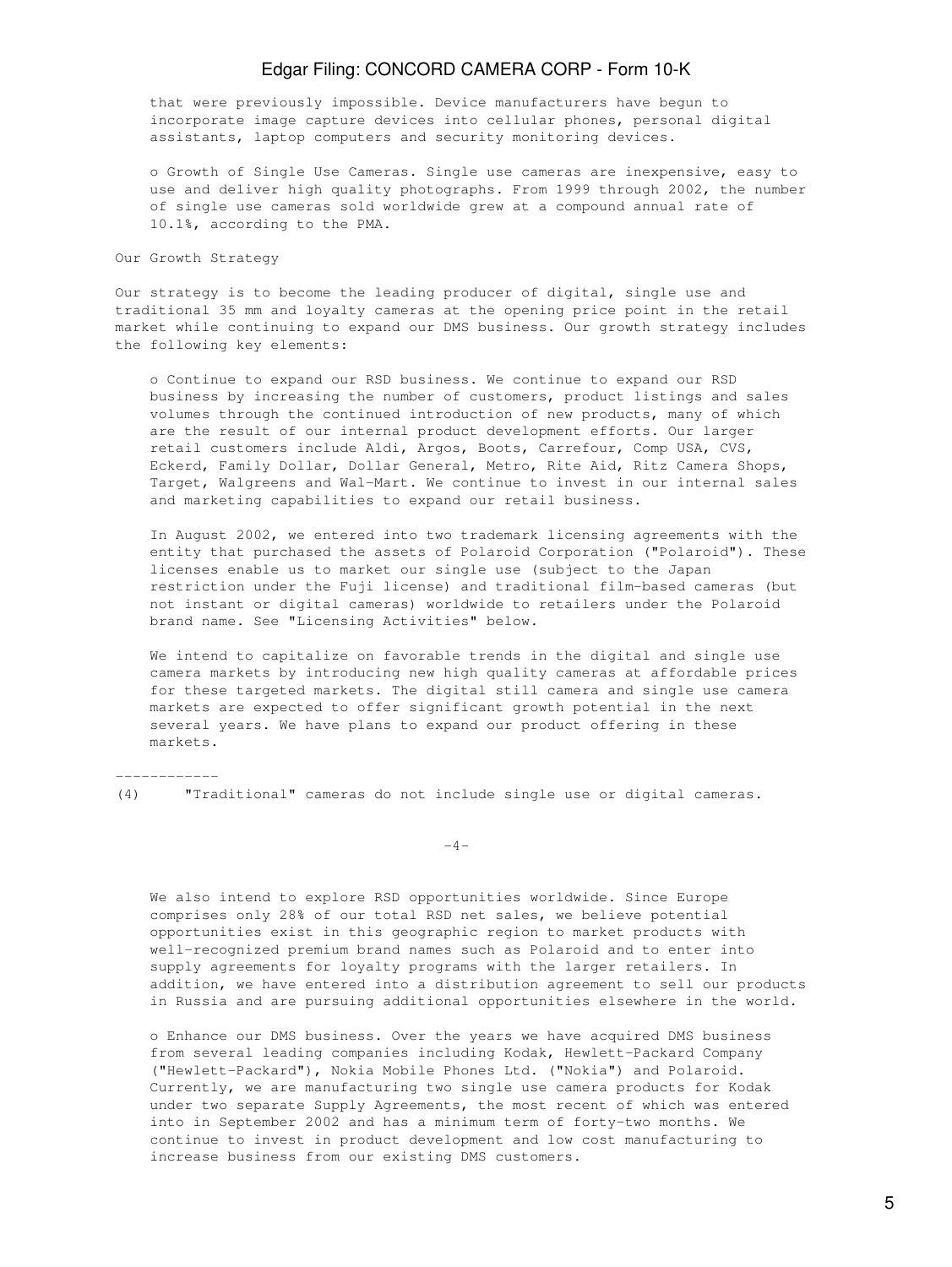o Develop new DMS relationships. We intend to leverage our existing relationships and our strong capabilities in engineering, design and manufacturing to establish new DMS relationships. We intend to attract new DMS customers by exploiting our expertise in designing and low cost manufacturing of digital and film-based image capture devices for leading companies.

 o Differentiate ourselves from other contract manufacturers. We will continue to differentiate ourselves from our competitors by providing DMS customers with dedicated design and development expertise at our facilities in Hollywood, Florida, Hong Kong and the PRC, as well as our advanced, high quality, low cost manufacturing capabilities.

 o Pursue strategic relationships and acquisitions. When appropriate, we intend to seek strategic relationships with established companies in our industry, as well as acquisitions that will help us further expand our customer base, product mix and distribution channels, thereby enhancing our DMS and RSD businesses.

### Products

We design, develop, manufacture and sell image capture products. Our products include digital image capture devices, 35mm and APS traditional and single use cameras, and instant cameras. We sell to our retail customers our own branded and private label products, many of which we have developed and manufactured. We also serve as a contract manufacturer of developed and co-developed products for our customers.

We manufacture and assemble our products in the PRC both as a contract manufacturer on a DMS basis and for direct sale under our trademarks and brand names, and under private label brand names. In addition, we purchase some products from third parties. New products are, and we expect they will continue to be, designed and developed both independently and on a co-development basis with existing and potential customers.

We offer a wide variety of CMOS(5) and CCD-imager(6) based digital cameras, ranging from those with VGA(7) resolution up to and including 5.0 megapixels. Over the next several years, digital cameras are expected to represent a material portion of our sales as well as an increasing portion of worldwide camera sales. During Fiscal 2003, we completed the design and development of distinct new digital still camera platforms and currently have additional product platforms in various stages of development. These new platforms are significant for several reasons. First, they demonstrate our ability to internally develop CCD-based platforms. Secondly, the optical modules and lensing systems for these cameras were designed by Concord and represent significant technological advances in opto-mechanics, focus and motion control for higher resolution optical systems used in 3.0 megapixel and higher cameras. From these platforms we have built, and recently began selling, new distinct camera models. These platforms are designed for configuration flexibility so that features, styles and user interfaces can be customized quickly, allowing for the creation of numerous models and appearances using a common base to accommodate different user and customer preferences.

- (6) "CCD" is the acronym for charge-coupled device.
- (7) "VGA" is the acronym for video graphics array.

<sup>-------------</sup> (5) "CMOS" is the acronym for complementary metal-oxide semiconductor. 6 "CCD" is the acronym for charge-coupled device.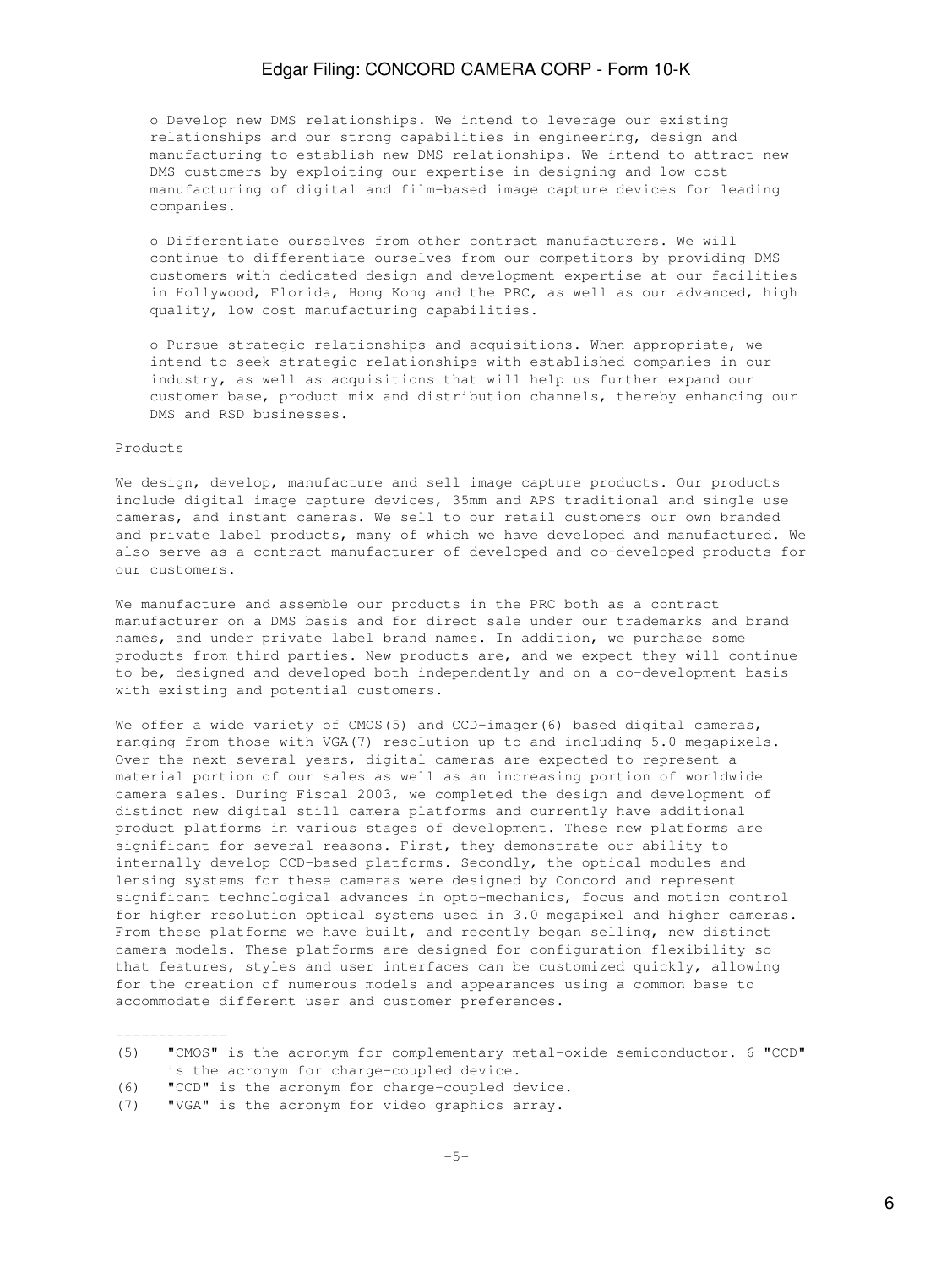We also offer a complete line of single use cameras using platforms that enable us to change the optics, flash, encasements, finishes and packaging to accommodate different user and customer preferences. Our 35mm camera products range from entry-level to higher-end, fully featured zoom models and include models used by certain RSD customers to support special promotion and loyalty programs they offer to their customers.

Our expenditures for product design and development increased to \$8.5 million in Fiscal 2003 from \$7.6 million in Fiscal 2002. For additional information regarding amounts we spent on product development activities, see "Management's Discussion and Analysis of Financial Condition and Results of Operations" below. We anticipate product development costs to increase in Fiscal 2004.

### RSD Sales

We make direct sales to retailers on a worldwide basis through offices and/or representatives in the United States, Latin America and Canada ("Concord Americas"), offices in the United Kingdom, France and Germany ("Concord Europe"), and offices in Hong Kong ("Concord Asia"). Concord Asia is also involved in DMS sales, as well as sales to and sales support for large retail customers in the Americas, Europe and Asia. We have marketed our products to retailers on a private label basis and/or under the following brand names:

| o Arqus (R)          | o Goldline(R)  |
|----------------------|----------------|
| o Apex(R)            | o Keystone (R) |
| o Concord(R)         | o Le Clic(R)   |
| o Concord Eye $O(R)$ | o Polaroid(R)  |
| o Fun Shooter (R)    |                |
|                      |                |

We have established a strong presence with our retail customers by offering attractive, easy to use and popularly priced digital, APS, and 35mm format cameras and 35mm and APS format single use cameras. Because of Concord's design and development capabilities we can offer unique, customized product solutions to our customers. We sold tens of millions of cameras last year worldwide, including more than 100 different products sold from over 25,000 outlets.

A primary reason for our success in achieving year over year growth with our retail customers has been our ability to innovate and customize our popularly priced imaging products to meet their unique supply chain, product and packaging requirements. We also sell our products to other consumer product companies who use our products as premiums in connection with their product sales.

We have in-house sales and marketing personnel who make the majority of our direct sales to DMS and retail customers. To assist our in-house RSD sales staff, we also have nine independent sales agents who serve specific geographic areas. Sales agents generally receive commissions ranging from 1.0% to 3.0% of net sales to retail customers, depending on the type of customer, and may act as selling agents for products of other manufacturers.

Our direct sales to retailers represented \$145.8 million, or 76.8% of total net sales in Fiscal 2003, and \$95.7 million or 74.0% of total net sales in Fiscal 2002. The year over year increase in sales was fueled by the introduction of new products and marketing programs. In Fiscal 2003, we had two retail customers each of whose purchases represented in excess of 10% of our total net sales: (i) Wal-Mart (19.1% of total net sales); and (ii) Walgreens (17.2% of total net sales).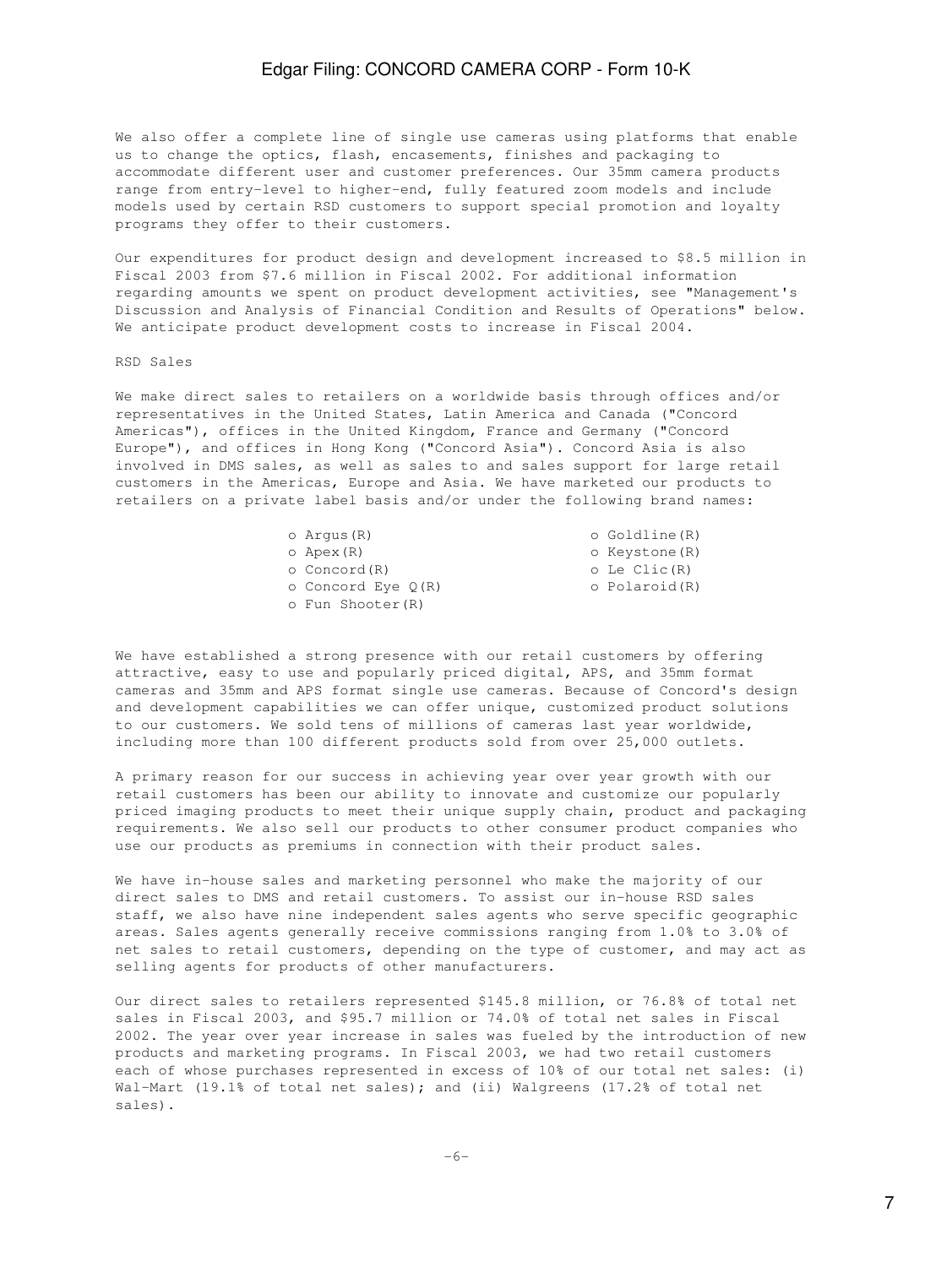#### DMS Sales

We have developed products and long-term relationships with some of the world's largest and most successful film, camera, global communication and technology companies. Relationships with our DMS customers are handled by our in-house sales and marketing personnel.

In Fiscal 2003, sales to Kodak accounted for 15.6% of our total net sales. DMS customers accounted for \$44.0 million, or 23.2%, of our total net sales in Fiscal 2003.

### Future DMS Relationships

We believe we are positioned to continue to benefit from an outsourcing trend in the traditional, single use and digital image capture device markets, including wireless transmission. By investing significant funds in development, design, engineering and manufacturing capabilities, we have become a high quality, low cost contract manufacturer. In addition, we believe DMS customers are increasingly searching for development and co-development partners that can provide them with value-added assistance in the design, development and testing of innovative technologies. Our ability to serve not only as a reliable, quality contract manufacturer but also as a valuable strategic partner positions us for continued growth in our DMS business.

We are in discussions and/or negotiations with existing and potential DMS customers for the development, design and production of a number of new products. Our product development capabilities enable us to offer proprietary assistance in the development of products for DMS customers. We target potential DMS customers with: (a) an established brand name; (b) existing channels of distribution; (c) multiple product outsourcing potential (traditional, single use and digital cameras) and (d) products complementary to our manufacturing and value-added skills.

### Competition

The image capture industry is highly competitive. As a manufacturer and distributor of high quality, popularly priced image capture devices, we encounter substantial competition from a number of firms, many of which have longer operating histories, more established markets and more extensive facilities than we have. Many of our competitors have greater resources than we have or may reasonably be expected to have in the foreseeable future. Our competitive position is dependent upon our ability to continue manufacturing in the PRC.

### Licensing Activities

In August 2002, we entered into our two Polaroid license agreements. These licenses provide for the exclusive (with the exception of products already released by Polaroid into the distribution chain), worldwide use of the Polaroid brand trademark in connection with the manufacture, distribution, promotion and sale of 35mm and APS single use cameras, 35mm and APS manual and motorized cameras, including zoom cameras, and certain related accessories. The licenses do not include instant or digital cameras. Each license includes an initial term of three and a half years and may be renewed at our option for an additional three-year period.

We are one of a limited number of companies licensed by Fuji to manufacture, remanufacture and sell single use cameras. Single use cameras accounted for \$101.4 million, or 53.4% of our Fiscal 2003 net sales. We have a worldwide (excluding Japan until January 1, 2005) non-exclusive license to use certain of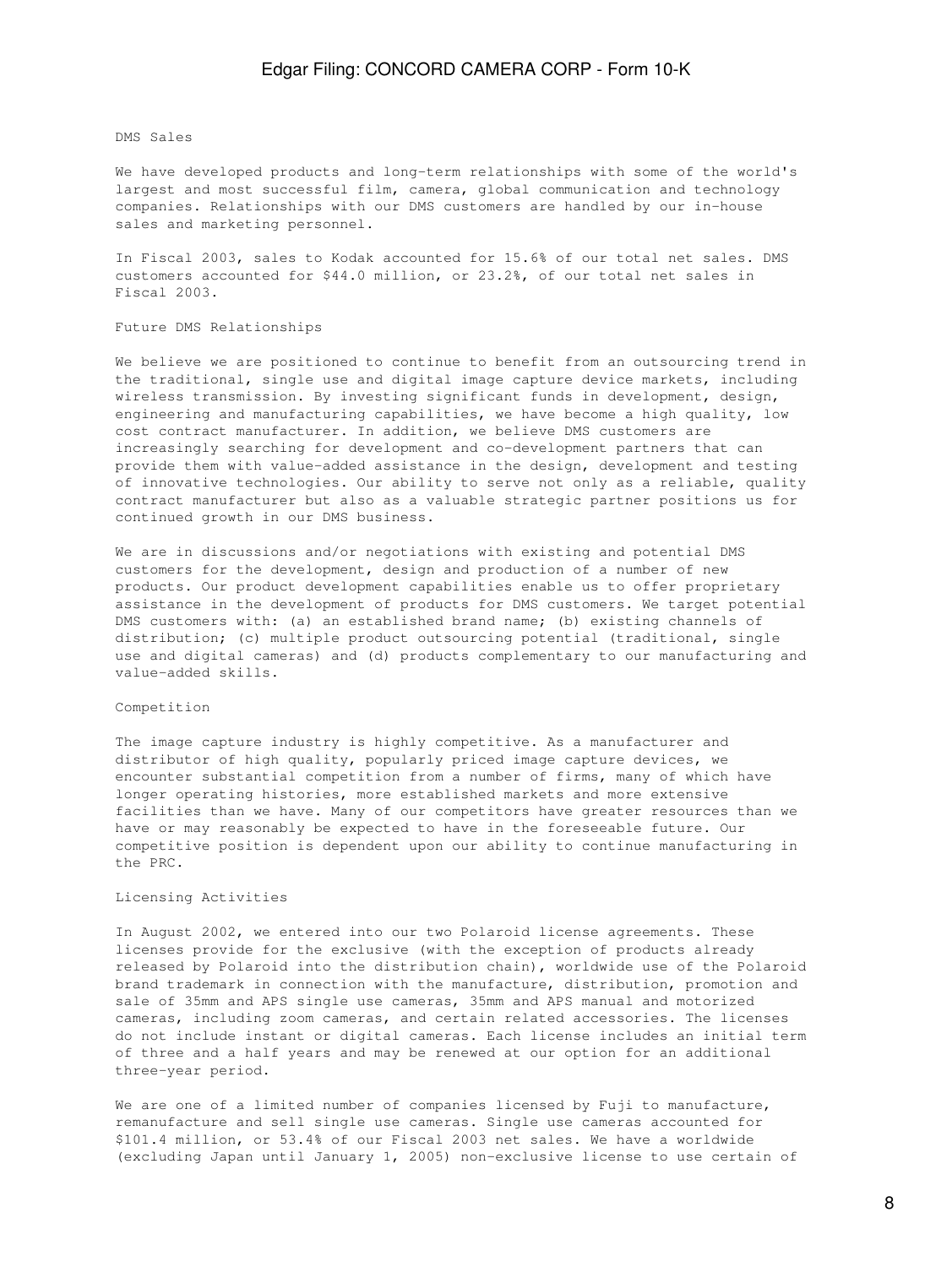Fuji's patents and patent applications related to single use cameras. The license extends until the later of February 26, 2021 or the expiration of the last of the licensed Fuji patents to expire.

-7-

### Manufacturing

We conduct all of our manufacturing in the PRC. Our vertically integrated manufacturing facilities include plastic injection molding of lenses and other parts, stamping and machining of metal parts, manufacturing of printed circuit boards ("PCBs"), assembly of PCBs using surface mount technology machinery and manual insertion, application specific integrated circuit bonding, quality control, quality assurance, painting and final assembly and testing.

### Manufacturing Facilities

We began constructing our current manufacturing facilities in the PRC in Fiscal 1996. We expanded them in Fiscal 1999 by increasing our manufacturing and related dormitory facilities to over 600,000 square feet. See "Properties" below. In February 2000, we opened a new production facility dedicated to digital image capture devices. Two-thirds of this new facility is comprised of class 10,000 clean rooms where the ambient air particle count is controlled and special gowns are worn by all personnel to maintain a high level of cleanliness. This facility, located on the site of our PRC manufacturing operations, has a fully trained and dedicated on-site staff including operators, engineers (mechanical, electrical and optical) and production managers and supervisors.

Our PRC manufacturing facilities received the Social Accountability 8000 ("SA8000") certification in November 2001. The SA8000 is an international standard designed to ensure safe working conditions, fair management practices and the protection of workers' rights. Our PRC manufacturing facilities are ISO 9000 and 9001 accredited.

### Equipment and Raw Materials

We own the tools and equipment necessary to manufacture many of the components used in our products. Numerous manufacturers and suppliers located in the Far East and other parts of the world supply us with raw materials and various components that we do not manufacture. Raw materials and components that we purchase include film, batteries, glass lenses, plastic resins, metal, packaging, electronic components, sensors, digital signal processors, memory and displays.

Component procurement for digital cameras is more complex than for traditional and single use cameras. Availability, delays in procurement, and price fluctuations of the components for digital cameras, which may be outside our control, could adversely impact our business, results of operations and financial condition.

### PRC Operations

Our operations and profitability are substantially dependent upon our manufacturing and assembly activities. Our current processing agreement with the PRC entities expires in October 2006. We expect to continue manufacturing in the PRC after 2006 either under a renewal of our processing agreement or pursuant to some other form of legal authorization. We intend to continue to expand our operations in the PRC, but there can be no assurance we will be able to do so.

In April 2002, we established and registered a wholly foreign owned enterprise ("WFOE"), named Concord Camera (Shenzhen) Company Limited ("Concord Shenzhen"),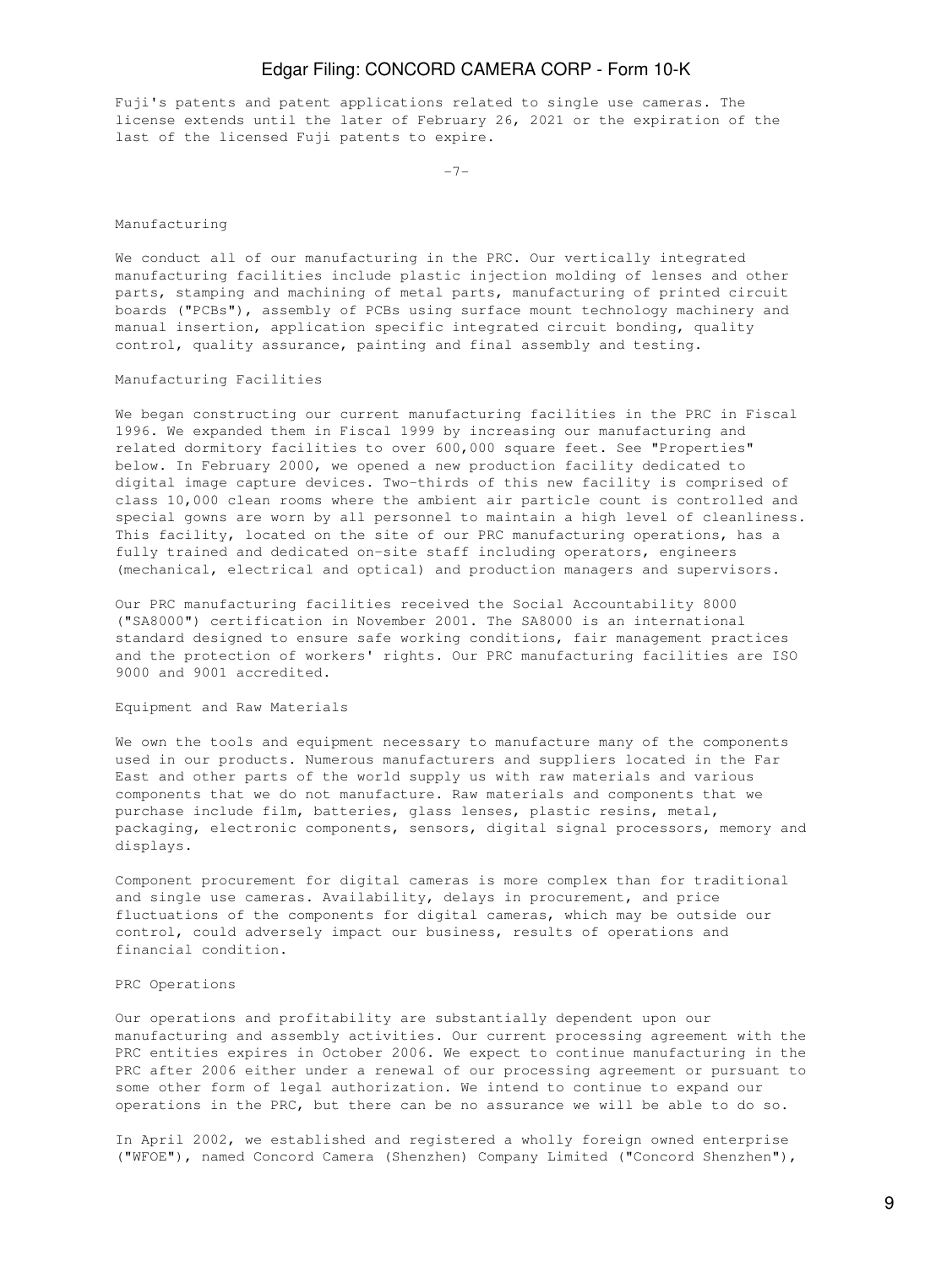pursuant to the law of the PRC concerning enterprises with sole foreign investment. The business license of Concord Shenzhen, which is a wholly-owned subsidiary of Concord Camera HK Limited ("Concord HK"), permits it to manufacture and sell its products both in the PRC and internationally. Concord Shenzhen started operating in September 2002.

 $-8-$ 

#### Trademarks and Patents

We own trademarks which include, but are not limited to, the CONCORD(R), KEYSTONE(R), CONCORD EYE Q(R), GO WIRELESS(TM), FUN SHOOTER(R), LE CLIC(R), GOLDLINE(R) and APEX(R) names for cameras sold in the United States and numerous foreign countries and the ARGUS(R) name in numerous foreign countries. We license the trademark POLAROID(R) for exclusive use worldwide in connection with the manufacture, distribution, promotion and sale of single use and traditional film-based cameras (excluding instant and digital cameras). We own numerous patents, certain of which are used in our current products. We have applied for, and will continue to apply for, in the United States and foreign countries, patents to protect the inventions and technology developed by or for the Company. We do not believe our competitiveness and market share are dependent on the ultimate disposition of our patent applications. We license patents and patent applications related to single use cameras from Fuji in connection with the manufacture and sale of single use cameras.

### Employees

As of August 1, 2003, we had 236 employees, 55% of them were located in Hong Kong and the PRC. None of our employees are represented by collective bargaining agreements.

Pursuant to our agreements with PRC governmental agencies, these agencies provide us with workers at our PRC manufacturing facilities. During Fiscal 2003, based upon production demand, we were provided with approximately 3,700 to 5,800 workers. We believe our relationship with these workers is good.

Financial Information about Geographic Areas

For financial information about geographic areas, see Note 22, "Geographic Area Information", in the Notes to Consolidated Financial Statements.

Item 2. Properties.

In Hollywood, Florida, we lease our principal office space, which consists of approximately 20,000 square feet. We also lease a domestic warehouse in Fort Lauderdale, Florida, which consists of approximately 13,700 square feet, of which about 825 square feet is office space. These leases expire on January 31, 2014 and January 31, 2009, respectively.

In Hong Kong, we lease a total of approximately 33,000 square feet of business and warehouse space comprised of one floor under a lease expiring in 2047 and four floors under a lease expiring in July 2004, which we can extend to July 31, 2006. In the United Kingdom, we own an 11,000 square foot building on a one-half acre parcel. We also lease warehouse and/or office space in France, Canada and Germany in connection with the activities of our subsidiaries in these jurisdictions.

In the PRC, we own manufacturing facilities in the Longgang District of Shenzhen, and we lease several employee dormitories and a cafeteria. Pursuant to land use agreements entered into with certain PRC governmental agencies, we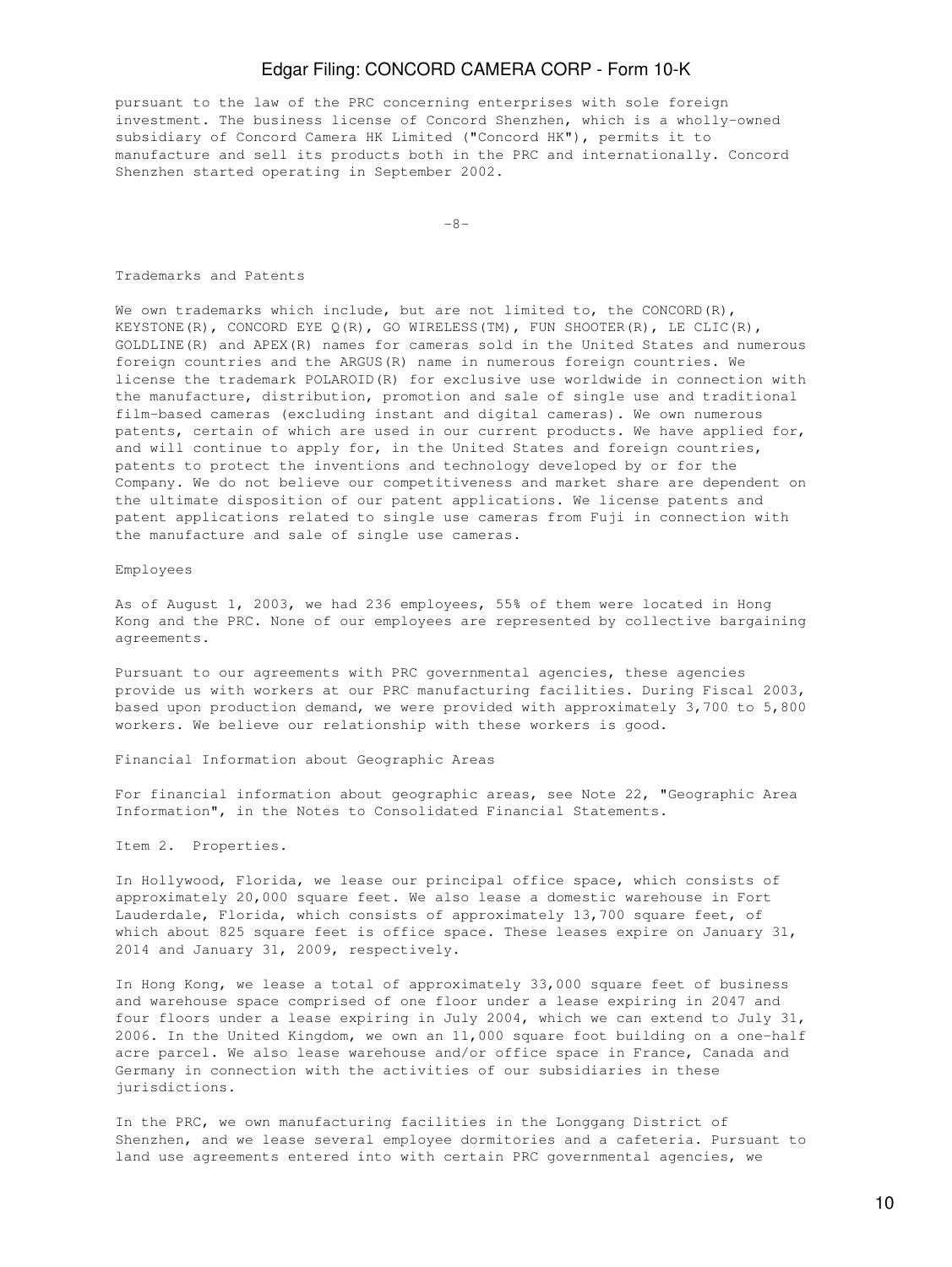obtained the title and rights to use approximately eight acres of land for factory buildings, dormitories and related ancillary buildings. Under the land use agreement, we have the right to use the land through the year 2038. At the end of the term, a PRC governmental agency will own the facilities and we will have the right to lease the land and improvements thereon at then prevailing lease terms.

Item 3. Legal Proceedings.

See Note 16, "Litigation and Settlements", in the accompanying Notes to Consolidated Financial Statements.

-9-

Item 4. Submission of Matters to a Vote of Security Holders.

None.

#### -10-

### PART II

Item 5. Market for Company's Common Equity and Related Shareholder Matters.

Our Common Stock has been quoted on the Nasdaq National Market under the symbol "LENS" since July 12, 1988. The following table shows, for each quarter in Fiscal 2003 and Fiscal 2002, the high and low sales prices per share of our Common Stock as reported by the Nasdaq National Market.

| Ouarter Ended<br>_____________ | High   | Low             |
|--------------------------------|--------|-----------------|
| June 28, 2003                  | \$7.35 | $---$<br>\$4.96 |
| March 29, 2003                 | \$6.25 | \$5.00          |
| December 28, $2002$            | \$6.50 | \$4.28          |
| September 28, 2002 \$6.00      |        | \$3.55          |
|                                |        |                 |
| June 29, 2002 \$9.15           |        | \$4.95          |
| March 30, 2002 \$9.39          |        | \$6.00          |
| December 29, 2001 \$7.79       |        | \$3.80          |
| September 29, 2001 \$6.23      |        | \$3.80          |

The closing price of our Common Stock on the Nasdaq National Market on August 29, 2003 was \$11.98 per share. As of August 29, 2003, there were 988 shareholders of record of our Common Stock.

The Company has never paid cash dividends and does not presently intend to pay cash dividends.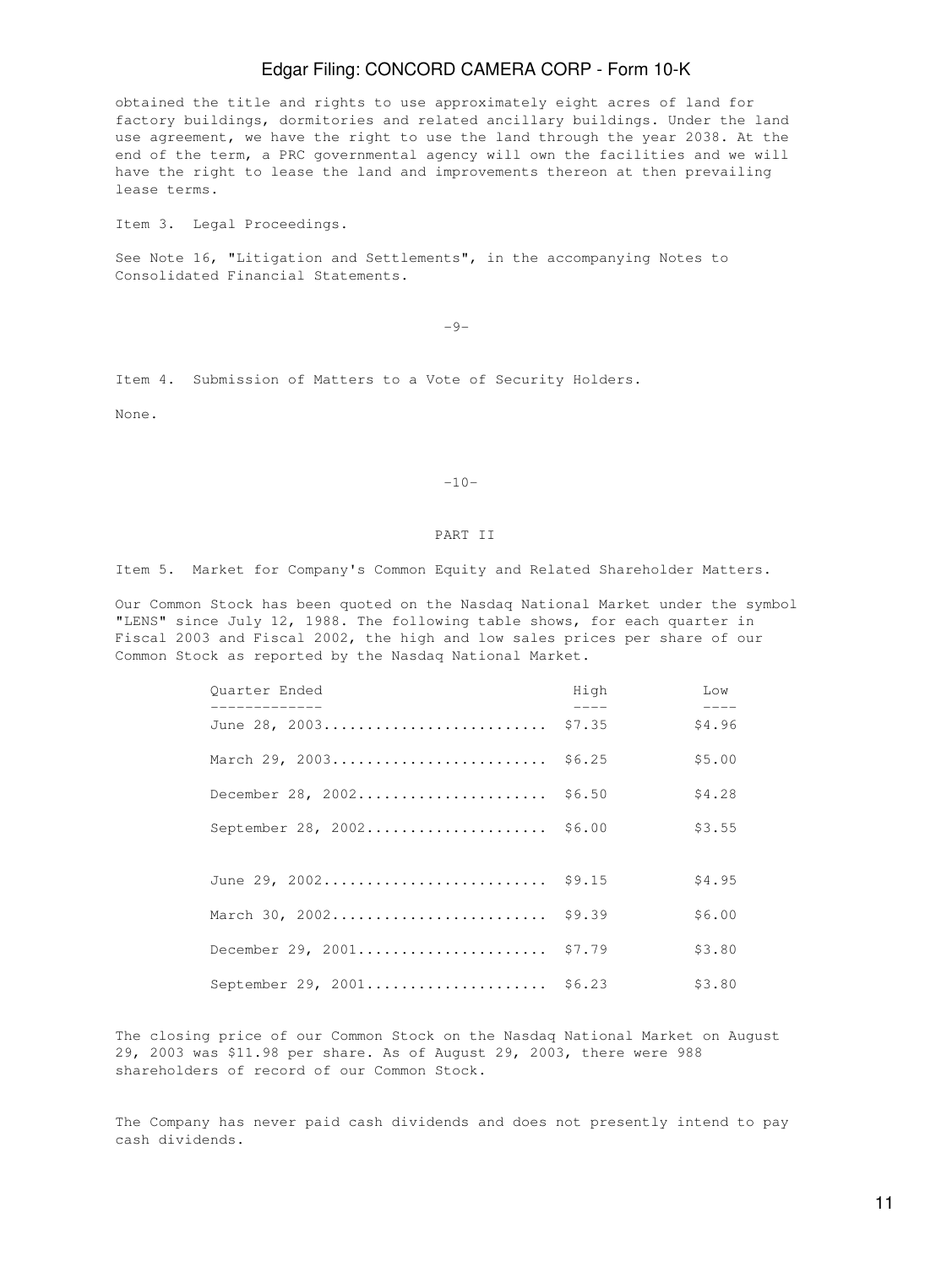-11-

Item 6. Selected Financial Data.

(Dollars in thousands except per share data)

|                                      |                       |                                                                                                                                                                                                                                                                                                                                                                                                                                                                                                                                                                         | Fiscal Year Ended                                                                                                     |                                                                                                      |
|--------------------------------------|-----------------------|-------------------------------------------------------------------------------------------------------------------------------------------------------------------------------------------------------------------------------------------------------------------------------------------------------------------------------------------------------------------------------------------------------------------------------------------------------------------------------------------------------------------------------------------------------------------------|-----------------------------------------------------------------------------------------------------------------------|------------------------------------------------------------------------------------------------------|
|                                      | 2003<br>$---$         | June $28$ , June $29$ , June $30$ ,<br>2002<br>$---$                                                                                                                                                                                                                                                                                                                                                                                                                                                                                                                    | 2001<br>$--- - - -$                                                                                                   | -------<br>July 1<br>2000<br>$\qquad \qquad - - - -$                                                 |
| STATEMENT OF<br>OPERATIONS DATA:     |                       |                                                                                                                                                                                                                                                                                                                                                                                                                                                                                                                                                                         |                                                                                                                       |                                                                                                      |
| Net sales                            |                       | \$189,783 \$129,317 \$180,061                                                                                                                                                                                                                                                                                                                                                                                                                                                                                                                                           |                                                                                                                       | \$167,7                                                                                              |
| Cost of products sold                | 153,532<br>---------  | 110,345 152,598<br>_________                                                                                                                                                                                                                                                                                                                                                                                                                                                                                                                                            | $- - - - - - - -$                                                                                                     | 126,1<br>$------ -$                                                                                  |
| Gross profit                         |                       | 36,251 18,972 27,463                                                                                                                                                                                                                                                                                                                                                                                                                                                                                                                                                    |                                                                                                                       | 41,5                                                                                                 |
| Operating expenses                   | ---------             | $31,651(c)$ 28,683 45,056<br>$---------$                                                                                                                                                                                                                                                                                                                                                                                                                                                                                                                                | $- - - - - - - -$                                                                                                     | 25,6<br>-----                                                                                        |
| Operating income (loss)              | 4,600                 |                                                                                                                                                                                                                                                                                                                                                                                                                                                                                                                                                                         | $(9, 711)$ $(17, 593)$                                                                                                | 15, 9                                                                                                |
| Other (income), net                  | (2, 372)<br>________  | (3,060)<br>$- - - - - - - -$                                                                                                                                                                                                                                                                                                                                                                                                                                                                                                                                            | (4, 892)<br>$- - - - - - - -$                                                                                         | (8<br>-----                                                                                          |
| Income (loss) before taxes           | 6,972                 |                                                                                                                                                                                                                                                                                                                                                                                                                                                                                                                                                                         | $(6, 651)$ $(12, 701)$                                                                                                | 16, 8                                                                                                |
| Provision (benefit) for taxes        | 569<br>------         | (1, 403)<br>--------                                                                                                                                                                                                                                                                                                                                                                                                                                                                                                                                                    | (931)<br>--------                                                                                                     | (2, 7)<br>-----                                                                                      |
| Net income (loss)                    | \$6,403               | \$(5, 248)                                                                                                                                                                                                                                                                                                                                                                                                                                                                                                                                                              | \$(11, 770)<br>$\qquad \qquad \displaystyle =\qquad \qquad \displaystyle =\qquad \qquad \displaystyle =\qquad \qquad$ | \$19,5<br>$\qquad \qquad \displaystyle =\!=\!=\!=\!=\!=\!=$                                          |
| Basic earnings (loss) per share(a)   | \$0.23<br>========    | \$ (0.19)<br>========                                                                                                                                                                                                                                                                                                                                                                                                                                                                                                                                                   | \$ (0.45)<br>========                                                                                                 | $\begin{array}{cc} \xi & 0 \end{array}$<br>======                                                    |
| Diluted earnings (loss) per share(a) | 0.22<br>Ş,            | \$ (0.19)<br>========                                                                                                                                                                                                                                                                                                                                                                                                                                                                                                                                                   | \$ (0.45)                                                                                                             | $\begin{array}{cc} \xi & 0 \end{array}$<br>$\qquad \qquad \equiv \equiv \equiv \equiv \equiv \equiv$ |
| BALANCE SHEET DATA:                  |                       |                                                                                                                                                                                                                                                                                                                                                                                                                                                                                                                                                                         |                                                                                                                       |                                                                                                      |
| Working capital                      | \$121,077<br>======== | \$128,382<br>========                                                                                                                                                                                                                                                                                                                                                                                                                                                                                                                                                   | \$131,003<br>========                                                                                                 | \$52,6<br>======                                                                                     |
| Total assets                         | \$205,814<br>-------- | \$198,076<br>$\begin{tabular}{ll} \multicolumn{3}{l}{{\color{red}\boldsymbol{=}}} & \multicolumn{3}{l}{\color{blue}\boldsymbol{=}} & \multicolumn{3}{l}{\color{blue}\boldsymbol{=}} & \multicolumn{3}{l}{\color{blue}\boldsymbol{=}} & \multicolumn{3}{l}{\color{blue}\boldsymbol{=}} & \multicolumn{3}{l}{\color{blue}\boldsymbol{=}} & \multicolumn{3}{l}{\color{blue}\boldsymbol{=}} & \multicolumn{3}{l}{\color{blue}\boldsymbol{=}} & \multicolumn{3}{l}{\color{blue}\boldsymbol{=}} & \multicolumn{3}{l}{\color{blue}\boldsymbol{=}} & \multicolumn{3}{l}{\color$ | \$213,666<br>$\begin{array}{cccccccccc} = & = & = & = & = & = & = & = & = & \end{array}$                              | \$134,0<br>======                                                                                    |
| Total debt                           | \$.<br>$--$ (b)       | \$14,934                                                                                                                                                                                                                                                                                                                                                                                                                                                                                                                                                                | \$15,416                                                                                                              | \$19,5                                                                                               |
|                                      | ========              | $=$ =======                                                                                                                                                                                                                                                                                                                                                                                                                                                                                                                                                             | ========                                                                                                              | =====                                                                                                |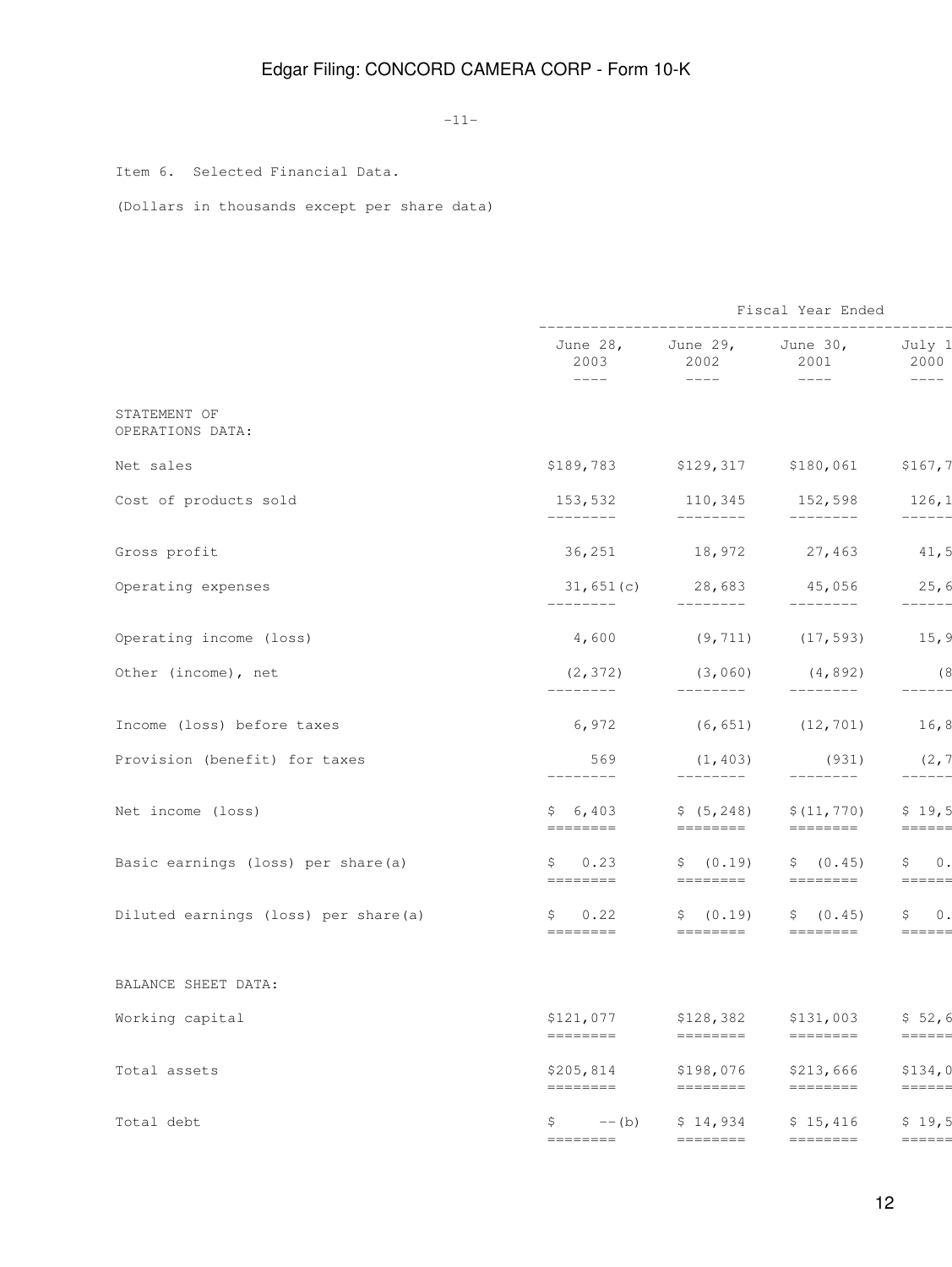|                            | _________<br>________ | _________<br>_________ | _________<br>________ | ====== |
|----------------------------|-----------------------|------------------------|-----------------------|--------|
| Total stockholders' equity | \$156,828             | 149,156                | \$154,337             | 66, Z  |

- (a) Per share data for all periods presented has been restated to reflect a two-for-one stock split in Fiscal 2000.
- (b) This debt was retired in August 2002. For further discussion, see Notes 1 and 9 to the Consolidated Financial Statements.
- (c) Includes \$0.9 million of variable stock-based compensation expense. For further discussion, see Notes 1 and 12 to the Consolidated Financial Statements.

-12-

Item 7. Management's Discussion and Analysis of Financial Condition and Results of Operations.

The following discussion and analysis should be read in conjunction with the Fiscal 2003 consolidated financial statements and the related notes thereto. Except for historical information contained herein, the matters discussed below are forward-looking statements made pursuant to the safe harbor provisions of the Private Securities Litigation Reform Act of 1995. Such statements involve risks and uncertainties, including but not limited to economic, governmental, political, competitive and technological factors affecting Concord's operations, markets, products, prices and other factors discussed elsewhere in this report and other reports filed with the Securities and Exchange Commission ("SEC"). See "Risk Factors" below. These factors may cause results to differ materially from the statements made in this report or otherwise made by or on behalf of Concord.

### OVERVIEW

We design, develop, manufacture and sell on a worldwide basis high quality, popularly priced, easy-to-use image capture products. Our products include digital image capture devices, 35 mm and APS traditional and single use cameras and instant cameras. We manufacture and assemble our products in the PRC for sales to retailers under our brand names, on a premium and private label basis, and to DMS customers.

Over the last several years, we have evolved from a contract manufacturer and distributor of cameras to a design and development service provider and manufacturer of high quality image capture products with strong retail distribution. We have improved the quality and capacity of our manufacturing operations to a world class standard and have acquired additional core technology, design and engineering expertise which has, in turn, enabled us to improve product performance and picture quality and to respond quickly to customer requirements.

We sell directly to our RSD customers on a worldwide basis through offices and/or representatives in Concord Americas, Concord Europe, and Concord Asia. Concord Asia is involved in all DMS sales, retail sales in the PRC and Asia as well as free on board ("FOB") Hong Kong sales to large retail customers in the Americas, Asia, and Europe. We attribute these FOB sales to the region where our customer's home office is located. We have marketed our products to retailers on a private label basis and /or under the brand names  $Concord(R)$ , Polaroid(R),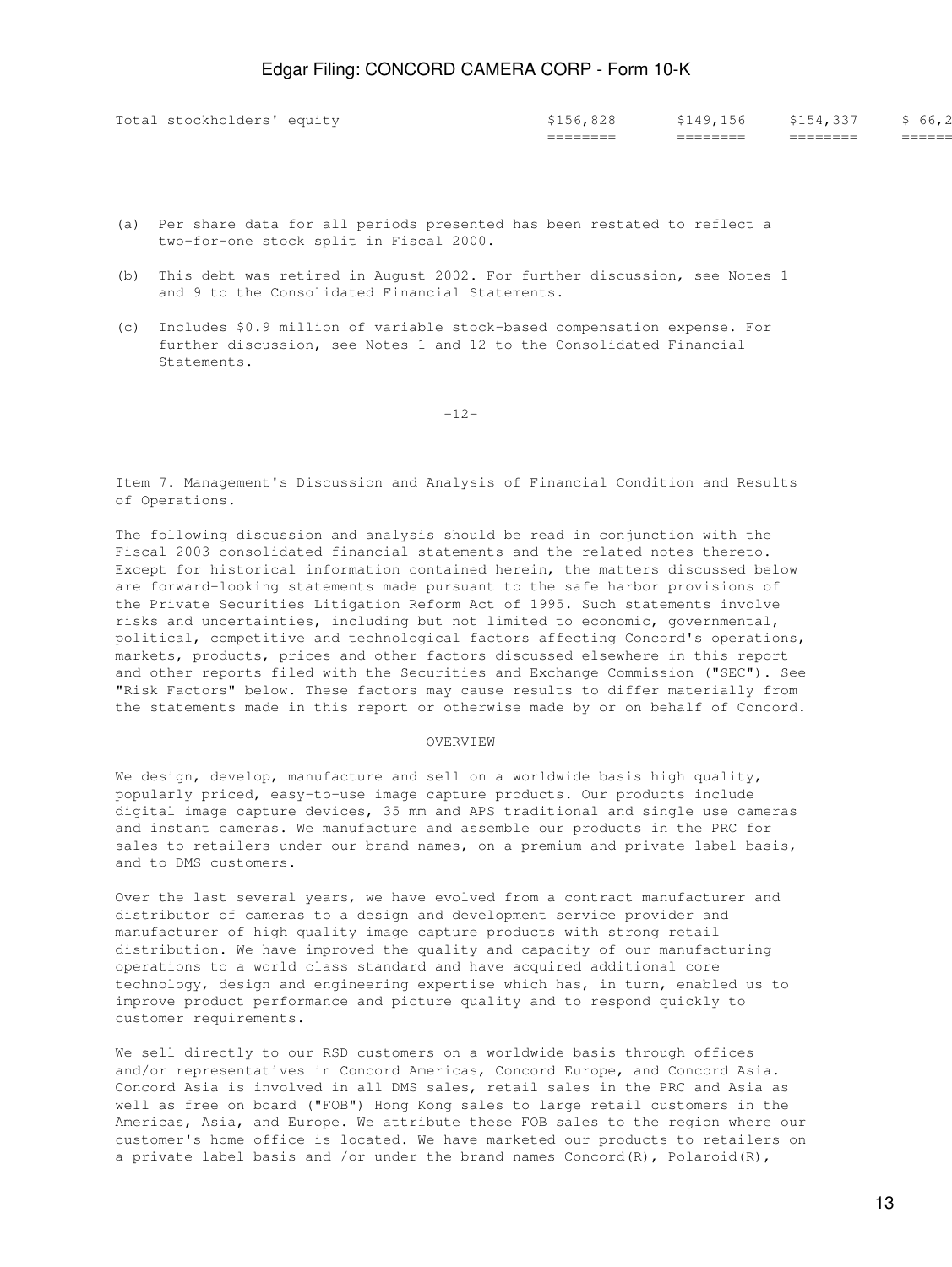Concord EyeQ(R), Keystone(R), Le Clic(R), Argus(R), Apex(R), Goldline(R) and Fun Shooter(R).

As a contract manufacturer, we have also developed products with some of the world's largest and most successful film, camera, global communication and technology companies. Our relationships with our DMS customers are handled by our in-house sales and marketing personnel. In Fiscal 2003, one DMS customer's purchases represented more than 10% of our total net sales.

As a result of our strategy over the last several years, our sales and customer mix has become more diversified. Sales to our RSD customers accounted for 76.7% of total net sales for Fiscal 2003 compared to 32.3% of total net sales during Fiscal 2000 and sales to our DMS customers represented 23.3% of total net sales in Fiscal 2003 compared to 67.7% of total net sales in Fiscal 2000. The evolution of our DMS and branded products into digital and other image capture devices has diversified our product base. In Fiscal 2003, our third year of selling digital image capture devices, such products accounted for 34.1% of our total net sales as compared to 10.7% in Fiscal 2002. Net sales of single use cameras accounted for 53.4% of total net sales in Fiscal 2003, compared to 70.1% in Fiscal 2002.

We intend to continue obtaining additional business from our current customers, and to establish new DMS and RSD relationships by positioning ourselves as an innovative designer, developer, manufacturer, and marketer of high quality, popularly priced image capture products.

-13-

### CRITICAL ACCOUNTING POLICIES

The preparation of financial statements and related disclosures in conformity with accounting principles generally accepted in the United States requires management to make estimates and assumptions that affect the amounts reported in the Consolidated Financial Statements and accompanying notes. Our application of accounting policies affects these estimates and assumptions. Actual results could differ from these estimates under different assumptions or conditions. We believe the following critical accounting policies affect our more significant estimates and assumptions used in the preparation of our Consolidated Financial Statements and accompanying notes:

### Provision for Doubtful Accounts

The provision for doubtful accounts is based on our assessment of the collectibility of specific customer accounts and the aging of accounts receivable. If there is a deterioration of a major customer's credit worthiness or actual defaults are higher than our historical experience, our estimates of the recoverability of amounts owed to us could be adversely affected.

### Inventory

Inventory purchases and commitments are based upon future demand forecasts. If there is a sudden and significant decrease in demand for our products, or there is a higher rate of inventory obsolescence because of rapidly changing technology and customer requirements, we may be required to reduce our inventory values resulting from lower of cost or market value adjustments and our gross profit could be adversely affected. Due to the shorter life cycles of digital products, the obsolescence risk is more significant as it relates to these products.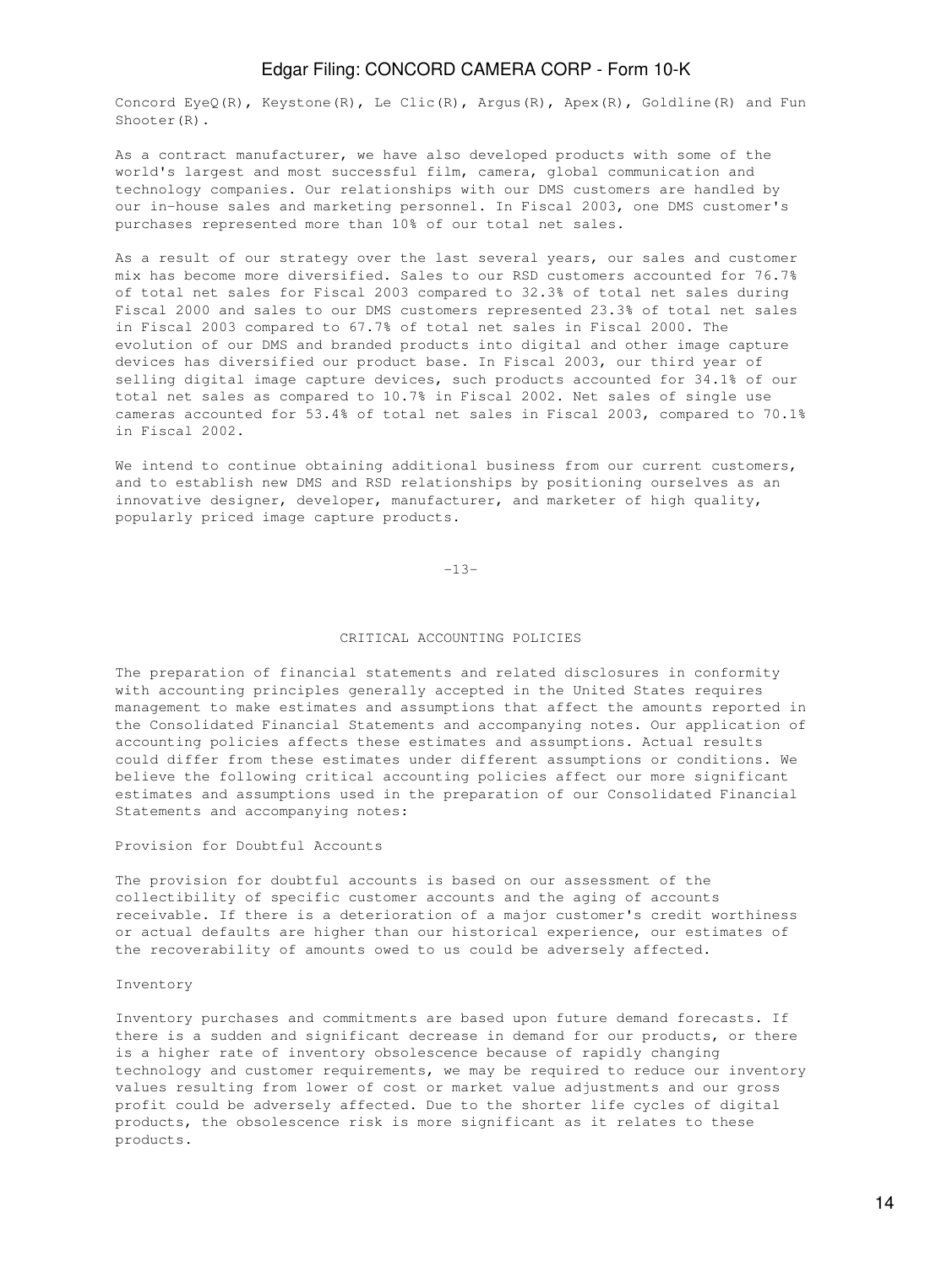Deferred Taxes

The deferred tax valuation allowance is based on our assessment of the realizability of our deferred tax assets on an ongoing basis and may be adjusted from time to time as necessary. In determining the valuation allowance, we have considered future taxable income and the feasibility of tax planning initiatives and strategies. Should we determine that it is more likely than not that we will realize certain of our deferred tax assets in the future, an adjustment would be required to reduce the existing valuation allowance and increase income. On the contrary, if we determine that we would not be able to realize our recorded deferred tax asset, an adjustment to increase our valuation allowance would be charged to the results of operations in the period such conclusion was made. Such charge could have an adverse effect on our provision for income taxes included in our results of operations.

### Sales Returns

A provision for sales returns is established based on historical trends in product returns. If future returns are higher than we predicted based on the historical data, our net sales could be adversely affected.

Impairment of Long-lived and Other Assets

Periodically, we review our long-lived assets for impairment. We will record an impairment loss when indications of impairment are present where undiscounted cash flows estimated to be generated by those assets are less than the assets' carrying amounts. For royalty related assets, we will record an impairment loss if the total expected royalty payments to be made over the life of an agreement, excluding any minimum required payments, are less than the royalty related assets' carrying value. The total expected royalty payments to be made over the life of an agreement are dependent on management's estimates about future sales volumes. Because judgment is required to estimate future sales volumes, the estimates are not necessarily indicative of the sales volumes that will be actually realized in the future. Such assets that are reviewed include patents, goodwill, licensing and royalty agreements and certain property, plant and equipment.

-14-

#### Accounting for Litigation and Settlements

We are involved in various legal proceedings. Due to their nature, such legal proceedings involve inherent uncertainties including, but not limited to, court rulings, negotiations between affected parties and the possibility of governmental intervention. Management assesses the probability of loss for such contingencies and accrues a liability and/or discloses the relevant circumstances, as appropriate. Management believes that any liability to the Company that may arise as a result of currently pending legal proceedings will not have a material adverse effect on the financial condition of the Company taken as a whole.

### OFF-BALANCE SHEET ARRANGEMENTS

Under SEC regulations, we are required to disclose the following off-balance sheet arrangements, if applicable:

- Any obligation under certain guarantee contracts;
- Any retained or contingent interest in assets transferred to an unconsolidated entity or similar arrangement that serves as credit,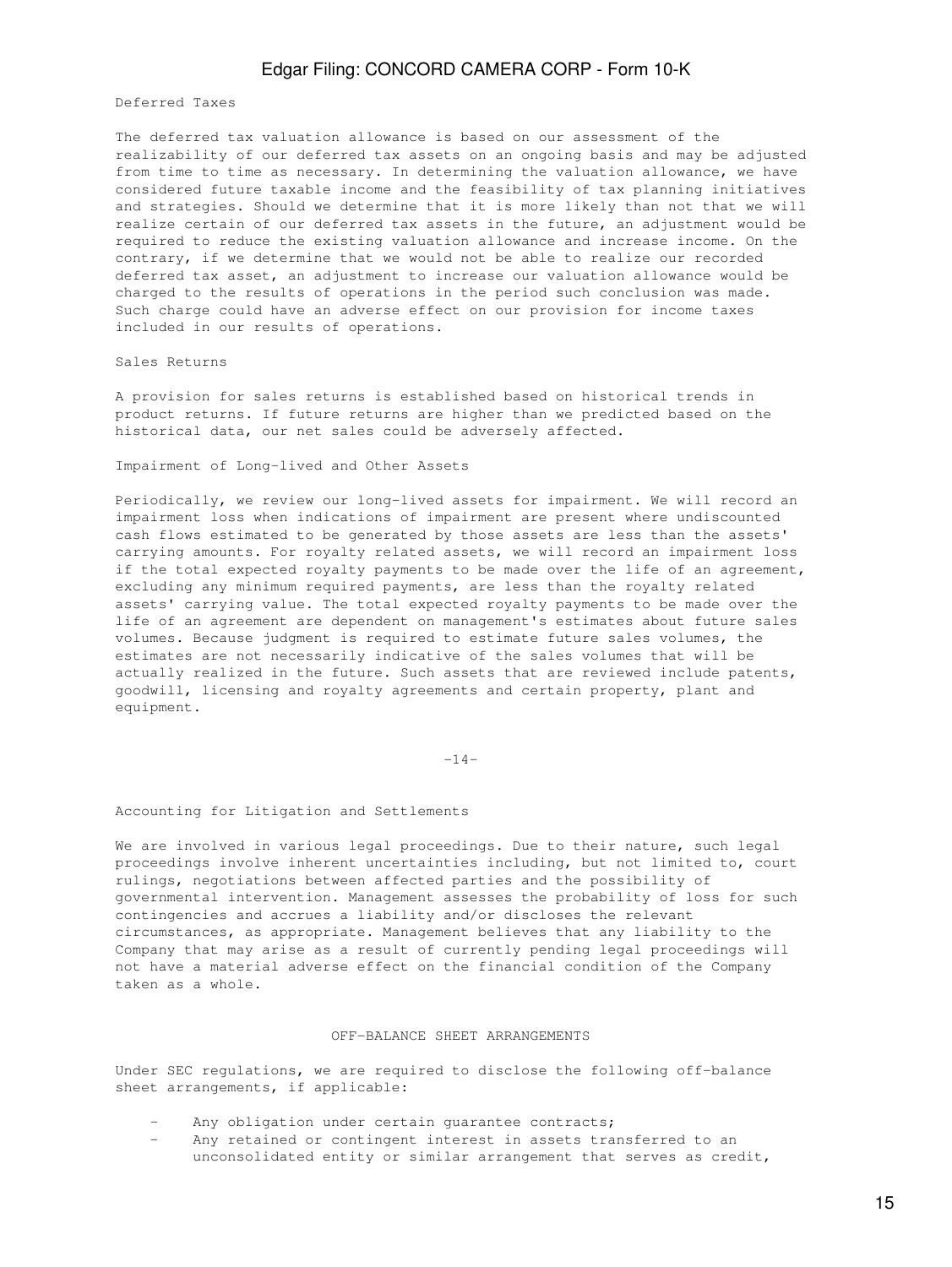liquidity or market risk support to that entity for such assets;

- Any obligation under certain derivative instruments;
- Any obligation arising out of a material variable interest held by us in an unconsolidated entity that provides financing, liquidity, market risk or credit risk support to us, or engages in leasing, hedging or research and development services with us.

We do not have any off-balance sheet arrangements that we are required to disclose pursuant to these regulations, other than those described in the Notes to Consolidated Financial Statements. We do not have, nor do we engage in, transactions with any special purpose entities. We are not engaged in hedging activities and had no forward exchange contracts outstanding at June 28, 2003. In the ordinary course of business, we enter into operating lease commitments, purchase commitments and other contractual obligations. These transactions are recognized in our financial statements in accordance with accounting principles generally accepted in the United States, and are more fully discussed below in Liquidity and Capital Resources.

### CONTRACTUAL OBLIGATIONS AS OF JUNE 28, 2003 (in Millions)

|                                                      |           | Less than      | Payments due by period          |    |
|------------------------------------------------------|-----------|----------------|---------------------------------|----|
| Contractual Obligations                              | Total     | 1 year         | $1-3$ years $3-5$               |    |
| -------------------                                  |           |                |                                 |    |
| Operating Leases                                     | S.<br>5.2 | \$1.1          | \$1.2                           | Ŝ. |
| Purchase Obligation                                  | 2.0       | 2.0            | $\hspace{0.1mm}-\hspace{0.1mm}$ |    |
| Patent, Trademark, Licensing and Royalty Obligations | 6.3       | 1.5            | 2.0                             |    |
| Total                                                | \$13.5    | S.<br>4.6      | 3.2<br>S.                       | Ŝ. |
|                                                      | ------    | ____<br>------ |                                 |    |

#### -15-

### RECENTLY ISSUED ACCOUNTING STANDARDS

For a discussion of recently issued accounting pronouncements, see Note 1, "Recently Issued Accounting Standards" in the Notes to Consolidated Financial Statements.

### -16-

### RESULTS OF OPERATIONS

Fiscal 2003 Compared to Fiscal 2002

Net Sales

Net sales for Fiscal 2003 set a Company record and were \$189.8 million, an increase of \$60.5 million, or 46.8%, as compared to net sales for Fiscal 2002.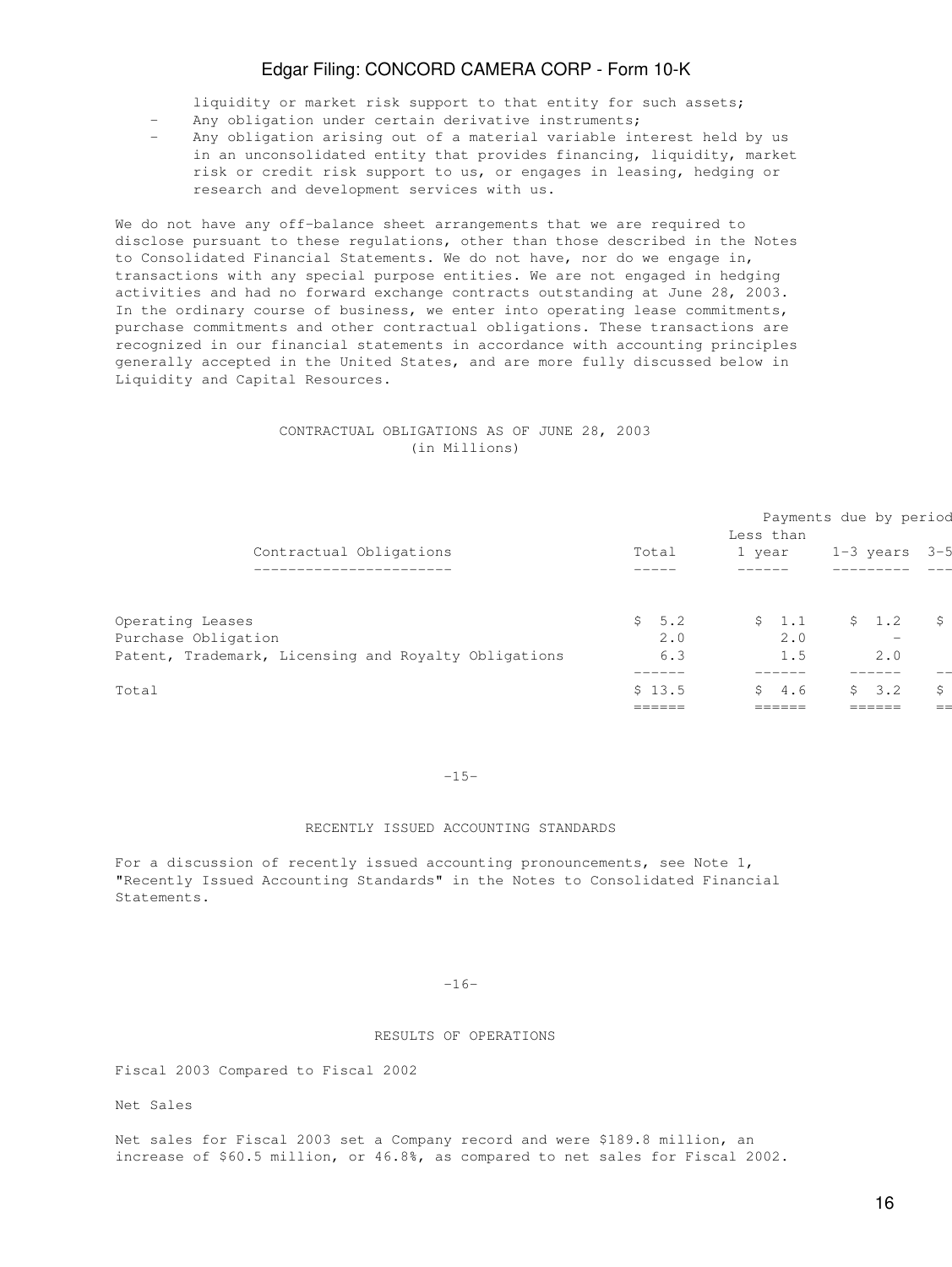Sales in both our RSD and DMS businesses increased over last year. For Fiscal 2003, RSD net sales were \$145.8 million, an increase of \$50.1 million, or 52.3% over Fiscal 2002. The increase in net sales resulted principally from new digital camera sales, sales of Polaroid branded single use and traditional cameras, new accounts and organic growth from existing accounts due to sell through and new product introductions. DMS net sales were \$44.0 million for Fiscal 2003, an increase of \$10.4 million, or 30.9%, as compared to Fiscal 2002. The increase in DMS sales was due primarily to sales of a new single use camera being manufactured for Kodak under a supply agreement entered into in September 2002, coupled with digital camera sales to a Fuji subsidiary, Legend Group Limited in the PRC and Visioneer, Inc., and other sales to existing customers, partially offset by the previously disclosed expiration of certain DMS contracts.

Net sales of Concord Asia for Fiscal 2003 were \$46.2 million, an increase of \$11.8 million, or 34.6%, as compared to Fiscal 2002. The increase was primarily due to higher DMS net sales to Kodak.

Net sales of Concord Americas for Fiscal 2003 were \$101.9 million, an increase of \$33.2 million, or 48.3%, as compared to Fiscal 2002. The increase was primarily due to new digital camera sales, the success of certain new marketing programs, increased penetration with existing customers, and the positive sell through of certain new products.

Net sales of Concord Europe for Fiscal 2003 were \$41.7 million, an increase of \$15.4 million, or 58.6%, as compared to Fiscal 2002. This increase was principally due to new digital camera sales.

### Gross Profit

Gross profit for Fiscal 2003 was \$36.3 million, an increase of \$17.3 million, or 91.1%, as compared to Fiscal 2002. Gross profit margin (gross profit expressed as a percentage of net sales) increased to 19.1% for Fiscal 2003 as compared to 14.7% for Fiscal 2002. Fiscal 2003 included a \$2.2 million pretax benefit related to a favorable dispute resolution partially offset by \$0.8 million of additional air freight costs due to the West Coast dock worker's labor dispute, while Fiscal 2002 included \$3.1 million of net inventory provisions. Additionally, Fiscal 2003 gross profit margins were positively impacted by significantly increased sales accompanied by the related efficiency gains in manufacturing. Product development costs in dollars and as a percentage of net sales for Fiscal 2003 and 2002, included in cost of products sold, were \$8.5 million (4.5%) and \$7.6 million (5.9%), respectively.

### Operating Expenses

Selling expenses for Fiscal 2003 were \$8.9 million, or 4.7% of net sales. Last year, selling expenses were \$6.3 million, or 4.9% of net sales. The increase was primarily due to additional sales and marketing personnel, higher freight and handling costs, and royalties related to the Polaroid brand licenses, all of which were attributable to the Company's year over year sales growth.

General and administrative expenses were \$20.6 million, or 10.9% of net sales for Fiscal 2003. This compared to \$21.0 million, or 16.2% of net sales last year. Fiscal 2003 general and administrative expenses included a \$0.5 million reduction in expense due to a payment from Polaroid in settlement of Concord's outstanding Polaroid claims related to the Polaroid bankruptcy filing, while Fiscal 2002 general and administrative expenses included a \$1.6 million accounts receivable provision due to the Polaroid bankruptcy, a \$1.1 million charitable contribution for victims of the September 11, 2001 terrorist attack, and a net \$0.7 million provision due to the Kmart Corporation bankruptcy. The remaining elements of general and administrative expenses increased year over year by \$3.5 million primarily due to additional staffing, professional and insurance costs,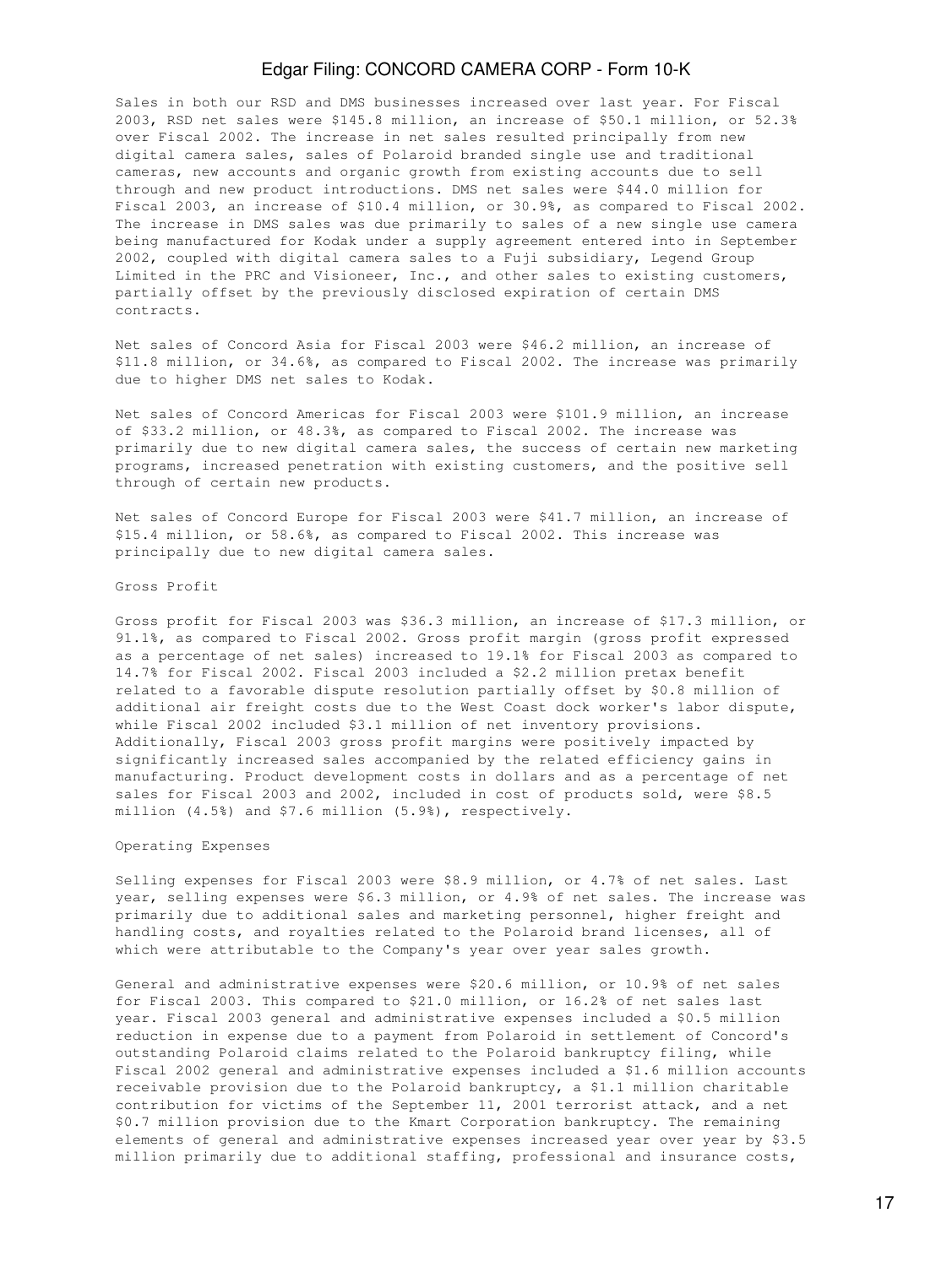and other costs associated with the Company's growth.

-17-

In April 2002, we uncovered a fraudulent scheme including check forgery by a former employee, which resulted in the embezzlement of \$1.3 million over an eighteen-month period ending in April 2002, the preponderance of which occurred in Fiscal 2002. Our investigation confirmed that the former employee acted alone and the misappropriated funds have been identified. We have recovered all but \$0.1 million of the embezzlement from a combination of insurance proceeds, assets secured and amounts recovered from the individual. Accordingly, we have recorded accrued receivables, net of cash recoveries, of \$0.1 million and \$1.2 million in prepaid and other current assets in the accompanying consolidated balance sheets as of June 28, 2003 and June 29, 2002, respectively. In addition, we have recorded under the caption "(Recovery) of operating expenses, net" in the accompanying consolidated statement of operations for Fiscal 2002, \$1.2 million related to the recovery, which is net of \$0.1 million of expenses related to the investigation and recovery efforts. The entire amount of the recovery was recorded in the third quarter of Fiscal 2002 due to the fact that it was impractical to determine the impact on Fiscal 2002 quarterly periods. The embezzled amounts related to the prior fiscal year were not significant.

Variable stock-based compensation expense for Fiscal 2003 was \$0.9 million as compared to no expense in Fiscal 2002, primarily because the Company's Common Stock price was higher on June 28, 2003 than the October 2001 repriced stock options' exercise price of \$5.97 and on June 29, 2002 was below the repriced stock options' exercise price of \$5.97. See Note 1, "Stock-Based Compensation" in the Notes to Consolidated Financial Statements for further discussion.

Interest expense decreased by \$1.3 million, or 51.2%, to \$1.2 million for Fiscal 2003 from \$2.5 million for Fiscal 2002. The lower interest expense in Fiscal 2003 was attributable to the repayment of the \$15.0 million, 11% Senior Notes ("Senior Notes") in August 2002.

Other (Income), Net

Other (income), net was  $\S(2.4)$  million and  $\S(3.1)$  million for Fiscal 2003 and Fiscal 2002, respectively. Other (income), net primarily includes investment income, foreign exchange gains and losses, directors' fees, and certain investor relations costs. Fiscal 2002 included \$1.2 million of non-recurring income from an arbitration award, while Fiscal 2003 included \$1.4 million due to foreign exchange gains. Investment income for Fiscal 2003 was \$1.5 million as compared to \$2.4 million for Fiscal 2002. Fiscal 2002 included higher investment income primarily attributable to higher interest rates.

#### Income Taxes

As a company engaged in processing activities in the PRC, we currently do not pay income or turnover taxes in the PRC, but there can be no assurance we will not be required to pay such taxes in the future. Hong Kong is taxed separately from the PRC. Concord HK's annual tax rate increased from 8% to 8.75% effective for Fiscal 2003.

As a company engaged in processing activities in the PRC, we have never paid any income or turnover tax to the PRC related to those activities in the PRC. Existing PRC statutes can be construed as providing for a minimum of 10% to 15% income tax and a 3% turnover tax on our processing activities; however, the PRC has never attempted to enforce those statutes. We have been advised that the PRC's State Tax Bureau is reviewing the applicability of those statutes to processing activities of the type engaged in by us, but it has not yet announced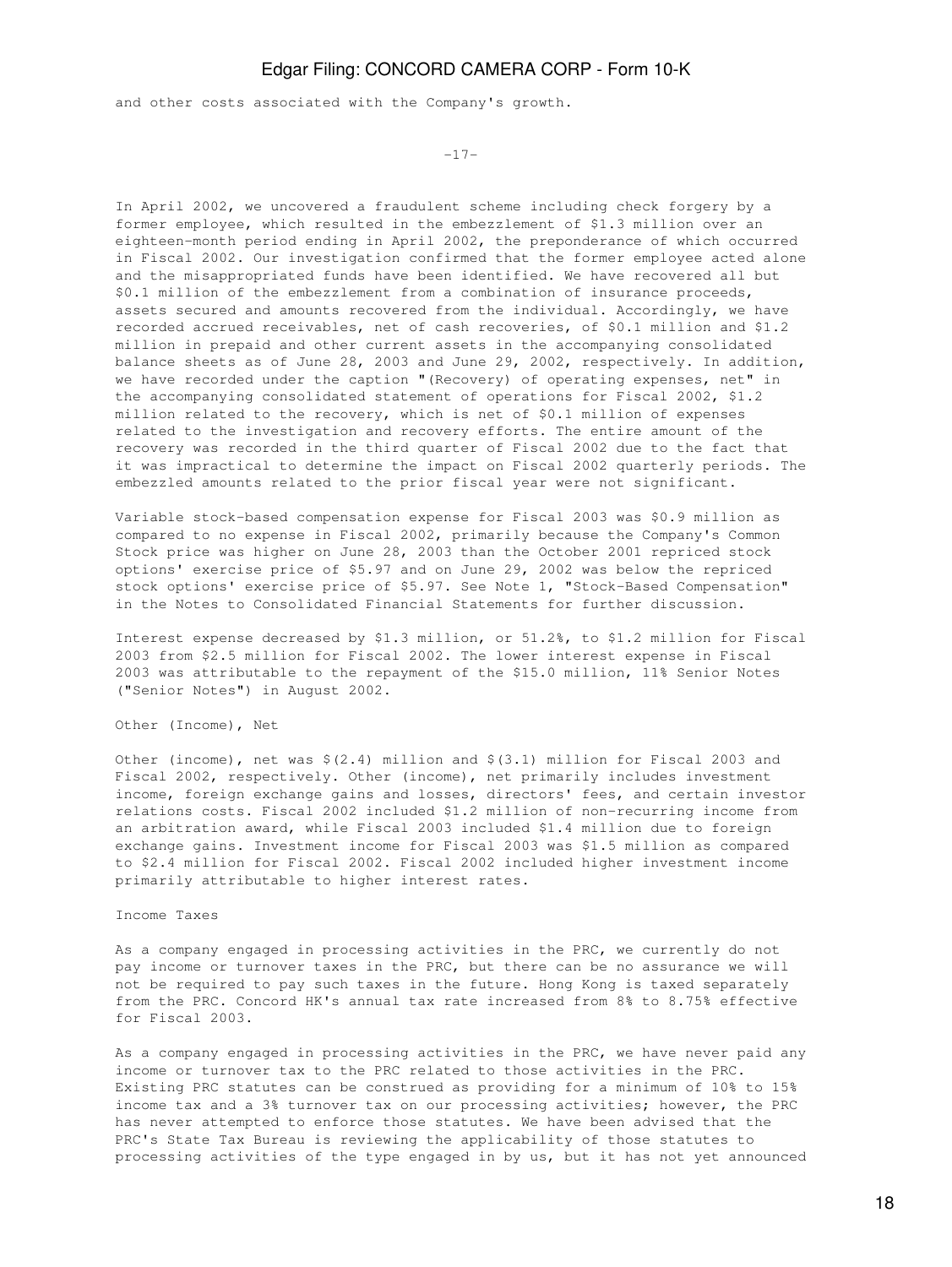any final decisions as to the taxability of those activities. After consultation with our tax advisors, we do not believe any tax exposure we may have on account of our processing operations in the PRC will be material to our financial statements.

-18-

We do not provide for U.S. federal income taxes on undistributed earnings of our foreign subsidiaries because we intend to permanently reinvest such earnings. Undistributed earnings of our foreign subsidiaries approximated \$49.0 million as of June 28, 2003. It is not practicable to estimate the amount of tax that might be payable if such earnings were ever remitted. However, no withholding taxes would be payable under current law. For U.S. federal tax purposes, as of June 28, 2003, we have net operating loss carryforwards of \$7.8 million, of which \$4.3 million was attributable to deductions associated with stock option exercises, that expire as follows: \$2.8 million in 2010 and the balance thereafter. Additionally, we have \$10.6 million of net operating loss carryforwards related to our foreign operations, \$8.2 million of which relates to Hong Kong, which have no expiration dates.

Each year we evaluate our deferred tax assets. As part of assessing the realizability of our deferred tax assets, we evaluate whether it is more likely than not that some portion, or all of our deferred tax assets, will be realized. The realization of our deferred tax assets relates directly to our tax planning initiatives and strategies for U.S. federal and state and Hong Kong tax purposes. As of June 28, 2003 and June 29, 2002 based on all the available evidence, we determined that it is more likely than not that our domestic and Hong Kong net deferred tax assets will be fully realized. Consequently, we did not adjust the valuation allowance, except for \$0.2 million related solely to the utilization of a potential capital loss associated with the Company's short-term investments. We also evaluated our European net deferred tax assets and determined that \$0.4 million and \$1.2 million were to remain recorded as a valuation allowance as of June 28, 2003 and June 29, 2002, respectively. For Fiscal 2003, Fiscal 2002 and Fiscal 2001, our effective tax rates were 8.2%, (21.1%), and (7.3%), respectively. Our future effective tax rate will depend upon the apportionment between foreign and domestic taxable income and losses, and the statutory rates of the related tax jurisdictions.

Net Income (Loss)

As a result of the matters described above, we reported net income of \$6.4 million, or \$0.22 per diluted share, for Fiscal 2003 as compared to a net loss of \$(5.2) million, or \$(0.19) per share, for Fiscal 2002.

Fiscal 2002 Compared to Fiscal 2001

#### Net Sales

Net sales for Fiscal 2002 were \$129.3 million, a decrease of \$50.7 million, or 28.2%, as compared to net sales for Fiscal 2001. The decrease in net sales resulted principally from decreases in sales to DMS customers partially offset by an increase in sales to new and existing RSD customers. On a comparative basis, in Fiscal 2002 the decrease in DMS sales was attributed to the lack of sales of a certain digital product to a former customer, significantly lower sales of instant cameras, and decreases in sales of both digital and film based products. The increase in RSD net sales was primarily due to increases in sales to leading retailers in the Americas. For Fiscal 2002, RSD net sales were \$95.7 million, an increase of \$12.4 million, or 14.9%, as compared to Fiscal 2001. For Fiscal 2002, DMS net sales were \$33.6 million, a decrease of \$63.1 million, or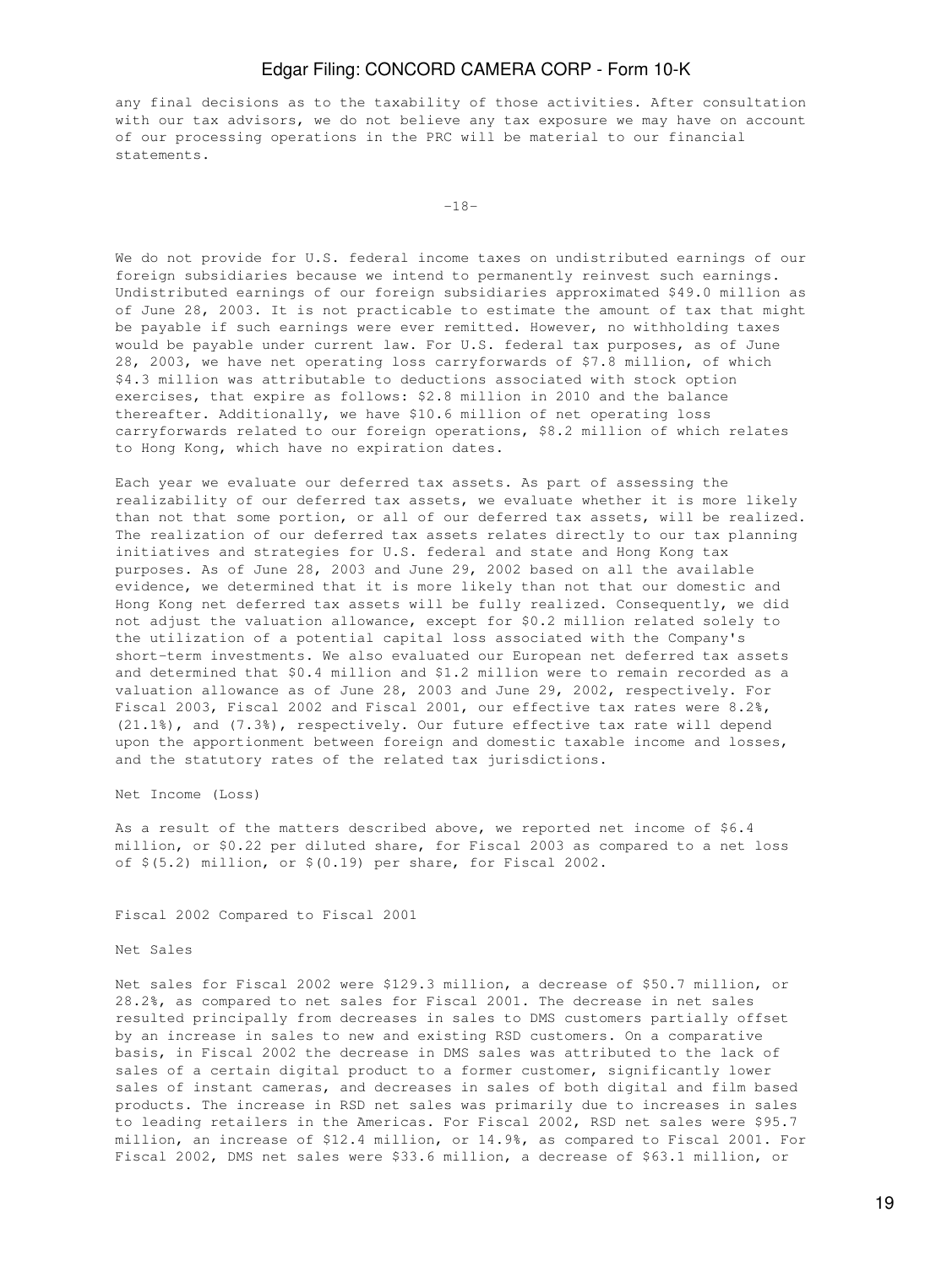65.2% as compared to Fiscal 2001.

Net sales of Concord Asia for Fiscal 2002 were \$34.4 million, a decrease of \$62.5 million, or 64.5%, as compared to Fiscal 2001. The decrease was due to lower DMS net sales.

Net sales of Concord Americas for Fiscal 2002, were \$68.7 million, an increase of \$11.9, or 20.9% as compared to Fiscal 2001. The increase was primarily due to the success of certain new marketing programs, increased penetration with existing customers, and the positive sell through of certain new products.

Net sales of Concord Europe for Fiscal 2002 were \$26.2 million, a decrease of \$0.1 million, or 0.2% as compared to Fiscal 2001.

-19-

### Gross Profit

Gross profit for Fiscal 2002 was \$19.0 million, a decrease of \$8.5 million, or 30.9% as compared to Fiscal 2001. Gross profit margin decreased to 14.7% for Fiscal 2002 as compared to 15.3% for Fiscal 2001. The decrease in gross profit margin was attributable to: (i) significantly lower net sales, (ii) a digital inventory provision of \$2.3 million, (iii) competitive price pressures and unfavorable absorption of manufacturing overhead and labor utilization, (iv) a provision of \$1.0 million related to specific product inventory for Polaroid which filed for bankruptcy in October 2001 and (v) higher product development costs. Included in gross profit for Fiscal 2001 were \$4.7 million of inventory provisions and \$0.5 million associated with a restructuring and cost containment program ("Restructuring Initiative") that was initiated in June 2001. Product development costs in dollars and as a percentage of net sales for Fiscal 2002 and 2001, included in the cost of products sold, were \$7.6 million (5.9%) and \$6.4 million (3.6%), respectively.

### Operating Expenses

Selling expenses decreased by \$1.8 million, or 22.2%, to \$6.3 million for Fiscal 2002 from \$8.1 million for Fiscal 2001. The decrease was primarily due to a significant decline in net sales resulting in lower freight and certain other variable selling expenses, as well as a decrease in salaries, travel and entertainment and tradeshow expenses. Selling expenses, as a percentage of net sales, increased to 4.9% for Fiscal 2002 from 4.5% for Fiscal 2001.

General and administrative expenses decreased by \$12.3 million, or 37.1%, to \$21.0 million for Fiscal 2002 from \$33.3 million for Fiscal 2001. As a percentage of net sales, general and administrative expenses decreased to 16.2% for Fiscal 2002 from 18.5% for Fiscal 2001. Included in general and administrative expenses for Fiscal 2002 were certain amounts aggregating \$3.0 million comprised of (i) a provision related to an account receivable of \$1.6 million associated with Polaroid's bankruptcy filing; (ii) a net provision related to an account receivable of \$0.7 million associated with Kmart's bankruptcy filing in January 2002; (iii) a charitable contribution that the Company made for victims of the September 11, 2001 terrorist attack in the amount of \$1.1 million; and (iv) a reversal in June 2002 of an accrual associated with the Restructuring Initiative of \$0.3 million which resulted in a reduction of general and administrative expenses. The Restructuring Initiative was completed in June 2002. In Fiscal 2001, general and administrative expenses included a \$15.8 million provision for doubtful accounts for an account receivable associated with a former DMS customer. Also, as a result of the Restructuring Initiative, general and administrative expenses included \$0.9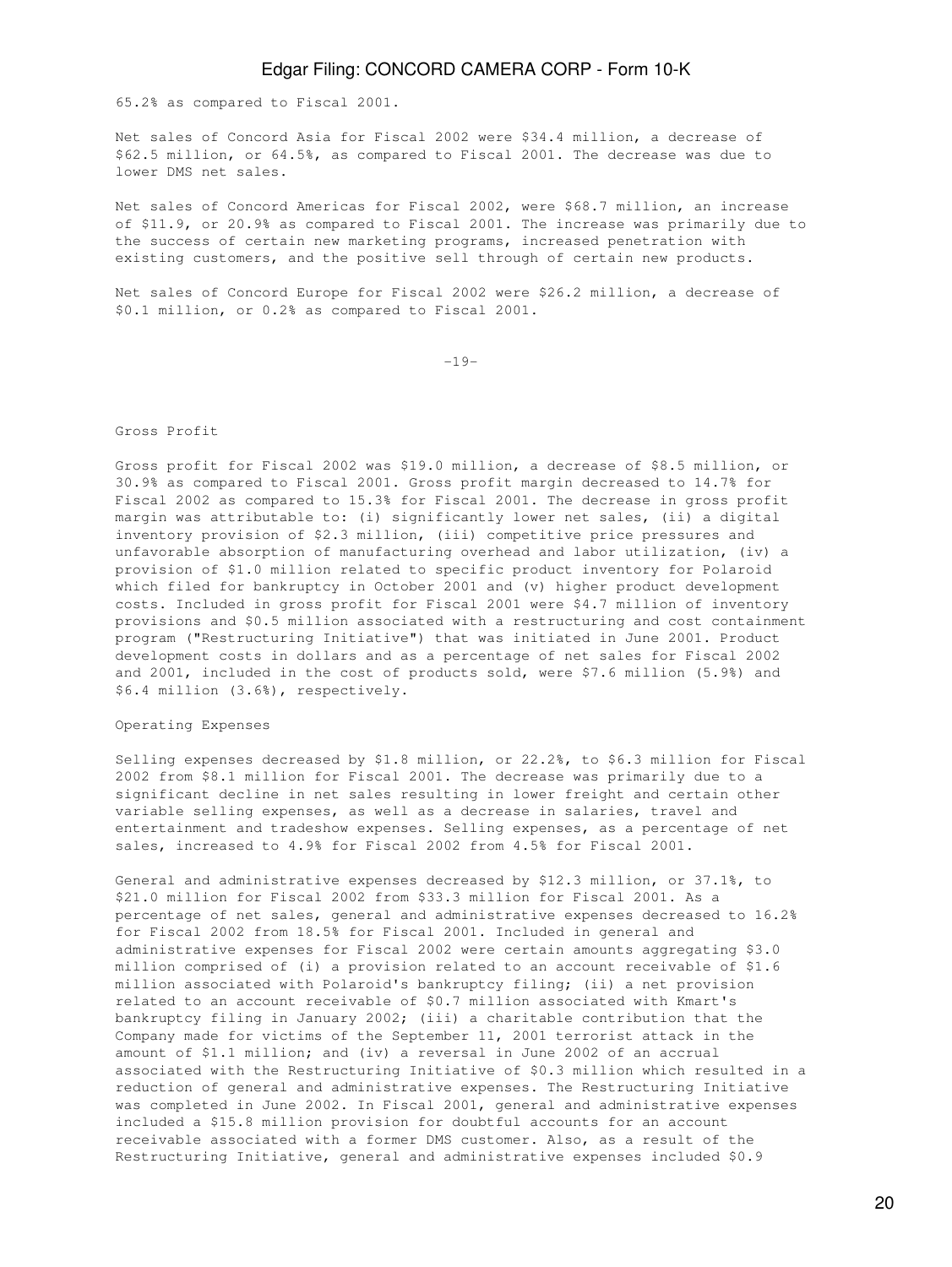million of the \$1.4 million restructuring charge that the Company recorded in its fourth quarter of Fiscal 2001.

Terminated acquisition costs of \$0.8 million in Fiscal 2001 related to a proposed acquisition that was not consummated. Negotiations regarding this acquisition were terminated in September 2000.

Interest expense decreased by \$0.3 million, or 9.7%, to \$2.5 million for Fiscal 2002 from \$2.8 million for Fiscal 2001. The lower interest expense in Fiscal 2002 was attributable to the decreased use of short-term borrowings and the repayment of certain capital leases.

Other (Income), Net

Other (income), net was  $\S(3.1)$  million and  $\S(4.9)$  million for Fiscal 2002 and Fiscal 2001, respectively. Other (income), net primarily includes investment income, foreign exchange gains and losses, directors' fees, and certain public relations costs. The decrease in Fiscal 2002 was primarily attributable to lower investment income offset by \$1.2 million of income from an arbitration award.

 $-20-$ 

Income Taxes

Income tax (benefit) was \$(1.4) million and \$(0.9) million for Fiscal 2002 and Fiscal 2001, respectively. The increase in the income tax (benefit) is primarily due to the utilization of \$1.1 million of European valuation allowances in Fiscal 2002. See "Income Taxes" under the "Fiscal 2003 Compared to Fiscal 2002" discussion for additional income tax information.

Net Loss

As a result of the matters described above, we reported a net loss of  $$(5.2)$ million, or \$(0.19) per share, for Fiscal 2002 as compared to a net loss of \$(11.8) million, or \$(0.45) per share, for Fiscal 2001.

Foreign Currency Transactions

We operate on a worldwide basis and our results may be adversely or positively affected by fluctuations of various foreign currencies against the U.S. Dollar, specifically, the Canadian Dollar, European Euro, British Pound Sterling, PRC Renminbi, Hong Kong Dollar and Japanese Yen. Our foreign subsidiaries purchase the majority of their finished goods inventories in U.S. Dollars. Accordingly, the U.S. Dollar is the functional currency. Certain net sales to our customers and purchases of certain components and services are transacted in local currency including Japanese Yen, thereby creating an exposure to fluctuations in foreign currency exchange rates. The translation from the applicable currencies to U.S. Dollars is performed for balance sheet accounts using current exchange rates in effect at the balance sheet date and for revenue and expense accounts using a weighted average exchange rate during the period. Gains or losses resulting from foreign currency transactions and remeasurement are included in "Other (income), net" in the accompanying consolidated statements of operations.

### LIQUIDITY AND CAPITAL RESOURCES

A recent SEC release requires us to disclose factors that are likely to affect our liquidity trends. We are not aware of factors that are reasonably likely to adversely affect liquidity trends, other than those factors summarized under the caption "Risk Factors" in this report. We do not have, nor do we engage in,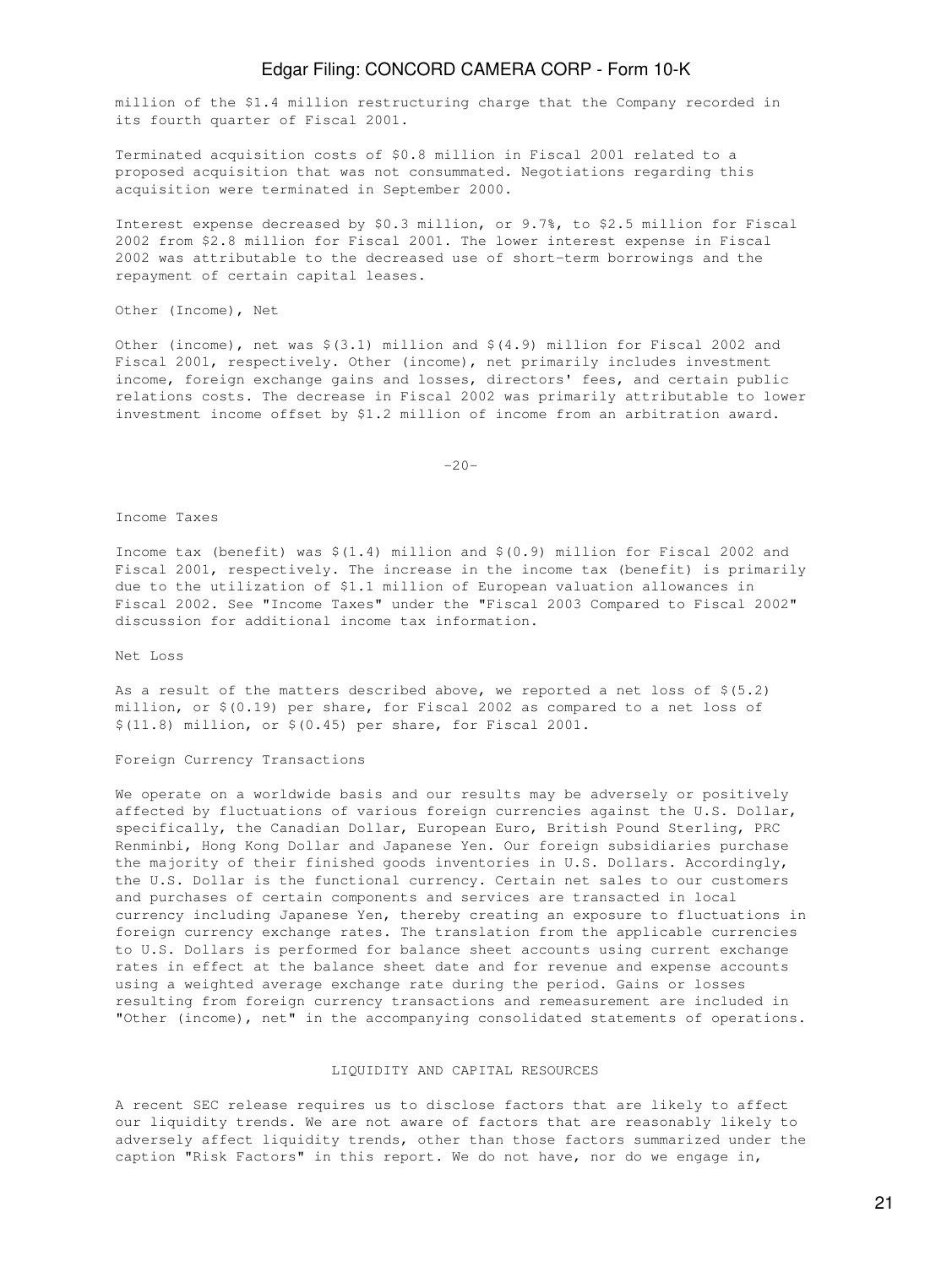transactions with any special purpose entities. We are not engaged in hedging activities and had no forward exchange contracts outstanding at June 28, 2003. In the ordinary course of business, we enter into operating lease commitments, purchase commitments and other contractual obligations. These transactions are recognized in our financial statements in accordance with accounting principles generally accepted in the United States, and are more fully discussed below.

We believe that our cash and cash equivalents, short-term investments, anticipated cash flow from operations, and amounts available under our credit facilities provide sufficient liquidity and capital resources for our anticipated short-term working capital and capital expenditure requirements as well as our anticipated long-term working capital and capital expenditure requirements for the foreseeable future.

Working Capital - At Fiscal 2003 year end, working capital was \$121.1 million as compared to Fiscal 2002 year end working capital of \$128.4 million, a decline of \$7.3 million. Cash and investments decreased by \$15.6 million from \$103.9 million at June 29, 2002 to \$88.3 million at June 28, 2003 primarily as the result of the repurchase of the \$15.0 million Senior Notes and payment of \$5.8 million for fixed asset expenditures. These two uses of cash, totaling \$20.8 million, were partially offset by a total of \$5.5 million of positive cash flow from operations and proceeds received from Common Stock issuance resulting from stock option and warrant exercises. Accounts receivable and inventory increased by \$9.5 and \$9.8 million, respectively, during Fiscal 2003 as a result of our significant sales growth.

-21-

Cash Provided by Operations - Cash provided by operations in Fiscal 2003 was \$5.0 million, which compared favorably to cash used in operations of  $$(1.1)$ million for Fiscal 2002 and favorably to cash used in operations of  $$(3.4)$ million for Fiscal 2001. The changes in cash provided by operating activities for the respective Fiscal Years were primarily attributable to net income and changes in accounts receivable, inventories and accounts payable.

Cash Used in Investing Activities - Capital expenditures for Fiscal 2003, Fiscal 2002 and Fiscal 2001 were \$5.8 million, \$2.1 million, and \$7.5 million, respectively, and related primarily to expenditures on plant and equipment purchased for our manufacturing facilities in the PRC. The increase in Fiscal 2003 was primarily the result of higher expenditures on plant and equipment purchases primarily related to digital camera production at our manufacturing facilities in the PRC. We anticipate capital expenditures will increase substantially in Fiscal 2004 due to increased investments in plant and equipment at our manufacturing facilities in the PRC in anticipation of increased revenue, as well as investment in a new Enterprise Resource Planning software package for worldwide operations. For Fiscal 2003, the decrease in cash from investing activities related to certain short-term investments made in Fiscal 2003.

Cash Used in Financing Activities - Cash used in financing activities in Fiscal 2003 was \$14.4 million. This resulted from the repayment of the Senior Notes partially offset by proceeds received from Common Stock issuances resulting from stock option and warrant exercises. Cash used in financing activities in Fiscal 2002 was \$0.2 million, which was primarily attributable to repayments of capital lease obligations. In Fiscal 2001, cash provided by financing activities of \$93.9 million was primarily attributable to our public equity offering (described more fully below) in the Fall of 2000.

Operating Leases - We entered into operating leases in the ordinary course of business (e.g., warehouse facilities, office space and equipment) where the economic profile was favorable. The effects of outstanding leases are not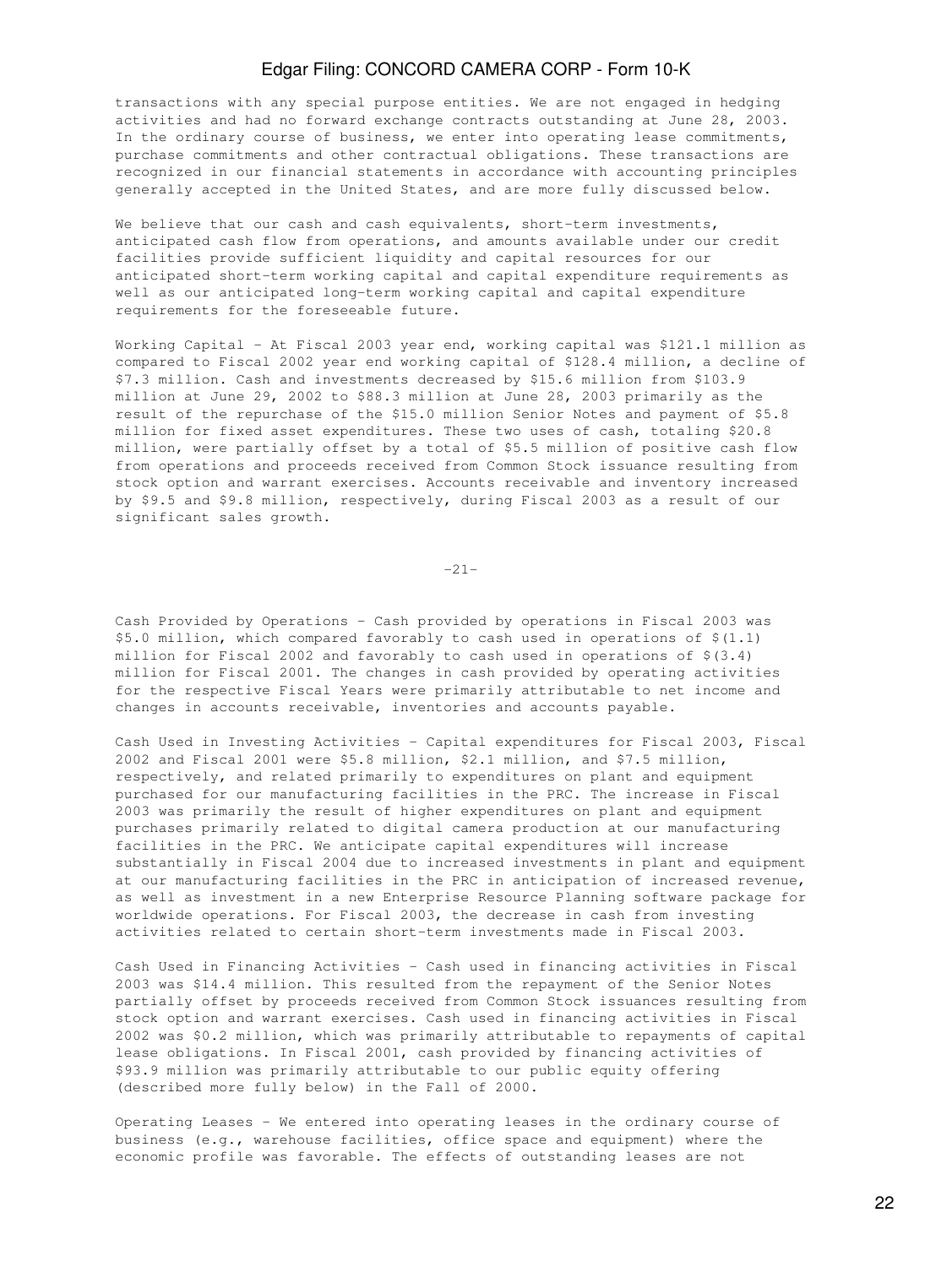material to us in terms of either annual cash flow or total future minimum payments. See Note 15, "Commitments and Contingencies," in the Notes to Consolidated Financial Statements.

Purchase Commitments - As part of the ordinary course of our business, we enter into and have purchase commitments for materials, supplies, services, and property, plant and equipment. In the aggregate, such commitments are not at prices in excess of current market and typically do not exceed one year.

Related Party Transactions - We engaged in related party transactions as discussed in Note 17, "Related Party Transactions," in the Notes to Consolidated Financial Statements. These transactions do not materially affect our results of operations, cash flows or financial condition.

Other Contractual Obligations - We do not have any material financial guarantees or other contractual commitments that are reasonably likely to adversely affect liquidity. See Hong Kong Financing Facilities below for information about our financial guarantees.

Hong Kong Financing Facilities - Concord HK has various financing and revolving credit facilities in place providing an aggregate of approximately \$23.5 million in borrowing capacity. Certain of the revolving credit facilities are denominated in Hong Kong Dollars. Since 1983 the Hong Kong Dollar has been pegged to the United States Dollar. The revolving credit facilities are comprised of 1) an approximately \$11.0 million Import Facility, 2) an approximately \$2.6 million Packing Credit and Export Facility, 3) an approximately \$1.9 million Foreign Exchange Facility and 4) an \$8.0 million Accounts Receivable Financing Facility (collectively the "Hong Kong Financing Facilities"). The \$8.0 million Accounts Receivable Financing Facility is secured by certain accounts receivable of Concord HK and guaranteed by us. We also guarantee the remaining amount of approximately \$15.5 million under the Hong Kong Financing Facilities. Availability under the Accounts Receivable Financing Facility is subject to advance formulas based on Eligible Accounts Receivable and all the credit facilities are subject to certain financial ratios and covenants. The Hong Kong Financing Facilities bear interest at variable rates. At June 28, 2003, there were no amounts outstanding under the Hong Kong Financing Facilities.

-22-

United Kingdom Credit Facility - In November 1999, our United Kingdom subsidiary obtained a United Kingdom credit facility (the "UK Facility") that was secured by substantially all of our United Kingdom subsidiary's assets. The UK Facility bore interest at 1.5% above the UK prime lending rate and was principally utilized for working capital needs and allowed borrowings of up to approximately \$1.2 million. At June 28, 2003, there were no amounts outstanding under the UK Facility. The facility expired in August 2003.

Exchange Offer - On August 28, 2001, we launched an offer to exchange outstanding stock options that had an exercise price of more than \$7.00 per share for new options to purchase 75% of the shares subject to the outstanding options at an exercise price of \$5.97 per share (the closing price of the Common Stock reported on the Nasdaq National Market on the date the Board of Directors approved the exchange offer). The exchange offer expired on October 16, 2001. We accepted for exchange and cancelled options to purchase a total of 1,375,876 shares of Common Stock and issued new options to purchase a total of 1,031,908 shares of Common Stock in exchange for the cancelled options. As a result of the exchange offer, we are now required to apply variable accounting to these new stock options until the options are exercised, cancelled or expired. For Fiscal 2003, we recorded \$0.9 million of variable stock-based compensation expense in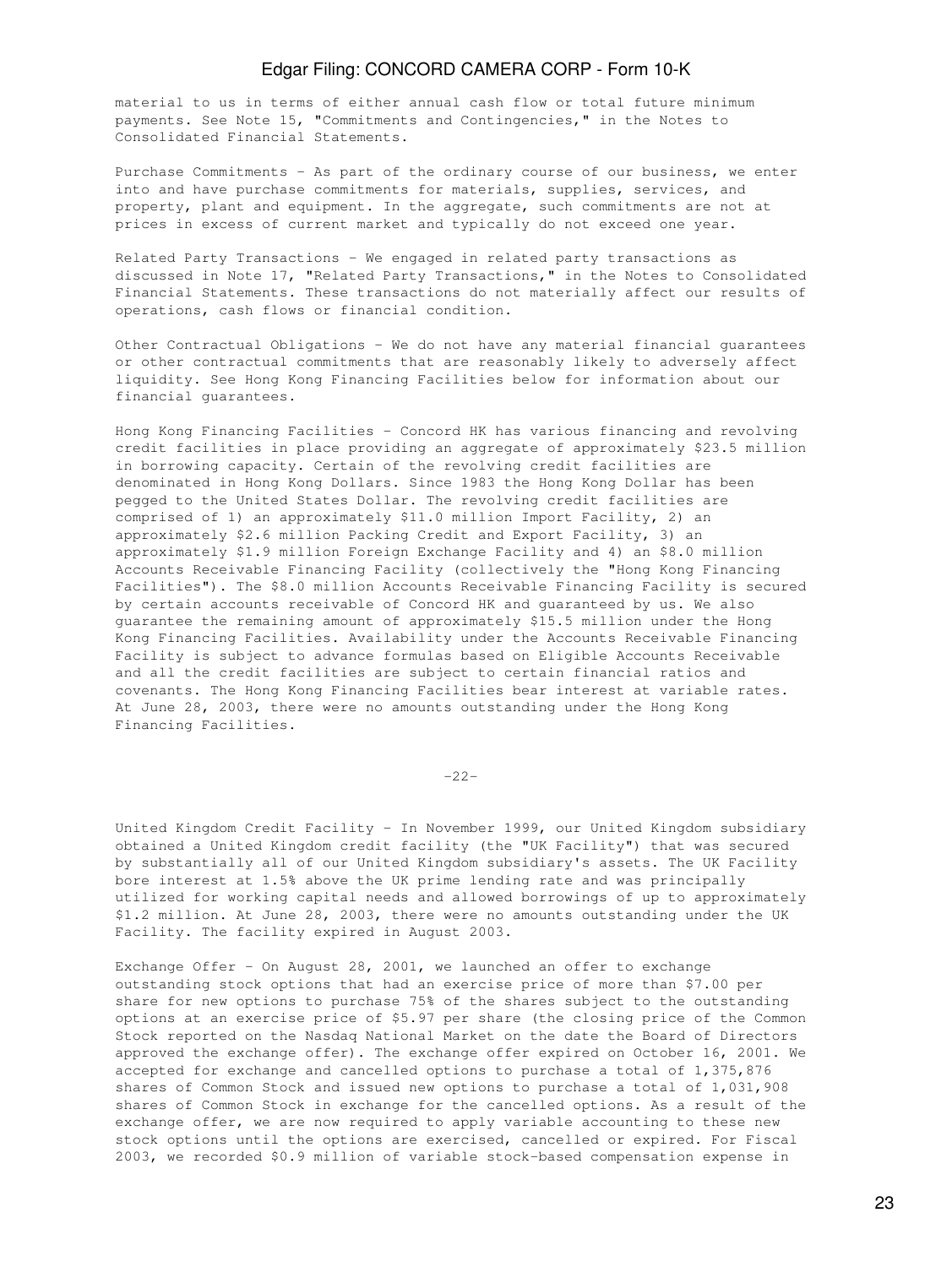the consolidated statement of operations because our Common Stock price on June 28, 2003 was above the exercise price of \$5.97. For Fiscal 2002, we did not record any variable stock-based compensation expense in the consolidated statements of operations because the Company's stock price on June 29, 2002 was below the exercise price of \$5.97. Because the determination of variable accounting expense associated with the repriced stock options is dependent, in part, on our closing stock price at the end of each prospective reporting period, it is not possible to determine its future impact, either favorable or unfavorable, on our financial statements.

Common Stock Buy-Back Programs - In Fiscal 2000, we purchased 190,888 shares of our Common Stock on the open market for \$0.8 million as part of a Board of Directors (the "Board") approved Common Stock buy-back program. In February 2001, we adopted an additional share repurchase program pursuant to which the Board allocated up to \$10.0 million for the repurchase of shares of our Common Stock. We have not repurchased any shares pending completion of a review of our other capital investment opportunities.

Public Equity Offering - On September 26, 2000, pursuant to an underwritten public offering, we sold 3.9 million shares of our Common Stock at \$23.00 per share. On October 2, 2000, pursuant to an over-allotment option granted to the underwriters, we sold an additional 585,000 shares of our Common Stock at a price of \$23.00 per share. We received net proceeds of \$96.9 million from the offering, after deducting offering costs and underwriting fees of \$6.3 million from the gross proceeds of \$103.2 million. The use of the offering proceeds was intended for the repayment of outstanding indebtedness including capital leases, for capital expenditures and for general corporate and strategic purposes, including working capital and investments in new technologies, product lines and complementary businesses.

Stock Split - On April 14, 2000, we effected a two-for-one stock split of our Common Stock through a stock dividend to shareholders of record on March 27, 2000. Accordingly, share and per-share data for all periods presented in this report have been restated to reflect the stock split.

Senior Notes - On July 30, 1998, we consummated a private placement of \$15.0 million of unsecured Senior Notes that bore interest at 11%. In August 2002, we repurchased all of these Senior Notes at slightly below par.

License Agreement - On August 26, 2002, we entered into our two Polaroid licensing agreements. The two license agreements provide for the exclusive (with the exception of products already released by Polaroid into the distribution chain) worldwide use of the Polaroid brand trademark in connection with the manufacture, distribution, promotion and sale of single-use cameras and traditional film based cameras, including zoom cameras, and certain related accessories. The licenses do not include instant or digital cameras. Each license includes an initial term of three and a half years and may be renewed, at our option, for an additional three-year period. Each license agreement includes provisions for the payment of \$3.0 million of minimum royalties, which will be fully credited against percentage royalties. Through August 2003, we have paid a total of \$5.0 million, which represented \$2.5 million for each license agreement, as partial payment of the minimum royalties.

-23-

Litigation Settlements - On July 24, 2003, the Company entered into a settlement agreement to dismiss a patent infringement complaint filed by the Massachusetts Institute of Technology and Electronic for Imaging, Inc. against the Company and to release the Company from any and all claims of infringement of the patent at issue. The Company recorded the settlement amount under the caption "Accrued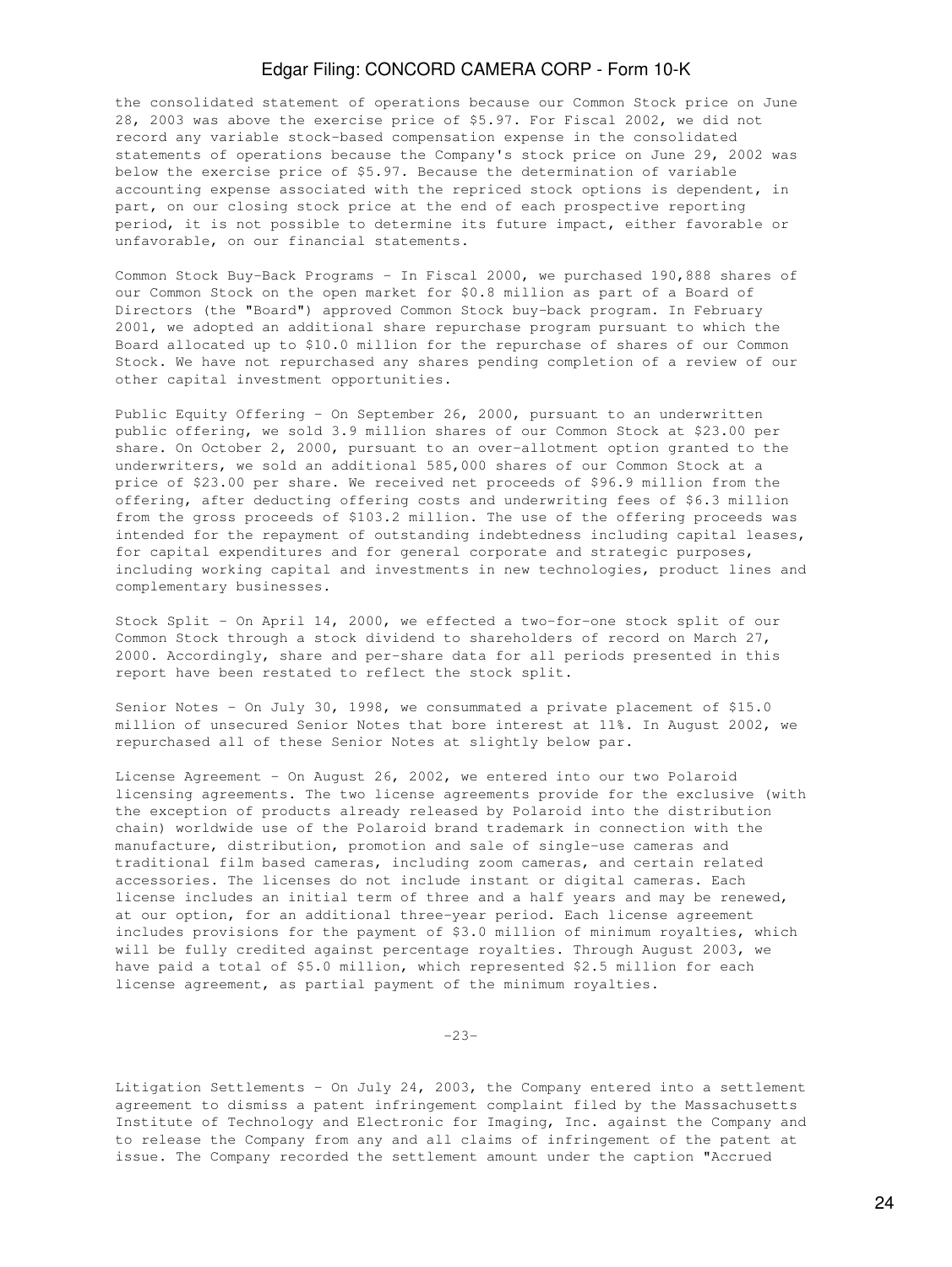Expenses" in the Consolidated Balance Sheet as of June 28, 2003. The settlement is not material and does not have a material adverse effect on our financial position or results of operations.

Growth Opportunities - We are evaluating various growth opportunities that could require significant funding commitments. We have from time to time held, and will continue to hold, discussions and negotiations with (i) companies that represent potential acquisition or investment opportunities, (ii) potential strategic and financial investors who have expressed an interest in making an investment in or acquiring us, (iii) potential joint venture partners looking toward formation of strategic alliances that would broaden our product base or enable us to enter new lines of business and (iv) potential new and existing DMS customers where the design, development and production of new products, including certain new technologies, would enable us to expand our existing business, and enter new markets including new ventures focusing on wireless connectivity and other new communication technologies. However, there can be no assurance that any definitive agreement will be reached regarding any of the foregoing, nor does management believe that such agreements are necessary for the successful implementation of our strategic plans.

### RISK FACTORS

You should carefully consider the following risks regarding our Company. These and other risks could materially and adversely affect our business, operating results or financial condition. You should also refer to the other information contained or incorporated by reference in this report.

Most of our operations in the People's Republic of China (PRC) are subject to administration of its local governmental agencies.

The continuing viability of our PRC agreements is crucial to our business operations in the PRC. We manufacture a majority of the components used in our cameras and assemble all of our manufactured finished products in the PRC. We currently have approximately 6,200 workers in the PRC either employed by our PRC subsidiaries or through our agreements with various PRC government or quasi-government agencies. We are responsible for their wages and housing and must comply with a variety of local labor and employee benefit laws covering these workers. While we believe we are in substantial compliance with applicable laws as currently enforced, these laws are subject to modification and interpretation by the applicable local governmental authorities. We cannot predict the impact of any future modifications to or strict enforcement of the existing laws. In addition, the termination or material modification of any of our agreements with the PRC quasi-government agencies could have a material adverse impact on our revenues and earnings.

We are exposed to political, economic and other risks that arise from operating a multinational business.

We have significant operations outside the United States. We currently have operations in Hong Kong, the PRC, Canada, the United Kingdom, France and Germany. Further, we obtain raw materials, components and finished goods from foreign suppliers. Accordingly, our business is subject to the political, economic and other risks that are inherent in operating in foreign countries. These risks include:

- o the difficulty of enforcing agreements and collecting receivables through foreign legal systems;
- o trade protection measures and import or export licensing requirements;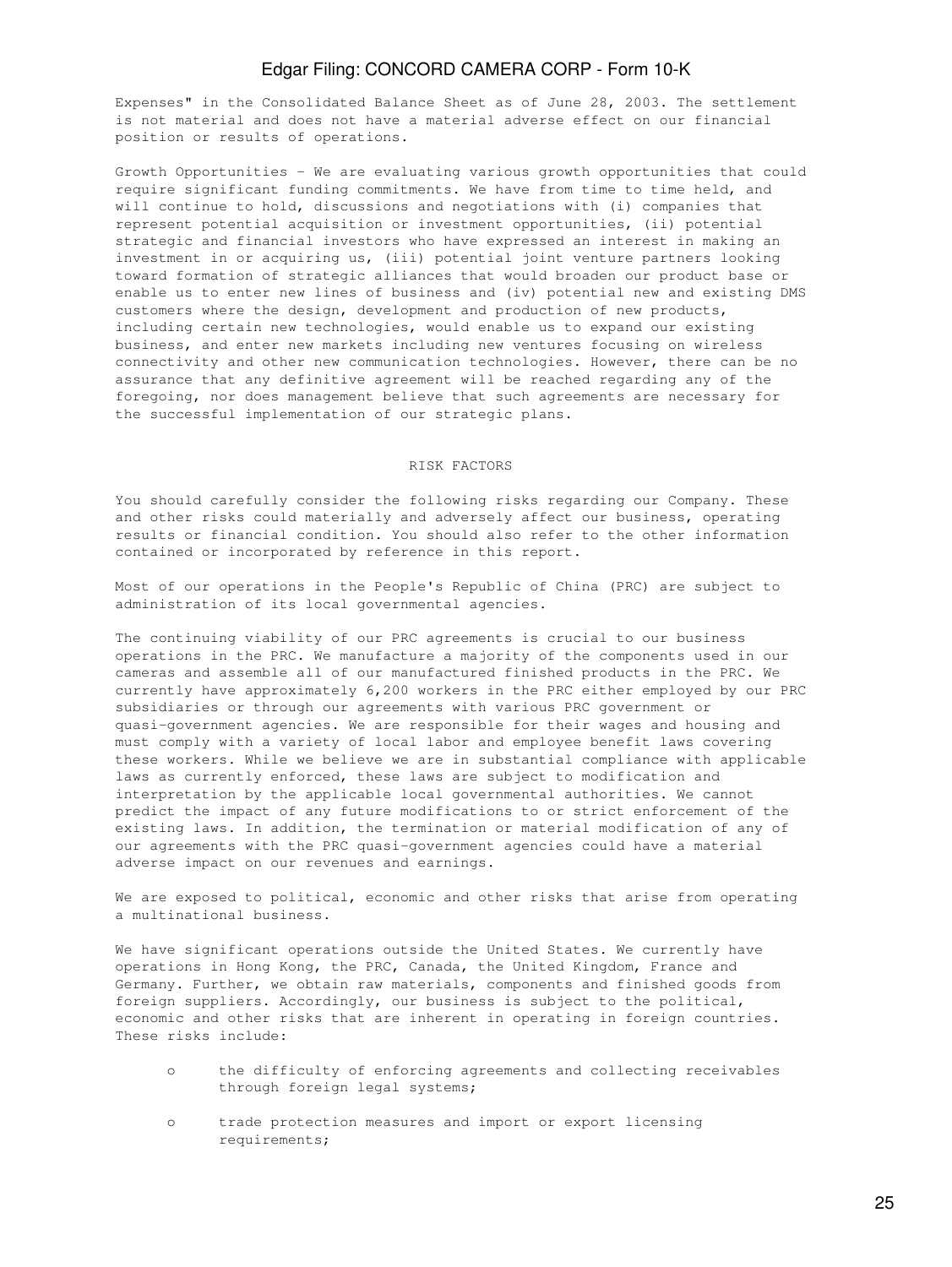o the imposition of tariffs, exchange controls or other restrictions;

 $-24-$ 

- o difficulty in staffing and managing widespread operations and the application of foreign labor regulations;
- o required compliance with a variety of foreign laws and regulations; and
- o changes in the general political and economic conditions in the countries where we operate, particularly in emerging markets.

Our business success depends in part on our ability to successfully anticipate and effectively manage these and other risks. No assurance can be given that such risks will not have a material adverse effect on the Company's business, financial condition and results of operations.

Political and economic uncertainties in the PRC could affect our business.

Our business could be adversely affected by the imposition in the PRC of austerity measures intended to reduce inflation, which could result in the inadequate development or maintenance of infrastructure, the unavailability of adequate power and water supplies, transportation, raw material and parts, or a deterioration of the general political, economic or social environment in the PRC.

Relocation time and expenses could result in substantial losses.

If we determine it is necessary to relocate our manufacturing facilities from the PRC, due to confiscation, expropriation, nationalization, embargoes, or other governmental restrictions, we would incur substantial operating and capital losses including losses resulting from business interruption and delays in production. In addition, as a result of a relocation of our manufacturing equipment and other assets, we may incur relatively higher manufacturing costs, which could reduce sales and decrease the current margin on the products we previously manufactured in the PRC. Relocation of our manufacturing operations would also result in disruption in the delivery of our products, which could, in turn, reduce demand for our products in the future.

We are dependent on certain large customers.

In Fiscal 2003, we had three customers (Wal-Mart, Walgreens and Kodak) each of whose purchases represented in excess of 10% of our total net sales and whose purchases in the aggregate represented over 51% of our total net sales. The loss of any of our large customers could have a material adverse impact on our revenues and profits.

Digital camera products are subject to rapid technological changes, price erosion and obsolescence.

Digital camera products are subject to rapid technological changes, price erosion and obsolescence to a greater extent than traditional and single use camera products. Because of rapid technological changes, some of our digital camera products became obsolete and, consequently, we recorded significant lower of cost or market value adjustments related to digital inventory during Fiscal 2002. Average selling prices for our products decline over relatively short time periods. Many of our manufacturing costs are fixed. When our average selling prices decline, our revenues decline unless we sell more units, and our gross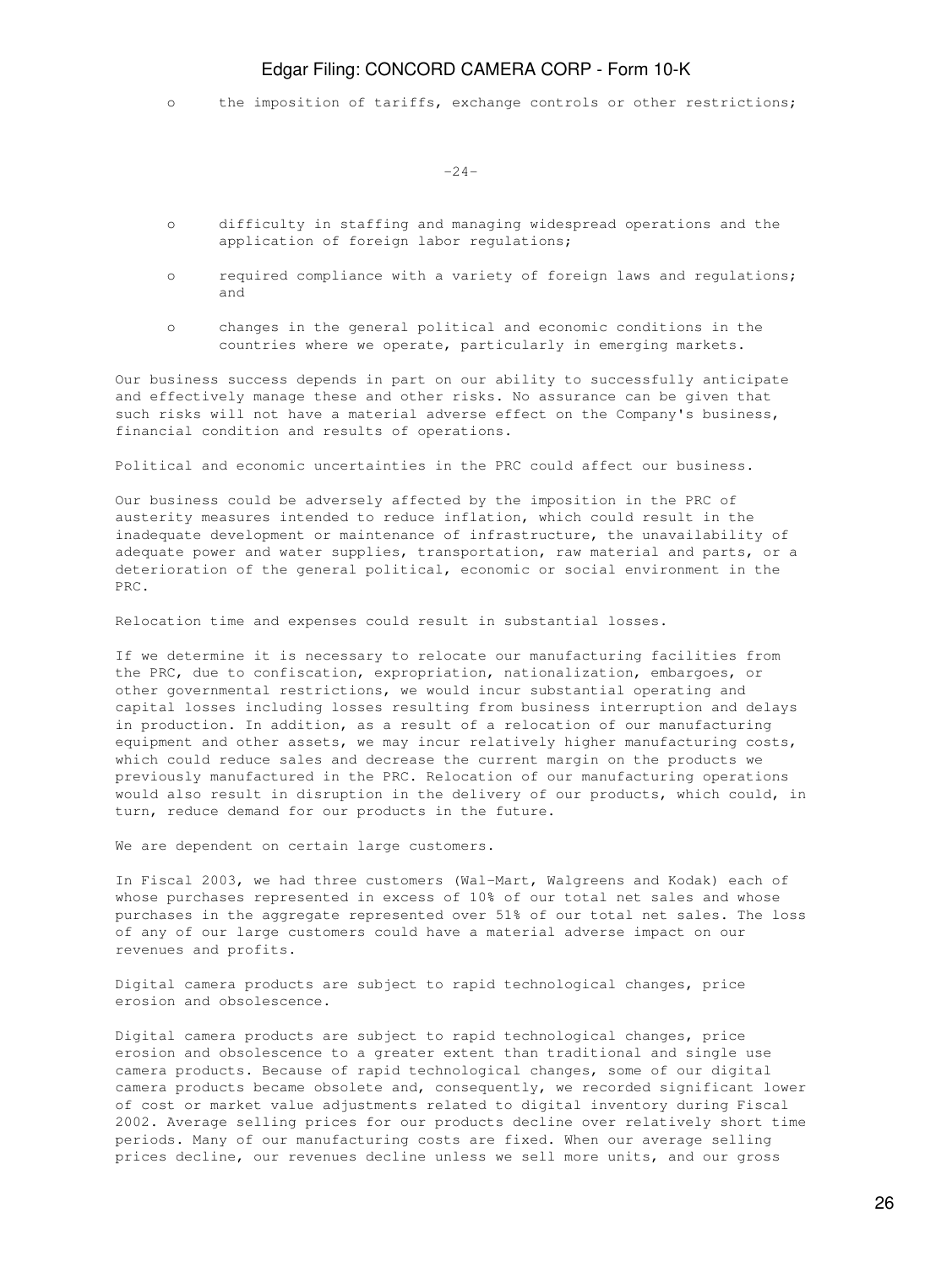margins decline unless we are able to reduce our product costs by a commensurate amount. Our operating results suffer when gross margins decline. To be successful in the development, manufacture and sale of digital camera products, we have to react quickly to technological advances and manage our inventory effectively to accommodate price competition and the short life span of such products.

Our digital camera products involve a more complex development process, which we may not be able to successfully integrate into our operations, and we are dependent upon the continued availability of products and key components.

Digital cameras involve a more complex development process and component procurement process than our traditional and single use cameras. Manufacturing delays, including component procurement delays or shortages and the timely introduction and delivery of new components and products, which may be outside our control, could adversely impact our business, results of operations and financial condition. Any disruption in the availability of key components or our suppliers' ability to deliver quality components and products in time to meet critical manufacturing and distribution schedules could negatively impact our ability to achieve our growth and sales objectives. We may occasionally experience a short supply of certain component parts as a result of strong demand in the industry for those parts or problems experienced by suppliers. If shortages or delays persist, the price of these components may increase, we may be exposed to product quality issues or the components may not be available at all. We may not be able to secure enough components at reasonable prices or of acceptable quality to build new products in a timely manner in the quantities needed. Accordingly, our revenue and gross margins and market share could suffer until other sources can be developed.

 $-25-$ 

We are exposed to risks associated with intellectual property used in image capture devices.

Image capture devices use technology which may be protected by United States or foreign patents. The right to use such intellectual property is subject to the availability of licenses from the patent holders. If licenses are not available or are only available on onerous terms, the Company's business could be materially and adversely affected. In addition, the defense of patent infringement claims could be time consuming and costly.

From time to time the Company receives patent infringement claims which it analyzes and, if appropriate, may either take action to avoid infringement or negotiate a license. In at least two such cases, one of which involves one of the Company's largest customers, the Company is engaged in discussions looking toward licensing of certain digital image capture technology.

We face a risk of business interruption as a result of political events in Hong Kong and the PRC.

We conduct a substantial part of our business in Hong Kong and the PRC, such as manufacturing, administration, sales, engineering and design. In July 1997, the exercise of sovereignty over Hong Kong was transferred from the United Kingdom to the PRC and Hong Kong became a Special Administrative Region of the PRC. We cannot predict how the PRC will interpret and implement the basic law that provides, in part, for the capitalist system and way of life to remain unchanged for 50 years. We also cannot predict the effect of any such action on our business activities in Hong Kong or the PRC, or on our operations or financial condition in general. Any significant changes affecting our operations or financial condition in Hong Kong or the PRC could have a material adverse effect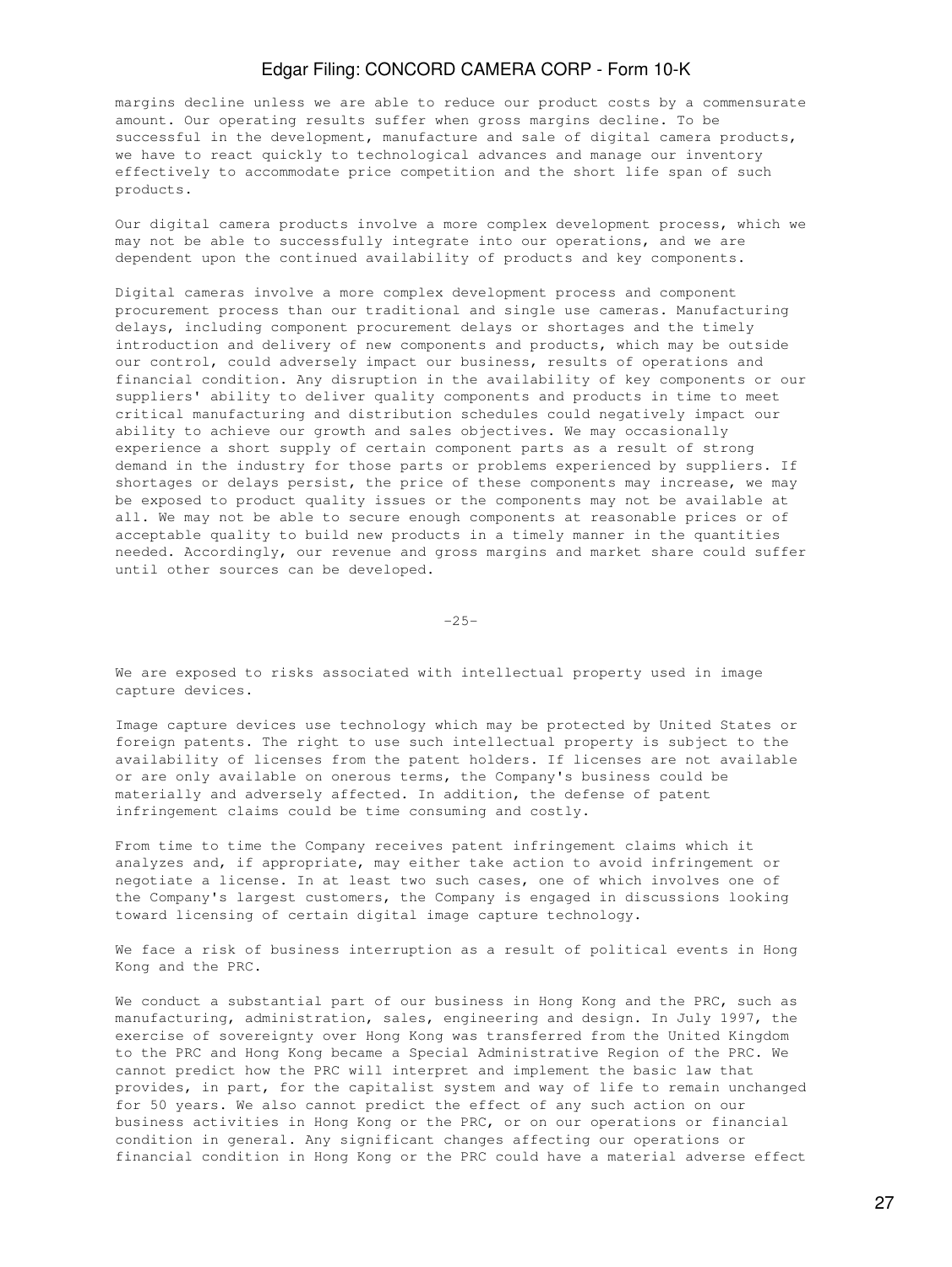on our business and financial condition.

We are exposed to credit risk associated with sales to our customers.

The Company sells a significant number of its products to a relatively small number of customers. Receivables arising from these sales are generally not collateralized. The Company monitors the credit worthiness of its customers and reviews outstanding receivable balances for collectibility on a regular basis and records provisions for doubtful accounts as necessary. In the past we have had customers file for protection from their creditors under Chapter 11 of the U.S. Bankruptcy Code. As a result, we have recognized provisions related to accounts receivable and inventory. See "Management's Discussion and Analysis of Financial Condition and Results of Operations" above.

 $-26-$ 

We are dependent on a small group of key personnel.

Our business is managed by a small number of key management and operating personnel. In particular, we rely on the continued services of Ira B. Lampert, our Chairman, Chief Executive Officer and President. The loss of his or any other key employee services could have a material adverse impact on our business. We believe our future success will depend in large part on our continued ability to attract highly skilled and qualified personnel. Competition for such personnel is intense. We may not be able to hire the necessary personnel to implement our business strategy, or we may need to pay higher compensation for employees than currently budgeted. Our inability to attract and retain such personnel could limit our growth and affect our profits.

The camera and photographic products industry is highly competitive.

As a manufacturer and distributor of low cost, popularly priced image capture products, we encounter substantial competition from a number of firms, many of which have longer operating histories, more established markets, more extensive facilities and, in some cases, greater resources.

To achieve our operating and financial objectives, we must manage our anticipated growth effectively.

We anticipate that our business will continue to grow. Our future success depends in large part on our ability to manage our anticipated growth. To manage this growth, we will need to hire additional experienced, skilled personnel and to train, manage and retain key employees. These activities may strain our management resources. If we were unable to manage growth effectively, our profits would be adversely affected.

We face certain foreign currency risks as a result of conducting a substantial portion of our business activities in Hong Kong and the PRC.

Since 1983 and 1998 the Hong Kong Dollar and the PRC Renminbi, respectively, have been pegged to the United States Dollar, but the exchange rate of these currencies may fluctuate in the future. Although our DMS and major retail business is conducted in U.S. Dollars, certain of our obligations under agreements in the PRC and with our Hong Kong suppliers are paid in Hong Kong Dollars and PRC Renminbi. There is increasing international pressure on the PRC to appreciate its currency. We are also exposed to currency risks in Japan and other countries where we purchase materials for our products or sell those products. If there is a significant devaluation of the currency in a specific country, the prices of our products will increase relative to that country's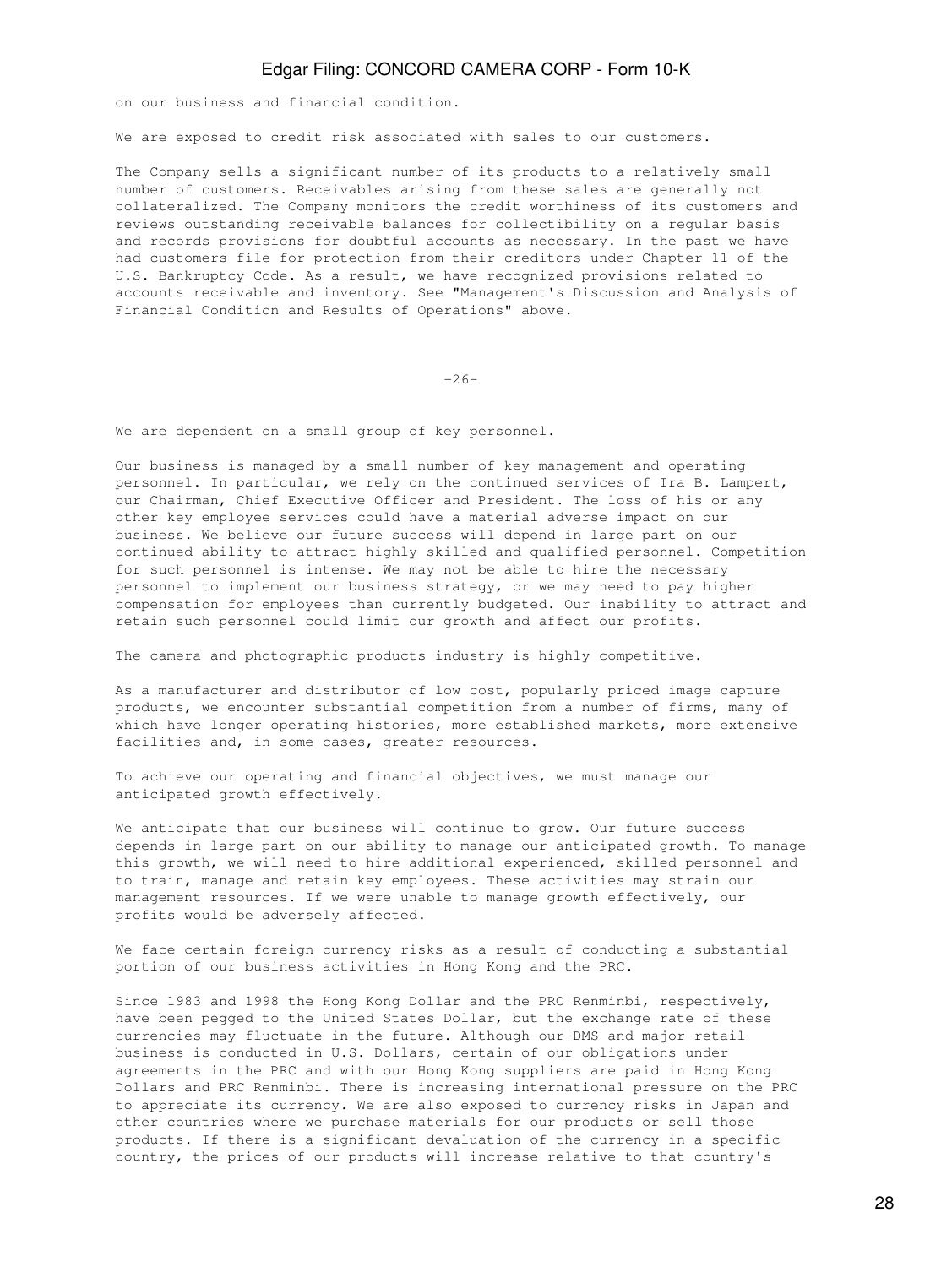currency and our products may be less competitive in that country. Also, if our international customers become unwilling to place orders denominated in U.S. Dollars, our revenue and operating results will be subject to foreign exchange fluctuations. We generally do not engage in currency hedging activities.

We are unable to predict the effect of terrorist acts on commerce.

Terrorist attacks in New York and Washington, D.C. in September of 2001 have disrupted commerce throughout the United States and other parts of the world. The continued threat of terrorism within the United States and abroad and the potential for continued military action and heightened security measures in response to such threat may cause significant disruption to commerce throughout the world. To the extent that such disruptions result in delays or cancellations of customer orders, a general decrease in consumer spending, or our inability to effectively market and sell our products, our business and results of operations could be materially and adversely affected. We are unable to predict whether the threat of terrorism or the responses thereto will result in any long-term commercial disruptions or if such activities or responses will have a long-term material adverse effect on our business, results of operations or financial condition.

-27-

Our future tax rates could increase.

A number of factors will affect our tax rate in the future, and the combined effect of these factors could result in an increase in our effective tax rate as compared to our effective tax rate in Fiscal 2003. This would adversely affect our net income. We operate in different countries that have different income tax rates. Based upon our apportionment of income, our effective tax rate could fluctuate. A key factor that could cause our tax rate to increase would be increasing the valuation allowance offsetting part, or all, of our net deferred tax assets. Changes in tax laws in the United States may further limit our ability to utilize our net operating losses. Any further limitation on our ability to utilize our net operating losses could adversely affect our operating results.

The implementation of a new enterprise resource planning system presents certain risks.

In July 2003, we began implementing a new Enterprise Resource Planning, or ERP, system which will become an important element of the Company's accounting, financial and operating functions. There are significant costs associated with implementing the new ERP system, in terms of both financial outlay and the human resources to be incurred and expended in connection with its implementation. In addition, there are certain risks associated with the related conversion to a new computer system, including a potential disruption in our accounting and operational controls and the possibility of problems associated with the conversion of electronic data. If these issues are not properly and adequately addressed, it could result in the diversion of management's and other personnel's attention and resources, and could materially adversely affect our operating results and impact our ability to manage our business and anticipated growth.

The importation of products into the United States and other countries in which our products are sold is subject to various other risks.

The United States, the PRC, Hong Kong, the European Union or other countries may impose trade restrictions that could adversely affect our operations. In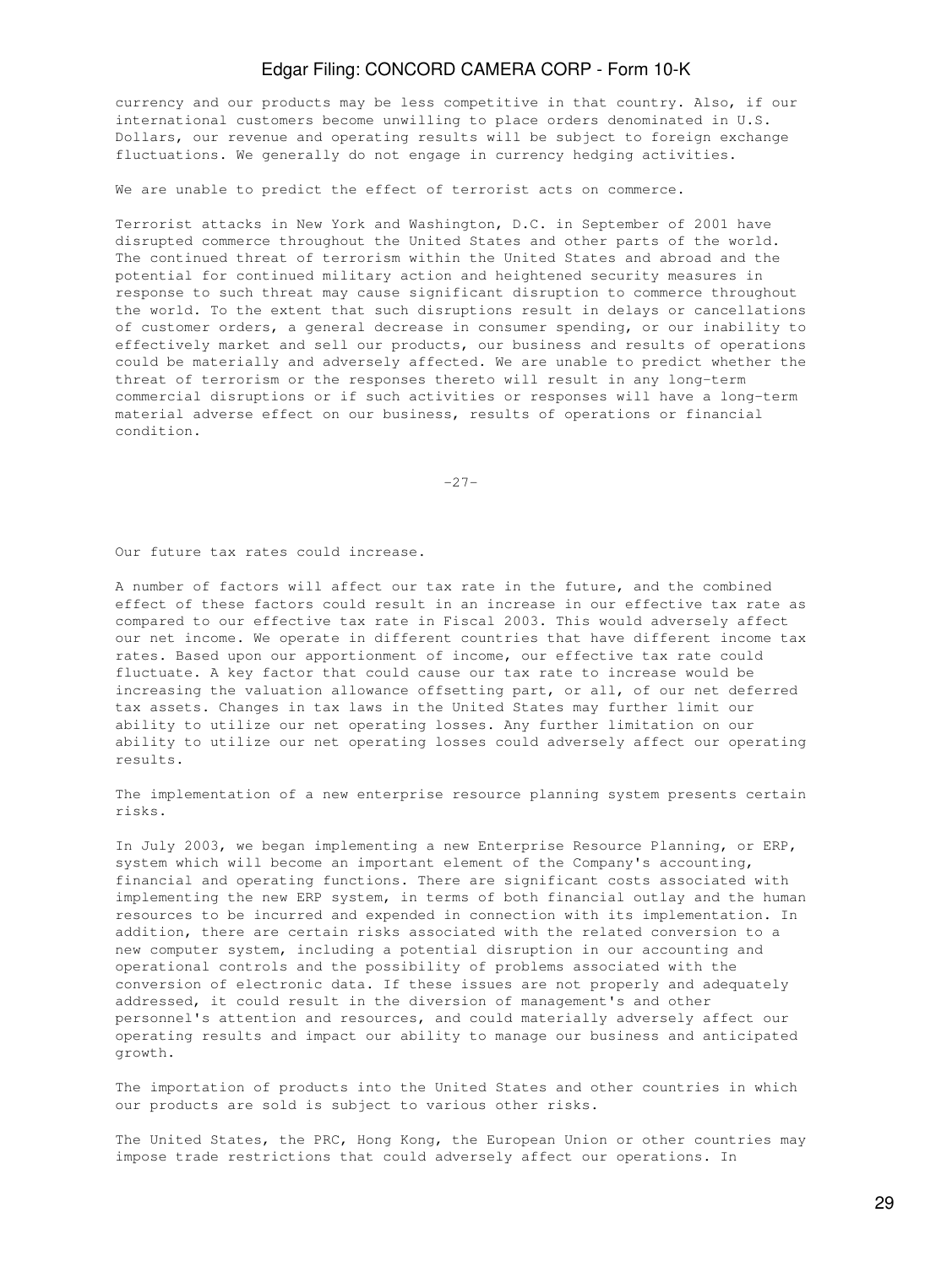addition, the United States is currently monitoring various PRC practices, including trade, investment and government procurement, as well as the PRC's compliance with various multilateral and bilateral agreements. We cannot predict whether the United States will take future trade actions against the PRC that may result in increased tariffs against PRC products, including products imported by us.

Our operations may be impaired as a result of disasters, business interruptions or similar events, including the outbreak of the Severe Acute Respiratory Syndrome.

Disasters such as earthquakes, water, fire, electricity failure, or accidents affecting our operating activities, major facilities, and employees'/customers' health could materially and adversely affect our operating results and financial condition. In particular, our operations in the PRC, as well as most of our third party manufacturers and service providers involved in the manufacturing of our products, are located within a relatively close proximity of one another in the PRC. Therefore, any disaster that strikes within close proximity of that geographic area could be exceedingly disruptive to our business and could materially and adversely affect our operating results and financial condition. We do not currently have a disaster recovery plan.

-28-

In the event of another outbreak of severe acute respiratory syndrome, or SARS, our facilities and/or the facilities of our third party manufacturers and service providers located in Hong Kong, the PRC and other parts of Southeast Asia could be quarantined or temporarily closed. If this occurs, it could delay or prevent us from developing new products or manufacturing, testing or shipping our current products, and may require us to find other providers of such services, which may be unavailable or more expensive. Further, if a SARS outbreak has an adverse impact on the businesses of our customers, it could reduce the size and/or frequency of our customers' purchases, which could adversely impact our operating results.

We may not be able to identify and integrate future acquisitions.

We intend to pursue strategic acquisitions that we consider reasonable in light of the revenues and profits we believe we will be able to generate from these acquisitions. The cost of acquisitions within the industry has generally increased over time. Additionally, we compete for acquisitions with certain other industry competitors, some of which have greater financial and other resources than we do. Increased demand for acquisitions may result in fewer acquisition opportunities for us as well as higher acquisition prices. Although we believe opportunities may exist for us to grow through acquisitions, we may not be able to identify and consummate acquisitions on acceptable terms. If we do acquire other companies, we may not be able to profitably manage and successfully integrate them with our operations and sales and marketing efforts without substantial costs or delays. Acquisitions involve a number of potential risks, including the potential loss of customers, increased leverage and debt service requirements, combining disparate company cultures and facilities and operating in geographically diverse markets. One or more of our future acquisitions may have a material adverse effect on our financial condition and results of operations.

The market price of our Common Stock may fluctuate.

The stock markets, and in particular the Nasdaq National Market, have experienced extreme price and volume fluctuations that have affected the market prices of equity securities of many companies and that often have been unrelated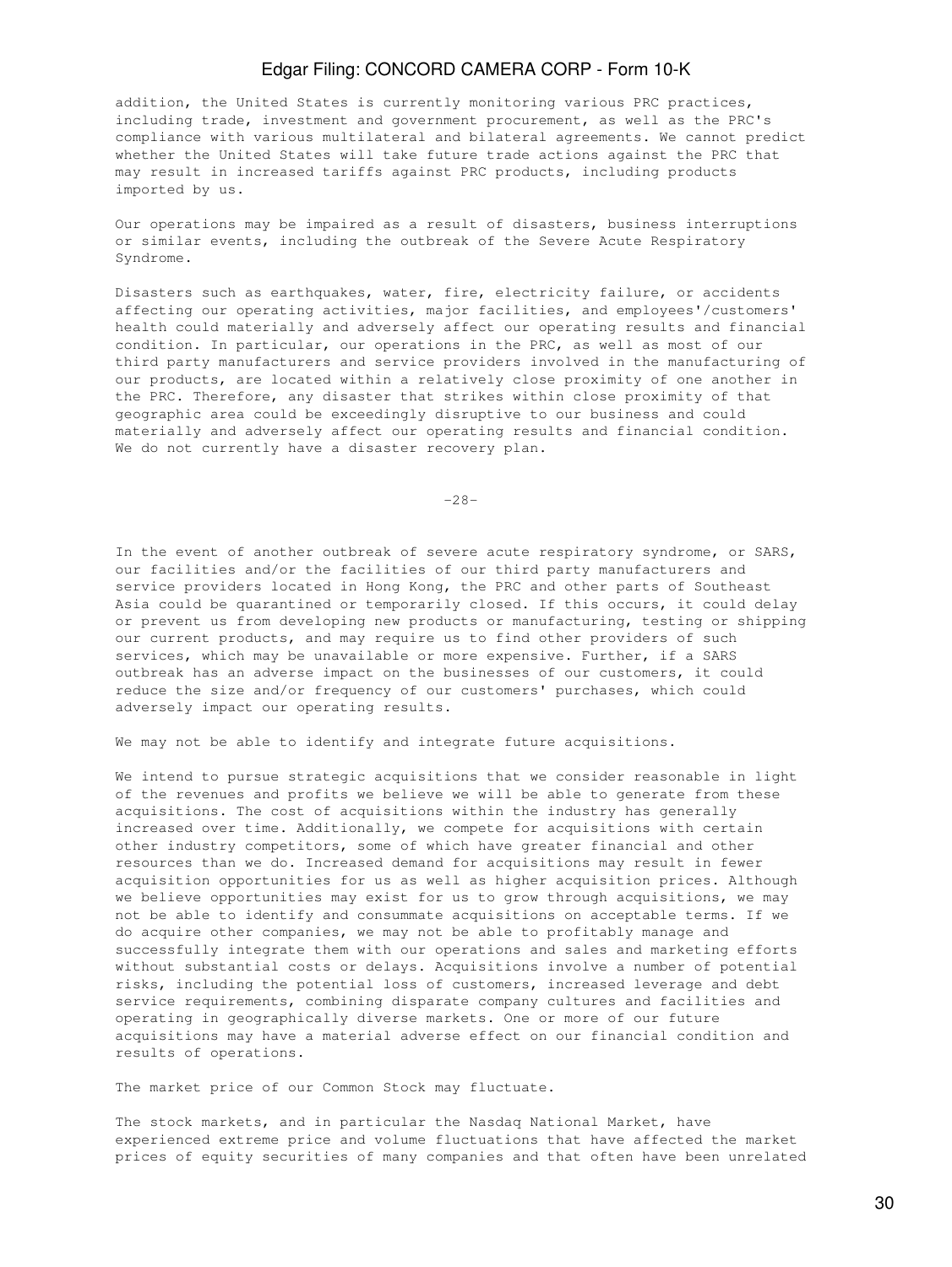or disproportionate to the operating performance of such companies. These broad market factors may adversely affect the market price of our Common Stock. In the past, following periods of volatility in the market price of a company's securities, securities class action litigation has often been instituted against that company. Such a lawsuit has been instituted against us and could result in substantial costs and a diversion of management's attention and resources, which could harm our business. See "Legal Proceedings."

### Item 7A. Quantitative and Qualitative Disclosures About Market Risk.

As a result of our global operating and financial activities, we are exposed to changes in interest rates and foreign currency exchange rates that may adversely affect our results of operations and financial position. In seeking to minimize the risks and/or costs associated with such activities, we manage exposures to changes in interest rates and foreign currency exchange rates through our regular operating and financing activities.

At June 28, 2003, our exposure to changes in interest rates was minimal, since we had no long-term or short-term debt outstanding. Since we have no debt outstanding, we do not deem interest rate risk to be significant or material to our financial position or results of operations. We do not presently use derivative instruments to adjust our interest rate risk profile. We do not utilize financial instruments for trading or speculative purposes, nor do we utilize leveraged financial instruments.

Each of our foreign subsidiaries purchases their inventories in U.S. Dollars and certain of their sales are in foreign currency, thereby creating an exposure to fluctuations in foreign currency exchange rates. We purchase certain components, raw materials and services needed to manufacture our products in foreign currencies including Japanese Yen. The impact of foreign exchange transactions is reflected in our statements of operations. As of June 28, 2003, we were not engaged in any hedging activities and we had no forward exchange contracts outstanding. We continue to analyze the benefits and costs associated with hedging against foreign currency fluctuations.

-29-

Item 8. Financial Statements and Supplementary Data.

The financial statements listed in Item  $15(a)(1)$  and  $(2)$  are included in the report beginning on page F-2.

Item 9. Changes in and Disagreements with Accountants on Accounting and Financial Disclosure.

None.

Item 9A. Controls and Procedures.

CEO and CFO Certifications. The certifications of the CEO and the CFO required by Rules 13a-14 and 15d-14 the Securities Exchange Act of 1934, as amended (the "Certifications") are filed as exhibits to this report. This section of the report contains the information concerning the evaluation of the Company's disclosure controls and procedures (as defined in Exchange Act Rules 13a-15(e) and 15d-15(e)) ("Disclosure Controls") and changes to internal control over financial reporting (as defined in Exchange Act Rules 13a-15(f) and 15d-15(f)) ("Internal Controls") referred to in the Certifications and this information should be read in conjunction with the Certifications for a more complete understanding of the topics presented.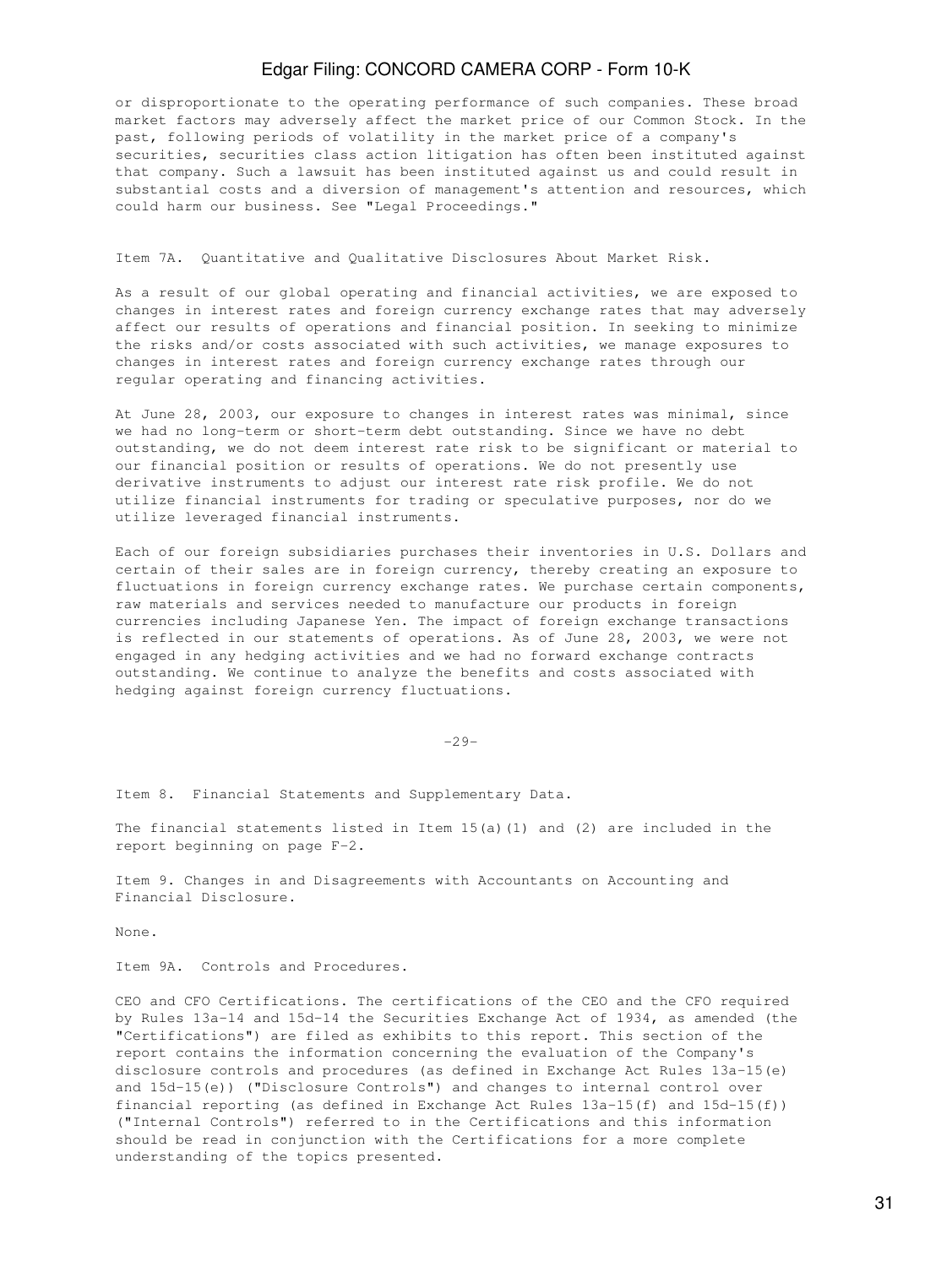Limitations on the Effectiveness of Controls. The Company's management, including the principal executive officer and principal financial officer, does not expect that the Company's Disclosure Controls or Internal Controls will prevent all error and all fraud. A control system, no matter how well conceived and operated, can provide only reasonable, not absolute, assurance that the objectives of the control system are met. Because of the limitations in any and all control systems, no evaluation of controls can provide absolute assurance that all control issues and instances of fraud, if any, within the Company have been detected. Further, the design of any control system is based in part upon certain assumptions about the likelihood of future events, and there can be no assurance that any design will succeed in achieving its stated goals under all potential future conditions. Because of these inherent limitations in a cost-effective control system, misstatements due to error or fraud may occur and not be detected.

Evaluation of Disclosure Controls. Based on our management's evaluation (with the participation of our principal executive officer and principal financial officer), as of the end of the period covered by this report, our principal executive officer and principal financial officer have concluded that our Disclosure Controls are designed to provide reasonable assurance of achieving their objectives and, at the "reasonable assurance" level, are effective to ensure that information required to be disclosed by us in reports that we file or submit under the Exchange Act is recorded, processed, summarized and reported within the time periods specified in SEC rules and forms.

Changes in Internal Controls. There was no change in our Internal Controls during our fourth fiscal quarter that has materially affected, or is reasonably likely to materially affect, our Internal Controls.

-30-

### PART TIT

Item 10. Directors and Executive Officers of the Company.

Executive Officers and Directors

Our executive officers and directors (and their respective ages as of August 31, 2003) are as follows:

| Name                         | Age | Position                                |
|------------------------------|-----|-----------------------------------------|
|                              |     |                                         |
|                              |     |                                         |
| Ira B. Lampert $(3)$ $(4)$   | 58  | Chairman, Chief Executive Officer and P |
| Gerald J. Angeli             | 50  | Vice President of Worldwide Engineering |
| Richard M. Finkbeiner        | 57  | Senior Vice President and Chief Financi |
| Brian F. King                | 50  | Senior Executive Vice President and Ass |
| Keith L. Lampert             | 33  | Executive Vice President and Chief Oper |
| Joseph Leonardo              | 57  | Vice President and Director of Operatio |
|                              |     | Company and Managing Director of Concor |
| Harlan I. Press              | 39  | Vice President, Treasurer and Assistant |
| Alan Schutzman               | 47  | Senior Vice President, General Counsel  |
| Urs W. Stampfli              | 52  | Senior Vice President and Director of G |
| David M. Wand                | 48  | Vice President and Director of Worldwid |
| Ronald S. Cooper $(1)$ $(2)$ | 65  | Director                                |
|                              |     |                                         |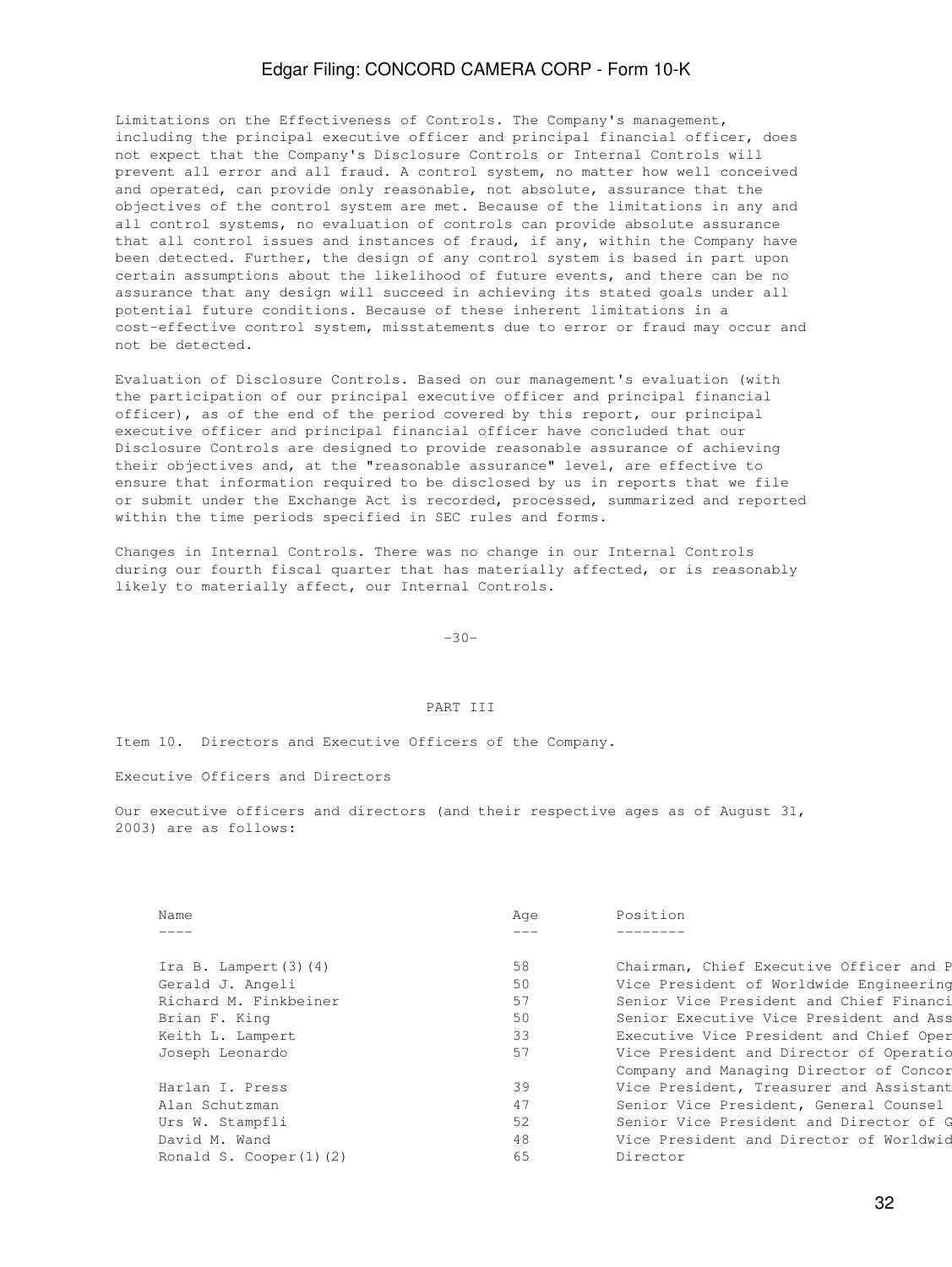| Morris H. Gindi(1)(5)               | 58. | Director |
|-------------------------------------|-----|----------|
| J. David Hakman(3)(4)               | 61  | Director |
| William J. O'Neill, Jr. $(1)$ $(2)$ | 61. | Director |

-------------

(1) Member of Audit Committee.

- (2) Member of Compensation and Stock Option Committee.
- (3) Member of Executive Committee.
- (4) Member of Director Affairs Committee.
- (5) Member of Marketing and Product Development Committee.

Ira B. Lampert has been the Chairman and Chief Executive Officer of the Company since July 13, 1994. For the calendar year 1995 and again from July 31, 1998 through the present, Mr. Lampert also served as President of the Company. Mr. Lampert is a member of the Queens College Foundation Board of Trustees (Queens College is part of the City University system of New York), is a member of the Advisory Board of the Boys & Girls Republic, a nonprofit organization for underprivileged children, and serves on the Boards of Trustees of the Mount Sinai Medical Center Foundation, Inc. and the Mount Sinai Medical Center of Florida, Inc.

Gerald J. Angeli joined the Company in April 2000 as Vice President, DMS Product Supply. Since March 2001, he has served as the Company's Vice President of Worldwide Engineering and Technology. From July 1997 to April 2000, Mr. Angeli was Vice President, Global Manufacturing and Products Supply for NCR Corporation's Systemedia Group, where he was responsible for manufacturing, customer service, distribution and logistics. Before that, Mr. Angeli was employed by Kodak for 20 years in various capacities, most recently as Manager of Worldwide Manufacturing and Supply Chain and Vice President, Consumer Imaging.

Richard M. Finkbeiner joined the Company in July 2002 as Senior Vice President and Chief Financial Officer. Prior to joining the Company, Mr. Finkbeiner was Corporate Vice President and Chief Financial Officer of Menasha Corporation, a \$1 billion privately owned manufacturing and services company. He was Executive Vice President and Chief Financial Officer of Creative Computers, Inc., a publicly-traded reseller of computer equipment, from 1996 until he joined Menasha in 1998. Mr. Finkbeiner has been Chief Financial Officer for several other companies and spent 12 years with Hallmark Cards. He has an M.S. degree in Applied Math, an M.B.A., and a C.P.A. certificate.

-31-

Brian F. King has been Senior Executive Vice President of the Company since February 2002 and an Assistant Secretary of the Company since September 15, 2003. Mr. King served as Senior Vice President of the Company from August 1998 to February 2002 and as Chief Operating Officer from February 2002 to December 2002. In addition, he served as Secretary of the Company from August 1996 to September 14, 2003, and served as Managing Director of Concord HK from August 1996 through April 2000. Mr. King served as the Company's Vice President of Corporate and Strategic Development from June 1996 to August 1998.

Keith L. Lampert, who is a son of Ira B. Lampert, has been Executive Vice President since February 2002 and Chief Operating Officer since January 1, 2003. From February 2002 until January 2003, he also served as the Company's Director of Worldwide Operations and was Managing Director of Concord HK from April 2000 until December 2002. From March 2001 to February 2002, Mr. Lampert also served as the Company's Vice President of Worldwide Operations. He became a Vice President of the Company in August 1998, having joined the Company in 1993.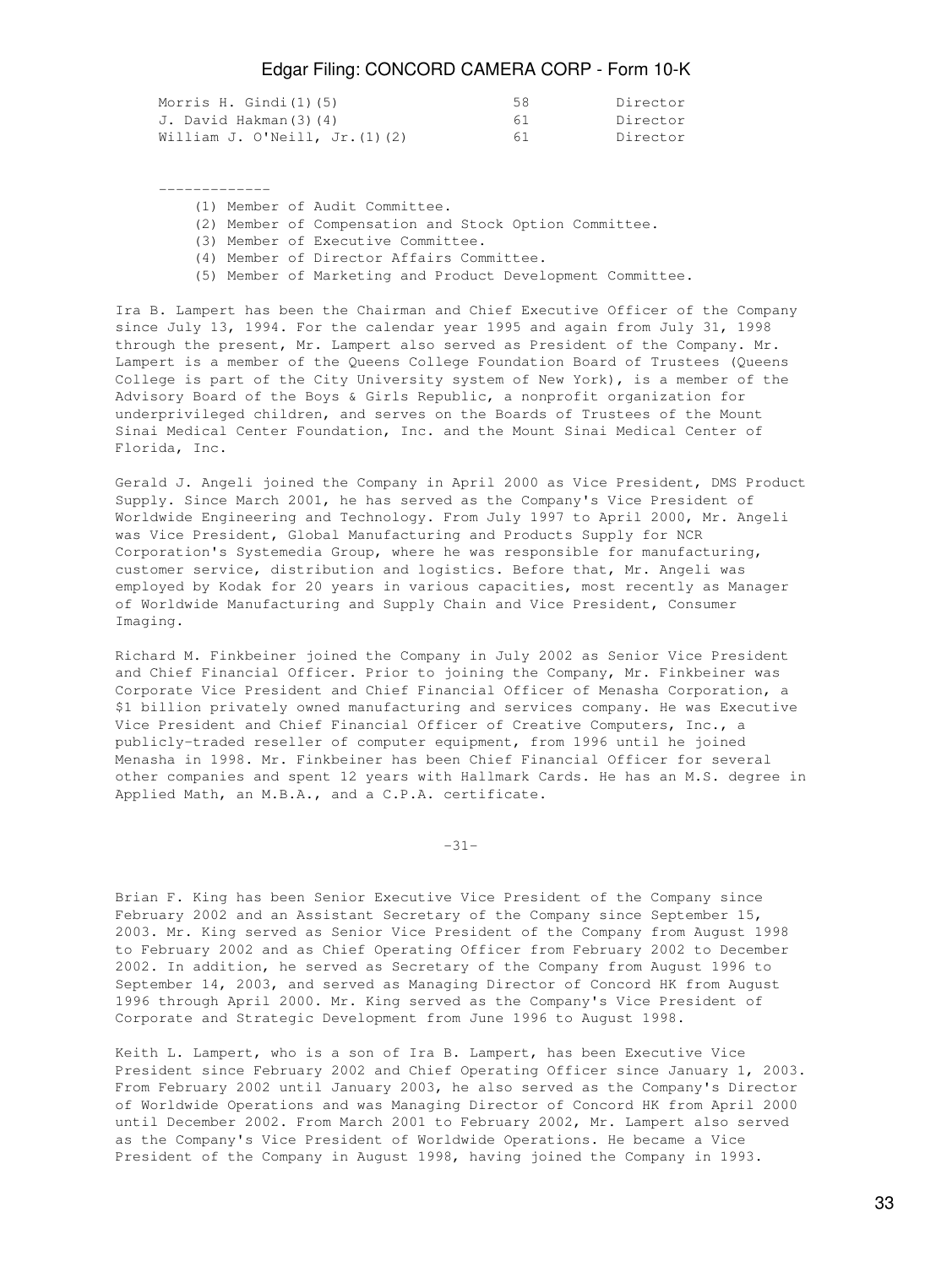Among other things, Mr. Lampert is responsible for the Company's operations in Hong Kong and the People's Republic of China.

Joseph Leonardo has been Vice President and Director of Operations for the Company and Managing Director of Concord HK since January 1, 2003. Mr. Leonardo was Vice President and Director of Manufacturing Operations for the Company and Deputy Managing Director of Concord HK from February 2002 to December 2002, having served as Vice President and Director of Operations for Concord HK since January 2001. From January 1998 to January 2001, Mr. Leonardo was the Company's Director of Manufacturing. Prior to joining the Company, he was Vice President of Manufacturing for MicroE, Inc. from February 1996 to November 1997. Mr. Leonardo has over 30 years of experience in manufacturing, having held manufacturing-related management positions at companies such as Polaroid and Bausch & Lomb Incorporated.

Harlan I. Press has been Vice President and Treasurer since April 2000, Chief Accounting Officer since November 1994, and Assistant Secretary of the Company since October 1996. Mr. Press served as the Corporate Controller of the Company from October 1996 through April 2000. Mr. Press is a member of the American Institute of Certified Public Accountants, the New York State Society of Certified Public Accountants and the Financial Executives Institute.

Alan Schutzman joined the Company on September 15, 2003 as Senior Vice President, General Counsel and Secretary. From January 2001 until joining the Company, Mr. Schutzman was Associate General Counsel of Jacuzzi Brands, Inc. ("Jacuzzi"), and Vice President and Associate General Counsel of Jacuzzi since September 2001. From July 1996 to December 2000, he served as Vice President and General Counsel of various operating subsidiaries of Jacuzzi, including Ames True Temper and Keller Ladders, Inc.

Urs W. Stampfli has been Senior Vice President since February 2002 and Director of Global Sales and Marketing for the Company since April 2000. Mr. Stampfli joined the Company in May 1998, as Director of Global Sales and Marketing, and became a Vice President of the Company in April 2000. From 1990 to April 1998, Mr. Stampfli was Vice President, Marketing, Photo Imaging Systems of Agfa Division, Bayer Corporation.

David M. Wand has been Vice President and Director of Worldwide Supply Chain for the Company since February 2002, having served as Vice President and Director of Worldwide Supply Chain and Information Technology for the Company from February 2002 to March 2003. From January 1999 to February 2002, Mr. Wand was Concord HK's Director of Supply Chain and Information Systems and from December 1996, when Mr. Wand first joined the Company, until January 1999, he was Materials Director of Supply Chain for Concord HK. Prior to joining the Company, Mr. Wand was with Andersen Consulting for two years, and EDS for ten years, where he was responsible for implementing reengineering projects associated with the supply chain and information technology functions.

Ronald S. Cooper has been a director of the Company since January 2000. Mr. Cooper is a co-founder and principal of LARC Strategic Concepts, LLC, a consulting firm focusing on emerging growth companies. Mr. Cooper retired from Ernst & Young LLP in September 1998, having joined the firm in 1962. He became a partner in 1973 and was Managing Partner of the firm's Long Island office from 1985 until he retired.

-32-

Morris H. Gindi has been a director of the Company since 1988. Mr. Gindi has served as the Chief Executive Officer of Notra Trading Inc., an import agent in the home textiles industry, since 1983 and as Chief Executive Officer of Morgan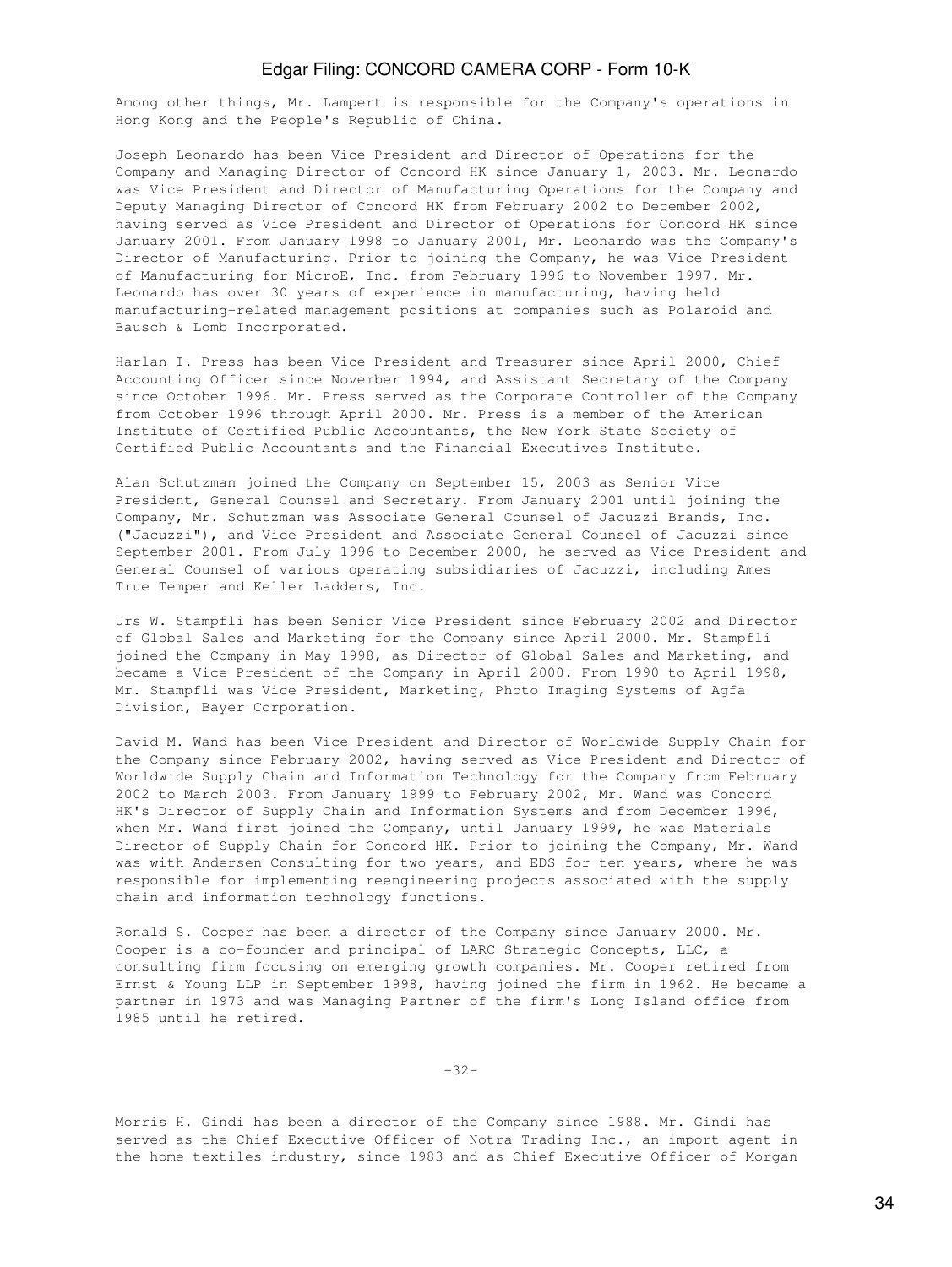Home Fashions, a manufacturer and distributor of home textiles, since 1995. These two businesses import and distribute merchandise to all levels of the retail trade. Mr. Gindi's career in the home textiles industry has spanned four decades.

J. David Hakman has been a director of the Company since 1993. Mr. Hakman owns Hakman Capital Corporation, an investment and merchant banking concern, a subsidiary of which is a member of the National Association of Securities Dealers, Inc.

William J. O'Neill, Jr. has been a director of the Company since August 2001. Mr. O'Neill is a founder and principal of O'Neill Group, Inc., a consulting firm focused on developing business strategies, operational execution, financial evaluations and fundraising activities. From 1969 to 1999, Mr. O'Neill held various management positions at Polaroid Corporation, most recently as Executive Vice President and President, Corporate Business Development. Since July 2001, he has served as Dean of the Frank Sawyer School of Management at Suffolk University in Boston, Massachusetts.

Audit Committee and Audit Committee Financial Expertise

The Company has a separately-designated standing Audit Committee established in accordance with Section 3(a)(58)(A) of the Exchange Act. The members of the Audit Committee are Ronald S. Cooper (Chairman), Morris H. Gindi and William J. O'Neill, Jr.

The Board of Directors has determined that the Company has two "audit committee financial experts" serving on its Audit Committee, as that term is defined in Item 401(h)(2) of Regulation S-K, namely Ronald S. Cooper and William J. O'Neill, Jr. Mr. Cooper has over 35 years of experience in the field of public accounting, retiring in 1998 from Ernst & Young LLP. Mr. O'Neill was Chief Financial Officer (and Executive Vice President) of Polaroid from 1990 to 1998, having held various other positions with Polaroid including that of Corporate Controller for four years. All of the members of the Audit Committee, including Messrs. Cooper and O'Neill are independent, as that term is defined in Item 7(d)(3)(iv) of Schedule 14A under the Exchange Act.

Code of Ethics

The Company has adopted a Code of Ethics that applies to its principal executive officer, principal financial officer, principal accounting officer and controller, as well as all other employees and the directors of the Company. The Code of Ethics, which the Company calls its Code of Conduct, is posted on the Company's website: www.concord-camera.com, on the Investor Relations page. The Company intends to satisfy the disclosure requirements under Item 10 of Form 8-K regarding an amendment to, or a waiver from, a provision of its Code of Ethics that applies to the Company's principal executive officer, principal financial officer, principal accounting officer or controller, and that relates to any element of the Code of Ethics definition enumerated in Item 406(b) of Regulation S-K, by posting such information on the aforementioned website.

-33-

Section 16 Beneficial Ownership Reporting Compliance

Section 16(a) of the Securities Exchange Act of 1934, as amended (the "Exchange Act"), requires our directors, executive officers and ten percent (10%) shareholders ("Reporting Persons") to file initial reports of ownership and reports of changes in ownership of the Common Stock and any other equity securities with the SEC. Reporting Persons are required to furnish us with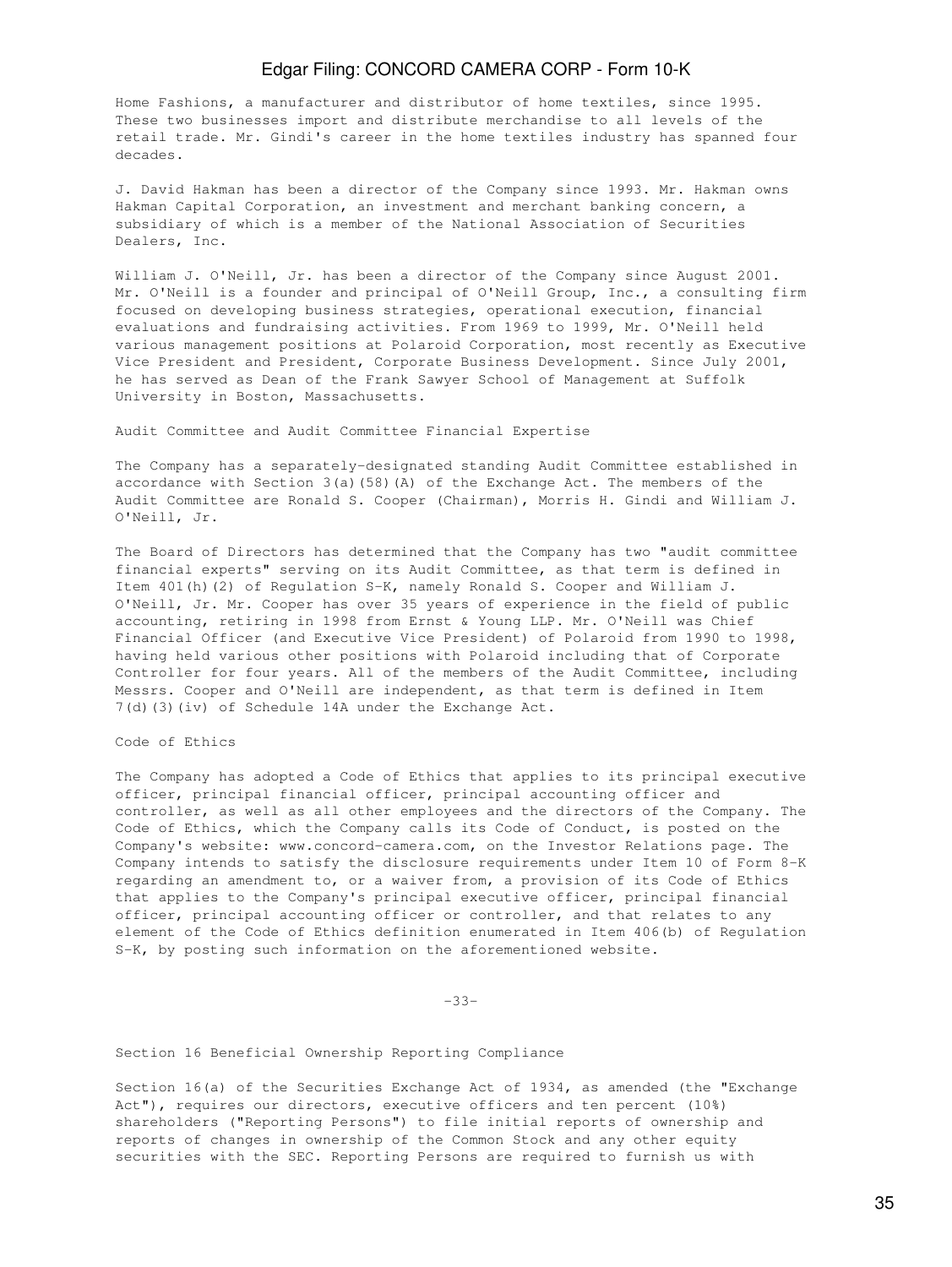copies of all Section 16(a) reports they file. Based on a review of the copies of the reports furnished to us and written representations from our directors and executive officers that no other reports were required, with respect to Fiscal 2003 we believe that the Reporting Persons timely complied with all Section 16(a) filing requirements applicable to them, except that Keith Lampert filed a late Form 4 for the stock option granted to him on November 11, 2002.

 $-34-$ 

Item 11. Executive Compensation.

-----------------

### SUMMARY COMPENSATION TABLE

 The following table contains certain information regarding aggregate compensation earned, paid or payable during Fiscal 2003, Fiscal 2002 and Fiscal 2001 to the Chief Executive Officer and to each of the other four highest paid executive officers for services rendered to the Company during these fiscal years.

|                                               | Annual Compensation         |               |                                                                          |                                                         | Long-Term<br>Compensation<br>Awards |            |  |
|-----------------------------------------------|-----------------------------|---------------|--------------------------------------------------------------------------|---------------------------------------------------------|-------------------------------------|------------|--|
| Name and<br>Principal Position                | Fiscal<br>Year<br>--------- | Salary<br>(5) | Bonus**<br>$(\text{S})$                                                  | Other<br>Annual<br>Compensation Options<br>$(\text{S})$ | Shares<br>Underlying<br>$(\# )$     | LT<br>Payo |  |
| Ira B. Lampert                                | 2003                        |               | \$916,667 \$424,834                                                      | \$715,109(1)                                            |                                     |            |  |
| Chairman, Chief                               | 2002                        | 920,833       |                                                                          | $-681, 110(1)$                                          | 263,004(6)                          |            |  |
| Executive Officer<br>and President            | 2001                        | 969,444       |                                                                          | $-686,555(1)$                                           |                                     |            |  |
| Brian F. King                                 | 2003                        | 425,000       |                                                                          | 212,417 28,000(2)                                       |                                     |            |  |
| Senior Executive Vice                         | 2002                        | 400,000       | <b>Contract Contract</b>                                                 | $(7, 177)$ $(2)$ 127, 260 $(6)$                         |                                     |            |  |
| President                                     | 2001                        | 425,000       | <b>Contract Contract Contract</b>                                        | 132,970(2)                                              |                                     |            |  |
| Keith L. Lampert                              | 2003                        |               |                                                                          | 317,070  158,762  136,049(3)  100,000                   |                                     |            |  |
| Executive Vice                                | 2002                        | 225,000       | and the state of the state of                                            | 228,968(3)                                              | 76,356(6)                           |            |  |
| President and Chief<br>Operating Officer      | 2001                        | 240,000       | the control of the control of                                            | 214,908(3)                                              |                                     |            |  |
| Urs W. Stampfli                               | 2003                        |               | 264,320 119,685                                                          | 21,805(4)                                               |                                     |            |  |
| Senior Vice President                         | 2002                        | 210,500       | <b>Contract Contract Contract</b>                                        | 12,000(4)                                               | 18,665(6)                           |            |  |
| and Director of Global<br>Sales and Marketing | 2001                        | 223,650       | $\mathcal{L}(\mathcal{L}(\mathcal{L}))$ , and $\mathcal{L}(\mathcal{L})$ | 12,000(4)                                               |                                     |            |  |
| Richard M. Finkbeiner*                        | 2003                        | 243,110       | 94,459                                                                   | 16,825(5)                                               | 75,000                              |            |  |
| Senior Vice President and                     | 2002                        |               |                                                                          |                                                         |                                     |            |  |
| Chief Financial Officer                       | 2001                        |               |                                                                          |                                                         |                                     |            |  |

(\*) Mr. Finkbeiner joined the Company in July 2002 (shortly after the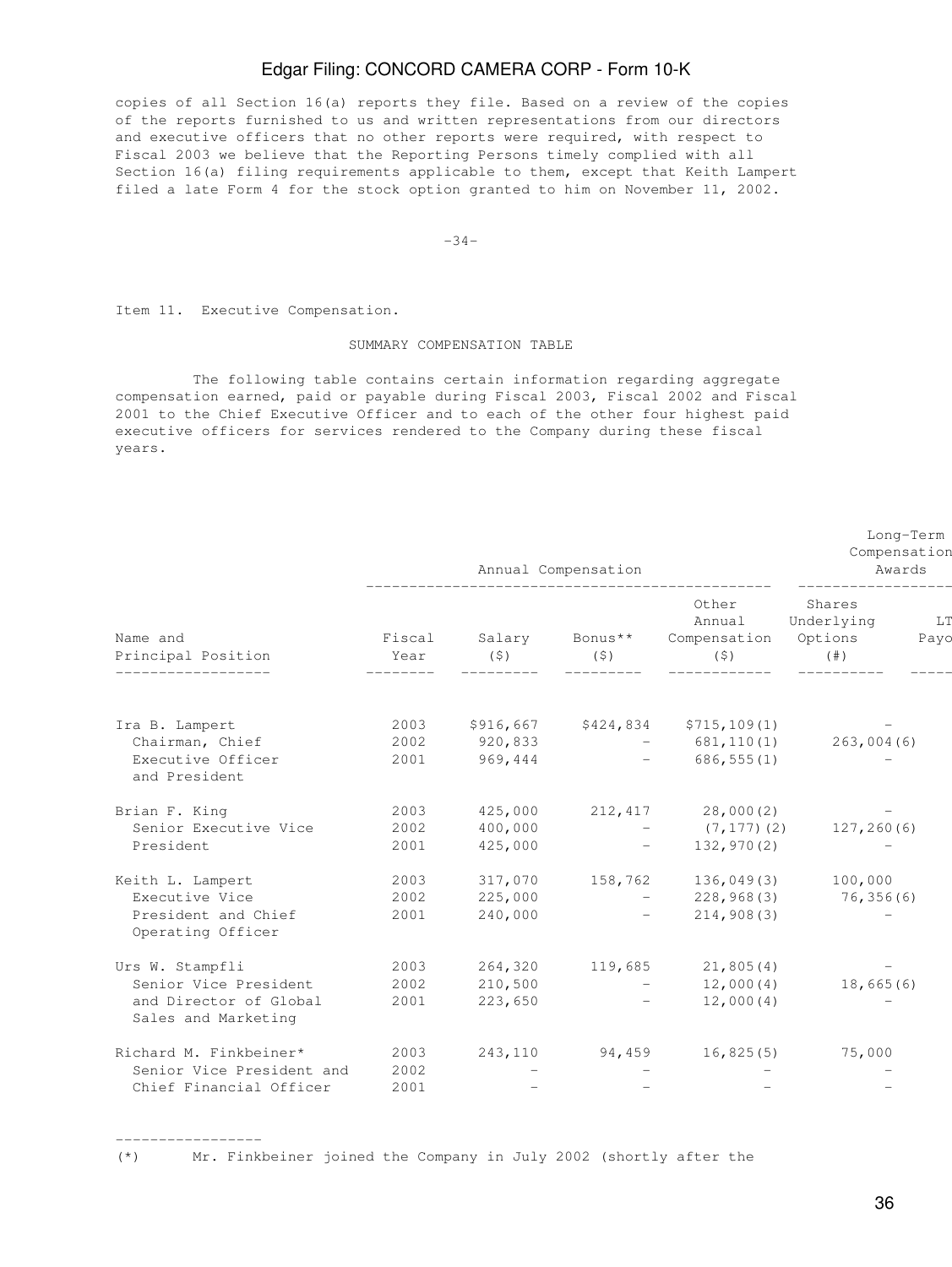- beginning of Fiscal 2003).<br>(\*\*) For Fiscal 2003, represent For Fiscal 2003, represents bonuses awarded on August 6, 2003 under the Annual Incentive Compensation Plan ("AICP") in effect for Fiscal 2003. For Fiscal 2002 and Fiscal 2001, no bonuses were awarded under the AICP in effect for those years.<br>(\*\*\*) Represents payments receive
- Represents payments received in September 2003 under awards approved on August 6, 2003 under the Company's Amended and Restated 2002 Long-Term Cash Incentive Plan (the "LTCIP") in effect for the Fiscal 2002-2003 performance period. The preponderance of the LTCIP awards made to the executives named above in the Summary Compensation Table for this performance period was in the form of contingent deferred compensation to be earned over the next three years and will be included in the Summary Compensation Table, in the future, as and when the conditions to vesting have been met and the amounts have been earned. See "Executive Employment Contracts, Termination of Employment and Change in Control Arrangements" below.

 $-35-$ 

- (1) Includes: (a) auto allowances and costs, partial housing costs and reimbursement of taxes, respectively, of \$30,000, \$48,000 and \$120,911 in Fiscal 2003, \$30,714, \$48,000 and \$93,789 in Fiscal 2002, and \$30,808, \$47,797 and \$99,325 in Fiscal 2001; (b) the yearly credit under the Lampert SERP (described below under "Executive Employment Contracts, Termination of Employment and Change in Control Arrangements") of \$500,000 in Fiscal 2003, Fiscal 2002 and Fiscal 2001; and (c) for Fiscal 2003, reimbursements under the Company's Flexible Perquisite Spending Account Program for Key Executives.
- (2) For Fiscal 2003, this represents \$18,000 in auto allowance paid, and reimbursements under the Company's Flexible Perquisite Spending Account Program for Key Executives. For Fiscal 2002, this represents \$18,000 in auto allowance paid, less Hong Kong tax reimbursements of \$25,177 repaid by Mr. King to the Company. For Fiscal 2001, this represents \$108,142 paid by the Company pursuant to the Company's Executive Management Tax Equalization Policy for executives stationed overseas, \$18,000 in auto allowance, and \$6,828 in overseas housing costs.
- (3) Includes: (a) amounts paid pursuant to the Company's Executive Management Tax Equalization Policy of \$23,700 in Fiscal 2003, \$89,519 in Fiscal 2002, and \$102,518 in Fiscal 2001; (b) an overseas allowance of \$25,000 per annum for Fiscal 2002 and Fiscal 2001, \$12,500 of which was received for Fiscal 2003; (c) overseas housing costs of \$84,599 in Fiscal 2003, \$111,826 in Fiscal 2002 and \$82,969 in Fiscal 2001; and (d) for Fiscal 2003, \$5,250 in auto allowance paid, and reimbursements under the Company's Flexible Perquisite Spending Account Program for Key Executives.
- (4) For Fiscal 2003, this represents \$12,000 in auto allowance paid, and reimbursements under the Company's Flexible Perquisite Spending Account Program for Key Executives. For Fiscal 2002 and Fiscal 2001, this represents auto allowances paid.
- (5) Represents \$6,825 in auto allowance paid, and reimbursements under the Company's Flexible Perquisite Spending Account Program for Key Executives.
- (6) This stock option was granted on October 17, 2001 in connection with the Company's exchange offer (described under "Management's Discussion and Analysis of Financial Condition and Results of Operations" above), in exchange for the stock option granted in Fiscal 2000 which has been cancelled.
- (7) Represents: (a) \$516,666 of the April 19, 2000 grant of deferred compensation that vested in each of these fiscal years (as described under "Executive Employment Contracts, Termination of Employment and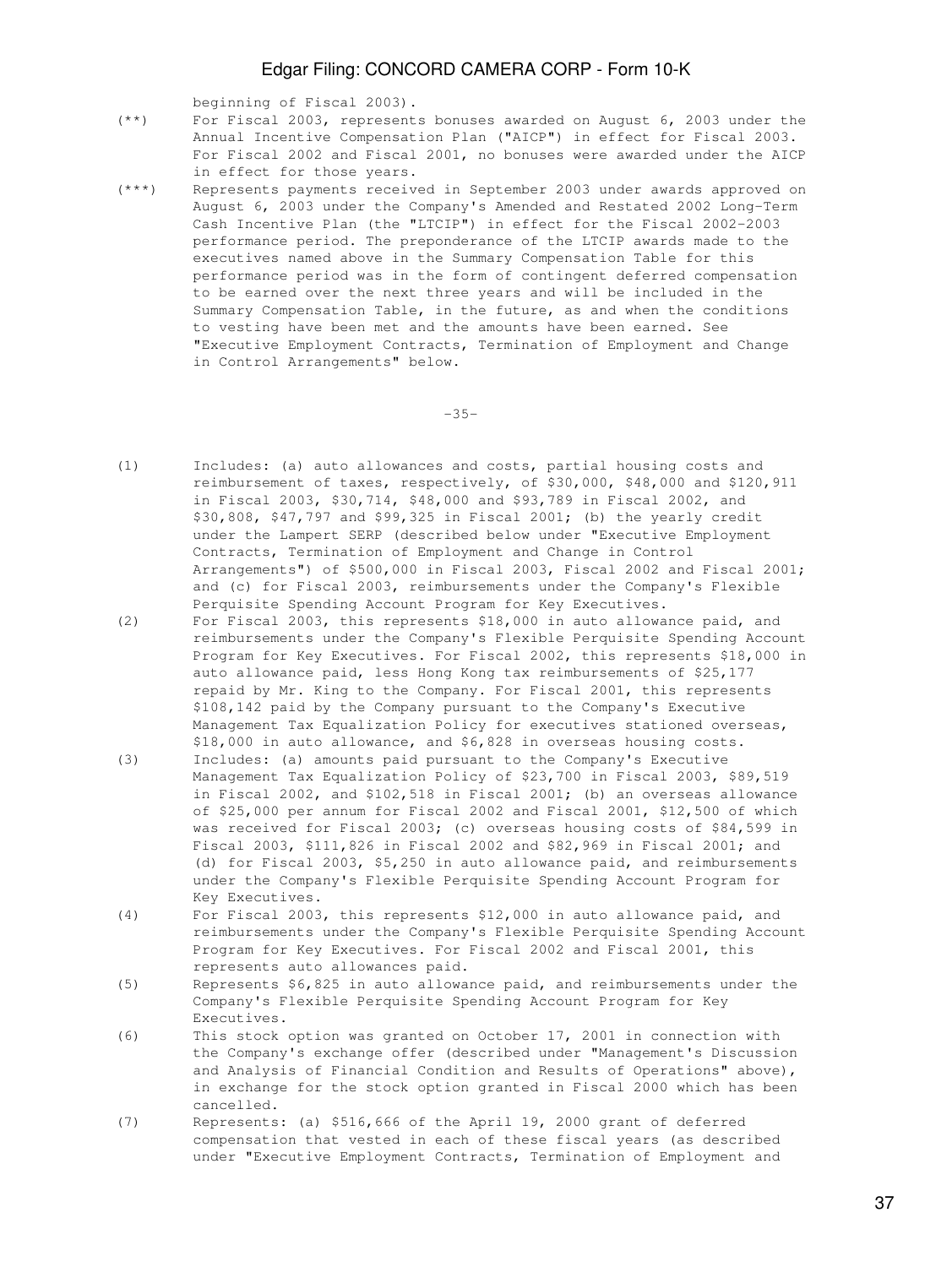Change in Control Arrangements" below, this grant vested in three equal annual installments beginning January 1, 2001); (b) payments by the Company for insurance premiums of \$37,939 in Fiscal 2003, \$27,838 in Fiscal 2002 and \$39,975 in Fiscal 2001; (c) in Fiscal 2003 and 2002, payments by the Company for companion travel; and (d) \$404,883 repaid to Ira B. Lampert in each of these fiscal years as deferred compensation pursuant to the conditional release program (which, as described under "Certain Relationships and Related Transactions" below, began in May 1999 and continued on January 1 each year through January 1, 2003) because he prepaid the total amount of the indebtedness before it was scheduled to be forgiven by the Company.

- (8) Represents: (a) the amount of the April 19, 2000 grant of deferred compensation that vested in the fiscal year (as described under "Executive Employment Contracts, Termination of Employment and Change in Control Arrangements" below, this grant vested in three equal annual installments beginning January 1, 2001); (b) payments by the Company for insurance premiums; and (c) \$116,140, \$122,714 and \$121,152 repaid to Brian F. King in Fiscal 2003, Fiscal 2002 and Fiscal 2001, respectively, as deferred compensation pursuant to the conditional release program (which, as described under "Certain Relationships and Related Transactions" below, began in May 1999 and continued on January 1 each year through January 1, 2003) because he prepaid the total amount of the indebtedness before it was scheduled to be forgiven by the Company.
- (9) Represents: (a) the amount of the April 19, 2000 grant of deferred compensation that vested in the fiscal year (as described under "Executive Employment Contracts, Termination of Employment and Change in Control Arrangements" below, this grant vested in three equal annual installments beginning January 1, 2001); (b) payments by the Company for insurance premiums; (c) \$78,857, \$83,321 and \$78,858 repaid to Keith L. Lampert in Fiscal 2003, Fiscal 2002 and Fiscal 2001, respectively, as deferred compensation pursuant to the conditional release program (which, as described under "Certain Relationships and Related Transactions" below, began in May 1999 and continued on January 1 each year through January 1, 2003) because he prepaid the total amount of the indebtedness before it was scheduled to be forgiven by the Company; and (d) for Fiscal 2003, a one-time grant of \$100,000 in deferred compensation, a \$58,333 relocation payment, and certain housing benefits, all of which were received in connection with Mr. Lampert's promotion to Chief Operating Officer and as an inducement to his repatriation to the United States. See "Executive Employment Contracts, Termination of Employment and Change in Control Arrangements" below.
- (10) Represents the amount of the April 19, 2000 grant of deferred compensation that vested in the fiscal year (as described under "Executive Employment Contracts, Termination of Employment and Change in Control Arrangements" below, this grant vested in three equal annual installments beginning January 1, 2001), and insurance premiums paid by the Company.
- (11) Represents certain housing benefits received by Mr. Finkbeiner in connection with his relocation, and insurance premiums paid by the Company.

-36-

#### Stock Options

The following table sets forth information concerning stock option grants made during Fiscal 2003 to executive officers named in the "Summary Compensation Table."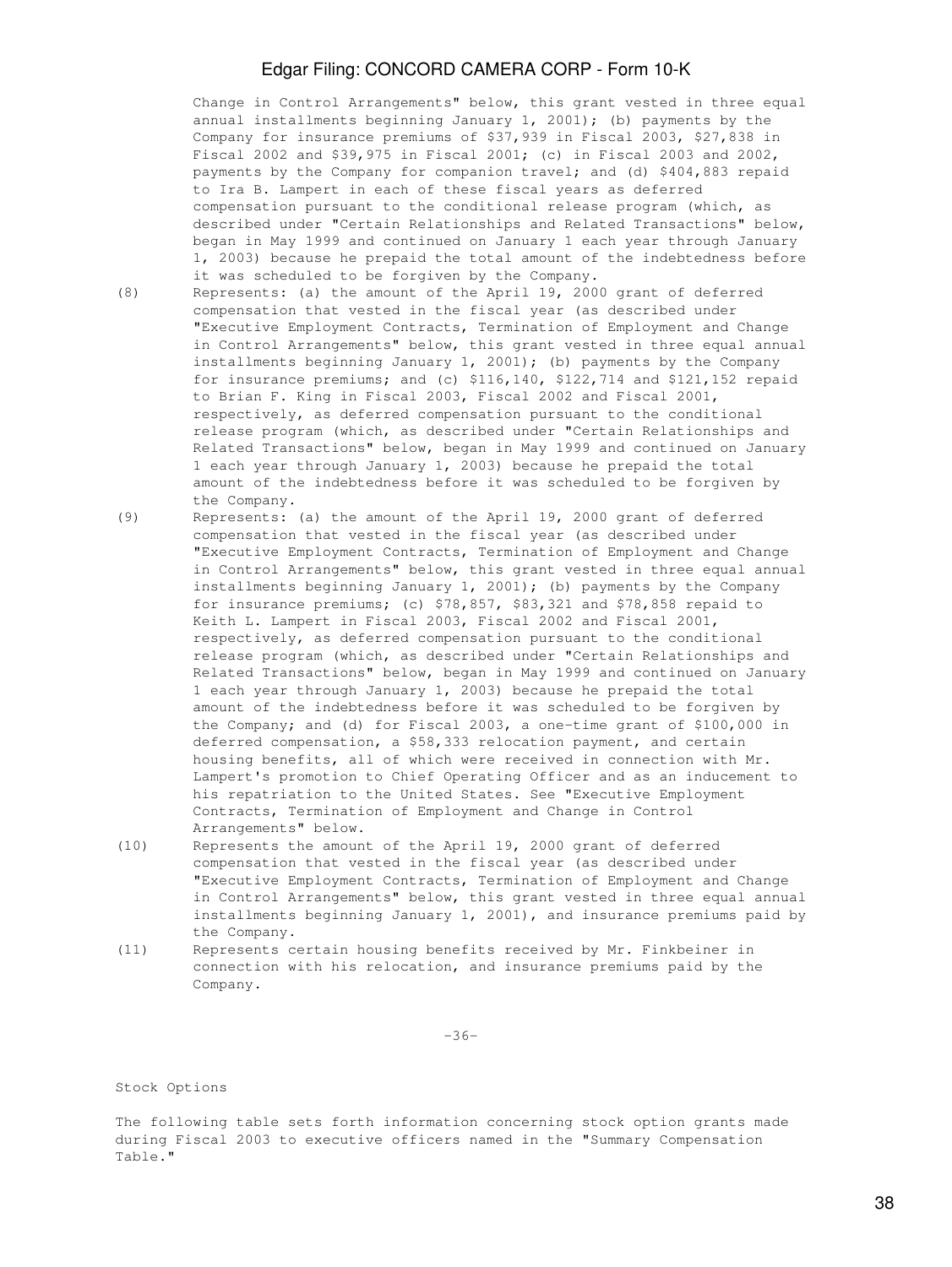Stock Option Grants in Fiscal 2003

|                       | Number of            | % of Total<br>Options   | Exercise     |            | Potential Rea<br>Value at As<br>Annual Rates<br>Price Apprec |
|-----------------------|----------------------|-------------------------|--------------|------------|--------------------------------------------------------------|
|                       | Shares<br>Underlying | Granted to<br>Employees | Price<br>Per |            | for Option                                                   |
|                       | Options              | in                      | Share        | Expiration | 5 <sup>°</sup>                                               |
| Name                  | Granted              | Fiscal 2003             | (\$)         | Date       | (S)                                                          |
| $\frac{1}{2}$         |                      |                         |              |            |                                                              |
| Keith L. Lampert      | 100,000(1)           | 20.2                    | \$5.18       | 11/10/12   | \$325,767                                                    |
| Richard M. Finkbeiner | 75,000(2)            | 15.2                    | 4.00         | 07/21/12   | 188,668                                                      |
|                       |                      |                         |              |            |                                                              |

#### ----------------

-----------------

- (1) This option is to vest in three equal annual installments on November 11th of 2003, 2004 and 2005.
- (2) This option vested as to 18,750 shares on July 22, 2003, with the balance to vest as to 18,750 additional shares on July 22nd of 2004, 2005 and 2006.

The following table sets forth information concerning stock option exercises during Fiscal 2003 by each of the executive officers named in the "Summary Compensation Table" and the fiscal year-end value of unexercised options held by such officers, based on the closing price of \$6.92 for the Common Stock on June 27, 2003.

#### -37-

#### Aggregated Stock Option Exercises in Fiscal 2003 and Fiscal Year-End Option Values

|                  | Shares<br>Acquired<br>on        | Value<br>Realized | Number of Shares Underlying<br>Unexercised Options at FY End |                          | Valu<br>$In-t$ |
|------------------|---------------------------------|-------------------|--------------------------------------------------------------|--------------------------|----------------|
| Name             | Exercise (#)                    | (5)               | Exercisable**                                                | Unexercisable            | Exercis        |
| $\frac{1}{2}$    |                                 |                   |                                                              |                          |                |
| Ira B. Lampert   | $\hspace{0.1mm}-\hspace{0.1mm}$ | $\qquad \qquad -$ | 1,525,004                                                    | $\overline{\phantom{0}}$ | \$7,597,       |
| Brian F. King    | $191,666*$                      | $$812,990*$       | 322,260                                                      |                          | 1,202,         |
| Keith L. Lampert | $145,000*$                      | $506,784*$        | 216,356                                                      | 100,000                  | 858,           |
| Urs W. Stampfli  |                                 |                   | 78,665                                                       |                          | 267,           |
| Richard M.       |                                 |                   | $\overline{\phantom{m}}$                                     | 75,000                   |                |
| Finkbeiner       |                                 |                   |                                                              |                          |                |

### \* None of the shares acquired upon these exercises have been sold; the executives exercised these options and held the shares so acquired.

<sup>\*\*</sup> Certain of the stock options reflected in this table were exercised after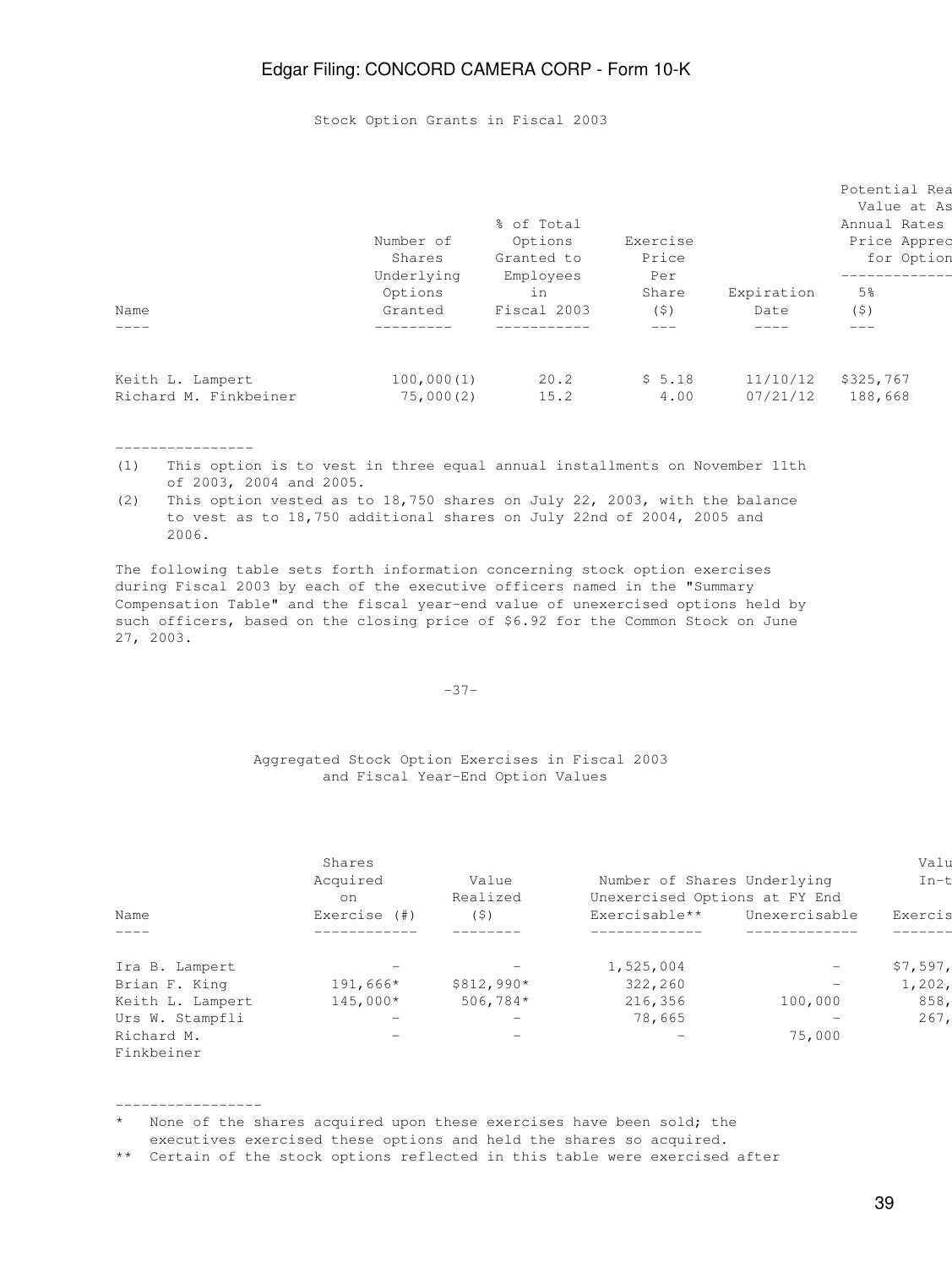the end of Fiscal 2003: (i) Ira B. Lampert exercised options for 183,032 shares on June 30, 2003, and exercised another option for 387,000 shares on July 14, 2003 and deferred the receipt of 331,011 of these shares until July 1, 2005 under the Company's Deferred Delivery Plan; (ii) Brian F. King exercised options for 100,000 shares on August 20, 2003, and (iii) Urs W. Stampfli exercised an option for 15,000 shares on August 28, 2003. All of these exercises were reported in Form 4s filed with the SEC.

Executive Employment Agreements, Termination of Employment and Change in Control Arrangements

The following is a summary of the employment agreements between the Company and each of the executive officers named in the above Summary Compensation Table. The employment agreements provide for each named executive to serve in the respective capacities indicated in the Summary Compensation Table.

The employment agreement for Ira B. Lampert (the "Lampert Agreement") has a four-year term that automatically extends each day, by one day, until one party notifies the other that the term should not be further extended. The term of the employment agreements for Keith L. Lampert and Urs W. Stampfli expire on January 1, 2006, unless renewed by mutual agreement of the parties, and may be terminated by the Company on thirty (30) days' notice at any time or by the executive after January 1, 2006. The term of the employment agreement for Brian F. King expires on January 1, 2004, unless renewed by mutual agreement of the parties, and may be terminated on thirty (30) days' notice by the Company at any time or by the executive after January 1, 2004. The term of Richard M. Finkbeiner's employment agreement automatically renews from year-to-year, and may be terminated by either party on sixty (60) days' notice.

The employment agreements provide that the Company will pay Ira B. Lampert, Brian F. King, Keith L. Lampert and Richard M. Finkbeiner annual base salaries of \$900,000, \$450,000, \$350,000 and \$262,500, respectively, effective as of January 1, 2003, and an annual base salary of \$250,000 to Urs W. Stampfli effective as of July 1, 2003.

In connection with Keith L. Lampert's promotion to Chief Operating Officer, the Board also granted him an option to purchase 100,000 shares of the Company's Common Stock at \$5.18 per share (the closing price on the grant date of November 11, 2002) with vesting in equal installments over three years from the grant date, approved a relocation package, and authorized a one-time grant, effective as of January 1, 2003, of \$100,000 in fully vested deferred compensation as an inducement for his repatriation to the United States. Mr. Lampert was also provided with housing at the Company's expense while he was on overseas assignment and tax equalization in accordance with the Company's Executive Management Tax Equalization Policy.

-38-

Pursuant to the employment agreement for Mr. Finkbeiner, he was also provided with a relocation package and a one-time grant of \$100,000 in deferred compensation (described below under "Supplemental Executive Retirement Plans for Named Executive Officers").

The Lampert Agreement provides that if his employment with the Company is terminated by reason of death or disability, Mr. Lampert, or his legal representative, would be entitled to receive, in addition to accrued compensation (including, without limitation, any earned but unpaid bonus or long-term incentive awards, any amount of base salary accrued or earned but unpaid, any deferred compensation earned but unpaid, any accrued but unused vacation pay and unreimbursed business expenses (the "Accrued Amounts")), his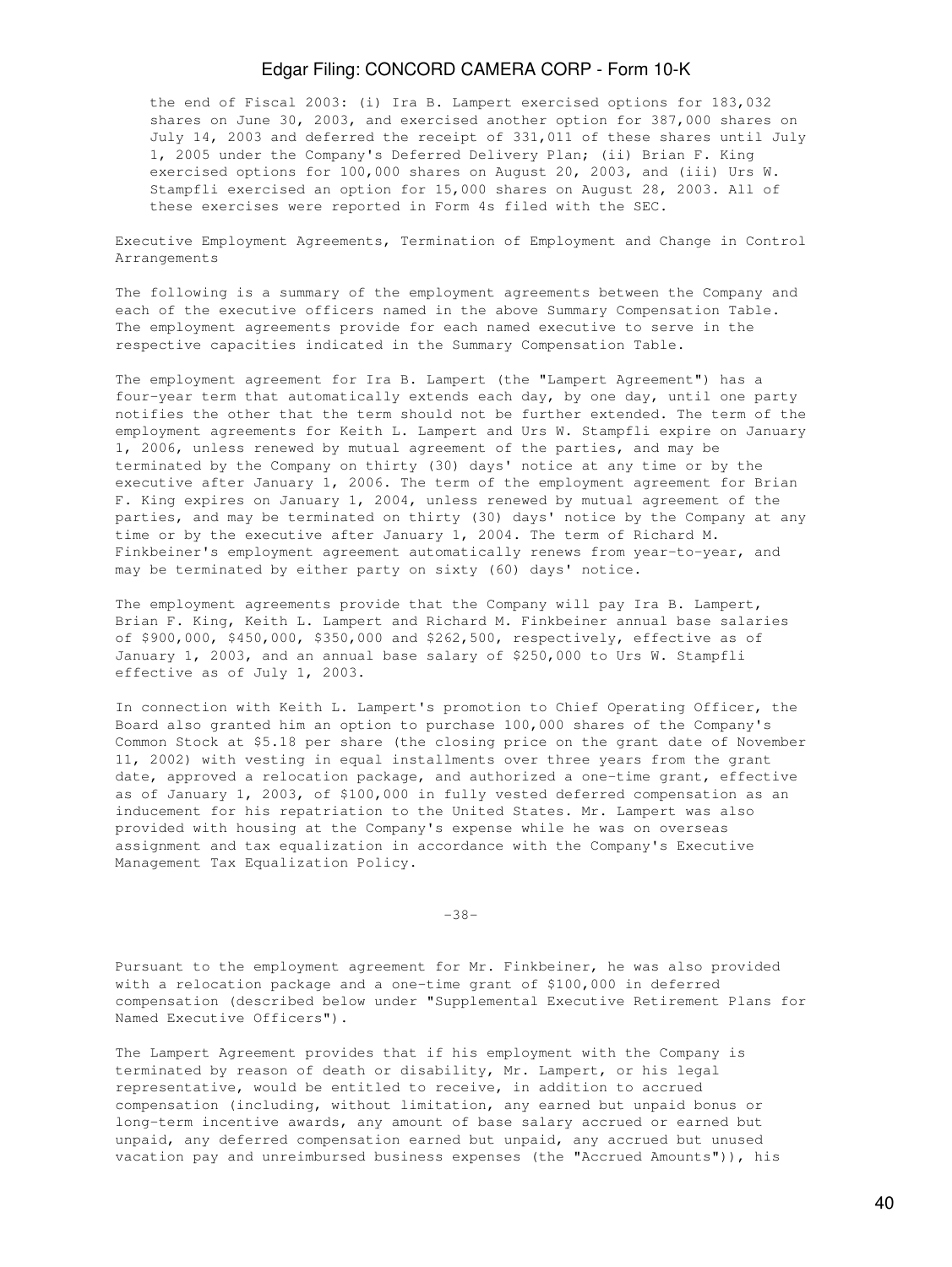base salary for the scheduled balance of the term (payable in the case of death in a lump sum), a prorated bonus for the year in which the death or disability occurred, and any other or additional benefits owed to the executive under the then applicable employee benefit plans or policies of the Company, subject in the case of disability to offset against the base salary payment by the amount of any disability benefits provided to him by the Company or under any disability insurance provided by or paid for by the Company.

The Lampert Agreement entitles Ira B. Lampert to participate generally in all pension, retirement, insurance, savings, welfare and other employee benefit plans and arrangements and fringe benefits and perquisites maintained by the Company from time to time for senior executives of a comparable level. In addition to any life insurance provided pursuant to one of the Company's plans, Mr. Lampert is also provided with term life insurance, for such beneficiaries as are designated by Mr. Lampert, of \$5 million face value, and long-term disability coverage with a \$600,000 annual benefit payable in the event that Mr. Lampert's employment with the Company is terminated due to his disability (the "Additional Life and Disability Insurance"). In addition, the Company may purchase key man life insurance on the life of Mr. Lampert, which may be used to satisfy the Company's obligations under the Lampert Agreement in the event of Mr. Lampert's death. The Company currently maintains \$5 million in key man life insurance on the life of Mr. Lampert.

If Mr. Lampert's employment is terminated by the Company without cause or if there is a constructive termination without cause, Mr. Lampert would be entitled to receive the Accrued Amounts, his base salary and continuation of his benefits (or the economic equivalent of such benefits), the Additional Life and Disability Insurance and certain perquisites for the scheduled balance of the term and for an additional twelve months thereafter, and a prorated bonus for the year in which the termination occurred. If such termination followed a change of control of the Company, Mr. Lampert would be entitled to receive the salary continuation benefit as a lump sum payment without any discount and, subject to limited exceptions, any benefits, including options, in which he is not at such time fully vested would become fully vested and any options would remain exercisable for the full stated term of the option. If the automatic extensions of the term of the Lampert Agreement are discontinued at the request of the Company and Mr. Lampert's employment is terminated upon expiration of the term, Mr. Lampert would be entitled to receive the Accrued Amounts, his base salary and continuation of his benefits (or the economic equivalent of such benefits), the Additional Life and Disability Insurance and certain perquisites for twelve months after the end of the term, and a prorated bonus for the year in which the termination occurred. In addition, if the severance payments to Mr. Lampert under the Lampert Agreement follow a change in control and, together with other amounts paid to Mr. Lampert, exceed certain threshold amounts and are determined to constitute a parachute payment (as defined in Section 280G(b)(2) of the Internal Revenue Code), Mr. Lampert is to receive an additional amount to cover the federal excise tax with respect thereto on a "grossed up" basis.

If Ira B. Lampert is terminated for cause, or he voluntarily resigns, he will only receive the Accrued Amounts and benefits provided in benefit plans.

Under the employment agreements for Brian F. King, Keith L. Lampert and Urs W. Stampfli, if the Company terminates the executive's employment at any time without cause, or if the executive terminates his employment after the stated term of his employment agreement, the executive will be entitled to severance payments equal to one year of the executive's then base salary plus his automobile allowance, payable in installments in accordance with the normal payroll schedule. Under Mr. Finkbeiner's employment agreement, if the Company terminates his employment without cause, Mr. Finkbeiner will be entitled to severance payments equal to twelve months' of his then base salary. The employment agreement for Keith L. Lampert also provides that if his employment were to be terminated by the Company without cause, or upon a change of control,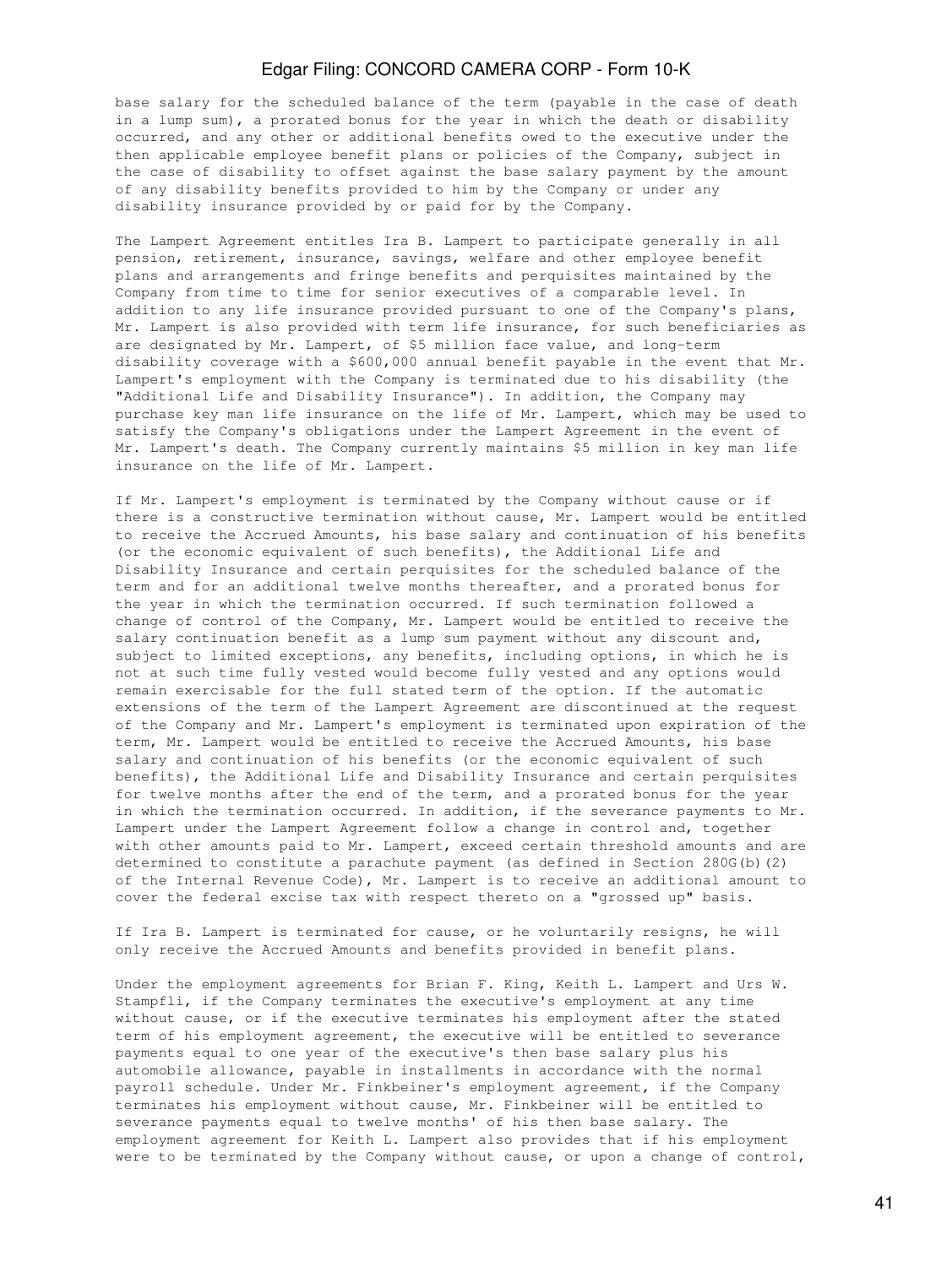the stock option for 100,000 shares granted to Mr. Lampert on November 11, 2002 would automatically become exercisable in full.

 $-39-$ 

The employment agreements of all of the executives named in the Summary Compensation Table prohibit them from competing with the Company for one year following the termination of their employment with the Company; however, if Ira B. Lampert's employment is terminated without cause, the duration of his non-compete covenants would extend throughout the period in which his base salary and other benefits are continued if such period exceeds twelve months.

Supplemental Executive Retirement Plans for Named Executive Officers

Pursuant to the Lampert Agreement, the Company adopted a supplemental executive retirement plan and agreement (a "SERP") for the benefit of Ira B. Lampert (the "Lampert SERP"). A specified amount, currently \$500,000, is credited to the Lampert SERP account each year. These yearly credits are 100% vested and not subject to forfeiture.

Effective as of April 19, 2000, in connection with a one-time grant of deferred compensation to certain executive officers, the Company adopted certain SERPs, including those with respect to deferred compensation in the following amounts for the following named executive officers (the "Executive SERPs"): (i) Brian F. King, \$750,000; (ii) Keith L. Lampert, \$450,000; and (iii) Urs W. Stampfli, \$110,000. The amounts in the Executive SERP accounts vested in three equal annual installments beginning January 1, 2001. The Company simultaneously approved a one-time grant of deferred compensation to Ira B. Lampert in the amount of \$1,549,999 with the same vesting schedule as under the Executive SERPs, and the Lampert SERP was amended to include appropriate terms to govern this one-time grant of deferred compensation.

In connection with a one-time grant of \$100,000 in deferred compensation to Richard M. Finkbeiner as of July 22, 2002, the Company adopted a SERP for the benefit of Mr. Finkbeiner. The amounts in these SERP accounts vest, so long as Mr. Finkbeiner continues to be employed by the Company, in four equal annual installments beginning July 22, 2003. However, if the Company terminates Mr. Finkbeiner's employment without cause, half of each year's installment will immediately become vested.

Each time the Company credits an executive's account under a SERP agreement, the Company simultaneously contributes an equal amount to a trust established for the purpose of accumulating funds to satisfy the obligations incurred by the Company pursuant to the SERP.

#### Deferred Long Term Compensation

On August 6, 2003, all of the executive officers named in the Summary Compensation Table were awarded the following amounts of contingent deferred compensation, which is not yet earned or vested, under the Company's Amended and Restated 2002 Long-Term Cash Incentive Plan (the "LTCIP") with respect to the Fiscal 2002-2003 performance period (the "Deferred LTCIP Awards"): (i) Ira B. Lampert, \$670,474; (ii) Brian F. King, \$335,237; (iii) Keith L. Lampert, \$389,629; (iv) Urs W. Stampfli, \$274,021; and (v) Richard M. Finkbeiner, \$224,722. The Deferred LTCIP Awards to Brian F. King, Keith L. Lampert, Urs W. Stampfli and Richard M. Finkbeiner vest, so long as the executive continues to be employed by the Company, in three equal annual installments on August 6, 2004, 2005 and 2006, or immediately upon: (i) a change of control of the Company; or (ii) the executive's death or disability. The Deferred LTCIP Award granted to Ira B. Lampert has substantially the same terms and conditions as the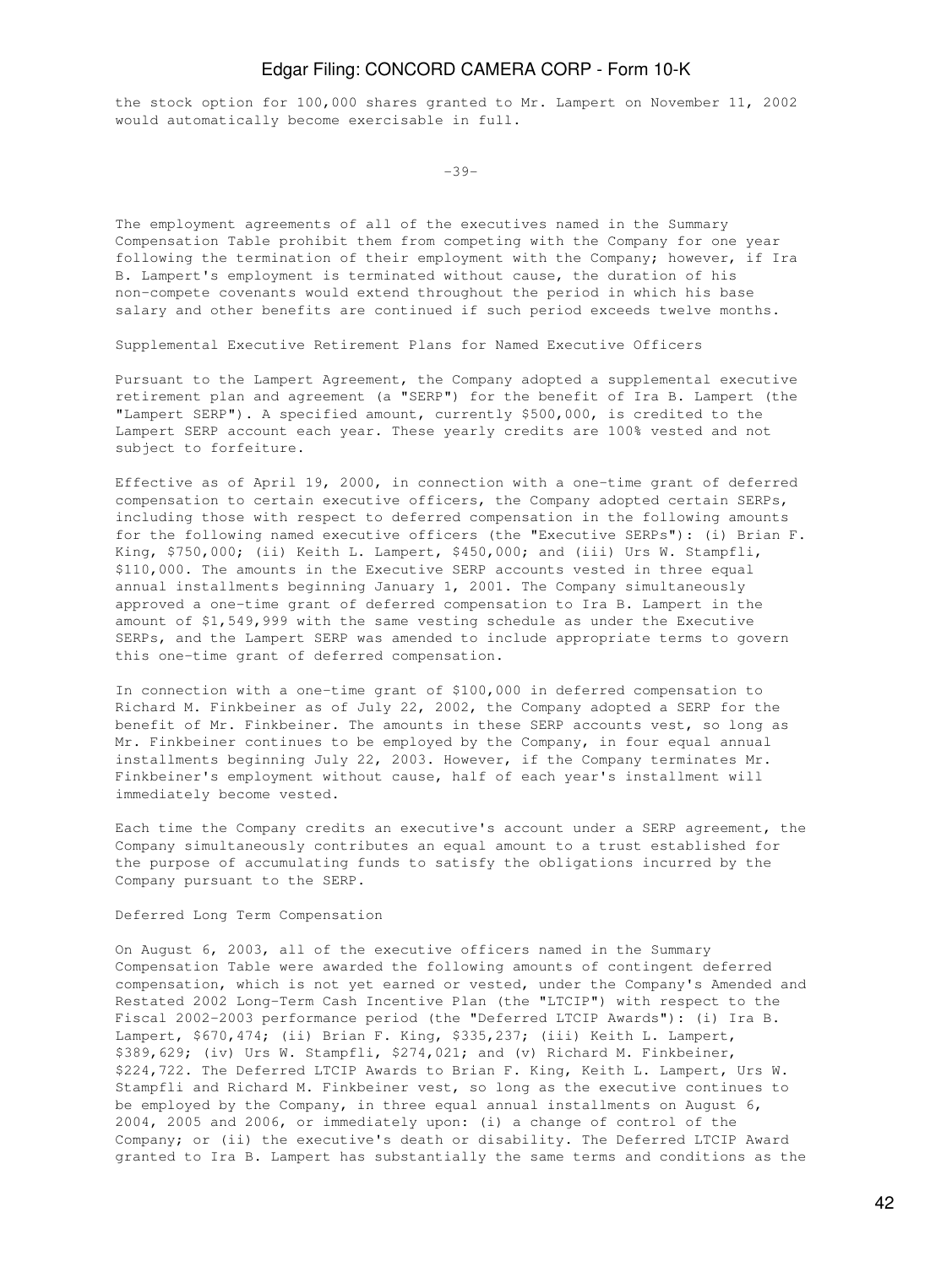other Deferred LTCIP Awards, however, in addition to the events that will accelerate the vesting of the other Deferred LTCIP Awards, it provides for immediate vesting in the event of termination without cause, a constructive termination of employment without cause, or the non-renewal of his employment contract. The Lampert SERP, the Executive SERPs and the Finkbeiner SERP are all being amended to include appropriate terms to govern the Deferred LTCIP Awards. Once the relevant SERPs have been amended, the Company will contribute the foregoing amounts to trusts established for the purpose of holding funds to satisfy the Company's obligations under the Deferred LTCIP Awards.

 $-40-$ 

Director Compensation

During Fiscal 2003, each non-employee member of the Board was paid the following: (i) an annual fee of \$12,000 for serving on the Board, which fee, having been voluntarily reduced from \$15,000 to \$12,000 effective as of the beginning of Fiscal 2002, was increased back to \$15,000 effective as of January 1, 2003; (ii) a \$2,500 annual fee for each Board committee on which he served (\$3,500 for serving as Chairman); and (iii) \$1,000 for each Board or committee meeting attended.

In addition, pursuant to the formula award provisions of the Company's 1993 Incentive Plan, as amended, prior to January 20, 2003 each non-employee director automatically received the following options to purchase shares of the Common Stock. Upon appointment to the Board, each non-employee director received: (i) an option to purchase up to 40,000 shares, vesting as to 8,000 shares on the following January 1 and on each January 1 thereafter (provided that, if a director fails to attend at least 75% of the Board meetings in any calendar year, then the options that would have vested on the next January 1 are forfeited); and (ii) an immediately exercisable option to purchase 13,000 shares. On each anniversary of his appointment, each non-employee director received another immediately exercisable option to purchase 13,000 shares. All of the foregoing options have an exercise price equal to the closing price of the Common Stock on the date of grant and expire on the earlier of: (i) five years from the grant date; or (ii) one year after the recipient ceases to be a member of the Board. On January 20, 2003, the 1993 Incentive Plan was amended to remove the provisions regarding formula awards to non-employee directors and, in lieu of the anniversary grant that would have been received in 2003, each non-employee director was granted an option to purchase 26,000 shares of Common Stock at an exercise price of \$5.52 per share. The foregoing options were immediately exercisable as to 13,000 shares and will vest as to the remaining 13,000 shares on January 20, 2004 provided the director continues to serve on the Board.

Effective July 31, 2003, the Company amended the outstanding options held by a former director to permit such options to be exercised until their stated expiration date, and to permit the continued vesting through January 2005 of 12,000 shares subject to one such option, in light of the valuable years of advice and service that had been provided during his tenure as a member of the Board. The foregoing amendments did not apply to the installment of 13,000 shares which would have vested on January 20, 2004 under the grant made to him on January 20, 2003, which installment was forfeited.

-41-

Item 12. Security Ownership of Certain Beneficial Owners and Management and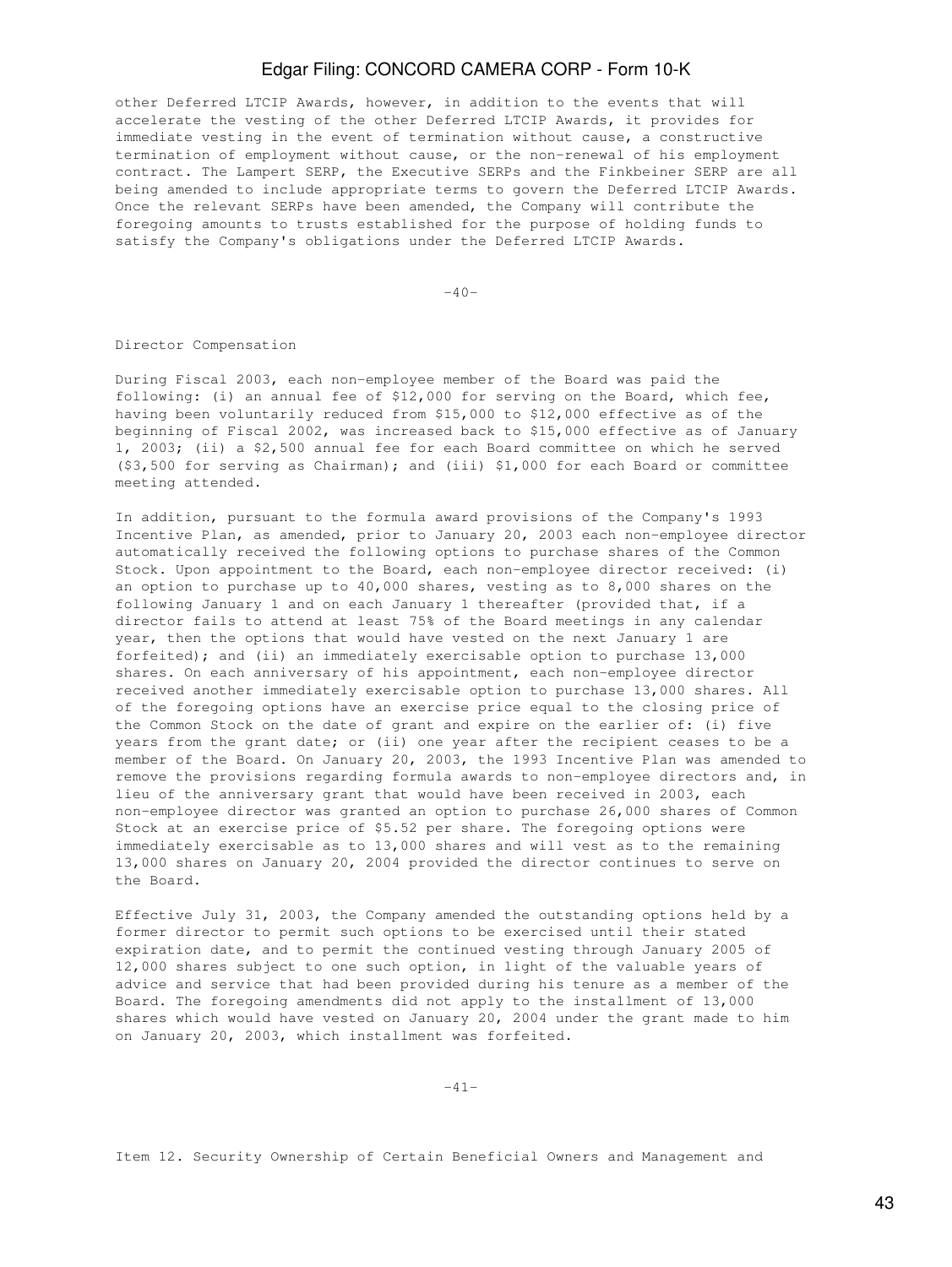Related Stockholder Matters.

The following table sets forth certain information as of August 1, 2003 about the beneficial ownership of our Common Stock by: (i) each person or group who we know beneficially owns more than 5% of our Common Stock; (ii) each director; (iii) each executive officer named in the "Summary Compensation Table"; and (iv) all directors and executive officers as a group:

| Name of Beneficial Owner                                                  | Amount and Nature of<br>Beneficial Ownership(1 |
|---------------------------------------------------------------------------|------------------------------------------------|
|                                                                           | ________________                               |
| (i) Beneficial Owners of More than 5% of the Common Stock                 |                                                |
| Awad Asset Management, Inc.                                               | 3, 572, 340(2)                                 |
| 250 Park Avenue                                                           |                                                |
| New York, New York 10177                                                  |                                                |
| "MEP Group" of Company Officers or                                        | 3, 157, 645(3)                                 |
| Employees as described in note (3) below                                  |                                                |
| Prudential Financial, Inc.                                                | 1,404,128(2)                                   |
| 751 Broad Street                                                          |                                                |
| Newark, New Jersey 07102                                                  |                                                |
| (ii) Directors                                                            |                                                |
| Ira B. Lampert                                                            | 2,009,715(3)(4)                                |
| Ronald S. Cooper                                                          | 76, 500(5)                                     |
| Morris H. Gindi                                                           | 82,500(6)                                      |
| J. David Hakman                                                           | 422,000(7)                                     |
| William J. O'Neill, Jr.                                                   | 55,000(8)                                      |
| (iii) Named Executive Officers                                            |                                                |
| Brian F. King                                                             | 513, 926(3)(9)                                 |
| Keith L. Lampert                                                          | $426, 356(3)$ (10                              |
| Urs W. Stampfli                                                           | 88,665(11)                                     |
| Richard M. Finkbeiner                                                     | 18,750 (12)                                    |
| (iv) All executive officers and directors as a group (13 persons)         | 4,081,592                                      |
|                                                                           |                                                |
| * Indicates less than one percent (1%).                                   |                                                |
| (1) For purposes of this table, beneficial ownership was determined in    |                                                |
| accordance with Rule 13d-3 under the Exchange Act based upon information  |                                                |
| furnished by the persons listed or contained in filings made by them with |                                                |

the SEC; the inclusion of shares as beneficially owned should not be construed as an admission that such shares are beneficially owned for purposes of Section 16 of the Exchange Act. As of August 1, 2003, the Company had 28,018,542 shares of Common Stock issued and outstanding. All shares were owned directly with sole voting and investment power unless otherwise indicated. (2) Based on information contained in a Schedule 13G/A dated February 11, 2003 filed by Prudential Financial, Inc., and a Schedule 13G/A dated February 3, 2003 filed by Awad Asset Management, Inc., as to their beneficial ownership at December 31, 2002.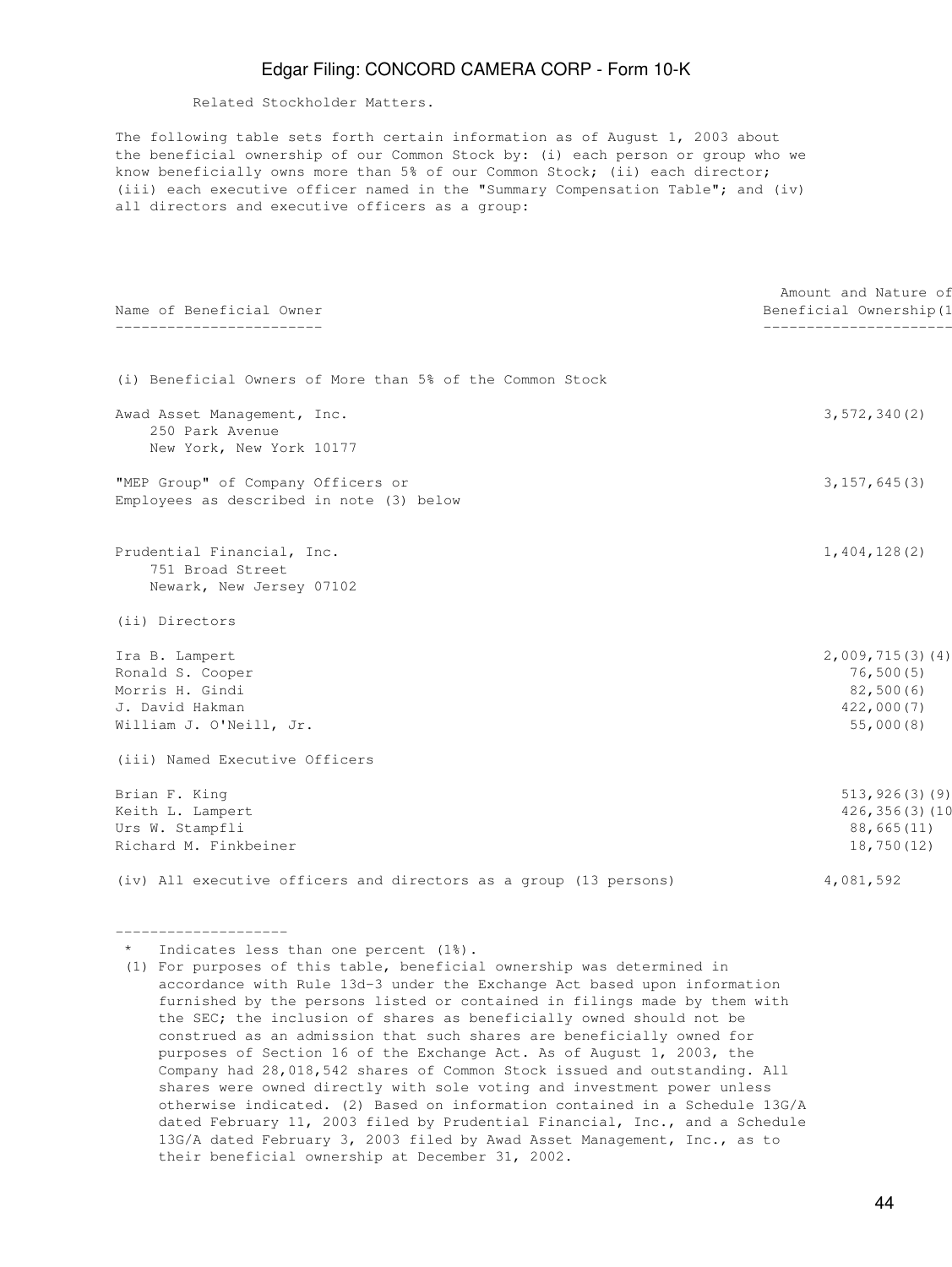$-42-$ 

- (3) As of August 1, 2003, a group comprised of five officers or employees of the Company (Messrs. Ira B. Lampert, Brian F. King, Keith L. Lampert, Harlan I. Press and Arthur Zawodny) (collectively, the "MEP Group") beneficially owned, in the aggregate, 1,542,809 shares and options to purchase 1,614,836 shares of Common Stock, or 10.7% of 29,633,378 (the number of shares outstanding on that date plus the number of shares that would have been outstanding if all options held by the members of the MEP Group which were exercisable within 60 days of August 1, 2003 were exercised). Of that total, 705,410 shares and options to purchase 391,656 shares of Common Stock were purchased under the Management Equity Provisions ("MEP") of the Company's 1993 Incentive Plan and are subject to the terms of an Amended and Restated Voting Agreement, dated February 28, 1997, as amended (the "Voting Agreement") pursuant to which MEP shares are voted in accordance with the will of the holders of a majority of the shares governed by the Voting Agreement. The balance of 837,399 shares and options to purchase 1,223,180 shares of Common Stock were purchased or held outside the MEP. See "Certain Relationships and Related Transactions" below. The MEP Group's address is c/o Concord Camera Corp., 4000 Hollywood Boulevard, Presidential Circle - 6th Floor, North Tower, Hollywood, Florida 33021.
- (4) Represents: (i) 954,972 shares that may be acquired pursuant to stock options exercisable within 60 days of August 1, 2003; (ii) 698,732 shares owned, as to all of which Mr. Lampert has sole dispositive power; (iii) 331,011 shares, the receipt of which was deferred by Mr. Lampert until July 1, 2005 under the Company's Deferred Delivery Plan, but which could be acquired by him within 60 days of August 1, 2003 under certain limited circumstances described in that plan; and (iv) 25,000 shares held by a ss 501(c)(3) charitable trust of which Mr. Lampert is a trustee with voting and dispositive power. Since Mr. Lampert is part of the MEP Group, the shares beneficially owned by him are included in footnote (3) above; the MEP Group is deemed to have acquired the shares beneficially owned by any member of the MEP Group described in footnote (3) above. In addition, since Mr. Lampert currently owns a majority of the shares governed by the Voting Agreement, he has the right to vote an additional 273,066 MEP shares (705,410 MEP shares, less the 432,344 MEP shares owned directly by Mr. Lampert) which are not included in the amount shown as beneficially owned by Mr. Lampert.
- (5) Includes 63,500 shares that may be acquired pursuant to stock options exercisable within 60 days of August 1, 2003.
- (6) Represents 67,500 shares that may be acquired pursuant to stock options exercisable within 60 days of August 1, 2003, and 15,000 shares held by the Notra Trading Inc. Profit Sharing Plan & Trust, a retirement plan of which Mr. Gindi is a co-trustee and participant.
- (7) Represents: (i) 67,500 shares that may be acquired pursuant to stock options exercisable within 60 days of August 1, 2003; and (ii) 84,500 shares held by the Hakman Family Trust, of which Mr. Hakman is a trustee and beneficiary, 30,000 shares held by the Hakman Capital Corporation Profit Sharing Plan and Trust, and 240,000 shares held by a corporation controlled by Mr. Hakman.
- (8) Represents shares that may be acquired pursuant to stock options exercisable within 60 days of August 1, 2003.
- (9) Represents 322,260 shares that may be acquired pursuant to stock options exercisable within 60 days of August 1, 2003 and 191,666 shares owned, as to all of which Mr. King has sole dispositive power. Since Mr. King is part of the MEP Group, the shares beneficially owned by him are included in footnote (3) above; the MEP Group is deemed to have acquired the shares beneficially owned by any member of the MEP Group described in footnote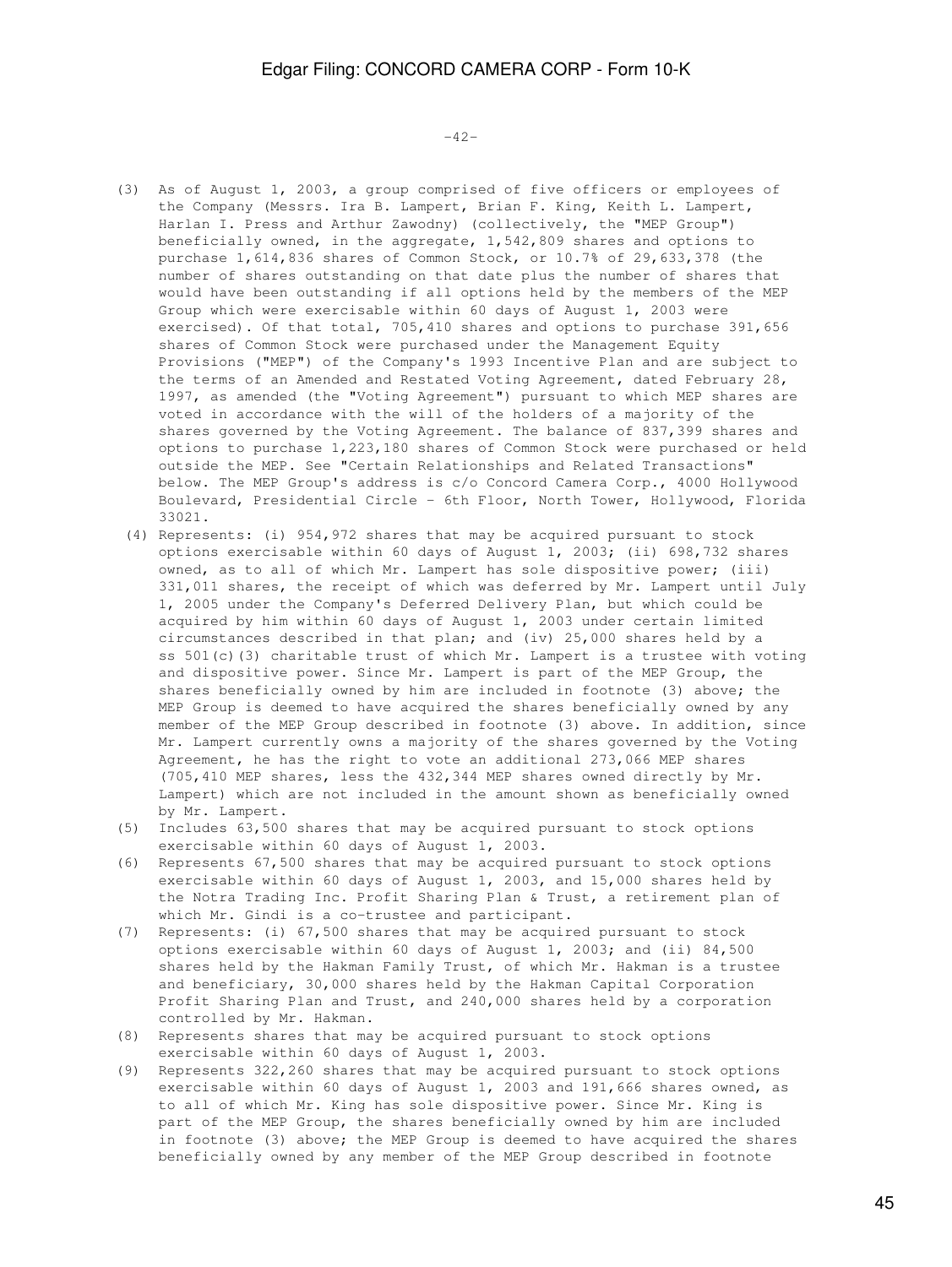(3) above.

- (10) Represents 216,356 shares that may be acquired pursuant to stock options exercisable within 60 days of August 1, 2003 and 210,000 shares owned, as to all of which Keith Lampert has sole dispositive power. Since Mr. Lampert is part of the MEP Group, the shares beneficially owned by him are included in footnote (3) above; the MEP Group is deemed to have acquired the shares beneficially owned by any member of the MEP Group described in footnote (3) above.
- (11) Includes 78,665 shares that may be acquired pursuant to stock options exercisable within 60 days of August 1, 2003.
- (12) Represents shares that may be acquired pursuant to stock options exercisable within 60 days of August 1, 2003.

-43-

Fiscal Year-End Equity Compensation Plan Information

The following table sets forth aggregated information concerning our equity compensation plans outstanding at June 28, 2003.

| Plan Category                                         | No. of Securities to be<br>Issued upon Exercise of<br>Options, Warrants and<br>Rights Outstanding<br>at FY End (#) | Weighted-Average<br>Exercise Price of<br>Options, Warrants and<br>Rights Outstanding<br>at FY End (\$) | No. of Sec<br>Remaining A<br>for Future<br>under Eq<br>Compensatio<br>(excluding<br>reflect<br>the 1st co |
|-------------------------------------------------------|--------------------------------------------------------------------------------------------------------------------|--------------------------------------------------------------------------------------------------------|-----------------------------------------------------------------------------------------------------------|
|                                                       |                                                                                                                    |                                                                                                        |                                                                                                           |
| Equity Compensation Plans<br>Approved by Shareholders | 3,149,376                                                                                                          | \$3.59                                                                                                 | 118,20                                                                                                    |
| Equity Compensation Plans<br>Not Approved by          |                                                                                                                    |                                                                                                        |                                                                                                           |
| Shareholders                                          | 1,067,250                                                                                                          | \$4.20                                                                                                 | 849,00                                                                                                    |
|                                                       |                                                                                                                    |                                                                                                        |                                                                                                           |
| Total                                                 | 4,216,626                                                                                                          | \$3.75                                                                                                 | 967,20                                                                                                    |
|                                                       | =========                                                                                                          | =====                                                                                                  | ======                                                                                                    |

At June 28, 2003, we had a total of thirty-two (32) compensation plans under which Common Stock was authorized for issuance that were adopted without shareholder approval: (i) the 2002 Incentive Plan for Non-Officer Employees, New Recruits and Consultants (the "First 2002 Incentive Plan") and the 2002 Incentive Plan for New Recruits (the "Second 2002 Incentive Plan", collectively with the First 2002 Incentive Plan, the "2002 Plans"); and (ii) thirty (30) individual stock option plans that were issued to employees (four of whom are executive officers) as an inducement to their employment with the Company and one that was issued to a consultant as a retention inducement. None of the options issued under any of these plans qualifies as an incentive stock option for federal tax purposes.

At June 28, 2003, 500,000 shares of Common Stock were reserved for issuance pursuant to outstanding options granted under and options available for grant under each of the 2002 Plans. New recruits (including officers), non-officer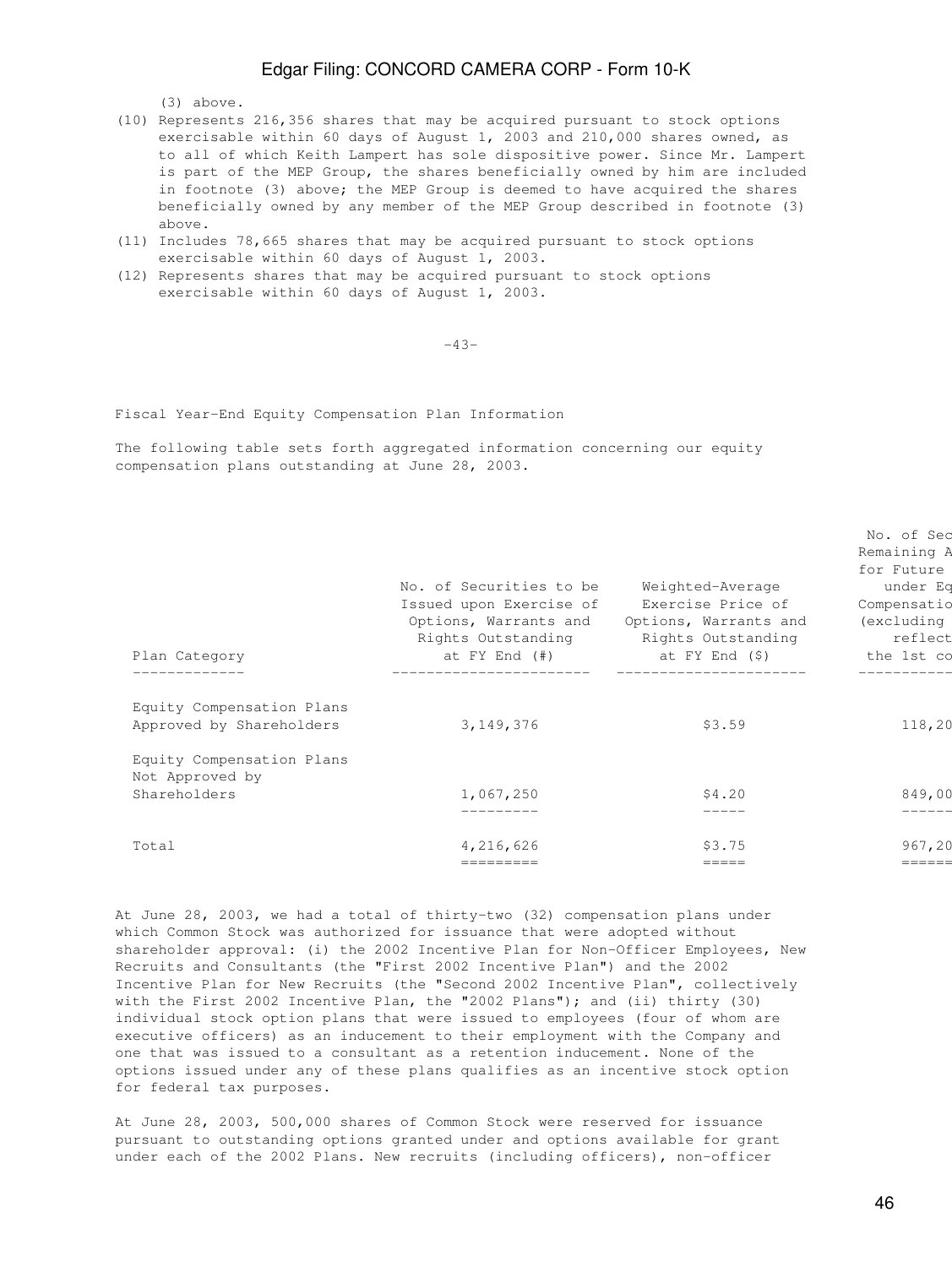employees and consultants in our service are eligible to participate in the First 2002 Incentive Plan. Only new recruits (including officers) are eligible to participate in the Second 2002 Incentive Plan. The 2002 Plans generally provide for the granting of stock, stock options, stock appreciation rights, restricted shares or any combination of the foregoing to eligible participants. Shares subject to any outstanding options under each of these plans which expire or otherwise terminate prior to exercise will be available for subsequent issuance under the plan. Except as otherwise required by law or the plan, the Compensation and Stock Option Committee or our Board of Directors determine which eligible individuals are to receive option grants, the number of shares subject to each such grant, the vesting schedule for the option grant, the maximum term for which any granted option is to remain outstanding, and the exercise price. The exercise price may not be less than the fair market value of the option shares on the grant date.

At June 28, 2003, 916,250 shares of Common Stock in the aggregate were reserved for issuance under individual stock option plans that were issued to employees (four of whom are executive officers) as an inducement to their becoming employed by the Company, and to a consultant as an inducement for his continued services, or were subsequently received by the employee or consultant, in exchange for their inducement option, in connection with a stock option repricing program. These plans were adopted for retention of new employees and consultants and have substantially the same terms and conditions as options issued under the 2002 Plans. These stock options generally vest in three annual installments beginning on the first anniversary of the employee's start date or the grant date, have an exercise price equal to the closing price of the Common Stock on the date of grant, and expire ten years after the grant date. For those stock options that were received in exchange for the person's inducement option, the vesting schedule and expiration date of the inducement option were carried forward into the person's repriced stock option. The individual stock option plan issued to our Chairman, Chief Executive Officer and President, Ira B. Lampert, had substantially the same terms and conditions as the other individual plans, however, it provided that the option would remain exercisable until its stated expiration date in the event of Mr. Lampert's termination without cause, the non-renewal of his employment contract, his death or disability, or a change of control. On July 14, 2003, Mr. Lampert exercised the outstanding balance under his individual stock option plan in full before it expired on July 15, 2003.

 $-44-$ 

The consultant's stock option began vesting on the date of grant, continues vesting in annual installments and will become vested in full on April 24, 2004, provided he continues to make his services available to the Company. The consultant is required to pay liquidated damages to the Company if the stock option stops vesting because he stopped making his services available to the Company (other than by reason of his death or disability). In the event of the death or disability of the consultant, or a change of control, while the consultant is still making his services available to the Company, the option will become exercisable in full and remain exercisable until the stated expiration date.

Item 13. Certain Relationships and Related Transactions.

Consulting Arrangements with Directors

A corporation controlled by J. David Hakman provided consulting services to us from 1997 to July 2002 pursuant to an engagement agreement entered into on September 25, 1997, as later amended and supplemented (the "Hakman Agreement"). Pursuant to the Hakman Agreement, the Company granted a warrant to purchase up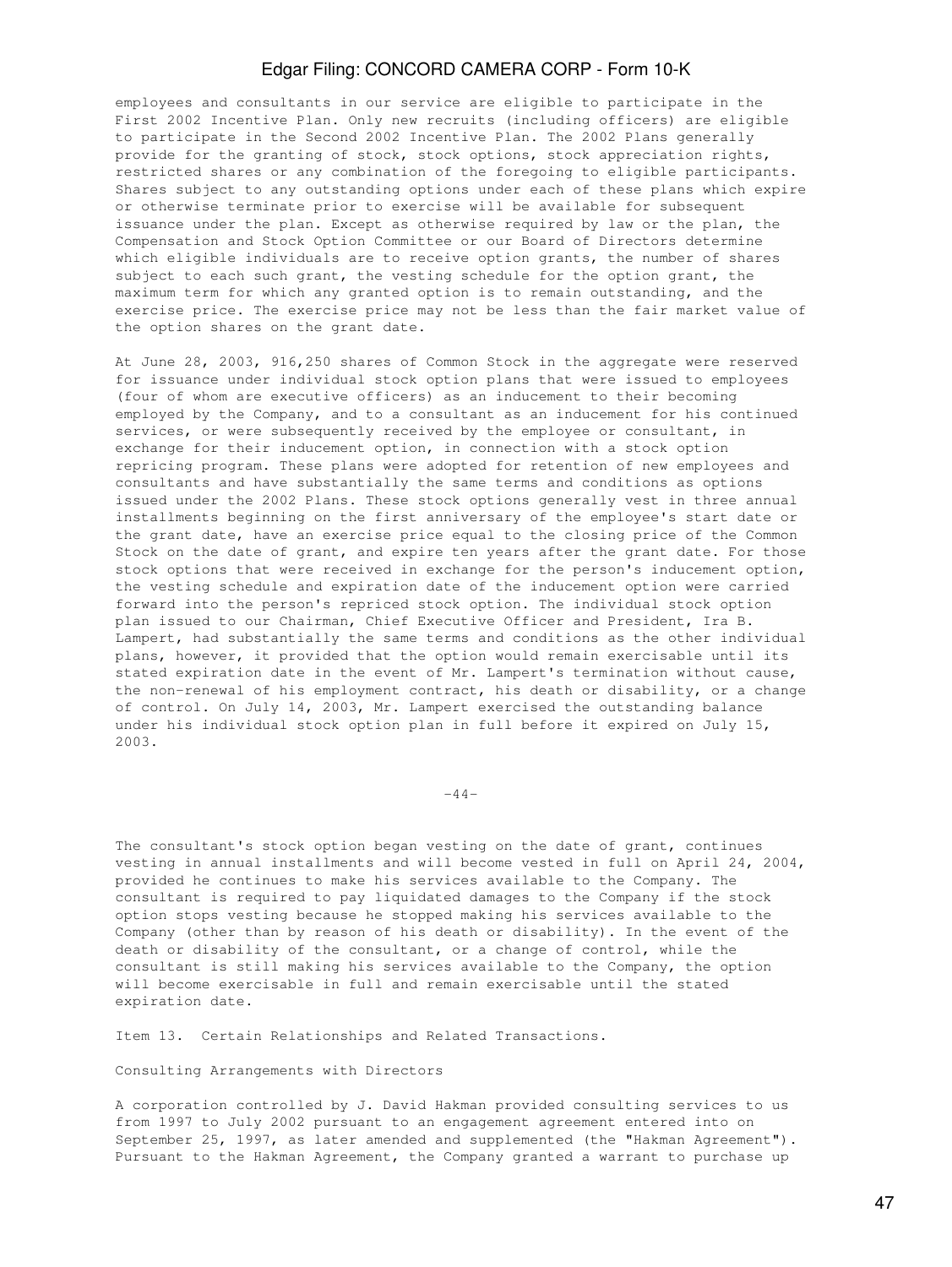to 260,000 shares of Common Stock at an exercise price of \$2.25 per share to a corporation controlled by Mr. Hakman. In October 2000, the corporation exercised the warrant as to all 113,000 shares that had vested up until that time. On September 25, 2002, the corporation exercised the warrant as to another 77,000 shares that were vested and exercisable at that time. The warrant never vested as to the remaining 70,000 shares and expired on September 25, 2002.

From May 1, 2002 through June 15, 2003, William J. Lloyd, who was a member of our Board at the time, provided us with consulting services related to the technological aspects of cameras and other products. As compensation for these consulting services, the Company paid a corporation controlled by Mr. Lloyd a retainer of \$5,000 per month. The Company accepted Mr. Lloyd's resignation from our Board effective as of July 31, 2003, and the consulting relationship was terminated as of June 15, 2003, in order to avoid any conflicts of interest that could result from a new executive position that had been accepted by Mr. Lloyd with another company.

Transactions under the Management Equity Provisions of the 1993 Incentive Plan

On August 23, 1995, the Compensation Committee of the Board approved stock purchase awards under the Management Equity Provisions ("MEP") of the Company's 1993 Incentive Plan pursuant to which 1,000,000 shares of Common Stock were made available for purchase by senior management of the Company at a price per share equal to \$2.6875 per share (the closing price of the Common Stock on August 23, 1995, adjusted for the two-for-one stock split effective on April 14, 2000) pursuant to binding commitments to be made by such persons by August 31, 1995. The Company received commitments for the purchase of 888,000 shares (the "Purchased Shares"). Each purchaser was also granted the right to receive a contingent restricted stock award covering a number of shares equal to the number of shares he had purchased based upon attainment of increases in shareholder value in accordance with the plan. If issued, such contingent restricted shares were to vest over a three-year period and were subject to forfeiture prior to vesting under certain conditions.

In November 1995, members of the Company's senior management entered into purchase agreements (the "Purchase Agreements") for the Purchased Shares. Pursuant to the Purchase Agreements, each purchaser executed a full recourse note for the purchase price of such shares (each a "Note"; collectively, the "Notes") and pledged the Purchased Shares as security for the payment of the Note. The Notes bore interest at an annual rate of 6%. Concurrently with the execution of their respective Purchase Agreements and Notes, each purchaser entered into a Voting Agreement pursuant to which each purchaser agreed to vote all of his Purchased Shares and contingent restricted stock in accordance with the determination of the holders of a majority of all of the Purchased Shares and contingent restricted stock held by the purchasers. To effect the foregoing, each of the purchasers delivered an irrevocable proxy to Ira B. Lampert.

 $-45-$ 

Pursuant to Amendments to each of the Purchase Agreements dated February 28, 1997 (the "Amendments"), the Company was relieved of its obligation to issue any contingent restricted stock. Instead, each participating member of the Company's senior management received, as of December 22, 1996, options to purchase that number of shares of Common Stock (the "Option Shares") equal to the number of Purchased Shares purchased by such person, at an exercise price of \$0.9063 per share. The options vested as to 20% of the Option Shares covered thereby as of December 22, 1996, and the balance of the shares covered thereby began vesting December 31, 1996 in equal monthly installments over a four-year period during the term of employment or consultancy. The unvested portion became vested on August 19, 1998 when the average closing price of the Common Stock was at least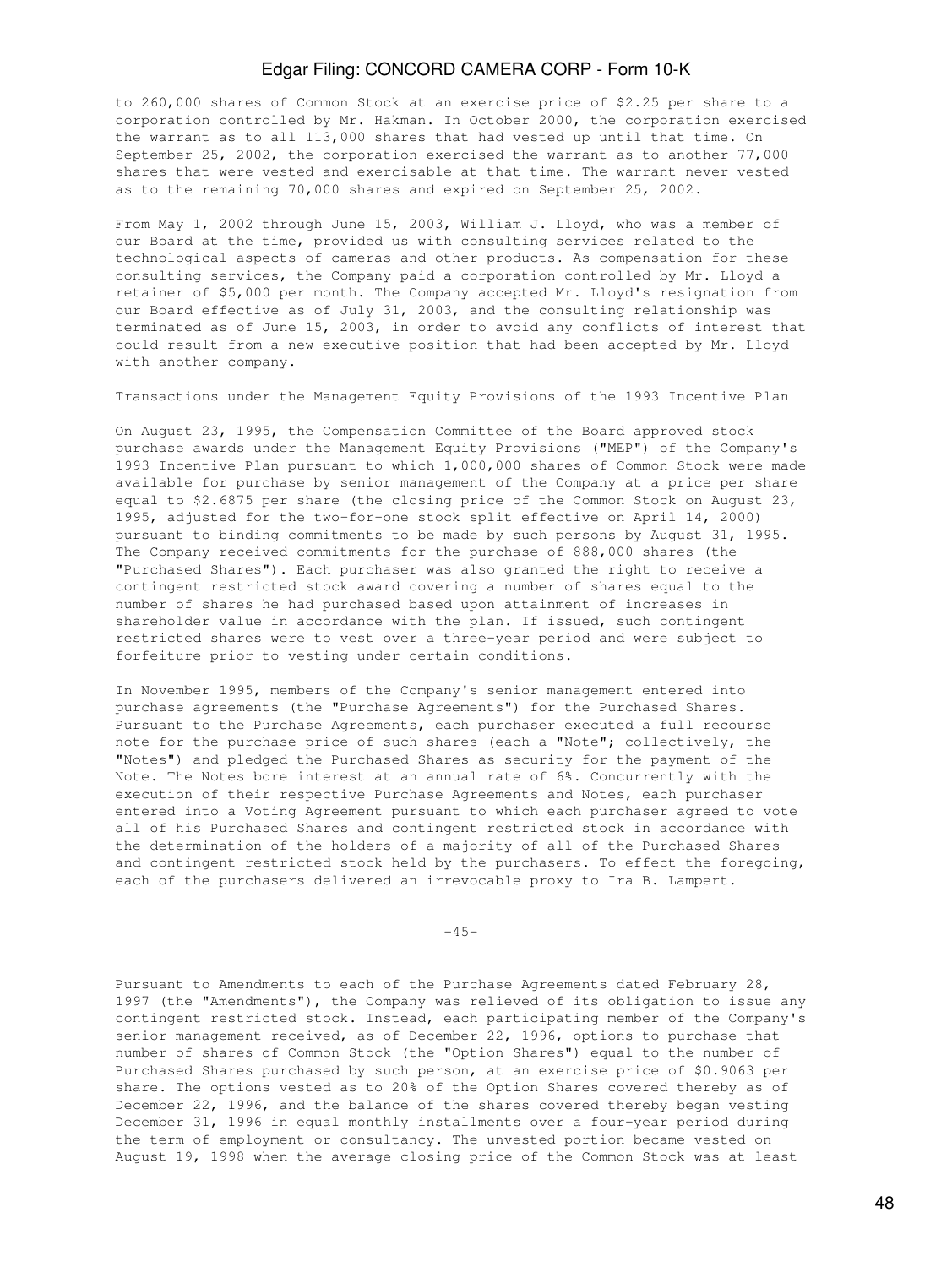\$2.50 (after adjustment for the stock split effective on April 14, 2000) for 90 consecutive trading days. Concurrently with the Amendments, the Voting Agreement and the irrevocable proxies were amended and restated to include the Option Shares and delete any mention of the contingent restricted stock.

In April 1999, the Board approved a conditional release program whereby the Company agreed to forgive a portion of the indebtedness represented by each Note and concurrently release a proportionate number of Purchased Shares held by the Company as security for payment of the Notes. The debt forgiveness and share release program (the "Release Program") began on May 1, 1999 and continued on January 1 each year through January 1, 2003. The total principal sum subject to forgiveness under the Release Program was \$2,386,500, together with interest owed under the Notes. The debt forgiveness was conditioned upon the person's continued employment with the Company. If a person ceased to be an employee or consultant of the Company prior to full forgiveness of the debt, the principal balance of the Note would have become immediately due and payable, including any amounts scheduled to be forgiven at a future date.

As contemplated by the MEP, subsequent to 1995 certain Purchased Shares and the related options were transferred to other eligible members of the Company's senior management upon their execution of the required agreements and Notes. Notes previously delivered to secure payment for such shares were canceled upon delivery of new Notes by current members. The Purchased Shares and options awarded pursuant to the MEP are presently held by Ira B. Lampert, Brian F. King, Keith L. Lampert, Harlan I. Press and Arthur Zawodny.

In January 2000, the Board further provided that a participant in the MEP would have the right to prepay all or any portion of the indebtedness represented by a Note issued in connection with the purchase of shares, and that the amount so prepaid would be repaid to the participant as deferred compensation at such time as the amount would otherwise have been forgiven in accordance with the Release Program.

The following were the scheduled release dates, and the total amounts that were forgiven\* on such dates, under the Release Program.

 $-46-$ 

| Releasee         | Release Dates                                                | Total Principal<br>Indebtedness Forgiven |
|------------------|--------------------------------------------------------------|------------------------------------------|
|                  |                                                              |                                          |
| Brian F. King    | May 1, 1999, and January 1st<br>of 2000, 2001, 2002 and 2003 | 430,000*<br>S.                           |
| Ira B. Lampert   | May 1, 1999, and January 1st<br>of 2000, 2001, 2002 and 2003 | $$1,612,500*$                            |
| Keith L. Lampert | May 1, 1999, and January 1st<br>of 2000, 2001, 2002 and 2003 | $295,625*$<br>\$                         |
| Harlan I. Press  | January 6, 2000, and January<br>1st of 2001, 2002 and 2003   | 10,750<br>\$                             |
| Arthur Zawodny   | May 1, 1999, and January 1st<br>of 2000, 2001, 2002 and 2003 | $37,625*$<br>\$                          |

\* After the January 1, 2000 release date, the balance of these amounts were

-----------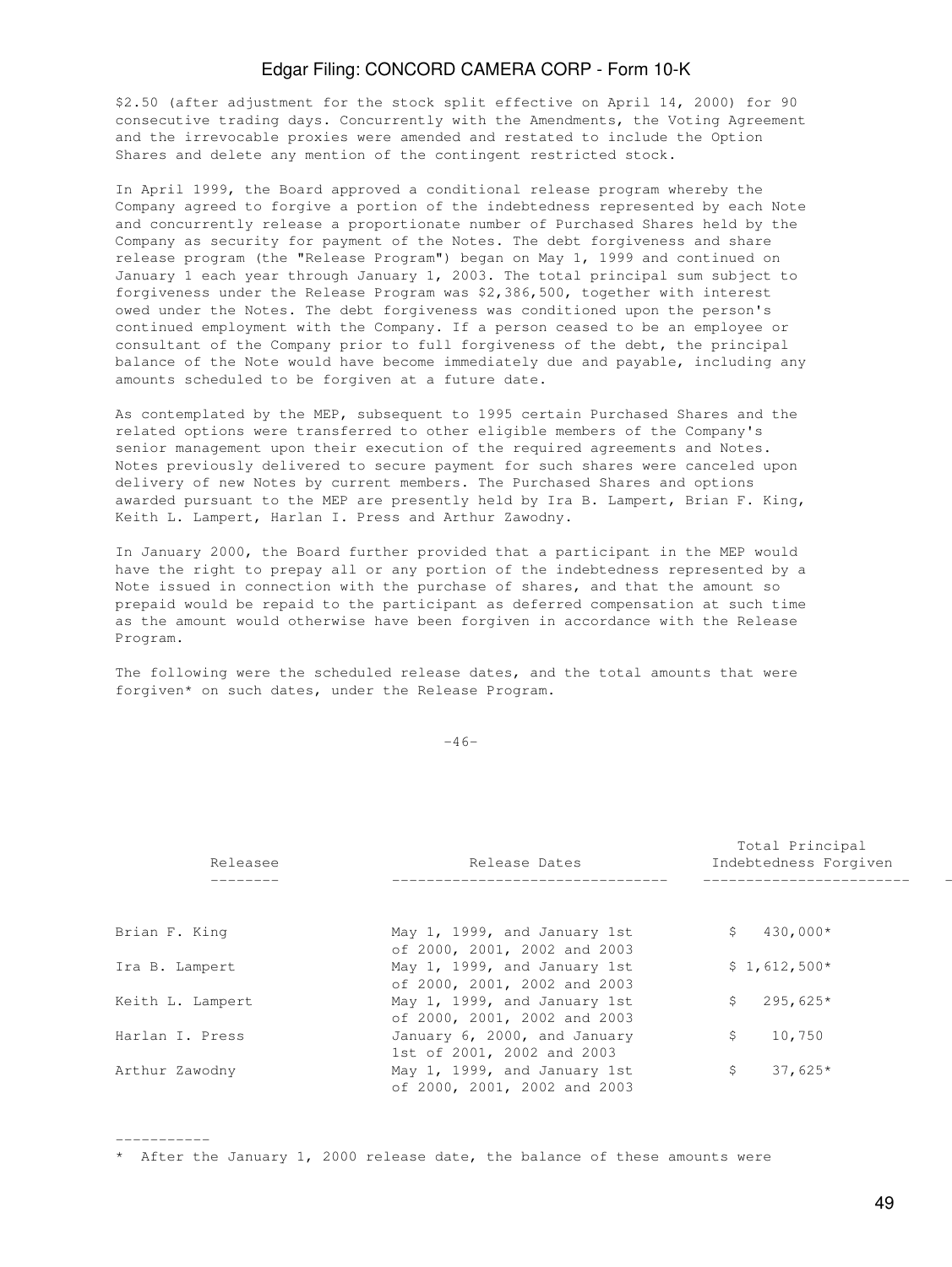repaid in full. Ira B. Lampert, Brian F. King, Keith L. Lampert and Arthur Zawodny have each prepaid in full the balance of the debts represented by their Notes and, as a result of their continued employment with the Company, received deferred compensation in lieu of the amounts scheduled to be forgiven under the Release Program.

Employment of Christopher Lampert

Another son of Ira B. Lampert, Christopher Lampert, works for the Company in Hong Kong and the PRC as a project analyst and product operations manager. In Fiscal 2003, we paid a total of \$62,988 for his salary and his housing in Hong Kong. Housing is customarily provided to our employees stationed by the Company in Hong Kong and/or the PRC on foreign assignment.

PART IV

Item 15. Exhibits, Financial Statement Schedules, and Reports on Form 8-K.

(a) (1) and (2) Financial Statements and Financial Statement Schedule

The following consolidated financial statements of the Company and the notes thereto, the related reports thereon of the certified public accountants and financial statement schedule are filed under Item 8 of this report:

(a)(1) Financial Statements Page

| Report of Independent Certified Public AccountantsF-1             |
|-------------------------------------------------------------------|
| Consolidated Balance Sheets at June 28, 2003 and June 29, 2002F-2 |
| Consolidated Statements of Operations for the years ended         |
| June 28, 2003, June 29, 2002 and June 30, 2001F-3                 |
| Consolidated Statements of Stockholders' Equity for the years     |
| ended June 28, 2003, June 29, 2002 and June 30, 2001F-4           |
| Consolidated Statements of Cash Flows for the years               |
| ended June 28, 2003, June 29, 2002 and June 30, 2001F-5           |
| Notes to Consolidated Financial StatementsF-6                     |
|                                                                   |

(a)(2) Financial Statement Schedule Schedule II--Valuation and Qualifying Accounts and Reserves.....F-36

All other financial statement schedules for which provision is made in the applicable accounting regulations of the SEC are not required under the instructions to Item 8 or are inapplicable and therefore have been omitted.

-47-

(a)(3) Exhibits

| No. | Description                                                     | Method of Fil                                                                            |
|-----|-----------------------------------------------------------------|------------------------------------------------------------------------------------------|
| --- |                                                                 |                                                                                          |
| 3.1 | Certificate of Incorporation, as amended<br>through May 9, 2000 | Incorporated by reference to<br>annual report on Form 10-K fo<br>July 1, 2000.           |
| 3.2 | Restated By-Laws, as amended through<br>December 4, 2002        | Incorporated by reference to<br>quarterly report on Form 10-<br>ended December 28, 2002. |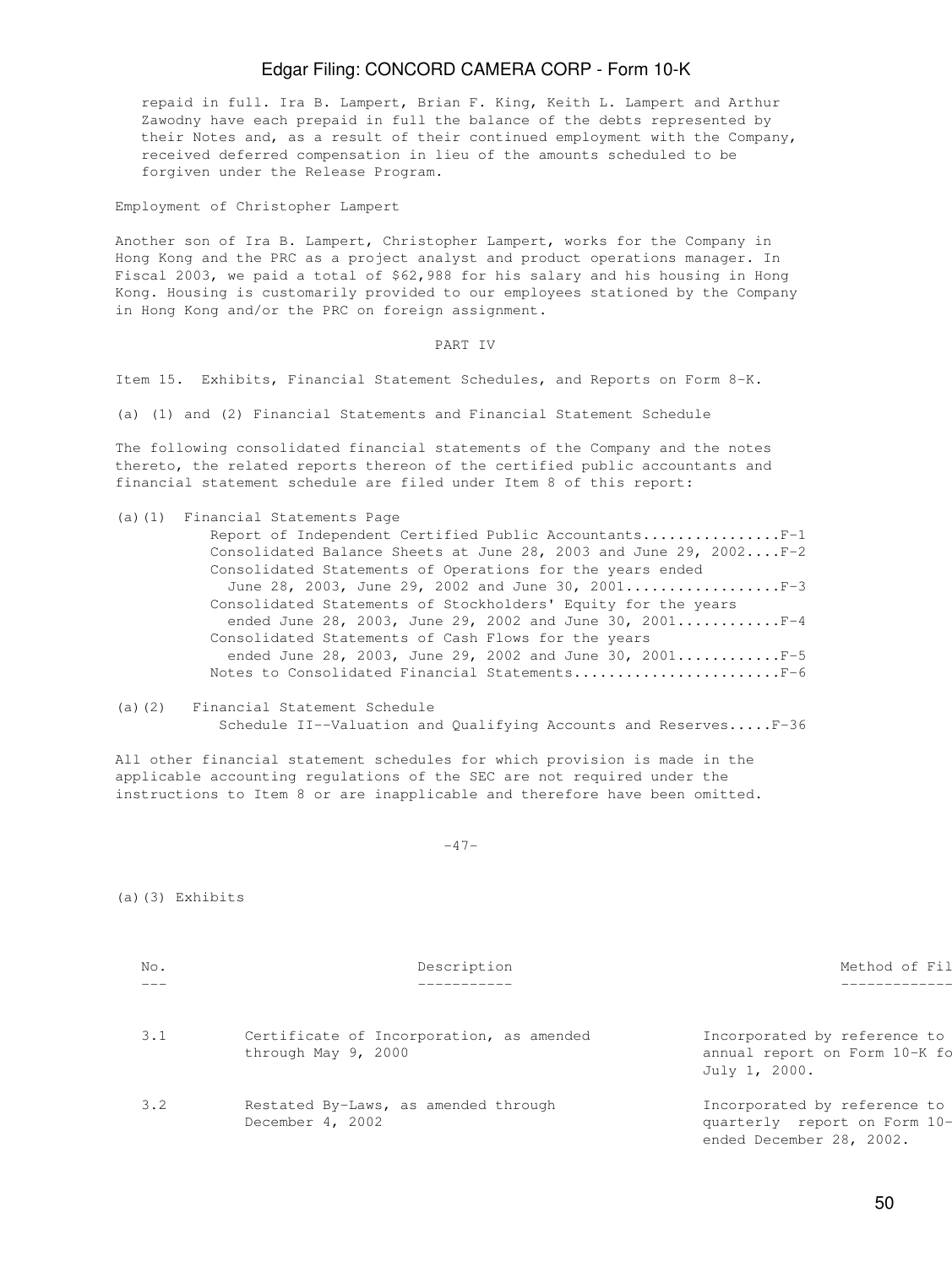- 4.1 Form of Common Stock Certificate Incorporated by reference to
- 4.2 Purchase Agreement, dated July 30, 1998, Incorporated by reference to between Dreyfus High Yield Strategies Fund annual report on Form 10-K for and the Company and the Company and the Company and the Company and the Company and the  $J$ une 30, 1998.
- 4.3 Indenture, dated July 30, 1998, between Incorporated by reference to Bankers Trust Company and the Company annual report on Form 10-K form
- 4.4 Registration Rights Agreement, dated July 3, Incorporated by reference to 1998, between Dreyfus High Yield Strategies annual report on Form 10-K for Fund and the Company and the Company and the Company and the Company and the Company and the Company and the Company and the Company and the Company and the Company and the Company and the Company and the Company and the C
- 9.1\* Amended and Restated Voting Agreement, dated Incorporated by reference to February 28, 1997, among the parties annual report on Form 10-K form signatory thereto, including among others, July 1, 2000. Ira B. Lampert, Brian King and Arthur Zawodny, as amended on various dates in 1998 to add certain additional shares of the Company's Common Stock owned by Ira B. Lampert, Brian King and Keith Lampert and as further amended on January 6, 2000 to add certain shares owned by Harlan Press
- 10.1 Settlement Agreement between the Company and Filed herewith. the Commission effective September 1, 1994
- 10.2 Second renewal agreement of Master Processing Incorporated by reference to Contract No. (86)507, dated March 15, 1996,  $q$ uarterly report on Form 10-Q and approval notice issued by the Longgang ended September 30, 2000. Economic Development Bureau (English translations)
- 10.3 Contract for Grant of State-Owned Land Use Incorporated by reference to Right, dated November 8, 1994, with the  $q$  quarterly report on Form 10- $\zeta$ Shenzhen Land Bureau (English translation) ended September 30, 2000.

Shenzhen Municipal Administration for

 $-48-$ 

10.4 Hong Kong Credit Facility and Factoring Theorporated by reference to Agreement, dated September 8, 1999, between quarterly report on Form  $10-\zeta$  The Hongkong and Shanghai Banking Corporation ended January 1, 2000. Limited ("HSBC") and Concord HK 10.5 Letter agreements between HSBC and Concord HK Incorporated by reference to dated June 1, 2002 and June 4, 2002, relating annual report on Form  $10-K$  for to and amending the Hong Kong Credit Facility June 29, 2002. and Factoring Agreement 10.6 Renewal of Business License of Concord Camera Filed herewith. (Shenzhen) Company Limited, issued by the

registration statement on For September 20, 2000.

June 30, 1998.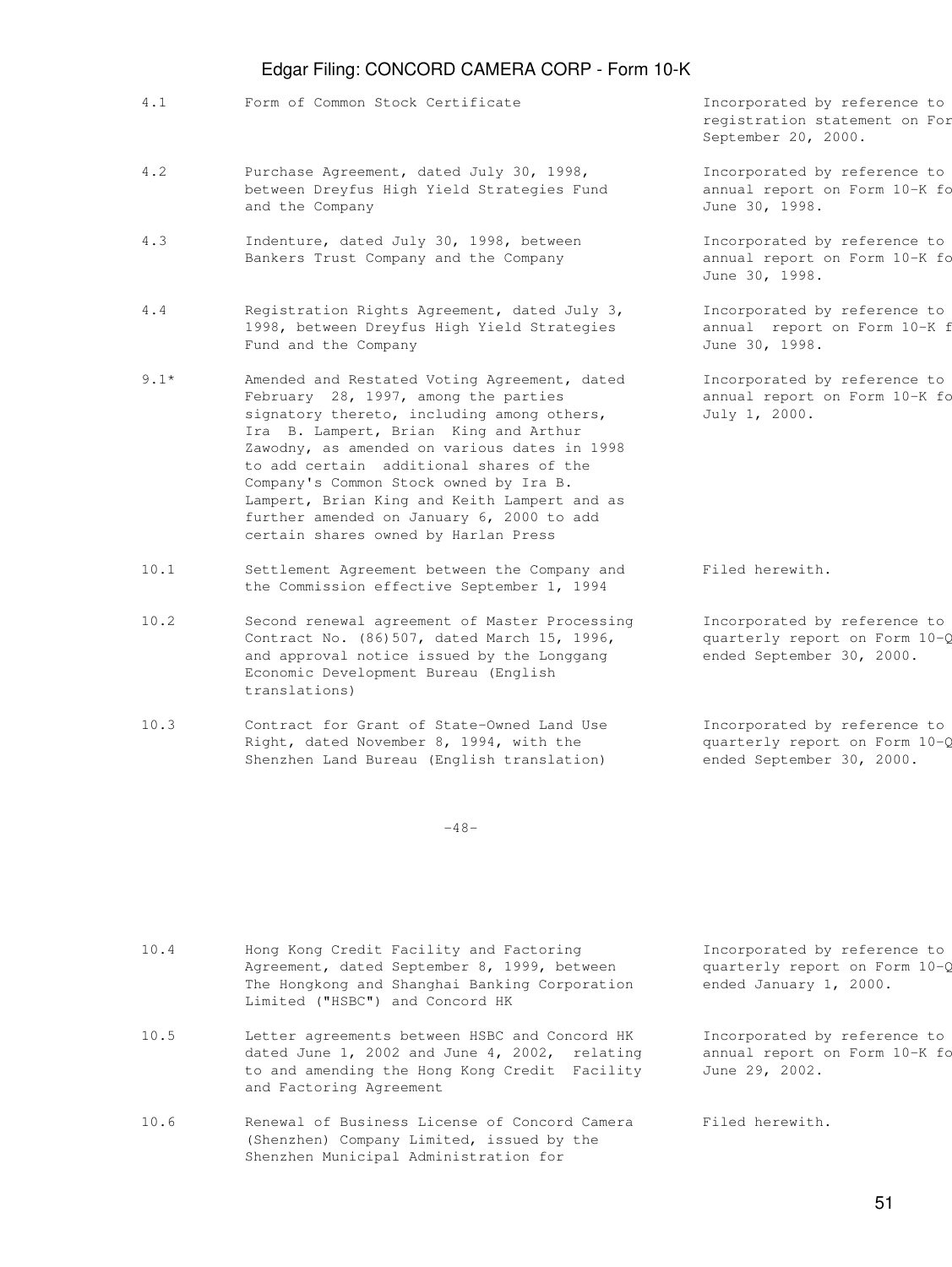Industry and Commerce on June 4, 2003 (English translation)

- 10.7\* Incentive Plan (1993), as amended through Incorporated by reference to April 24, 2000 annual report on Form 10-K form  $\frac{1}{2}$
- 10.8\* Amendments to the Incentive Plan (1993)dated Incorporated by reference to as of April 19, 2001 and August 2, 2001 Schedule  $TO/A-1$  filed August
- $10.9*$  Amendment to Incentive Plan (1993)dated as Incorporated by reference to of January 20, 2003 **discussed as a contract on Form 10-Q** for the quarterly report on Form 10-Q
- 10.10\* Amendments to Incentive Plan (1993) dated as Filed herewith. of February 10, 2003 and June 2, 2003
- 10.11\* 2002 Incentive Plan for Non-Officer Incorporated by reference to Employees, New Recruits and Consultants, and annual report on Form 10-K for Amendment No. 1 to same dated September 4, June 29, 2002. 2002
- 10.12\* Amendment No. 2 dated as of June 2,2003 to Filed herewith. 2002 Incentive Plan for Non-Officer Employees, New Recruits and Consultants
- 10.13\* 2002 Incentive Plan for New Recruits, and Filed herewith. Amendment No.1 to same dated as of June 2, 2003
- $10.14*$  Stock Option (Plan and) Agreement, dated as Incorporated by reference to of May 15, 1998, between Urs W. Stampfli and annual report on Form 10-K for the Company  $J$ une 29, 2002.

 $-49-$ 

- 10.15\* Amendment, effective as of February 11, 2003, Filed herewith. to Stock Option (Plan and) Agreement, dated as of May 15, 1998, between Urs W. Stampfli and the Company
- 10.16\* Stock Option (Plan and) Agreement, dated as Incorporated by reference to of December 22, 1996, between Brian F. King annual report on Form 10-K for and the Company  $J$ une 29, 2002.
- 10.17\* Amendment, effective as of February 11, 2003, Filed herewith. to Stock Option (Plan and) Agreement, dated as of December 22, 1996, between Brian F. King and the Company
- 10.18\* Stock Option (Plan and) Agreement, dated as Incorporated by reference to of December 22, 1996, between Ira B. Lampert annual report on Form 10-K for and the Company  $June 29$ , 2002.
- 10.19\* Amendment, effective as of February 11, 2003, Filed herewith. to Stock Option (Plan and) Agreement, dated as of December 22, 1996, between Ira B.

July 1, 2000.

ended March 29, 2003.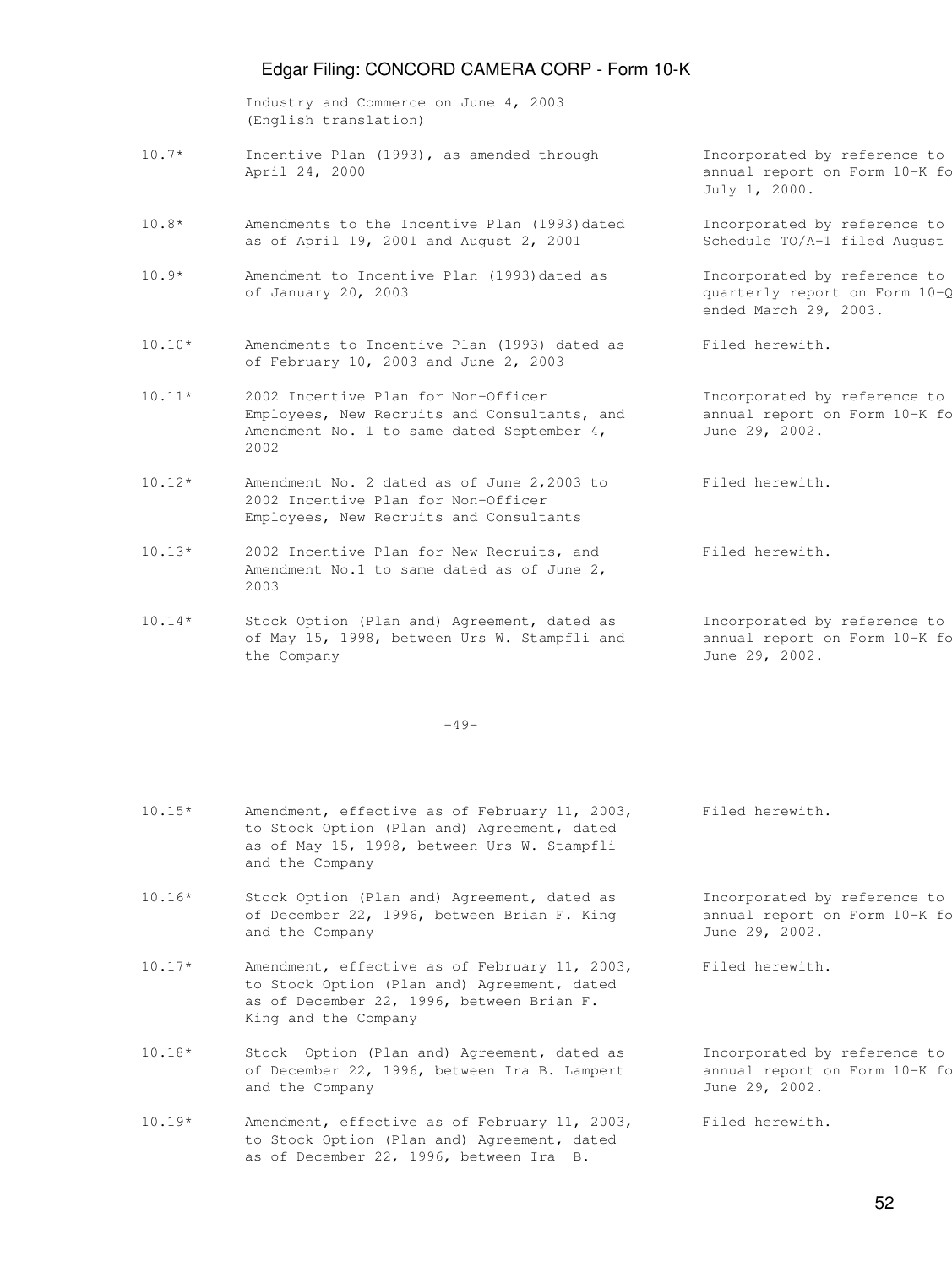Lampert and the Company

| $10.20*$ | Deferred Delivery Plan, effective as of<br>February 10, 2003                                                                               | Filed herewith.                                                                           |
|----------|--------------------------------------------------------------------------------------------------------------------------------------------|-------------------------------------------------------------------------------------------|
| $10.21*$ | Amended and Restated 1995 Annual Incentive<br>Compensation Plan, as amended through June<br>11, 2003                                       | Filed herewith.                                                                           |
| $10.22*$ | Amended and Restated 2002 Long Term Cash<br>Incentive Plan, as amended through June 11,<br>2003, and amendment to same dated July 31, 2003 | Filed herewith.                                                                           |
| $10.23*$ | 2002-2003 Performance Criteria under 2002<br>Long Term Cash Incentive Plan                                                                 | Incorporated by reference to<br>annual report on Form 10-K fo<br>June 29, 2002.           |
| $10.24*$ | Restated Flexible Perquisite Spending Account<br>Program for Key Executives                                                                | Incorporated by reference to<br>quarterly report on Form 10-Q<br>ended December 28, 2002. |
| $10.25*$ | Amended and Restated Employment Agreement,<br>dated as of May 1,1997, between the Company<br>and Ira B. Lampert                            | Incorporated by reference to<br>annual report on Form 10-K fo<br>June 30, 1997.           |

-50-

| $10.26*$ | Amendment No.1 dated as of August 25, 1998, |
|----------|---------------------------------------------|
|          | Amendment No.3 dated as of April 19, 2000,  |
|          | and Amendment No. 4 dated as of January 1,  |
|          | 2001, to Amended and Restated Employment    |
|          | Agreement dated as of May 1, 1997, between  |
|          | Ira B. Lampert and the Company              |
|          |                                             |

 $10.27*$  Amendment No. 2, dated as of January 1, 1999, Incorporated by reference to to Amended and Restated Employment Agreement quarterly report on Form 10-Q dated as of May 1, 1997, between Ira B. ended January 2, 1999. Lampert and the Company

- $10.28*$  Amendment No. 5, dated as of December 2,  $\qquad \qquad$  Incorporated by reference to 2002, to Amended and Restated Employment quarterly report on Form 10-Q Agreement dated as of May 1, 1997, between ended December 28, 2002. Ira B. Lampert and the Company
- $10.29*$  Amendment No. 6, dated February 10, 2003, to Incorporated by reference to Amended and Restated Employment Agreement quarterly report on Form 10-Q dated as of May 1, 1997, between Ira B. ended March 29, 2003. Lampert and the Company
- $10.30*$  Amended and Restated Deferral Agreement,  $\qquad \qquad$  Incorporated by reference to dated as of January 1, 2002, between Concord annual report on Form 10-K for Camera Corp. and Ira B. Lampert June 29, 2002.
- $10.31*$  Deferral Agreement, dated as of June 2, 2000, Incorporated by reference to

Incorporated by reference to annual report on Form 10-K form June 30, 2001.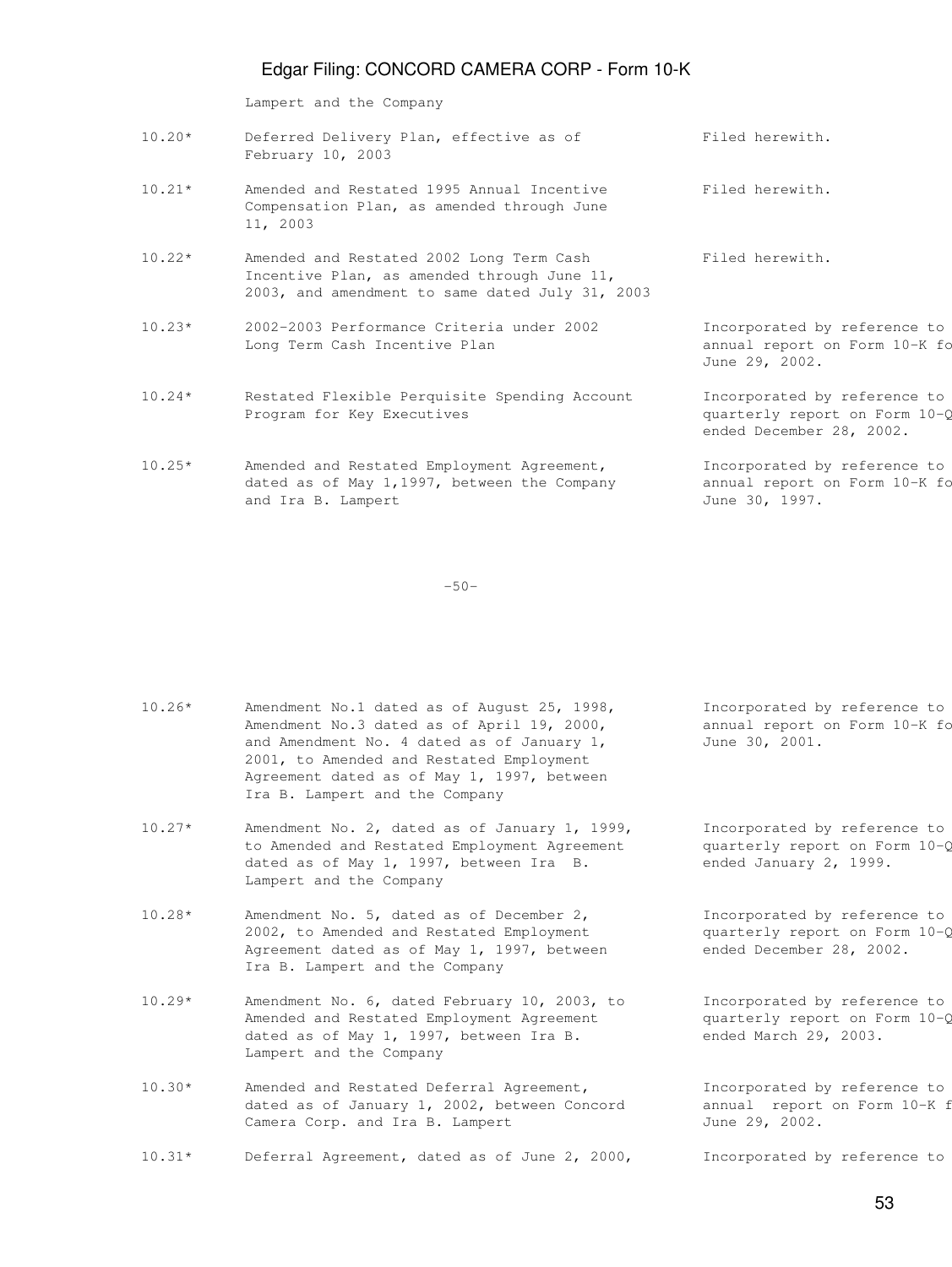between Concord Camera Corp. and Keith L. annual report on Form 10-K form Lampert, and amendment to same dated as of June 29, 2002. June 1, 2002

- 10.32\* Amended and Restated Supplemental Executive Incorporated by reference to Retirement Plan and Agreement dated as of annual report on Form 10-K form April 19, 2000, between Ira B. Lampert and June 30, 2001. the Company, and Amendment No. 1 to same dated as of January 1, 2001
- $10.33*$  Amendment No. 2, dated as of January 1, 2002, Incorporated by reference to to Amended and Restated Supplemental annual report on Form 10-K form Executive Retirement Plan and Agreement dated June 29, 2002. as of April 19, 2000, between Ira B. Lampert and the Company
- 10.34\* Terms of Employment between Brian F. King and Incorporated by reference to the Company, effective as of January 1, 2000 annual report on Form 10-K form

June 30, 2001.

-51-

 2000, between Brian F. King and the Company ended December 28, 2002.  $10.36*$  Amendment No. 2 dated as of February 26, Incorporated by reference to 2003, and Amendment No.3 dated as of March quarterly report on Form 10-Q 30, 2003, to Terms of Employment dated as of ended March 29, 2003. January 1, 2000, between Brian F. King and the Company  $10.37*$  Terms of Employment between Urs W. Stampfli Incorporated by reference to and the Company, effective as of January 1, annual report on Form  $10-K$  for 2000 June 30, 2001. 10.38\* Amendment, dated as of November 20, 2002, to Incorporated by reference to Terms of Employment dated as of January 1,  $quarterly report on Form 10-\mathcal{Q}$  2000, between Urs W. Stampfli and the Company ended December 28, 2002.  $10.39*$  Amendment No. 2 dated as of February 26, Theorporated by reference to 2003, and Amendment No. 3 dated as of March  $quarterly$  report on Form  $10-\zeta$  30, 2003, to Terms of Employment dated as of ended March 29, 2003. January 1, 2000, between Urs W. Stampfli and the Company  $10.40*$  Terms of Employment between Keith L. Lampert Incorporated by reference to and the Company, effective as of November 11, quarterly report on Form  $10-\zeta$  2002 ended December 28, 2002. 10.41\* Terms of Employment between Richard Filed herewith. Finkbeiner and the Company, effective as of July 22, 2002, and Amendment No. 1 to same dated as of January 1, 2003 10.42\* Form of Supplemental Executive Retirement Incorporated by reference to

 $10.35*$  Amendment, dated as of November 20, 2002, to Incorporated by reference to

Terms of Employment dated as of January 1,  $q$  quarterly report on Form  $10-\zeta$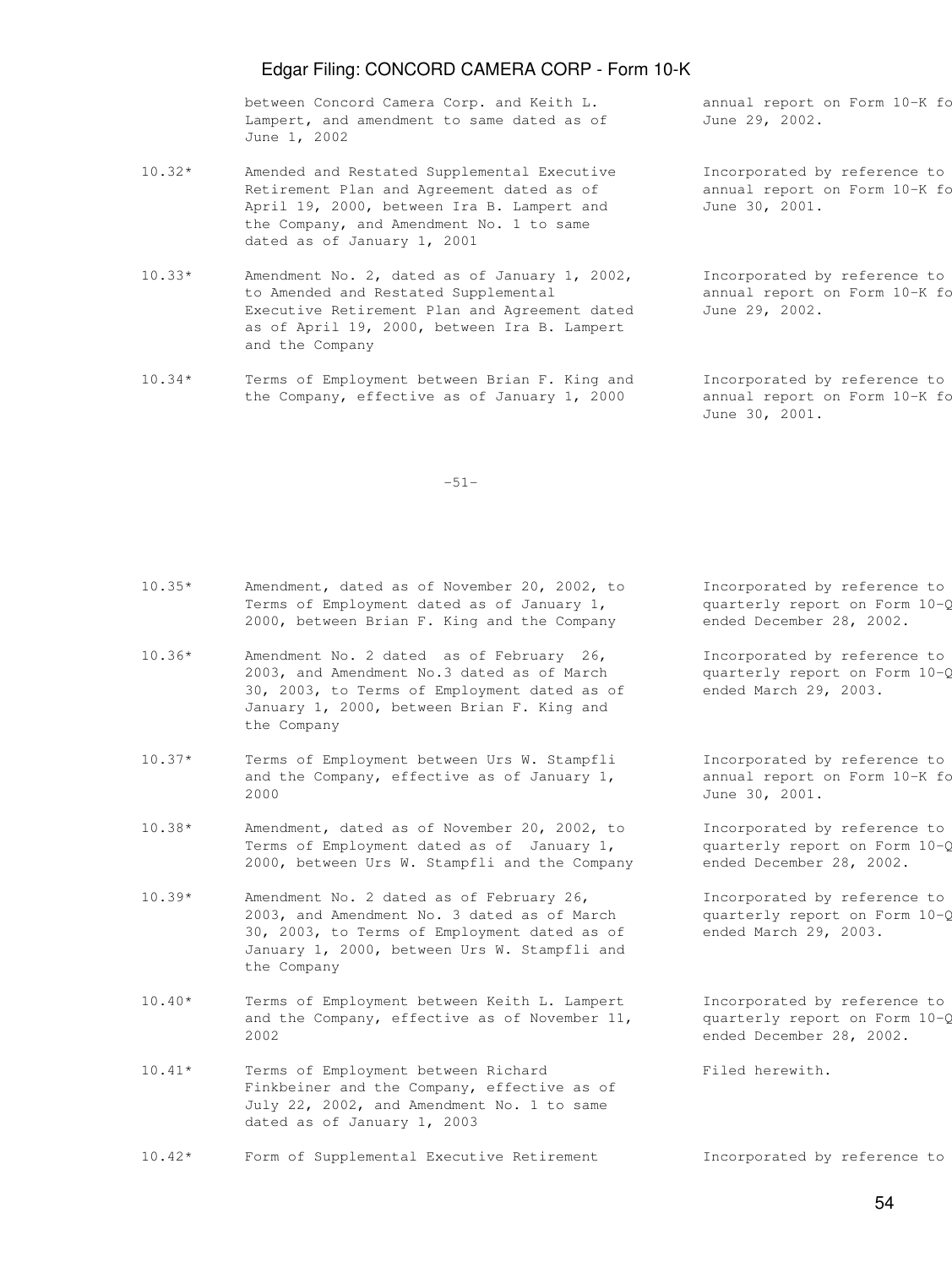Plan and Agreement, dated as of April 19, annual report on Form 10-K for 2000, between the Company and each of certain July 1, 2000. executive officers

- 10.43\* Form of Amendment to the Supplemental Incorporated by reference to Executive Retirement Plan and Agreement, annual report on Form 10-K form dated as of April 19, 2000, between the June 30, 2001. Company and each of certain executive officers
- $10.44*$  Form of Amendment No. 2, dated as of June 1, Incorporated by reference to 2002, to the Supplemental Executive annual report on Form 10-K form Retirement Plan and Agreement between the June 29, 2002. Company and each of Brian King, Keith Lampert, Urs Stampfli and Harlan Press

-52-

- 10.45\* Supplemental Executive Retirement Plan and Filed herewith. Agreement, dated as of July 22, 2002, between the Company and Richard M. Finkbeiner
- 10.46\* Concord Camera Corp. Executive Management Tax Incorporated by reference to Equalization Policy annual report on Form 10-K form the year ended the year ended the year ended the year ended
- 10.47 Lease Agreement, undated between Prologis Sand Company Incorporated by reference to Trust, a Maryland real estate investment  $q$  quarterly report on Form  $10-\zeta$ trust, and the Company ended January 2, 1999.
- 10.48 Lease Agreement, dated as of August 12,1998, Incorporated by reference to between CarrAmerica Realty Corp. and the quarterly report on Form 10-Q Company ended January 2, 1999.
- 10.49 First Amendment, dated October 12, 1999, to Incorporated by reference to Lease dated as of August 12, 1998, between  $\frac{10-\text{C}}{\text{CarrAmerican}}$  report on Form 10- $\text{CarrAmerican}}$ CarrAmerica Realty Corp. and the Company
- 10.50 Second Amendment, dated January 3, 2000, to Incorporated by reference to Lease dated as of August 12, 1998, between annual report on Form 10-K form CarrAmerica Realty Corp. and the Company July 1, 2000.
- 10.51 Third Amendment, dated January 6, 2003, to Incorporated by reference to Lease dated as of August 12, 1998, between  $q$ uarterly report on Form  $10-\zeta$ CRD Presidential, LLC and the Company ended December 28, 2002.
- 10.52 Tenancy Agreement, dated September 18, 2002, Incorporated by reference to between Southnice Investments Limited and quarterly report on Form 10-Q Concord Camera HK Limited ended December 28, 2002.
- 21 Subsidiaries of the Company **Incorporated** by reference to
- 23 Consent of Independent Certified Public Filed herewith. Accountants
- 31.1 Certification of Chief Executive Officer Filed herewith. pursuant to Rule 13a-14(a)/15d-14(a)

June 29, 2002.

annual report on Form 10-K fo June 29, 2002.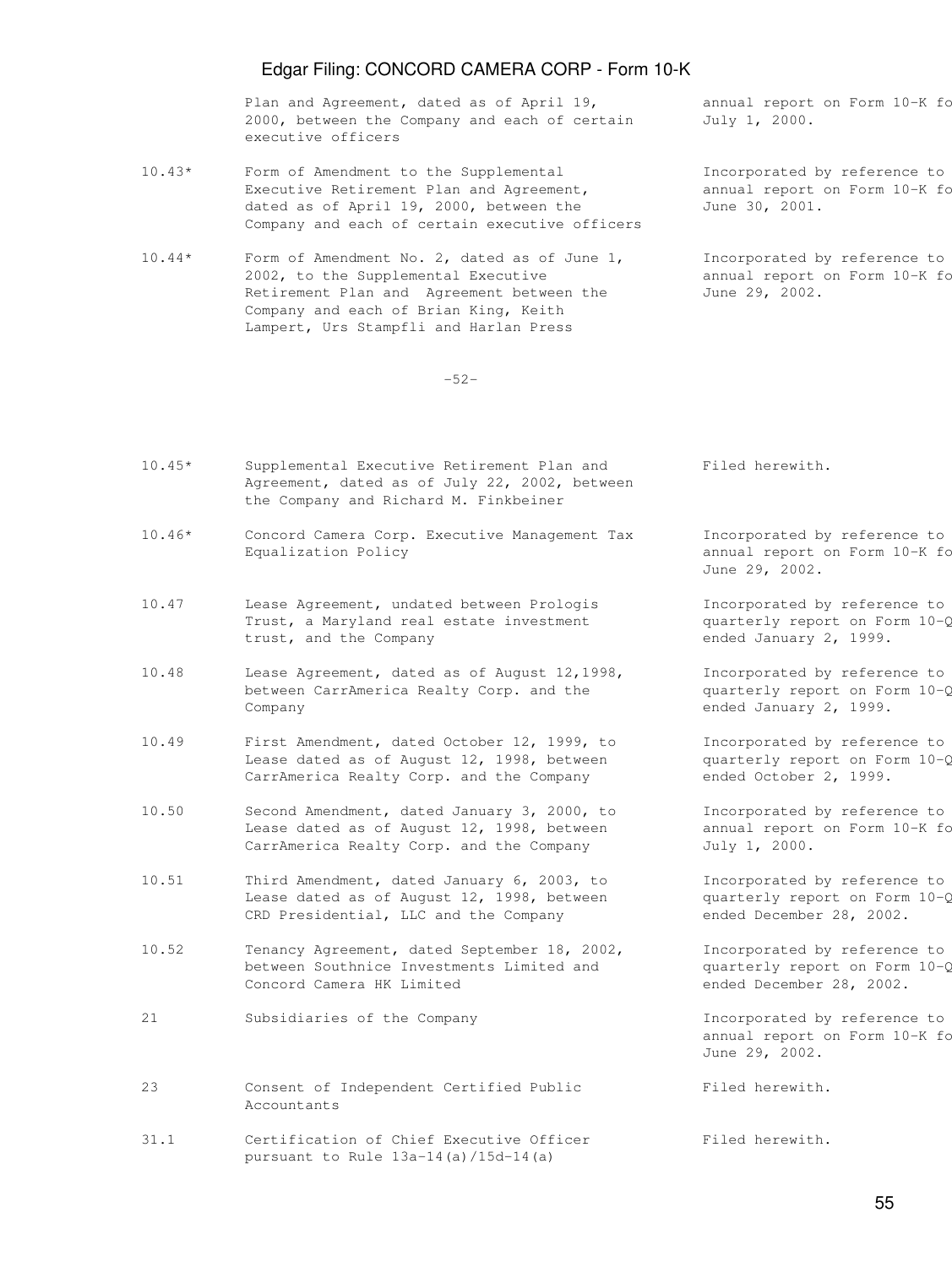| 31.2 | Certification of Chief Financial Officer<br>pursuant to Rule $13a-14$ (a) $/15d-14$ (a) | Filed herewith. |
|------|-----------------------------------------------------------------------------------------|-----------------|
| 32.1 | Certification of Chief Executive Officer<br>pursuant to 18 U.S.C. ss 1350               | Filed herewith. |
| 32.2 | Certification of Chief Financial Officer<br>pursuant to 18 U.S.C. ss 1350               | Filed herewith. |

\* Management contract or compensatory plan or arrangement.

The Financial Statement Schedules required to be filed pursuant to this Item 15(d) are listed above.

 $-53-$ 

(b) Reports on Form 8-K.

--------------

On May 9, 2003, in accordance with SEC Release No. 33-8216, the Company reported under Item 9 - Regulation FD Disclosure (in lieu of Item 12 - Disclosure of Results of Operations and Financial Condition) on Form 8-K information regarding a press release announcing the Company's financial results for the quarter and nine months ended March 29, 2003, and furnished a copy of the press release dated May 9, 2003 as an exhibit to the foregoing report.

 $-54-$ 

#### SIGNATURES

 Pursuant to the requirements of Section 13 or 15(d) of the Securities Exchange Act of 1934, the registrant has duly caused this report to be signed on its behalf by the undersigned, thereunto duly authorized.

CONCORD CAMERA CORP.

Date: September 25, 2003 By: /s/ Ira B. Lampert ----------------------------------- Ira B. Lampert, Chairman, Chief Executive Officer and President

 Pursuant to the requirements of the Securities Exchange Act of 1934, this report has been signed below by the following persons on behalf of the registrant and in the capacities and on the dates indicated.

| Name<br>$\frac{1}{2}$        | Capacity                                               |         |
|------------------------------|--------------------------------------------------------|---------|
| /s/ Ira B. Lampert           | Chairman of the Board, Chief Executive                 | Septemb |
| Ira B. Lampert               | Officer and President (Principal<br>Executive Officer) |         |
| Richard M. Finkbeiner<br>/s/ | Senior Vice President and<br>Chief Financial Officer   | Septemb |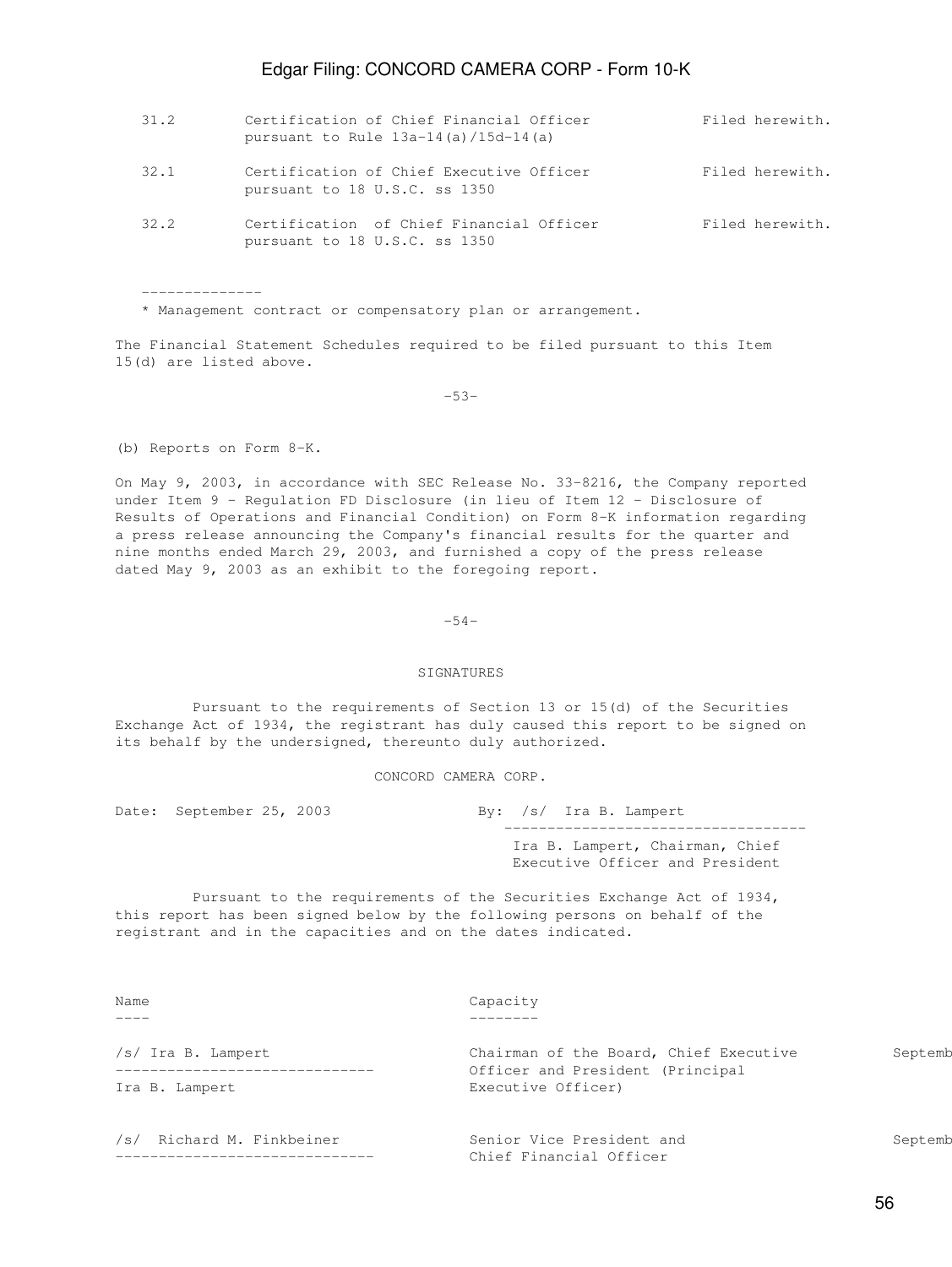Richard M. Finkbeiner (Principal Financial Officer) /s/ Harlan I. Press The September 2016 Vice President and Treasurer September 2003 ------------------------------ (Principal Accounting Officer) Harlan I. Press /s/ Ronald S. Cooper 25, 2003 Director 25, 2003 September 25, 2003 September 25, 2003 ------------------------------ Ronald S. Cooper /s/ Morris H. Gindi Director September 25, 2003 ------------------------------ Morris H. Gindi /s/ J. David Hakman September 2003 Director September 2003 September 2003 September 2003 ------------------------------ J. David Hakman /s/ William J. O'Neill, Jr. Director Septemb ------------------------------ William J. O'Neill, Jr.

 $-55-$ 

#### REPORT OF INDEPENDENT CERTIFIED PUBLIC ACCOUNTANTS

Board of Directors and Stockholders Concord Camera Corp.

We have audited the accompanying consolidated balance sheets of Concord Camera Corp. and subsidiaries as of June 28, 2003 and June 29, 2002, and the related consolidated statements of operations, stockholders' equity, and cash flows for each of the three years in the period ended June 28, 2003. Our audits also included the financial statement schedule listed in the Index at Item 15(a). These financial statements and schedule are the responsibility of the Company's management. Our responsibility is to express an opinion on these financial statements and schedule based on our audits.

We conducted our audits in accordance with auditing standards generally accepted in the United States. Those standards require that we plan and perform the audit to obtain reasonable assurance about whether the financial statements are free of material misstatement. An audit includes examining, on a test basis, evidence supporting the amounts and disclosures in the financial statements. An audit also includes assessing the accounting principles used and significant estimates made by management, as well as evaluating the overall financial statement presentation. We believe that our audits provide a reasonable basis for our opinion.

In our opinion, the consolidated financial statements referred to above present fairly, in all material respects, the consolidated financial position of Concord Camera Corp. and subsidiaries as of June 28, 2003 and June 29, 2002, and the consolidated results of operations and cash flows for each of the three years in the period ended June 28, 2003, in conformity with accounting principles generally accepted in the United States. Also in our opinion, the related financial statement schedule, when considered in relation to the basic consolidated financial statements taken as a whole, presents fairly in all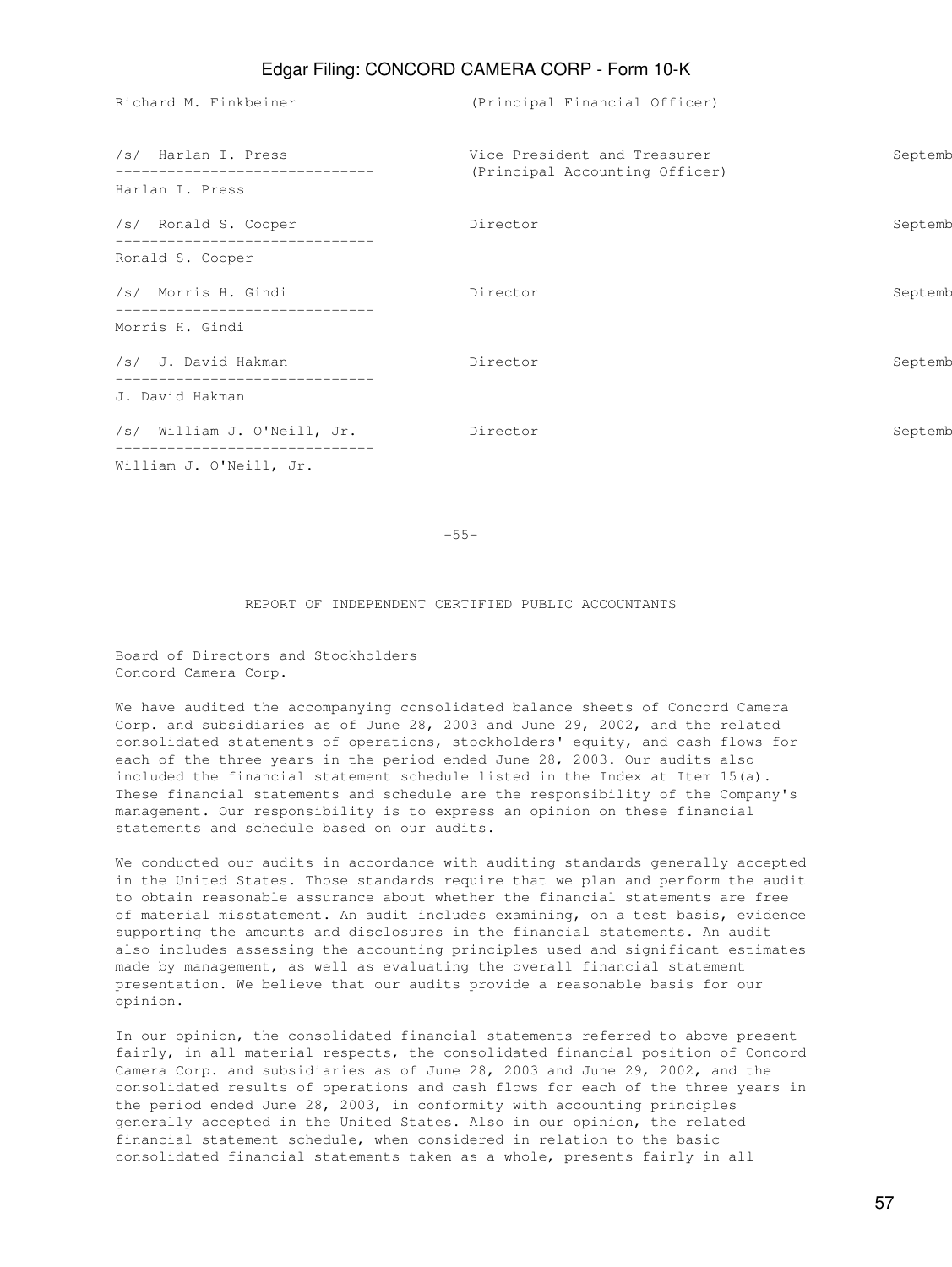material respects the information set forth therein.

Ernst & Young LLP

Atlanta, Georgia July 31, 2003, except as to the last paragraph of Note 15 for which the date is August 6, 2003

 $F-1$ 

Concord Camera Corp. and Subsidiaries Consolidated Balance Sheets (in thousands)

|                                                                                                                                   | June 28,<br>2003                          | June 29,<br>2002 |
|-----------------------------------------------------------------------------------------------------------------------------------|-------------------------------------------|------------------|
| Assets                                                                                                                            |                                           |                  |
| Current Assets:                                                                                                                   |                                           |                  |
| Cash and cash equivalents                                                                                                         | \$<br>38,221                              | \$103,8          |
| Short-term investments                                                                                                            | 50,035                                    |                  |
| Accounts receivable, net                                                                                                          | 32,494                                    | 22,9             |
| Inventories                                                                                                                       | 32,317                                    | 22,4             |
| Prepaid expenses and other current assets                                                                                         | 5,122                                     | 4,1<br>------    |
| Total current assets                                                                                                              | 158,189                                   | 153, 5           |
| Property, plant and equipment, net                                                                                                | 21,328                                    | 20, 9            |
| Goodwill, net                                                                                                                     | 3,721                                     | 3,7              |
| Other assets                                                                                                                      | 22,576<br>__________                      | 19,8<br>$------$ |
| Total assets                                                                                                                      | 205,814<br>==========                     | \$198,0          |
| Liabilities and Stockholders' Equity<br>Current Liabilities:<br>Accounts payable<br>Accrued expenses<br>Other current liabilities | \$22,105<br>13,023<br>1,984<br>__________ | \$12,5<br>12,0   |
| Total current liabilities                                                                                                         | 37,112                                    | 25,1             |
| Senior notes                                                                                                                      |                                           | 14,9             |
| Other liabilities                                                                                                                 | 11,874                                    | 8, 8             |
| Total liabilities                                                                                                                 | 48,986                                    | 48, 9            |
| Commitments and contingencies                                                                                                     |                                           |                  |
| Stockholders' equity:                                                                                                             |                                           |                  |
| Blank check preferred stock, no par value                                                                                         |                                           |                  |
| 1,000 shares authorized, none issued                                                                                              |                                           |                  |
| Common stock, no par value, 100,000 shares                                                                                        |                                           |                  |
| authorized; 29,464 and 29,029 shares issued                                                                                       |                                           |                  |
| as of June 28, 2003 and June 29, 2002, respectively                                                                               | 141,109                                   | 140,5            |
| Paid-in capital                                                                                                                   | 5,407                                     | 4, 4             |
| Deferred stock-based compensation                                                                                                 | (190)                                     | (3               |
| Notes receivable arising from common stock purchase agreements                                                                    |                                           |                  |
| Retained earnings                                                                                                                 | 15,070                                    | 8,6              |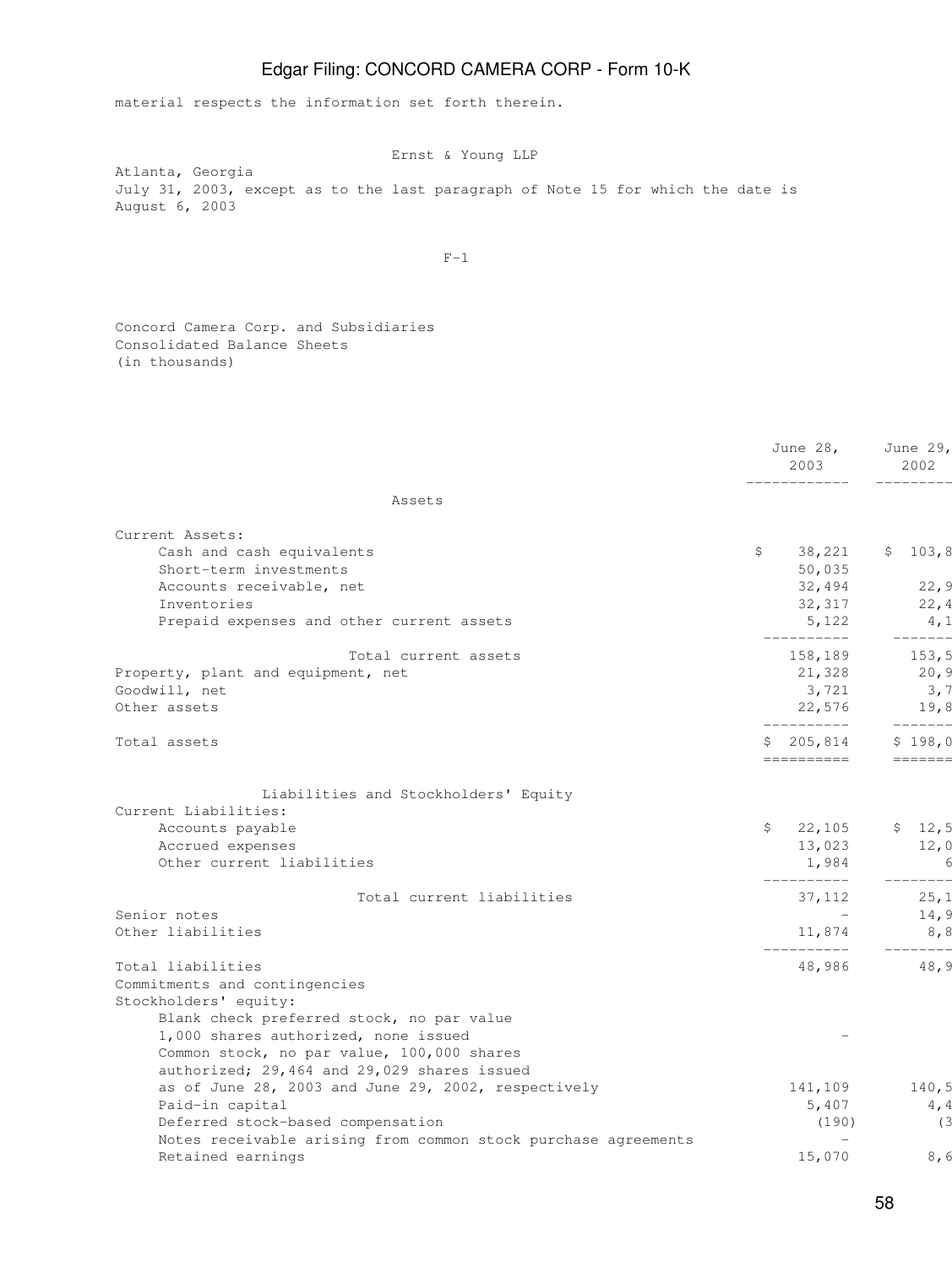| Accumulated other comprehensive loss        | (431)        |         |  |  |  |
|---------------------------------------------|--------------|---------|--|--|--|
|                                             | 160,965      | 153, 2  |  |  |  |
| Less: treasury stock, at cost, 1,543 shares | (4, 137)     | (4, 1)  |  |  |  |
| Total stockholders' equity                  | 156,828      | 149,1   |  |  |  |
| Total liabilities and stockholders' equity  | 205,814<br>S | \$198,0 |  |  |  |
|                                             |              |         |  |  |  |

See accompanying notes.

 $F-2$ 

Concord Camera Corp. and Subsidiaries Consolidated Statements of Operations (in thousands, except per share data)

|                                                                              | Year Ended                          |                                     |                         |  |  |  |  |  |
|------------------------------------------------------------------------------|-------------------------------------|-------------------------------------|-------------------------|--|--|--|--|--|
|                                                                              | 2003<br>------------                | June 28, June 29,<br>2002           | June 3<br>2001          |  |  |  |  |  |
|                                                                              |                                     |                                     | -------<br>\$180,       |  |  |  |  |  |
| Net sales<br>Cost of products sold                                           | \$189,783<br>153,532<br>___________ | \$129,317<br>110,345<br>___________ | 152,<br>$-------$       |  |  |  |  |  |
| Gross profit                                                                 | 36,251                              | 18,972                              | 27,                     |  |  |  |  |  |
| Selling expenses                                                             | 8,905                               | 6,343                               | 8 <sub>l</sub>          |  |  |  |  |  |
| General and administrative expenses<br>(Recovery) of operating expenses, net | 20,616                              | 20,968<br>(1, 150)                  | 33,                     |  |  |  |  |  |
| Variable stock-based compensation expense                                    | 900                                 |                                     |                         |  |  |  |  |  |
| Terminated acquisition costs                                                 |                                     |                                     |                         |  |  |  |  |  |
| Interest expense                                                             | 1,230                               | 2,522                               | $\overline{2}$ ,        |  |  |  |  |  |
| Other (income), net                                                          | (2, 372)                            | (3,060)                             | (4,                     |  |  |  |  |  |
| Income (loss) before income taxes                                            | 6,972                               | (6, 651)                            | (12,                    |  |  |  |  |  |
| Provision (benefit) for income taxes                                         | 569                                 | (1, 403)                            | $- - -$                 |  |  |  |  |  |
| Net income (loss)                                                            | 6,403<br>Ŝ.<br>===========          | (5, 248)<br>S.<br>===========       | Ŝ.<br>(11,<br>=======   |  |  |  |  |  |
| Basic earnings (loss) per common share                                       | S<br>0.23                           | \$ (0.19)                           | (0)<br>S.               |  |  |  |  |  |
| Diluted earnings (loss) per common share                                     | ===========<br>0.22<br>S            | ===========<br>(0.19)<br>S.         | $=$ ======<br>Ŝ.<br>(0) |  |  |  |  |  |
|                                                                              | ===========                         | ===========                         | $=$ ======              |  |  |  |  |  |
| Weighted average                                                             |                                     |                                     |                         |  |  |  |  |  |
| common shares outstanding - basic                                            | 27,874                              | 27,438                              | 25 <sub>1</sub>         |  |  |  |  |  |
| Dilutive effect of common stock options                                      | 1,571                               |                                     |                         |  |  |  |  |  |
| Weighted average                                                             |                                     |                                     |                         |  |  |  |  |  |
| common shares outstanding - diluted                                          | 29,445                              | 27,438                              | 25.                     |  |  |  |  |  |
|                                                                              | -----------                         | ===========                         | =======                 |  |  |  |  |  |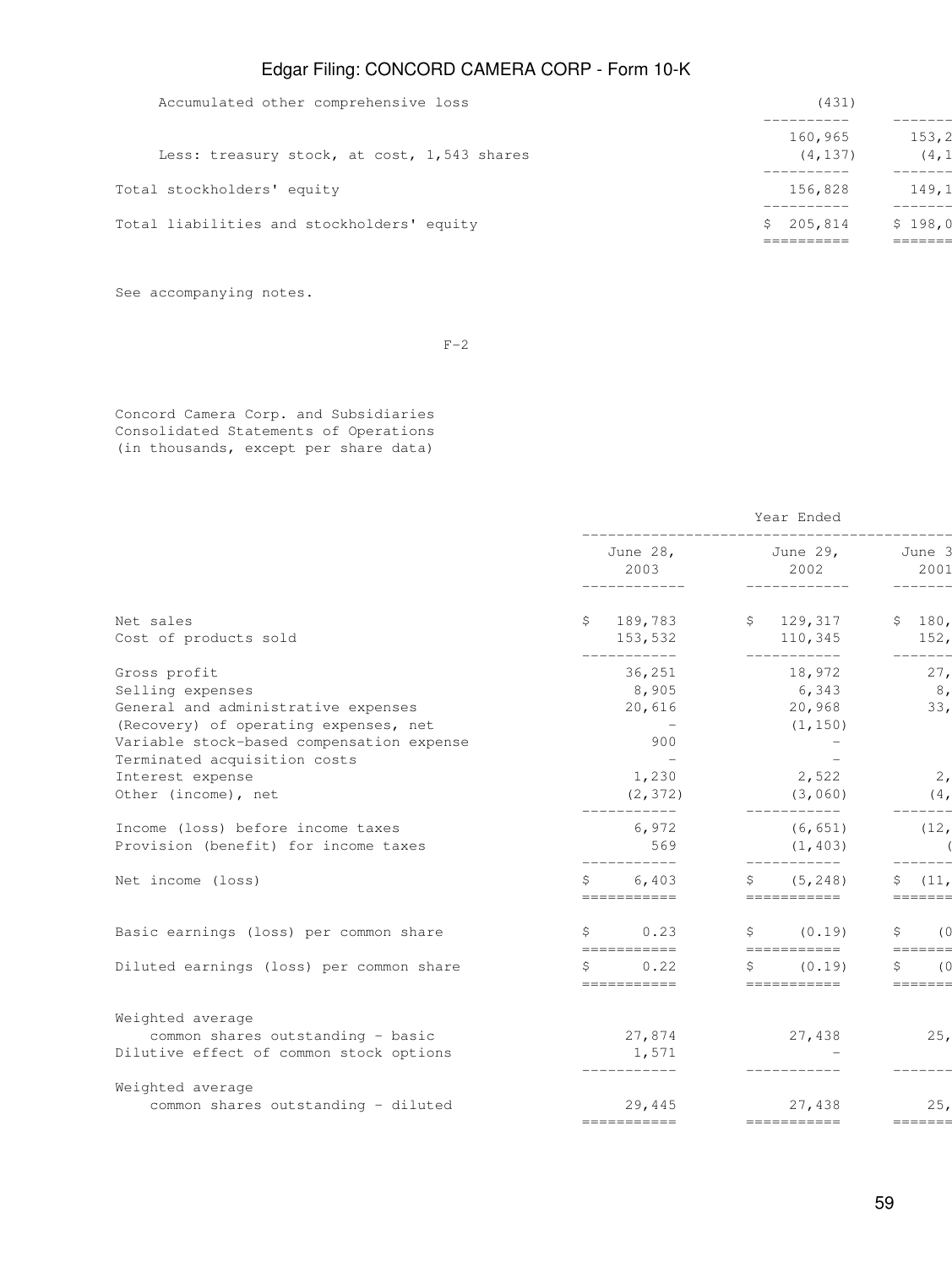See accompanying notes.

 $F-3$ 

Concord Camera Corp. and Subsidiaries Consolidated Statements of Stockholders' Equity (in thousands)

|                                                                       | Common Stock<br>____________ |                               |                          | Deferred                                                    |                          | Notes<br>Receivable<br>arising<br>from Common<br>Stock           | Trea         |
|-----------------------------------------------------------------------|------------------------------|-------------------------------|--------------------------|-------------------------------------------------------------|--------------------------|------------------------------------------------------------------|--------------|
|                                                                       | ------                       | Issued Stated<br>Shares Value | -------                  | Paid-in Stock-Based<br>Capital Compensation<br>____________ |                          | Retained Purchase<br>Earnings Agreements<br>____________________ | Sha<br>$---$ |
| Balance as of July 1, 2000<br>Issuance of common stock,               | 23,826                       | \$42,145                      | \$2,626                  | \$                                                          | \$25,685                 | (29)<br>\$                                                       | 1,54         |
| net<br>Exercise of stock options                                      | 4,485                        | 96,881                        |                          |                                                             |                          |                                                                  |              |
| and warrants<br>Income tax benefit from<br>stock options exercised    | 601                          | 1,228                         | 1,696                    |                                                             |                          |                                                                  |              |
| Interest on notes<br>receivable arising from<br>common stock purchase |                              |                               |                          |                                                             |                          |                                                                  |              |
| agreements<br>Officers' notes forgiven on                             |                              |                               |                          |                                                             |                          | (2)                                                              |              |
| stock purchases                                                       |                              |                               |                          |                                                             |                          | 14                                                               |              |
| Net loss                                                              |                              |                               |                          |                                                             | (11, 770)<br>________    | $\overline{\phantom{m}}$                                         |              |
| Balance as of June 30, 2001                                           |                              | 28,912 140,254                | 4,322                    |                                                             | 13,915                   | (17)                                                             | 1, 5         |
| Exercise of stock options<br>Deferred stock-based                     | 117                          | 293                           | $\overline{\phantom{0}}$ |                                                             | $\overline{\phantom{m}}$ | $\overline{\phantom{m}}$                                         |              |
| compensation<br>Interest on notes                                     |                              |                               |                          | (332)                                                       |                          |                                                                  |              |
| receivable arising from<br>common stock purchase                      |                              |                               |                          |                                                             |                          |                                                                  |              |
| agreements                                                            |                              |                               |                          |                                                             |                          | (1)                                                              |              |
| Officers' notes forgiven on<br>stock purchases                        |                              |                               |                          |                                                             |                          | 8                                                                |              |
| Officers' notes paid on                                               |                              |                               |                          |                                                             |                          |                                                                  |              |
| stock purchase                                                        |                              |                               |                          |                                                             |                          | 9                                                                |              |
| Stock-based compensation                                              |                              |                               | 90                       |                                                             |                          | $\overline{a}$                                                   |              |
| Net loss                                                              |                              |                               |                          |                                                             | (5, 248)                 |                                                                  |              |
| Balance as of June 29, 2002                                           |                              | 29,029 140,547                | 4,412                    | (332)                                                       | 8,667                    | (1)                                                              | 1, 5         |
| Exercise of stock options                                             |                              |                               |                          |                                                             |                          |                                                                  |              |
| and warrants<br>Deferred stock-based                                  | 435                          | 562                           |                          |                                                             |                          |                                                                  |              |
| compensation                                                          | —                            |                               |                          | 142                                                         |                          |                                                                  |              |
| Officers' notes forgiven on                                           |                              |                               |                          |                                                             |                          |                                                                  |              |
| stock purchases                                                       |                              |                               | $\qquad \qquad -$        | $\overline{\phantom{m}}$                                    |                          | $\mathbf{1}$                                                     |              |
| Stock-based compensation                                              |                              |                               | 995                      |                                                             |                          |                                                                  |              |
| Net income                                                            |                              |                               | $\equiv$                 |                                                             | 6,403                    |                                                                  |              |
|                                                                       |                              |                               |                          |                                                             |                          |                                                                  |              |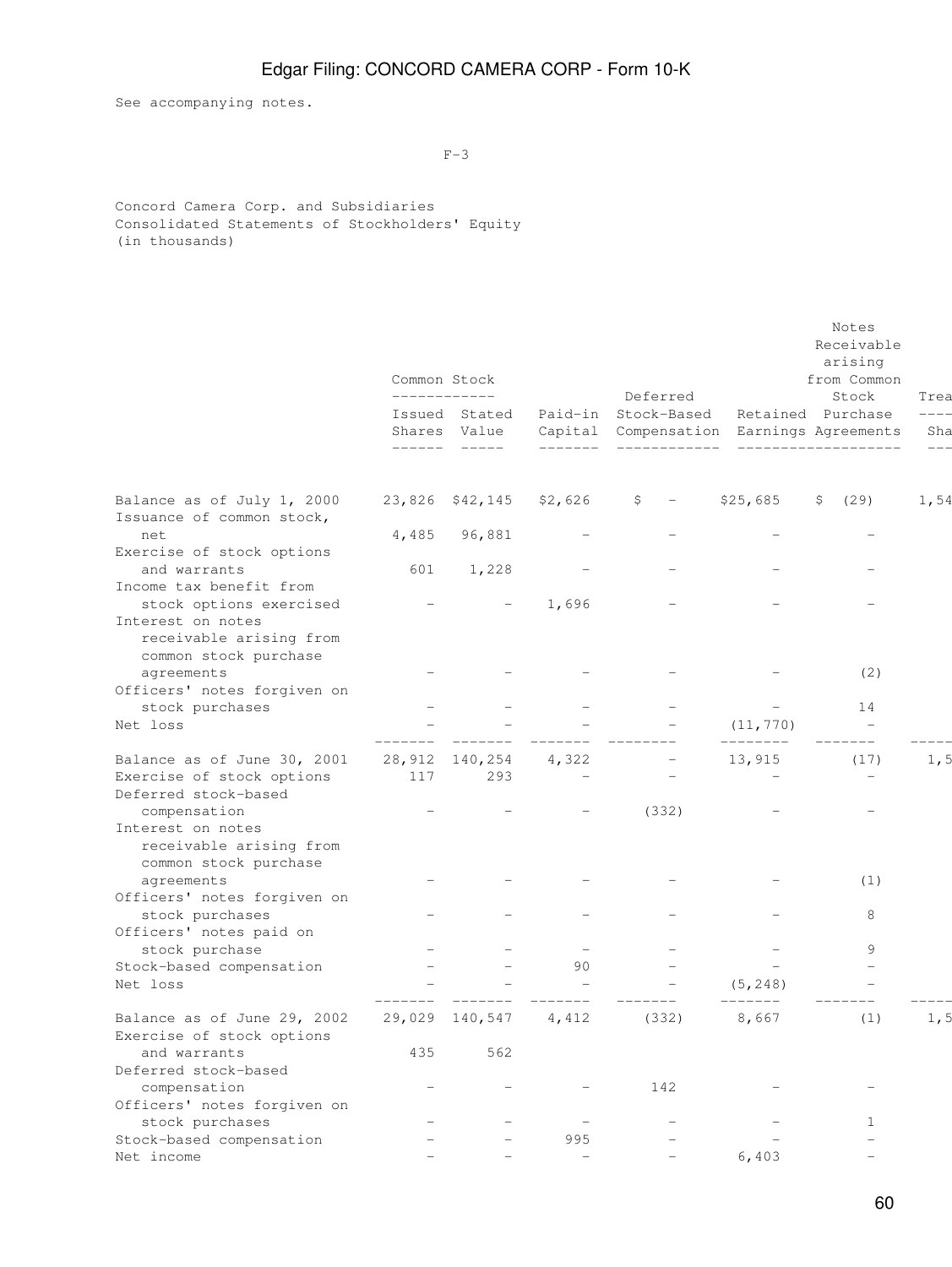| Unrealized loss on<br>securities | $\overline{\phantom{0}}$    | $\overline{\phantom{0}}$ |       |                    |    | $\overline{\phantom{0}}$ |       |
|----------------------------------|-----------------------------|--------------------------|-------|--------------------|----|--------------------------|-------|
| Comprehensive income             |                             |                          |       |                    |    |                          |       |
| Balance as of June 28, 2003      | 29,464 \$141,109 \$5,407 \$ |                          | (190) | \$15,070<br>------ | S. | $-$                      | ===== |

See accompanying notes.

 $F-4$ 

Concord Camera Corp. and Subsidiaries Consolidated Statements of Cash Flows (in thousands)

|                                                                                                       | ____________________________<br>June 28, June 29, |                            |
|-------------------------------------------------------------------------------------------------------|---------------------------------------------------|----------------------------|
|                                                                                                       | 2003                                              | 2002<br>______________     |
|                                                                                                       |                                                   |                            |
| Cash flows from operating activities:                                                                 |                                                   |                            |
| Net income (loss)                                                                                     | 6,403<br>\$                                       | (5, 248)<br>$\mathsf{S}^-$ |
| Adjustments to reconcile net income (loss) to net cash<br>provided by (used in) operating activities: |                                                   |                            |
| Depreciation and amortization                                                                         | 6,068                                             | 6, 260                     |
| Write-off of deferred finance costs                                                                   | 303                                               |                            |
| Deferred income taxes and stock option exercise                                                       |                                                   |                            |
| tax benefit                                                                                           | 339                                               | (1, 403)                   |
| Non-cash compensation expense                                                                         | 900                                               |                            |
| Settlement of net accrued product costs                                                               | (2, 234)                                          |                            |
| Provision for specific doubtful accounts                                                              | 519                                               | 2,282                      |
| Provision for specific inventory obsolescence                                                         | 22                                                | 3,261                      |
| Restructuring (reversal) reserve                                                                      | $\overline{\phantom{0}}$                          | (448)                      |
| Changes in operating assets and liabilities:                                                          |                                                   |                            |
| Accounts receivable                                                                                   | (10, 029)                                         | (14)                       |
| Inventories                                                                                           | (9, 854)                                          | 5,020                      |
| Prepaid expenses and other current assets                                                             | 73                                                | 163                        |
| Other assets                                                                                          | (2, 763)                                          | (1, 651)                   |
| Accounts payable                                                                                      | 9,603                                             | (5, 489)                   |
| Accrued expenses                                                                                      | 3,249                                             | (2, 872)                   |
| Other current liabilities                                                                             | 351                                               | (1, 914)                   |
| Other liabilities                                                                                     | 2,036<br>---------                                | 919<br>__________          |
| Net cash provided by (used in) operating activities                                                   | 4,986<br>---------                                | (1, 134)<br>-----------    |
| Cash flows from investing activities:                                                                 |                                                   |                            |
| Purchases of property, plant and equipment                                                            | (5, 795)                                          | (2, 141)                   |
| Purchase of available-for-sale investments                                                            | (50, 466)                                         |                            |
| Proceeds from maturities (purchases) of                                                               |                                                   |                            |
| held-to-maturity investments                                                                          | ---------                                         | 49,870<br>-----------      |
| Net cash (used in) provided by investing activities                                                   | (56, 261)                                         | 47,729                     |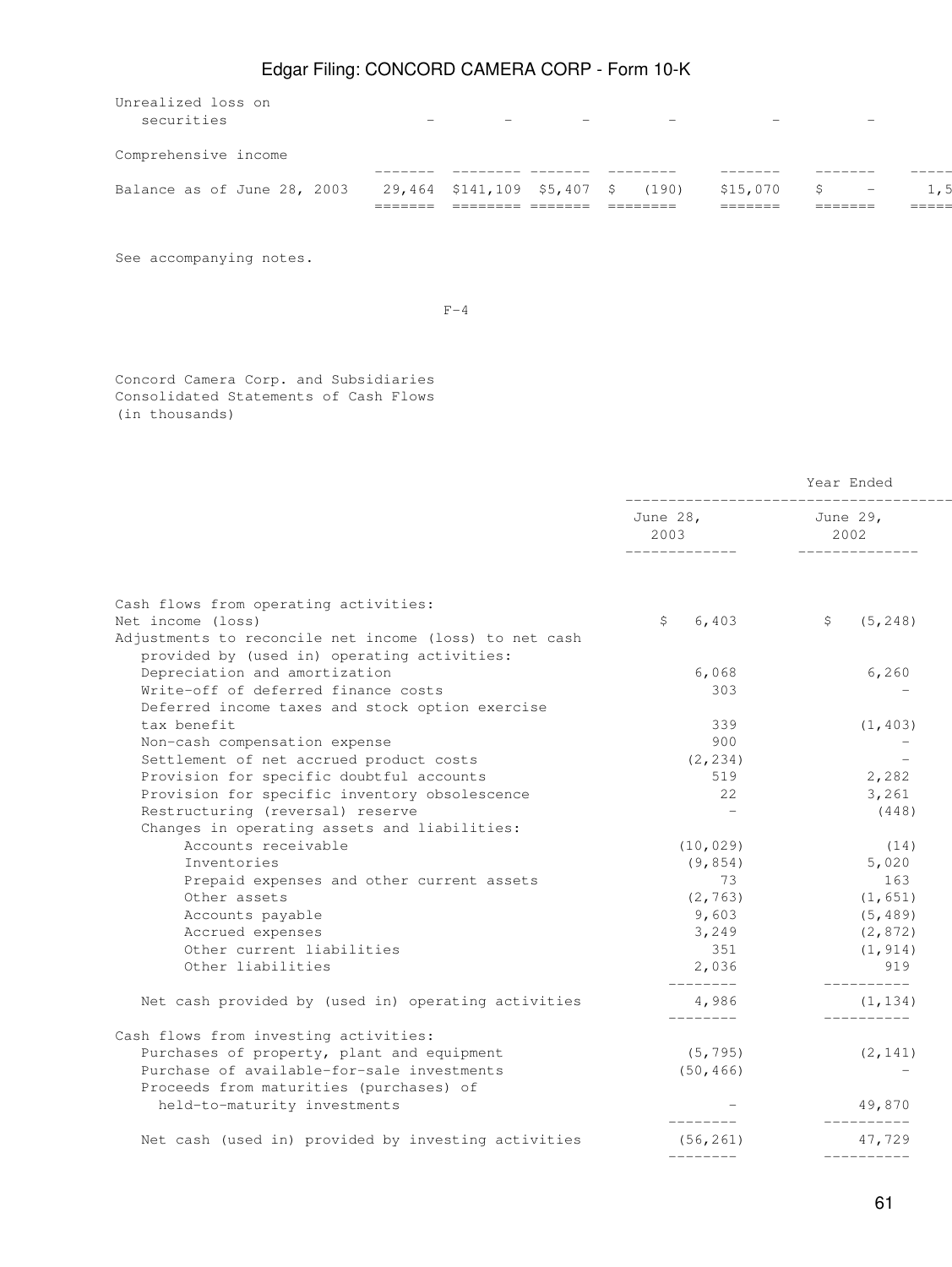| Cash flows from financing activities:                |                          |         |
|------------------------------------------------------|--------------------------|---------|
| Net repayments under short-term debt agreements      |                          |         |
| Repayments of Senior Notes                           | (14, 934)                |         |
| Net principal repayments under capital               |                          |         |
| lease obligations                                    |                          | (504)   |
| Proceeds from notes receivable arising from          |                          |         |
| common stock purchase agreements                     | $\overline{\phantom{a}}$ | 9       |
| Net proceeds from issuance of common stock           | 562                      | 293     |
|                                                      |                          |         |
| Net cash (used in) provided by financing activities  | (14, 372)                | (202)   |
|                                                      |                          |         |
| Net (decrease) increase in cash and cash equivalents | (65, 647)                | 46,393  |
| Cash and cash equivalents at beginning of the year   | 103,868                  | 57,475  |
|                                                      |                          |         |
| Cash and cash equivalents at end of the year         | \$38,221                 | 103,868 |
|                                                      |                          |         |

See Note 2, "Supplemental Cash Flow Information," and accompanying notes.

 $F-5$ 

CONCORD CAMERA CORP. AND SUBSIDIARIES NOTES TO CONSOLIDATED FINANCIAL STATEMENTS

NOTE 1 - DESCRIPTION OF BUSINESS AND SUMMARY OF SIGNIFICANT ACCOUNTING POLICIES:

Description of Business

Concord Camera Corp., a New Jersey corporation, and its consolidated subsidiaries (collectively referred to as the "Company") designs, develops, manufactures and sells high quality, popularly priced, easy-to-use image capture products on a worldwide basis. The Company manufacturers and assembles its products in its manufacturing facilities in the People's Republic of China ("PRC"). In addition, the Company purchases some products from third parties. The Company's products include digital image capture devices, 35mm and APS traditional and single use cameras, and instant cameras. The Company also serves as a contract manufacturer of developed and co-developed products for its Design and Manufacturing Services ("DMS") customers, and also sells its own branded and private label versions of many of those products, incorporating certain of the co-developed technology, to its Retail Sales and Distribution ("RSD") customers.

During the fiscal years ended June 28, 2003 ("Fiscal 2003"), June 29, 2002 ("Fiscal 2002"), and June 30, 2001 ("Fiscal 2001"), net sales and percentages of total net sales of the Company's three largest customers collectively amounted to \$98.7 million (52.0%), \$61.9 million (47.9%), and \$74.7 million (41.5%), respectively. See Note 22, "Geographic Area Information," for further information about significant customers.

Beginning in the fiscal year ended July 3, 1999 (Fiscal 1999), the Company changed its fiscal year to end on the Saturday closest to June 30. Prior to Fiscal 1999, the Company's fiscal year was the twelve-month period ending June 30.

#### Principles of Consolidation

The accompanying consolidated financial statements have been prepared in accordance with accounting principles generally accepted in the United States and include the accounts of the Company and its subsidiaries. All significant intercompany balances and transactions have been eliminated.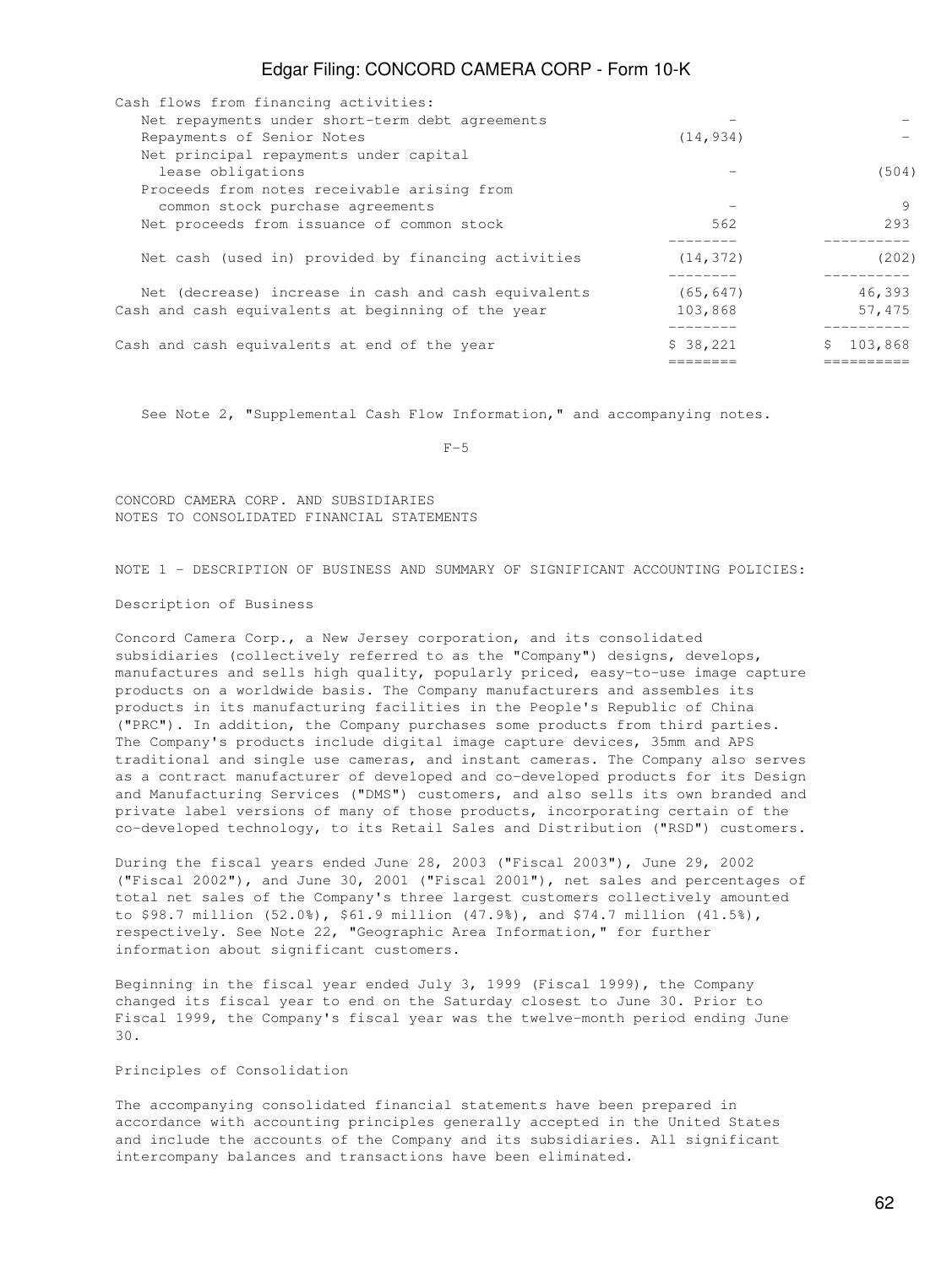Use of Estimates

The preparation of financial statements in conformity with accounting principles generally accepted in the United States requires management to make estimates and assumptions that affect the reported amounts of assets and liabilities and disclosure of contingent liabilities at the date of the financial statements and the reported amounts of revenues and expenses during the reporting period. Actual results could differ from those estimates.

#### Foreign Currency Transactions

The Company operates on a worldwide basis and its results may be adversely or positively affected by fluctuations of various foreign currencies against the U.S. Dollar, specifically, the Canadian Dollar, European Euro, British Pound Sterling, PRC Renminbi, Hong Kong Dollar and the Japanese Yen. Each of the Company's foreign subsidiaries purchases its finished goods inventories in U.S. Dollars. Accordingly, the U.S. Dollar is the functional currency. Certain net sales to customers and purchases of certain components and services are transacted in local currency, including Japanese Yen, thereby creating an exposure to fluctuations in foreign currency exchange rates. The translation from the applicable currencies to U.S. dollars is performed for balance sheet accounts using current exchange rates in effect at the balance sheet date and for revenue and expense accounts using a weighted average exchange rate during the period. Gains or losses resulting from foreign currency transactions and remeasurement are included in "Other (income), net" in the accompanying consolidated statements of operations. For Fiscal 2003, Fiscal 2002, and Fiscal 2001 included in "Other (income), net" in the accompanying consolidated statements of operations are approximately  $$(1.4)$  million,  $$(0.2)$  million, and \$(0.3) million, respectively, of net foreign currency (gains).

 $F-6$ 

Hedging Activities

During Fiscal 2003, Fiscal 2002 and Fiscal 2001 the Company had no forward exchange contracts outstanding and did not participate in any other type of hedging activities.

Concentration of Credit Risk

The Company sells a significant percentage of its products to a relatively small number of customers. These customers operate in markets located principally in the United States, the United Kingdom, Germany, France, Canada, Latin America, PRC and Hong Kong. Receivables arising from these sales are generally not collateralized. The Company's credit terms extended to customers are generally sixty days or less. The Company does not charge interest on amounts outstanding. The Company monitors the credit-worthiness of its customers and reviews outstanding receivable balances for collectibility on a regular basis and records provisions for doubtful accounts as necessary. Customers that individually account for greater than 10% of the Company's total net sales create a concentration of credit risk. During Fiscal 2003, there were three such customers. See Note 22, "Geographic Area Information," for further discussion of significant customers.

Estimated Fair Value of Financial Instruments

The carrying amounts of cash and cash equivalents, short-term investments, accounts receivable, net, accounts payable, and accrued expenses approximate fair value because of their short duration to maturity. The fair value of debt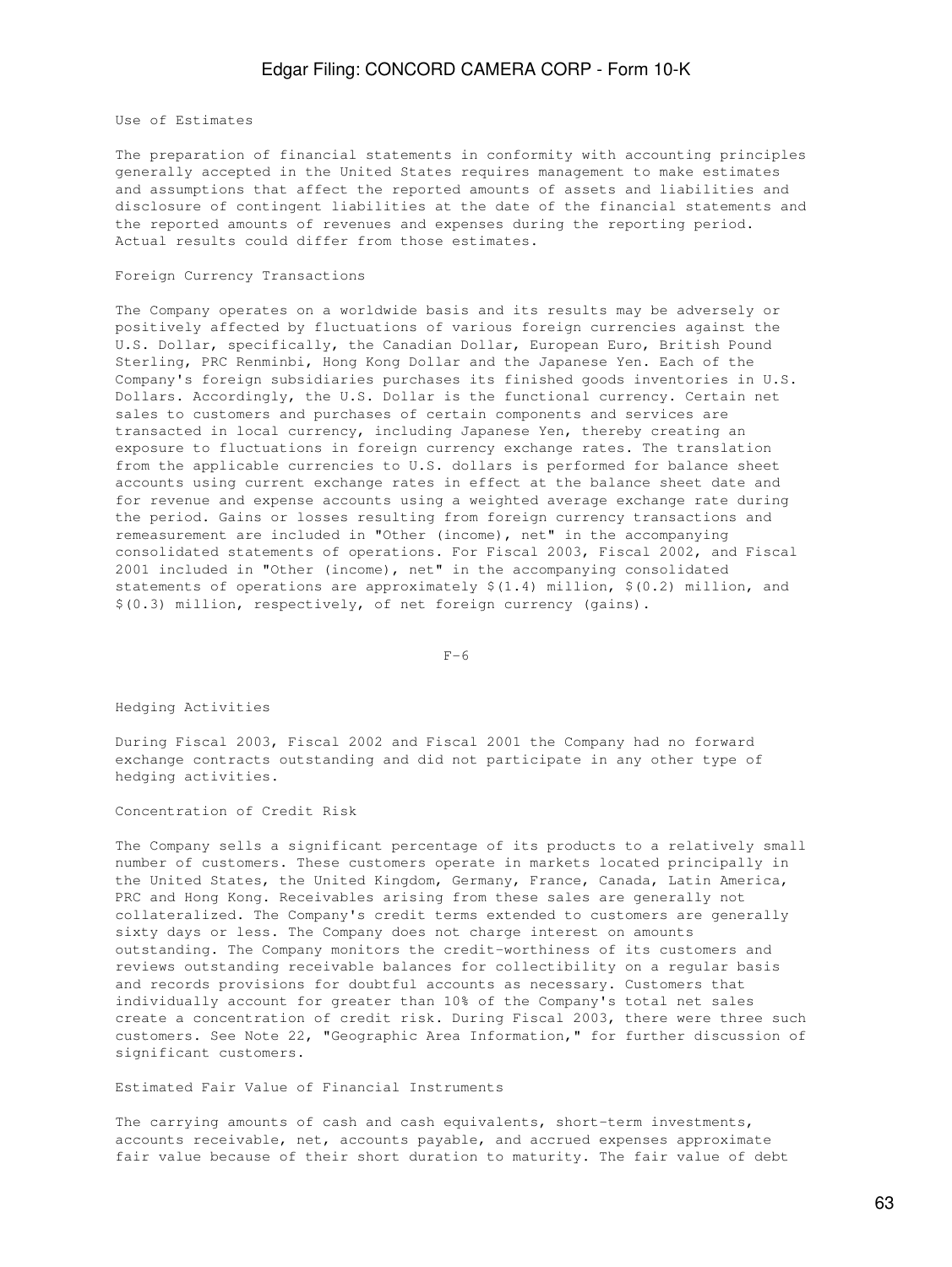is estimated based on the quoted market prices for the same issues or on current rates offered to the Company for debt with the same remaining maturities. Because judgment is required in interpreting market data to develop estimates of fair value, the estimates are not necessarily indicative of the amounts that could be realized or would be paid in a current market exchange. The effect of using different market assumptions or estimation methodologies may be material to the estimated fair value amounts. The carrying amount of the Company's Senior Notes approximated fair value at June 29, 2002. See Note 9, "Senior Notes."

#### Cash and Cash Equivalents

The Company considers all highly liquid investments with maturities of three months or less when purchased to be cash equivalents.

#### Investments

At June 28, 2003, the Company's "Short-term investments", as classified in the accompanying consolidated balance sheet, consisted of fixed income funds that invest in debt securities and are considered available-for-sale securities. Investments in marketable securities not classified as held-to-maturity or trading are classified as available-for-sale. Available-for-sale securities are carried at fair value, with the unrealized gains and losses, net of tax, reported as a component of comprehensive income (loss) unless the loss is other than temporary, and then it would be included in earnings. Realized gains and losses, interest and dividends are classified as investment income in "Other (income), net" in the accompanying consolidated statements of operations. As of June 28, 2003, the gross cost, unrealized holding loss, and fair value of the short-term investments were \$50.4 million, \$0.4 million, and \$50.0 million, respectively. Dividend income of \$0.6 million related to the short-term investments was included in "Other (income), net" for Fiscal 2003.

Investments held in deferred compensation trusts directed by participants are classified as trading with changes in fair value recorded in earnings.

#### Inventories

Inventories, the majority of which are raw materials, components and work-in-progress, are stated at the lower of cost or market value and are determined on a first-in, first-out basis. Work-in-progress and component inventory costs include materials, labor, and manufacturing overhead. The Company records lower of cost or market value adjustments for excess, obsolete or slow-moving inventory based on changes in customer demand, technological developments or other economic factors.

 $F-7$ 

Property, Plant and Equipment, Net

Property, plant and equipment, net are carried at cost less accumulated depreciation and amortization. Depreciation is computed by use of the straight-line method over the estimated useful lives of the respective assets. Small tools and accessories used in production in the PRC are charged to operations when purchased. Leasehold costs and improvements are amortized on a straight-line basis over the term of the lease or their estimated useful lives, whichever is shorter. Depreciation expense for Fiscal 2003, Fiscal 2002 and Fiscal 2001 was approximately \$5.4 million, \$5.4 million and \$4.6 million, respectively.

> Useful Lives Asset Class (in years)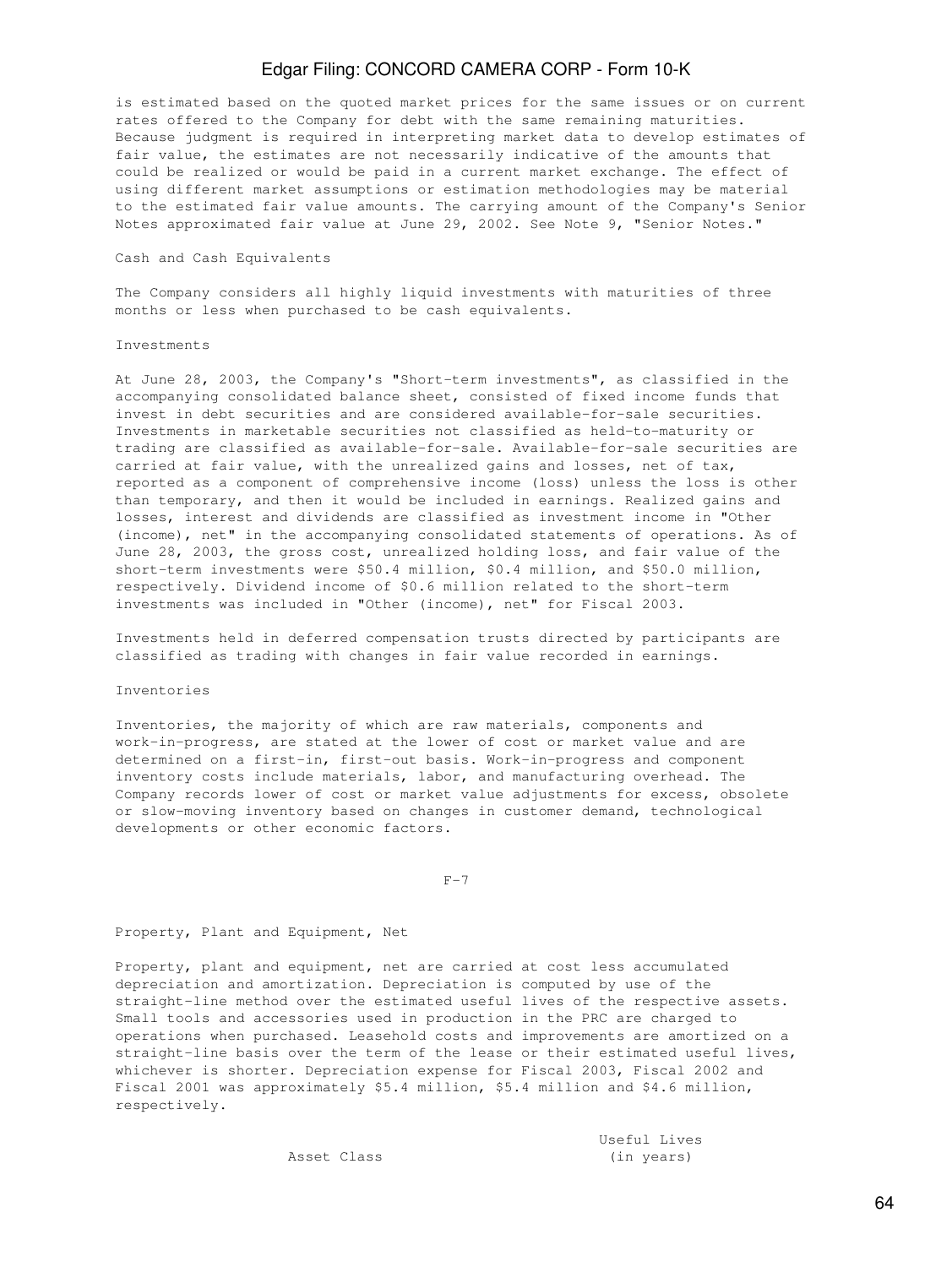| Buildings                      | $30 - 50$ |
|--------------------------------|-----------|
| Equipment                      | $3 - 10$  |
| Office furniture and equipment | $3 - 7$   |
| Automobiles                    | $5 - 7$   |
| Leasehold improvements         | $3 - 11$  |
|                                |           |

#### Intangible Assets, Net

Goodwill represents the excess of purchase price over the fair value of net assets acquired and, for the one-year period ended June 30, 2001, goodwill was amortized on a straight-line basis over periods ranging from fifteen to twenty years. Effective July 1, 2001, the Company adopted Statement of Financial Accounting Standards ("SFAS") No. 142, Goodwill and Other Intangible Assets, ("SFAS No. 142") and ceased amortizing its remaining goodwill balances. Under SFAS No. 142, the Company's goodwill is subject to an impairment test, at least annually. Identifiable intangible assets that have finite useful lives will continue to be amortized over their useful lives. The Company's amortizable intangible assets include patents, trademarks and licenses and their respective costs are amortized on a straight-line basis over their estimated useful lives. See Note 6, "Goodwill, Net," and Note 7, "Other Assets," for a discussion of the effect of adopting SFAS No. 142.

Impairment of Long-lived and Other Assets

In accordance with SFAS No. 144, Accounting for the Impairment or Disposal of Long Lived Assets, the Company records impairment losses when indications of impairment are present and the undiscounted cash flows estimated to be generated by those assets are less than the assets' carrying amounts. No impairment indicators were identified for Fiscal 2003, Fiscal 2002 or Fiscal 2001.

For royalty related assets, the Company will record an impairment loss if the total expected royalty payments to be made over the life of an agreement, excluding any minimum required payments, are less than the royalty related assets' carrying value. The total expected royalty payments to be made over the life of an agreement are dependent on management's estimates about future sales volumes. Because judgment is required to estimate future sales volumes, the estimates are not necessarily indicative of the sales volumes that will be actually realized in the future.

#### Revenue Recognition

Revenues are recognized when title and risk of loss are transferred to the customer, which is generally when the product is shipped. Net sales includes a provision for returns based on historical trends in product returns. If future returns are higher than estimated based on historical data, net sales could be adversely affected. Net sales includes reimbursements of \$1.7 million, \$1.3 million and \$0 for certain development costs incurred in connection with joint production agreements with third parties during Fiscal 2003, Fiscal 2002 and Fiscal 2001, respectively. Revenue is recognized on these arrangements as contractual milestones are achieved.

 $F-8$ 

#### Shipping and Handling Costs

The Company incurred shipping and handling costs of approximately \$2.1 million, \$1.3 million and \$1.8 million during Fiscal 2003, Fiscal 2002 and Fiscal 2001, respectively, that are included in the accompanying consolidated statements of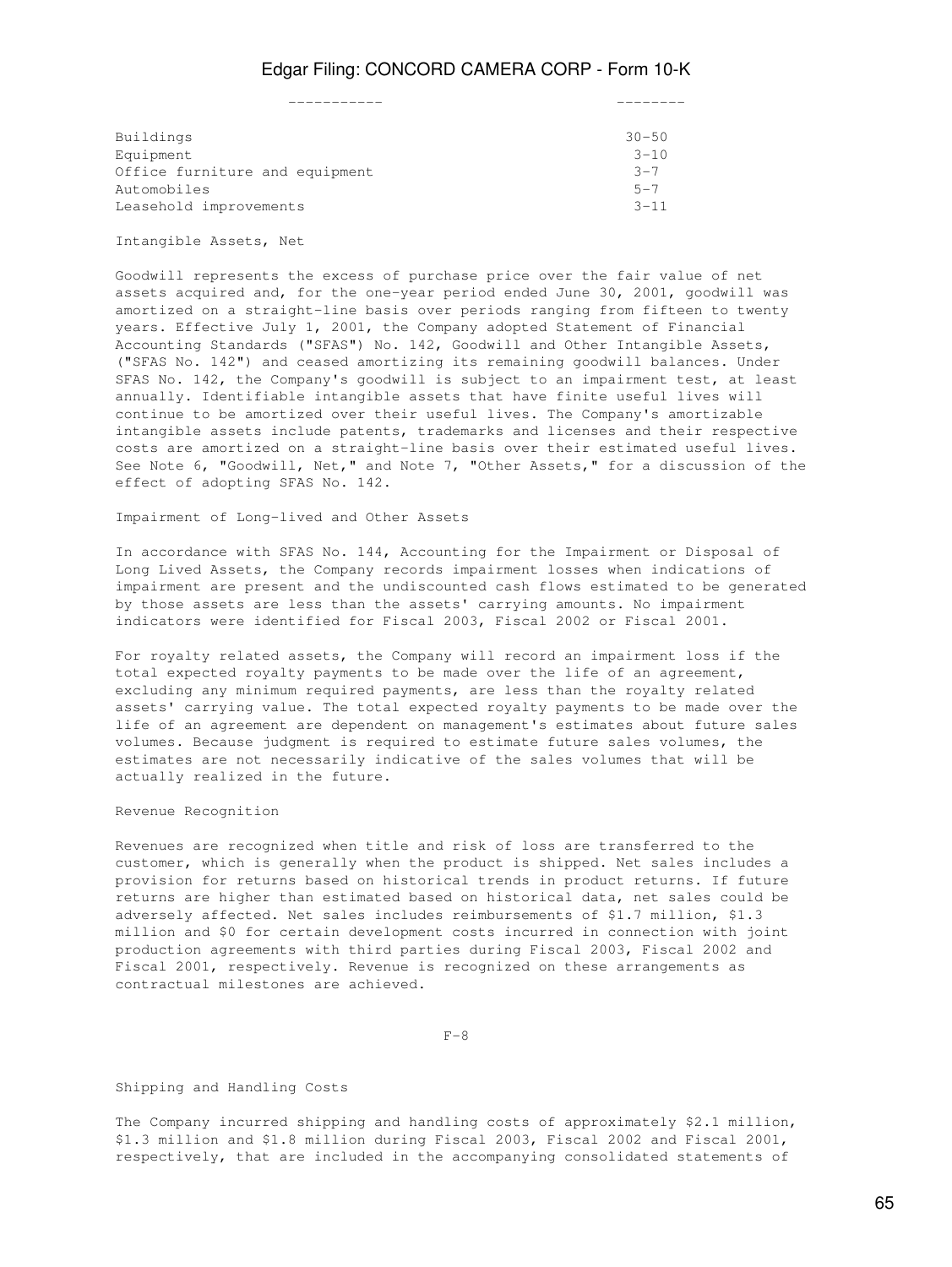operations under the caption "Selling expenses". Costs incurred by the Company related to shipping and handling that ready products for sale (i.e., freight charges incurred to transport products to the Company's manufacturing facilities and warehouses) are included in the accompanying consolidated statements of operations under the caption "Cost of products sold."

#### Product Design and Development Costs

Product design and development costs, which include costs in connection with new product development, product design, fundamental and exploratory research, process improvement, product use technology, and product quality assurance, are part of the production process and are expensed when products are sold. The Company's products are developed, designed and engineered principally by its own engineers in the Company's three product development and design centers located in the U.S., Hong Kong and the PRC. The Company incurred \$8.5 million, \$7.6 million and \$6.4 million during Fiscal 2003, Fiscal 2002 and Fiscal 2001, respectively, for product design and development. These costs are included in the accompanying consolidated statements of operations under the caption, "Cost of products sold."

#### Advertising and Promotional Allowances

Advertising and promotional costs, which include advertising allowances and other discounts, have been expensed as incurred and have historically been included in selling expenses. In accordance with Emerging Issues Task Force ("EITF") Issue No. 00-25, Vendor Income Statement Characterization of Consideration from a Vendor to a Retailer, which addresses the operating statement classification of consideration between a vendor and a retailer, the Company has recorded certain variable selling expenses including advertising allowances, other discounts, and other allowances as a reduction of net sales.

#### Stock-Based Compensation

As permitted by SFAS No. 123, Accounting for Stock-Based Compensation, ("SFAS No. 123") as amended by SFAS No. 148, Accounting for Stock-Based Compensation and Disclosure, ("SFAS No. 148") the Company has elected to follow Accounting Principles Board Opinion ("APB Opinion") No. 25, Accounting for Stock Issued to Employees, ("APB No. 25") intrinsic value method and related interpretations in accounting for its employee stock-based transactions and has complied with the disclosure requirement of SFAS No. 148. See Note 11, "Stockholders' Equity" and Note 12, "Stock Option Plans". Under APB No. 25, compensation expense is calculated at the time of option grant, based upon the difference between the exercise price of the option and the fair market value of the Company's no par value common stock ("Common Stock"). Compensation expense is recognized over the option's vesting period. In the Fall of 2001, the Company consummated an exchange offer for certain outstanding stock options and, as a result, is required to apply variable stock-based compensation accounting for the new options issued in the exchange until they are exercised, cancelled or expired.

For Fiscal 2003, the Company recorded \$0.9 million of variable stock-based compensation expense in the consolidated statements of operations because its Common Stock price on June 28, 2003 was higher than the new repriced stock options' exercise price of \$5.97. For Fiscal 2002, the Company did not record any variable stock-based compensation expense in the consolidated statement of operations because its Common Stock price on June 29, 2002 was below the new repriced stock options' exercise price of \$5.97. Because the determination of variable stock-based compensation expense associated with the repriced stock options is significantly dependent upon the Company's closing Common Stock price at the end of each prospective reporting period, it is not possible to determine its future impact, either favorable or unfavorable, on the consolidated financial statements.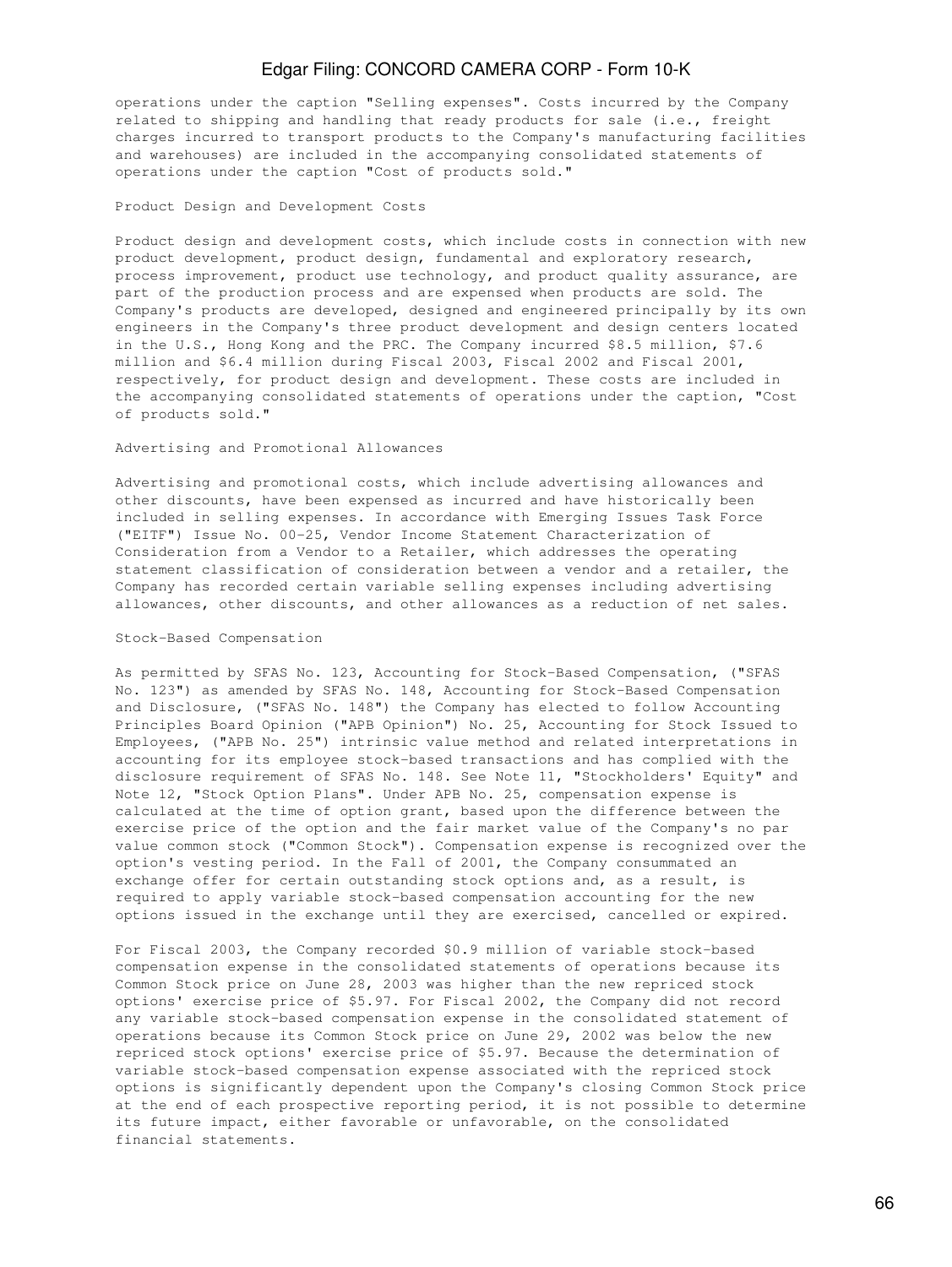$F-9$ 

The Company accounts for its stock option plans using the intrinsic value method prescribed by APB No. 25, and related Interpretations, under which no compensation cost for stock options is recognized for stock option awards granted at or above fair market value. Effective July 19, 2001, the Company amended the outstanding fully vested options held by certain former directors to permit such options to be exercised until their stated expiration dates.

Pro forma information regarding net income (loss) and earnings (loss) per share is required by SFAS No. 123, as amended by SFAS No. 148, has been determined as if the Company had accounted for its employee stock options under the fair value method of that Statement. The effects of applying SFAS No. 148 for either recognizing compensation expense or providing pro forma disclosures are not likely to be representative of the effects on reported net income for future years. The fair value for these options was estimated at the date of grant using a Black-Scholes option-pricing model with the following weighted average assumptions for the three years ended June 28, 2003:

|                             | Fiscal 2003    | Fiscal 2002 | Fiscal 2001 |
|-----------------------------|----------------|-------------|-------------|
| Risk-Free Interest Rate     | 2.5%           | 3.3%        | 3.5%        |
| Expected Option Lives       | 3-5 years      | 3-5 years   | 3-5 years   |
| Expected Volatilities       | 0.849          | 0.883       | 0.871       |
| Expected Dividend Yields    | 0 <sup>8</sup> | 0 %         | 0응          |
| Weighted Average Fair Value |                |             |             |
| of Options Granted          | \$3.39         | \$1.85      | \$6.51      |

The Black-Scholes option valuation model was developed for use in estimating the fair value of traded options that have no vesting restrictions and are fully transferable. In addition, option valuation models require the input of highly subjective assumptions including the expected stock price volatility. Because the Company's employee stock options have characteristics significantly different from those of traded options, and because changes in the subjective input assumptions can materially affect the fair value estimate, in management's opinion, the existing models do not necessarily provide a reliable single measure of the fair value of the Company's employee stock options.

For purposes of pro forma disclosures under SFAS No. 123, as amended by SFAS No. 148, the estimated fair value of the equity awards is amortized to expense over the options' vesting period. The following table illustrates the effect on net income (loss) and earning (loss) per share if the fair value based method had been applied to all outstanding and unvested awards in each period (in thousands, except per share amounts):

|                                                                                                                      |    |          | Fiscal Year |
|----------------------------------------------------------------------------------------------------------------------|----|----------|-------------|
|                                                                                                                      |    | 2003     | 2002        |
| Net income (loss), as reported                                                                                       | S. | 6,403    | (5, 248)    |
| Add: variable stock-based compensation expenses, net of<br>related tax effects, included in the determination of net |    |          |             |
| income (loss) as reported                                                                                            |    | 743      |             |
| Deduct: total stock-based compensation                                                                               |    |          |             |
| expense determined under fair value based                                                                            |    |          |             |
| method for all awards, net of related tax effects                                                                    |    | (1, 712) | (3, 711)    |
|                                                                                                                      |    |          |             |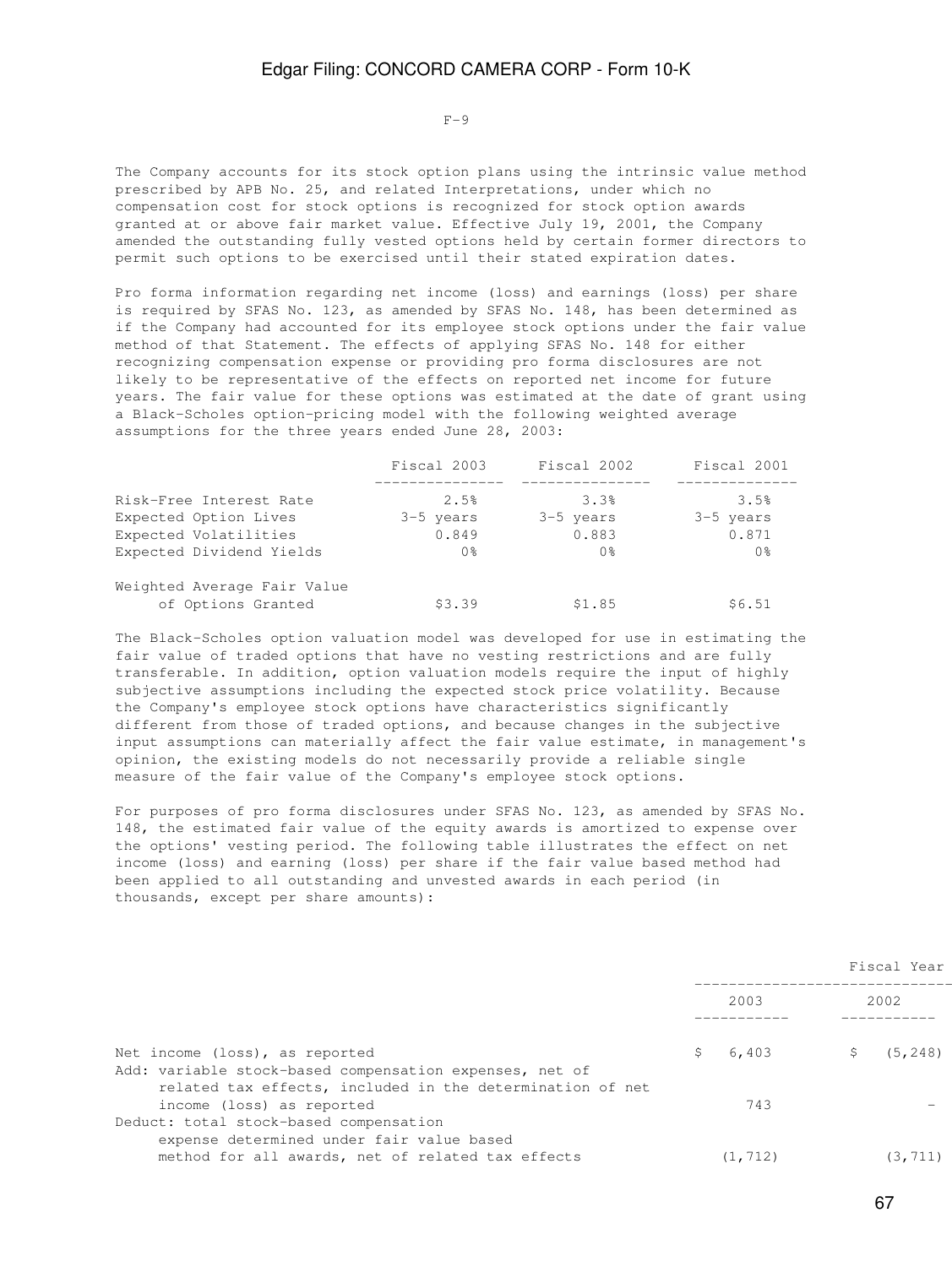|                             |                                                      | ---------                 | ----------                |
|-----------------------------|------------------------------------------------------|---------------------------|---------------------------|
| Pro forma net income (loss) | \$                                                   | 5,434                     | \$<br>(8, 959)            |
|                             |                                                      | _________<br>=====----    | _________<br>__________   |
| Earnings (loss) per share:  |                                                      |                           |                           |
| Basic - as reported         | \$                                                   | 0.23                      | \$<br>(0.19)              |
|                             |                                                      | ----------<br>__________  | -----------<br>__________ |
| Basic - pro forma           | Ŝ                                                    | 0.19                      | \$<br>(0.33)              |
|                             |                                                      | -----------<br>__________ | -----------<br>__________ |
| Diluted - as reported       | Ŝ                                                    | 0.22                      | \$<br>(0.19)              |
|                             | _________<br>-----------<br>__________<br>__________ |                           |                           |
| Diluted - pro forma         | S                                                    | 0.19                      | \$<br>(0.33)              |
|                             |                                                      | __________<br>__________  | _________<br>__________   |
|                             |                                                      |                           |                           |

 $F-10$ 

#### Income Taxes

The provision (benefit) for income taxes is based on the consolidated United States entities' and individual foreign companies' estimated tax rates for the applicable year. Deferred taxes are determined utilizing the asset and liability method based on the difference between financial reporting and tax basis of assets and liabilities and are measured using the enacted tax rates and laws that will be in effect when the differences are expected to reverse. Deferred income tax provisions and benefits are based on the changes in the net deferred tax asset or liability from period to period. Valuation allowances are established when necessary to reduce deferred tax assets to the amount expected to be realized.

#### Comprehensive Income

Comprehensive income in accordance with SFAS No. 130, Reporting Comprehensive Income, ("SFAS No. 130"), includes net earnings adjusted for certain revenues, expenses, gains and losses that are excluded from net earnings under generally accepted accounting principles. Unrealized gains and losses related to the Company's available-for-sale investments are included as a component of "Accumulated other comprehensive loss" reported in the accompanying balance sheet as of June 28, 2003. Such gains and losses are excluded from net income (loss). As of June 28, 2003, an amount classified within "Accumulated other comprehensive loss" in the accompanying consolidated balance sheet consisted solely of gross unrealized losses on available-for-sale securities of \$(0.4) million. See "Short-term Investments" above for a further discussion of available-for-sale securities.

#### Earnings (Loss) Per Share

Basic and diluted earnings (loss) per share are calculated in accordance with SFAS No. 128, Earnings per Share, ("SFAS No. 128"). All applicable earnings (loss) per share amounts have been presented in conformity with SFAS No. 128 requirements. In Fiscal 2002 and Fiscal 2001, potentially dilutive securities comprised of options to purchase 1,705,270 and 2,439,440 shares of Common Stock, respectively, were not included in the calculation of diluted loss per share because their impact was antidilutive.

Recently Issued Accounting Standards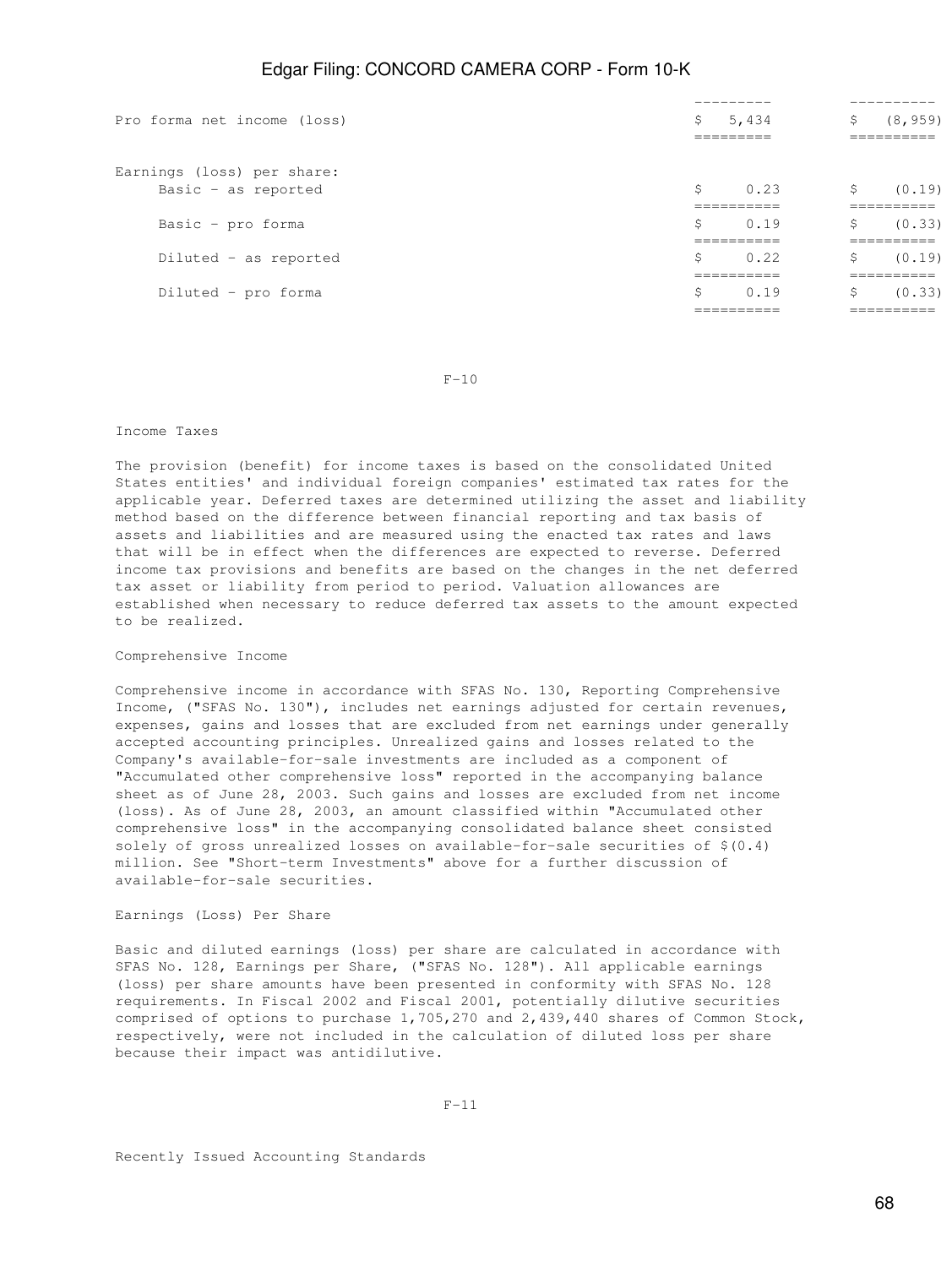In May 2003, the Financial Accounting Standards Board ("FASB") issued SFAS No. 150, Accounting for Certain Financial Instruments with Characteristics of both Liabilities and Equity, ("SFAS No. 150"). The statement established standards for how an issuer classifies and measures certain financial instruments with characteristics of both liabilities and equity. It requires that an issuer classify a financial instrument that is within its scope as a liability (or an asset in some circumstances). The statement is effective for financial instruments entered into or modified after May 31, 2003, and otherwise is effective at the beginning of the first interim period beginning after June 15, 2003. Because the Company does not have any financial instruments falling within the scope of this statement, no additional disclosures are required and SFAS No. 150 will not have a material impact on the Company's consolidated financial statements.

In January 2003, the FASB issued Interpretation No. 46, Consolidation of Variable Interest Entities. FASB Interpretation No. 46 requires consolidation of a variable interest entity if a company's variable interest absorbs a majority of the entity's losses or receives a majority of the entity's expected residual returns, or both. The Company does not believe it has any variable interest entities. However, the Company continues to evaluate the effect of adopting FASB Interpretation No. 46 on its consolidated financial statements.

In December 2002, the FASB issued SFAS No. 148, Accounting for Stock-Based Compensation-Transition and Disclosure, which amends SFAS No. 123, Accounting for Stock-Based Compensation, to provide for alternative methods of transition for an entity that changes to the fair value method of accounting for employee stock-based compensation. In addition, SFAS No. 148 amends the disclosure provisions of SFAS No. 123 to require expanded disclosure of the effects of an entity's accounting policy with respect to employee stock-based compensation. SFAS No. 148, which became effective in the third quarter Fiscal 2003, did not have a material impact on the consolidated financial statements, as the Company has not adopted the fair value method for employee stock-based compensation. See Note 12, "Stock Option Plans."

In November 2002, the FASB issued Interpretation No. 45, Guarantor's Accounting and Disclosure Requirements for Guarantees, Including Indirect Guarantees of Indebtedness of Others, which requires guarantors to make significant new disclosures and requires certain guarantees to be recorded at fair value. FASB Interpretation No. 45 disclosure requirements are effective for periods ending after December 15, 2002 and for guarantees issued or modified after December 31, 2002. Because the Company has no material guarantees, no additional disclosures are required and FASB Interpretation No. 45 is not expected to have a material impact on the Company's consolidated financial statements.

In April 2002, the FASB issued SFAS No. 145, Rescission of FASB Statements No. 4, 44, and 64, Amendment of FASB Statement No. 13, and Technical Correction, ("SFAS No. 145"). SFAS No. 145 rescinds SFAS No. 4, Reporting Gains and Losses from Extinguishment of Debt, and other existing authoritative pronouncements to make various technical corrections, clarify meanings, or describe their applicability under changed conditions. According to SFAS No.145, a gain or loss from the extinguishment of debt should not be classified as extraordinary if it does not meet the criteria for classification as an extraordinary item under APB Opinion No. 30, Reporting the Results of Operations-Reporting the Effects of Disposal of a Segment of a Business, and Extraordinary, Unusual and Infrequently Occurring Events and Transaction. SFAS No. 145 is effective for financial statements issued after May 15, 2002. Accordingly, the Company has recorded a loss of \$0.3 million associated with the write-off of deferred finance costs on the repurchase of its Senior Notes under the caption "Interest expense" in the accompanying consolidated statement of operations for Fiscal 2003. See Note 9, "Senior Notes."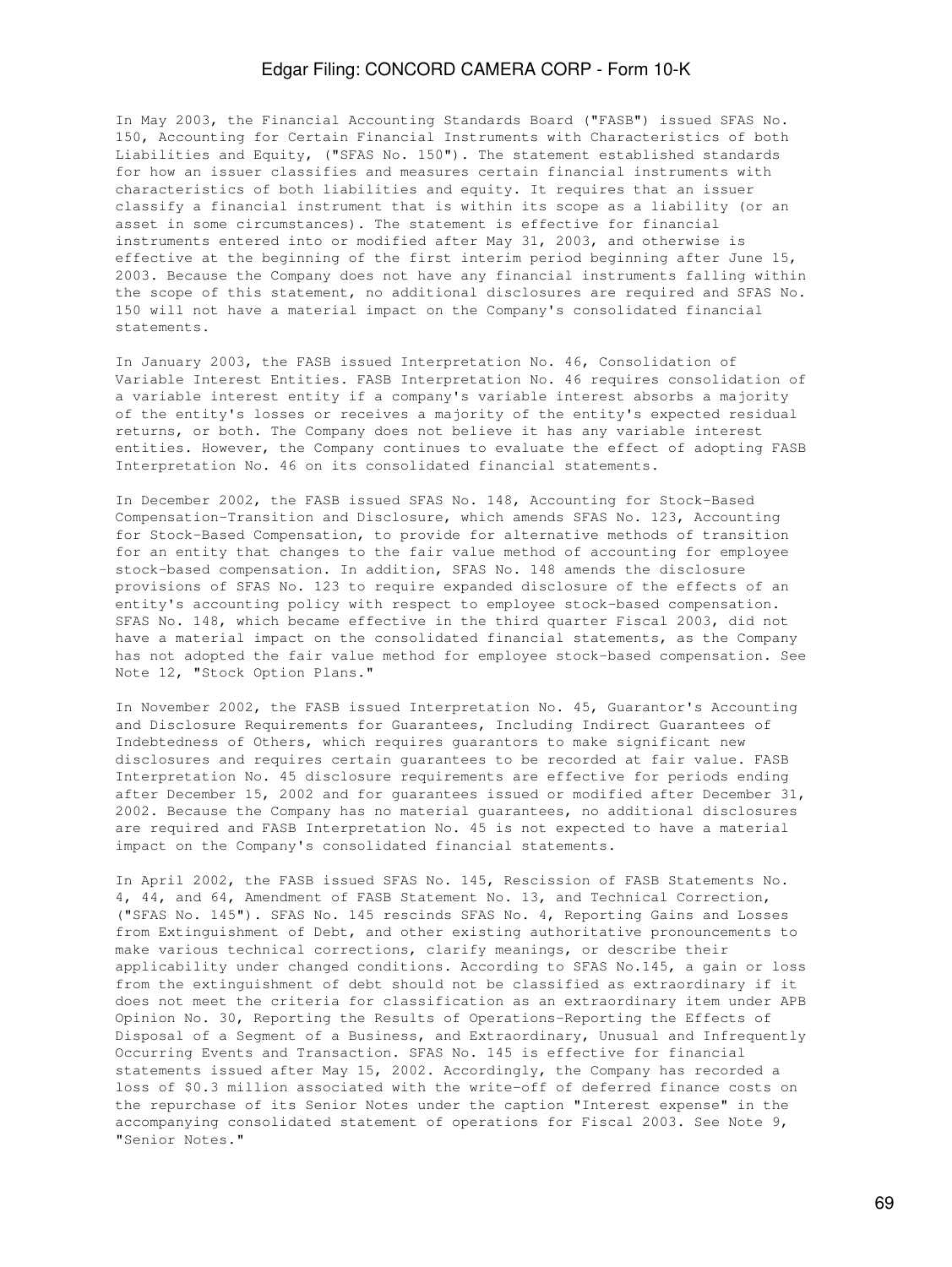Reclassifications

Certain amounts in prior years have been reclassified to conform to the current year presentation.

#### $F-12$

NOTE 2 - SUPPLEMENTAL CASH FLOW INFORMATION: (in thousands)

|                            | Fiscal Year   |                          |      |                                     |  |                    |  |  |  |
|----------------------------|---------------|--------------------------|------|-------------------------------------|--|--------------------|--|--|--|
|                            | 2003          |                          | 2002 |                                     |  | 2001               |  |  |  |
| Cash paid for interest     | \$            |                          |      | 212 $\frac{1}{2}$ \$ 1,841 \$ 2,217 |  |                    |  |  |  |
|                            |               |                          |      |                                     |  |                    |  |  |  |
| Cash paid for income taxes | \$<br>_______ | $\overline{\phantom{0}}$ | \$   | 494                                 |  | \$1,523<br>_______ |  |  |  |

NOTE 3 - ACCOUNTS RECEIVABLE, NET: (in thousands)

Accounts receivable, net consist of the following:

|                                                                                 |  | June 28,<br>2003    | June 29,<br>2002 |  |
|---------------------------------------------------------------------------------|--|---------------------|------------------|--|
| Trade accounts receivable<br>Less: provisions for doubtful accounts, discounts, |  | $$35,605$ $$25,576$ |                  |  |
| returns and allowances                                                          |  | (3, 111)            | (2, 592)         |  |
| Total accounts receivable, net                                                  |  | 32,494              | \$22,984         |  |
|                                                                                 |  |                     |                  |  |

NOTE 4 - INVENTORIES: (in thousands)

Inventories consist of the following:

|                                                                 | June 28,<br>2003   | June 29,<br>2002  |
|-----------------------------------------------------------------|--------------------|-------------------|
|                                                                 |                    |                   |
| Raw material, components and work in progress<br>Finished goods | \$19,345<br>12,972 | \$16,197<br>6,288 |
| Total inventories                                               | 32,317             | \$22,485          |

NOTE 5 - PROPERTY, PLANT AND EQUIPMENT, NET: (in thousands)

Property, plant and equipment consist of the following: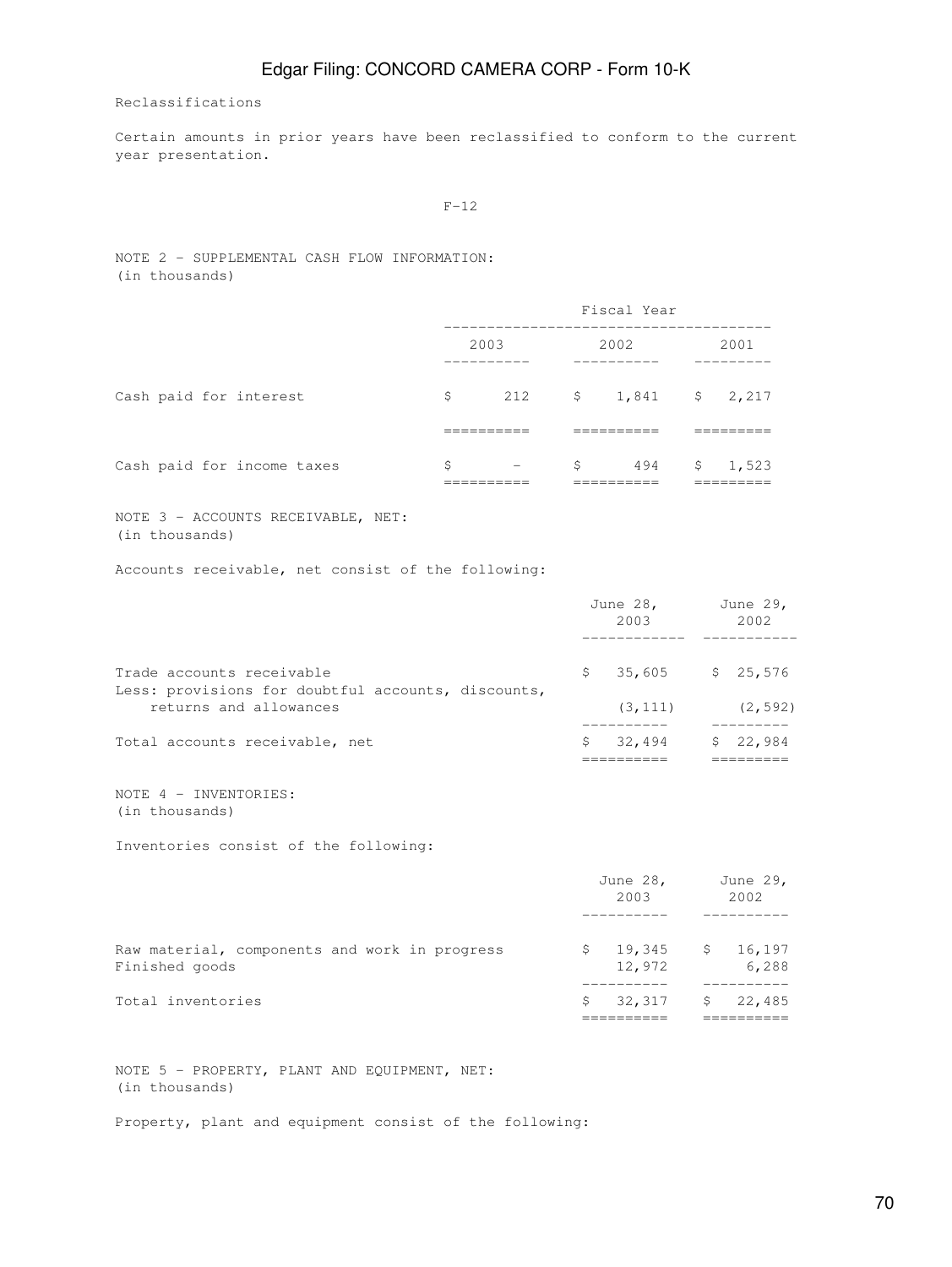|                                                 | June 28,<br>2003 |           | June 29,<br>2002 |           |
|-------------------------------------------------|------------------|-----------|------------------|-----------|
|                                                 |                  |           |                  |           |
| Buildings                                       | \$               | 7,385 \$  |                  | 7,385     |
| Equipment                                       |                  | 32,951    |                  | 30,499    |
| Office furniture and equipment                  |                  | 11,245    |                  | 9,975     |
| Automobiles                                     |                  | 599       |                  | 478       |
| Leasehold improvements                          |                  | 5,116     |                  | 4,836     |
|                                                 |                  | 57,296    |                  | 53,173    |
| Less: accumulated depreciation and amortization |                  | (35, 968) |                  | (32, 188) |
| Total property, plant and equipment, net        | \$               | 21,328    | $\mathsf{S}^-$   | 20,985    |
|                                                 |                  |           |                  |           |

#### $F-13$

NOTE 6 - GOODWILL, NET (in thousands)

Effective July 1, 2001, the Company adopted the provisions of SFAS No. 142, which eliminates the amortization of goodwill and indefinite-lived intangible assets, and initiates an annual review of these assets for impairment. Identifiable intangible assets with determinable useful lives will continue to be amortized. In accordance with SFAS No. 142, the Company ceased amortization of its goodwill balances. The Company currently does not have any indefinite-lived intangible assets. Intangible assets that have finite useful lives will continue to be amortized over their useful lives. In accordance with SFAS No. 142, the Company performed an impairment test of its existing goodwill and it is management's assessment that goodwill impairment does not exist. The accounting standard requires the presentation of a reconciliation of previously reported net income and earnings per share to the amounts adjusted for the exclusion of the goodwill amortization net of related tax effect.

|                                            | June 28,<br>2003 |                                         | June 29,<br>2002 |         |
|--------------------------------------------|------------------|-----------------------------------------|------------------|---------|
|                                            |                  |                                         |                  |         |
| Goodwill<br>Less: accumulated amortization |                  | $$6,401$ $$6,401$<br>(2,680)            |                  | (2,680) |
| Goodwill, net                              |                  | $\frac{1}{2}$ 3,721 $\frac{1}{2}$ 3,721 |                  |         |

#### $F-14$

Net (loss) and (loss) per share for Fiscal 2001, as adjusted for the exclusion of amortization expense, was as follows:

|          | Fiscal 2001 | Impact of      |
|----------|-------------|----------------|
|          |             | Exclusion of   |
| As       | As          | Goodwill       |
| Reported | Adjusted    | Amort. Expense |
|          |             |                |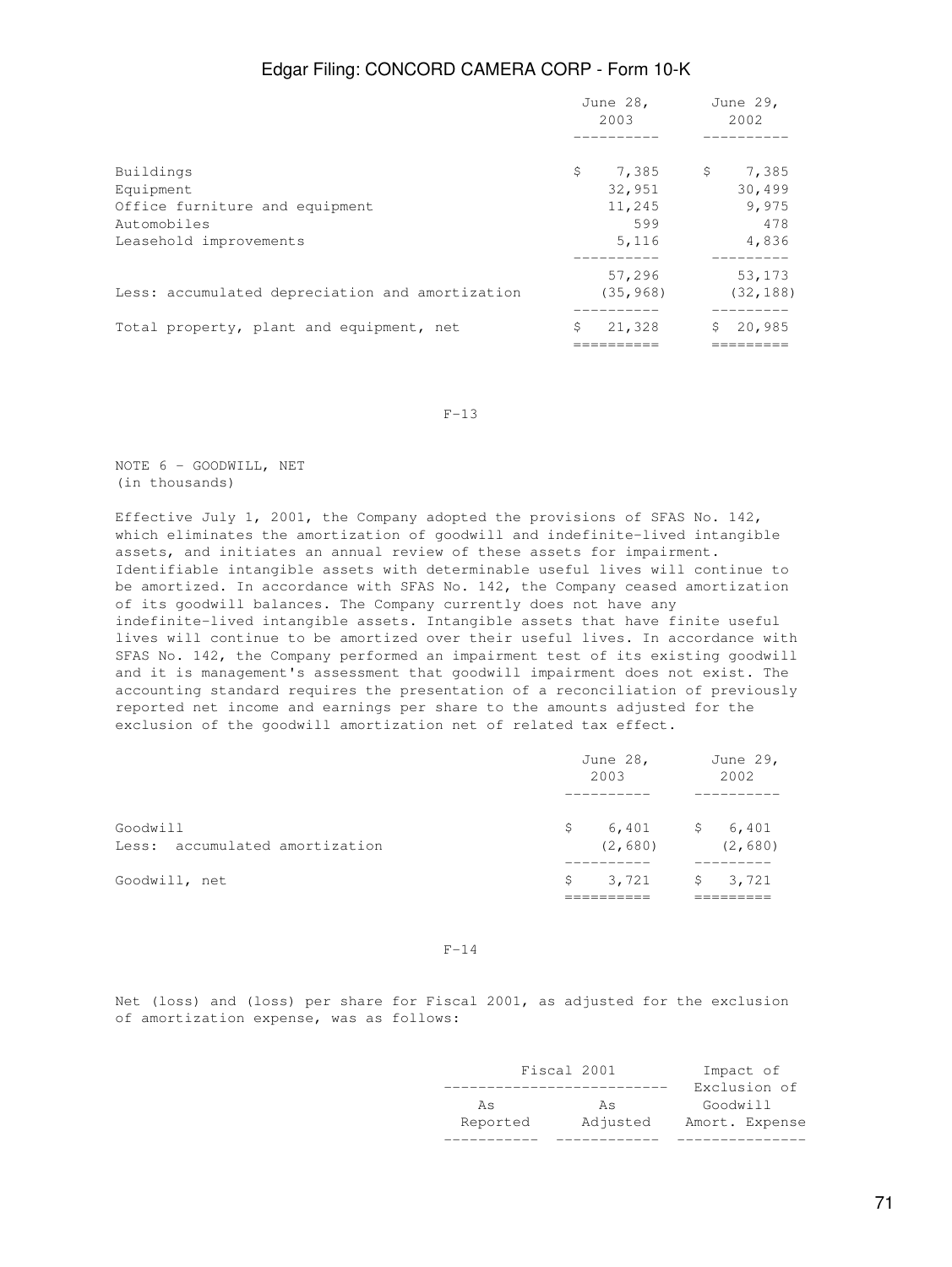|                                                                                                                                |                                                    | ---------                                                             |  |                                                                                                                                                                                                                                                                                                                                                                                                                                                                                        |
|--------------------------------------------------------------------------------------------------------------------------------|----------------------------------------------------|-----------------------------------------------------------------------|--|----------------------------------------------------------------------------------------------------------------------------------------------------------------------------------------------------------------------------------------------------------------------------------------------------------------------------------------------------------------------------------------------------------------------------------------------------------------------------------------|
| Patents, trademarks and licenses, net                                                                                          |                                                    | ----------                                                            |  | ---------<br>$$4,643$ $$5,242$                                                                                                                                                                                                                                                                                                                                                                                                                                                         |
| Patents, trademarks and licenses<br>Less: accumulated amortization                                                             |                                                    | \$8,932                                                               |  | \$8,932<br>$(4, 289)$ $(3, 690)$                                                                                                                                                                                                                                                                                                                                                                                                                                                       |
|                                                                                                                                |                                                    | June $28$ ,<br>2003<br>_________                                      |  | June 29,<br>2002<br>----------                                                                                                                                                                                                                                                                                                                                                                                                                                                         |
|                                                                                                                                |                                                    | $$22,576$ $$19,839$<br>=========                                      |  | ----------                                                                                                                                                                                                                                                                                                                                                                                                                                                                             |
| Patents, trademarks and licenses, net 5 - 20<br>Deferred compensation<br>Deferred tax asset, net<br>Prepaid royalties<br>Other |                                                    | 8,349<br>3,412<br>335<br>_________                                    |  | $$4,643$ $$5,242$<br>6,971<br>5,837 6,893<br>$\sim$ $-$<br>733<br>---------                                                                                                                                                                                                                                                                                                                                                                                                            |
| Other assets consist of:                                                                                                       |                                                    | Useful Lives June 28, June 29,<br>(in Years) 2003 2002<br>----------- |  |                                                                                                                                                                                                                                                                                                                                                                                                                                                                                        |
| NOTE 7 - OTHER ASSETS:<br>(in thousands)                                                                                       |                                                    |                                                                       |  |                                                                                                                                                                                                                                                                                                                                                                                                                                                                                        |
| Basic and diluted (loss) per share                                                                                             | \$ (0.45)<br>-----------                           | $\begin{array}{ccccc} \xi & (0.45) & \xi \end{array}$<br>==========   |  | $\begin{array}{cccccccccc} \multicolumn{2}{c}{} & \multicolumn{2}{c}{} & \multicolumn{2}{c}{} & \multicolumn{2}{c}{} & \multicolumn{2}{c}{} & \multicolumn{2}{c}{} & \multicolumn{2}{c}{} & \multicolumn{2}{c}{} & \multicolumn{2}{c}{} & \multicolumn{2}{c}{} & \multicolumn{2}{c}{} & \multicolumn{2}{c}{} & \multicolumn{2}{c}{} & \multicolumn{2}{c}{} & \multicolumn{2}{c}{} & \multicolumn{2}{c}{} & \multicolumn{2}{c}{} & \multicolumn{2}{c}{} & \multicolumn{2}{c}{} & \mult$ |
| Net (loss) income                                                                                                              | $$ (11, 770)$ $$ (11, 567)$ $$ 203$<br>----------- | ----------------------                                                |  |                                                                                                                                                                                                                                                                                                                                                                                                                                                                                        |
| (Benefit) provision for income taxes                                                                                           | (931)<br>___________                               | (843)<br>__________                                                   |  | 88<br>----------                                                                                                                                                                                                                                                                                                                                                                                                                                                                       |
| (Loss) income before income taxes                                                                                              | (12, 701)                                          | (12, 410)                                                             |  | 291                                                                                                                                                                                                                                                                                                                                                                                                                                                                                    |
| Adjustment for the exclusion<br>of goodwill amortization                                                                       |                                                    | 291 2012<br>----------                                                |  | 291<br>. _ _ _ _ _ _ _                                                                                                                                                                                                                                                                                                                                                                                                                                                                 |
| (Loss) before income<br>taxes (as originally reported) $\qquad$ (12,701) $\qquad$ (12,701) $\qquad$                            |                                                    |                                                                       |  |                                                                                                                                                                                                                                                                                                                                                                                                                                                                                        |

 $F-15$ 

| Fiscal Year | Estimated Aggregate<br>Amortization Expense |
|-------------|---------------------------------------------|
|             |                                             |
| 2004        | \$330                                       |
| 2005        | \$324                                       |
| 2006        | \$324                                       |
| 2007        | \$291                                       |
| 2008        | \$263                                       |
|             |                                             |

As of June 28, 2003, the aggregate weighted average amortization period for patents, trademarks, and licenses was approximately eighteen years. For Fiscal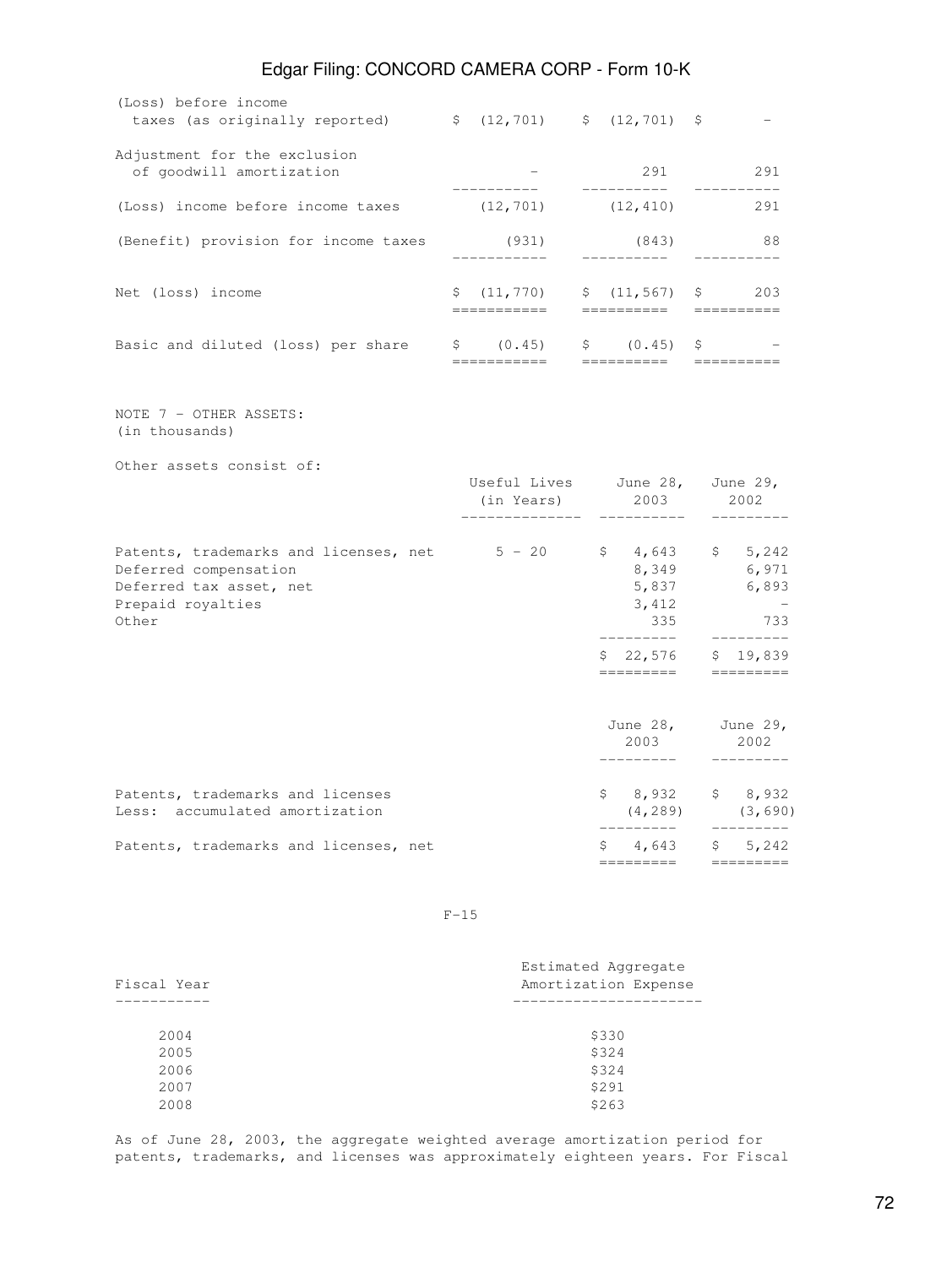2003 and Fiscal 2002, intangible asset amortization expense was \$0.6 million and \$0.7 million, respectively.

See Note 10, "Other Liabilities," for a description of deferred compensation, Note 14, "Income Taxes," for a description of deferred tax assets, and Note 15, "Commitments and Contingencies," for a description of license and royalty agreements.

NOTE 8 - SHORT-TERM DEBT AND FINANCING FACILITIES:

The Company had no short-term debt outstanding as of June 28, 2003 or June 29, 2002.

#### Hong Kong Financing Facilities

A Hong Kong subsidiary of the Company has various revolving credit facilities in place providing an aggregate of approximately \$23.5 million in borrowing capacity. Certain of the revolving credit facilities are denominated in Hong Kong Dollars. Since 1983 the Hong Kong Dollar has been pegged to the United States Dollar. The revolving credit facilities are comprised of 1) an approximately \$11.0 million Import Facility, 2) an approximately \$2.6 million Packing Credit and Export Facility, 3) an approximately \$1.9 million Foreign Exchange Facility and 4) an \$8.0 million Accounts Receivable Factoring Facility (collectively, the "Hong Kong Financing Facilities"). The \$8.0 million Accounts Receivable Factoring Facility is secured by certain accounts receivables of the Hong Kong subsidiary and guaranteed by the Company. The Company also guarantees the remaining amount of approximately \$15.5 million under the Hong Kong Financing Facilities. Availability under the Accounts Receivable Factoring Facility is subject to advance formulas based on Eligible Accounts Receivable and all of the Hong Kong Financing Facilities are subject to certain financial ratios and covenants. The Hong Kong Financing Facilities bear interest at variable rates. At June 28, 2003 and June 29, 2002, there were no amounts outstanding under the Hong Kong Financing Facilities.

#### United Kingdom Credit Facility

A United Kingdom ("UK") subsidiary of the Company had a revolving credit facility (the "UK Facility") in place that provided approximately \$1.2 million of borrowing capacity. The facility was secured by substantially all of the assets of the subsidiary, and was principally utilized for working capital needs and bore interest at 1.5% above the UK prime lending rate. At June 28, 2003 and June 29, 2002, no amounts were outstanding under this facility. The UK Facility expired in August 2003.

### NOTE 9 - SENIOR NOTES:

On July 30, 1998, the Company consummated a private placement of \$15.0 million of unsecured senior notes ("Senior Notes"). The notes bore interest at 11%, payable quarterly, and the maturity date was July 15, 2005. The amortization of the deferred costs associated with the Senior Notes was included in interest expense in the accompanying consolidated statements of operations.

#### $F-16$

On August 15, 2002, the Company repurchased the Senior Notes. The Company paid slightly below par to repurchase and cancel the Senior Notes. At the time of repurchase, the Company incurred \$0.3 million of expenses associated with the write-off of deferred finance costs related to the Senior Notes, which was included in interest expense in the accompanying consolidated statements of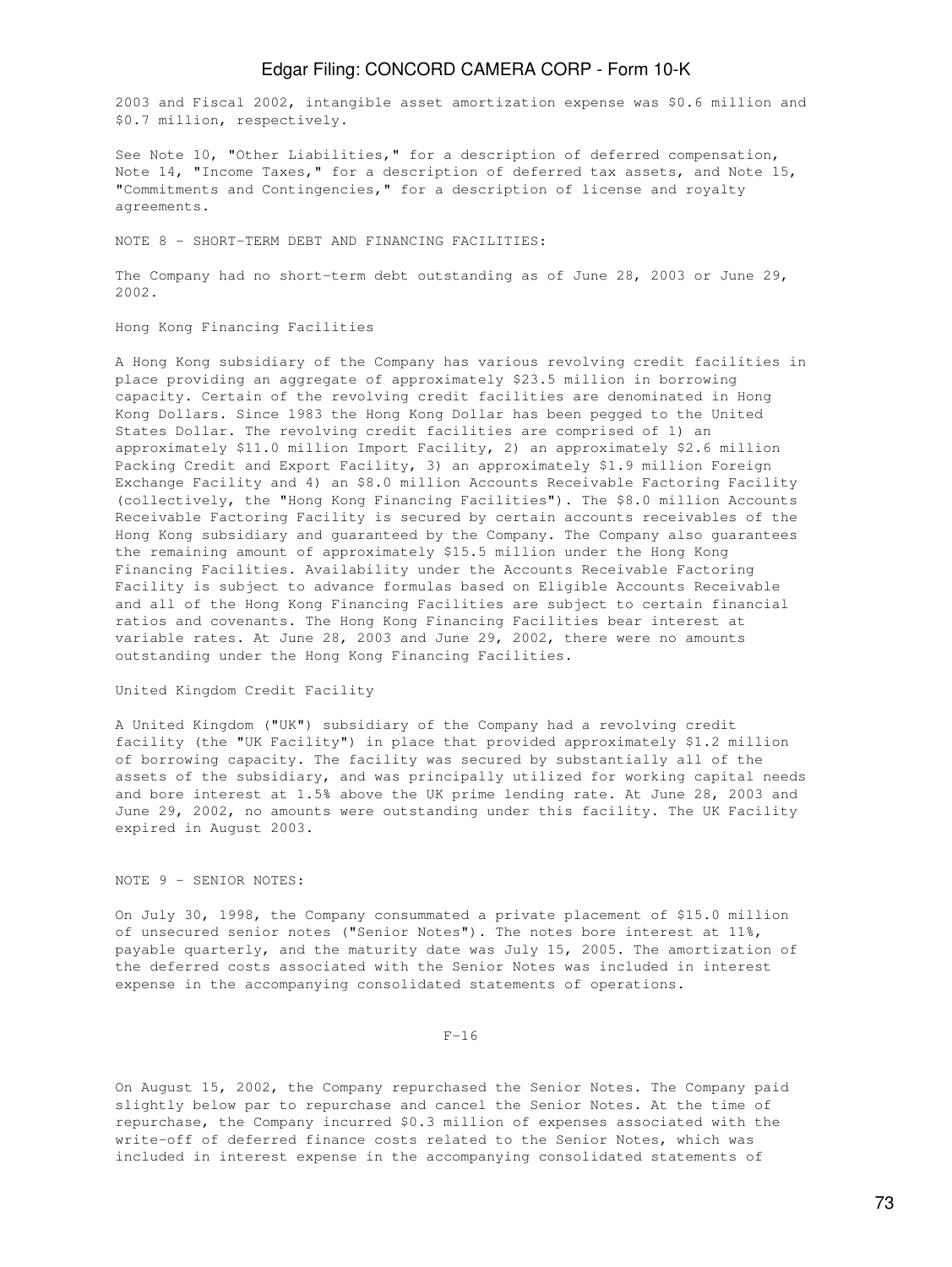operations for Fiscal 2003.

As of June 28, 2003 and June 29, 2002, the outstanding balances of the Senior Notes were \$0 and \$14.9 million, respectively.

NOTE 10 - OTHER LIABILITIES: (in thousands)

Other liabilities consist of the following:

|                                                                                         |   | June 28,<br>2003      | June 29,<br>2002        |
|-----------------------------------------------------------------------------------------|---|-----------------------|-------------------------|
| Deferred compensation obligations<br>Licensing and royalty related obligations<br>Other | S | 8,285<br>3,425<br>164 | \$5,961<br>2,660<br>216 |
| Total other liabilities                                                                 | S | 11,874                | \$8,837                 |

Deferred compensation obligations represents the total vested account balances for all participants included in the Company's SERPs and for those participants who have individual deferred compensation agreements. An asset associated with such deferred compensation arrangements was also recorded in "Other assets" in the accompanying balance sheets as of June 28, 2003 and June 29, 2002, respectively. These assets are funded by the Company in separate trusts in the name of each participant in the SERPs. The trust makes payments directly to all participants. The underlying assets are recorded at fair value and primarily represent marketable equity securities invested at the participants' direction. Changes in the vested account balances of the deferred compensation obligations as well as changes in the fair value of the underlying assets are recorded in earnings. Licensing and royalty related obligations represent the total of future minimum royalty payment amounts and an amount equal to the present value of future payments related to various licensing agreements. See Note 15, "Commitments and Contingencies."

#### NOTE 11 - STOCKHOLDERS' EQUITY:

On September 26, 2000, the Company sold, pursuant to an underwritten public offering, 3.9 million shares of its Common Stock at a price of \$23.00 per share. Pursuant to an over-allotment option granted to the underwriters, the Company sold an additional 585,000 shares of Common Stock on October 3, 2000 at a price of \$23.00 per share. The net proceeds of the offering to the Company were \$96.9 million, after deducting offering costs and underwriting fees of \$6.3 million from gross proceeds of \$103.2 million. The use of the offering proceeds was intended to repay outstanding indebtedness including capital leases, for capital expenditures and for general corporate and strategic purposes, including working capital and investments in new technologies, product lines and complementary businesses.

In the fourth quarter of Fiscal 2000, the shareholders authorized the Company to issue up to 1.0 million shares of blank check preferred stock, with such rights and preferences as may be determined by the Board from time to time. None of this preferred stock has been issued to date.

The Company has not declared or paid any cash dividends for any of the fiscal years presented in the accompanying consolidated financial statements.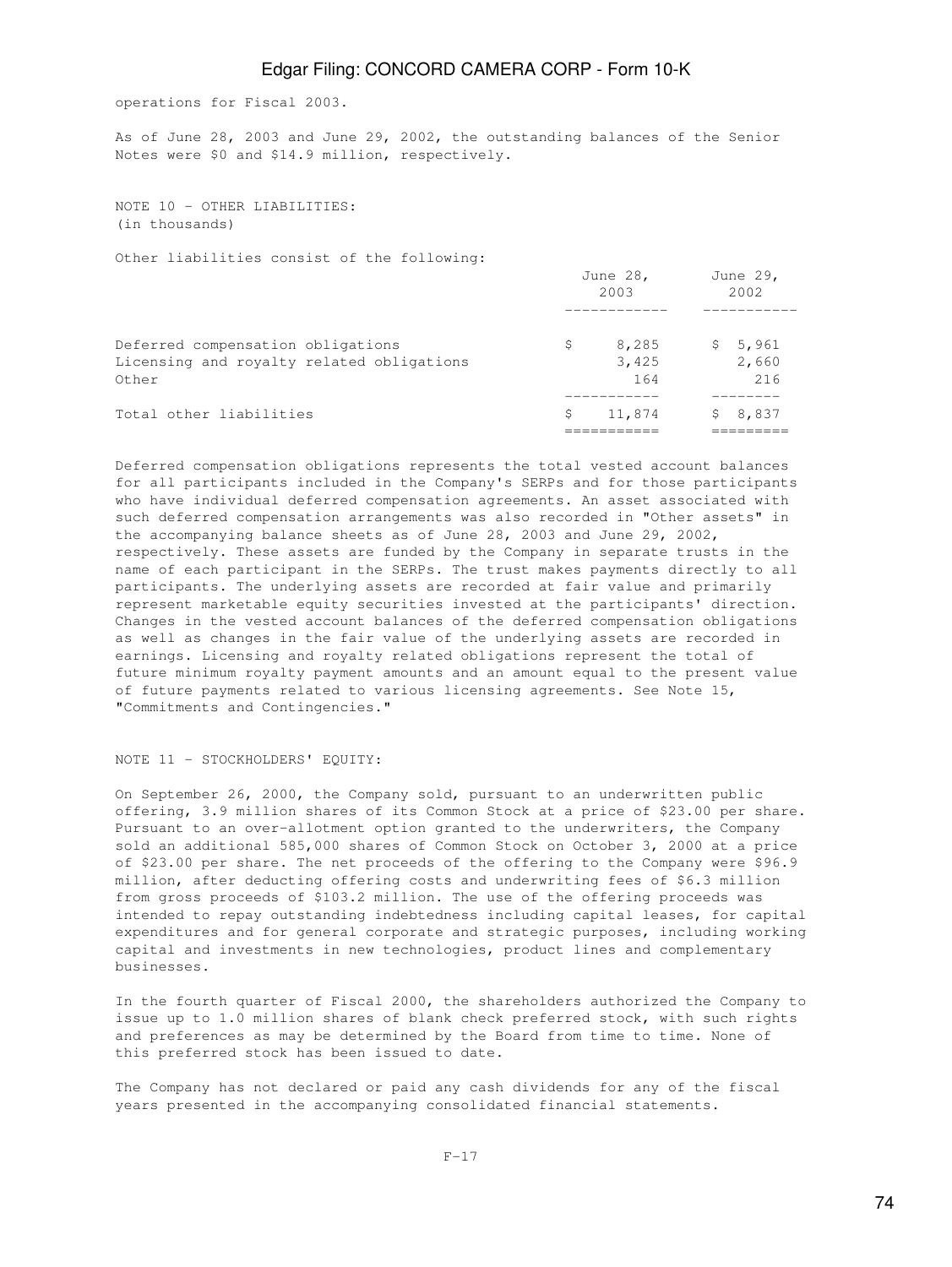On August 23, 1995, the Compensation Committee of the Board approved stock purchase awards under the Management Equity Provisions ("MEP") of the Company's 1993 Incentive Plan ("Incentive Plan") pursuant to which 1.0 million shares of Common Stock were made available for purchase by senior management of the Company at a price per share equal to \$2.6875 per share (the closing price of the Common Stock on August 23, 1995, as adjusted for the two-for-one stock split effective on April 14, 2000) pursuant to binding commitments to be made by such persons by August 31, 1995. The Company received commitments for the purchase of 888,000 shares (the "Purchased Shares"). Each purchaser was also granted the right to receive a contingent restricted stock award covering a number of shares equal to the number of shares he had purchased based upon attainment of increases in shareholder value in accordance with the Incentive Plan. If issued, such contingent restricted shares were to vest over a three-year period and were subject to forfeiture prior to vesting under certain conditions.

In November 1995, members of the Company's senior management entered into purchase agreements (the "Purchase Agreements") for the Purchased Shares. Pursuant to the Purchase Agreements, each purchaser executed a full recourse note for the purchase price of such shares (each a "Note"; collectively, the "Notes") and pledged the Purchased Shares as security for the payment of the Note. The Notes bore interest at an annual rate of 6%. Concurrently with the execution of their respective Purchase Agreements and Notes, each purchaser entered into a Voting Agreement pursuant to which each purchaser agreed to vote all of his Purchased Shares and contingent restricted stock in accordance with the determination of the holders of a majority of all of the Purchased Shares and contingent restricted stock held by the purchasers. To effect the foregoing, each of the purchasers delivered an irrevocable proxy to Ira B. Lampert.

Pursuant to Amendments to each of the Purchase Agreements dated February 28, 1997 (the "Amendments"), the Company was relieved of its obligation to issue any contingent restricted stock. Instead, each participating member of the Company's senior management received, as of December 22, 1996, options to purchase that number of shares of Common Stock (the "Option Shares") equal to the number of Purchased Shares purchased by such person, at an exercise price of \$0.9063 per share. The options vested as to 20% of the Option Shares covered thereby as of December 22, 1996, and the balance of the shares covered thereby began vesting December 31, 1996 in equal monthly installments over a four-year period during the term of employment or consultancy. The unvested portion became vested on August 19, 1998 when the average closing price of the Common Stock was at least \$2.50 (after adjustment for the two-for-one stock split effective on April 14, 2000) for 90 consecutive trading days. Concurrently with the Amendments, the Voting Agreement and the irrevocable proxies were amended and restated to include the Option Shares and delete any mention of the contingent restricted stock.

In April 1999, the Board approved a conditional release program whereby the Company agreed to forgive a portion of the indebtedness represented by each Note and concurrently release a proportionate number of Purchased Shares held by the Company as security for payment of the Notes. The debt forgiveness and share release program (the "Release Program") began on May 1, 1999 and continued on January 1 each year through January 1, 2003. The total principal sum subject to forgiveness under the Release Program was approximately \$2.4 million, together with interest owed under the Notes. The debt forgiveness was conditioned upon the person's continued employment with the Company. If a person ceased to be an employee or consultant of the Company prior to full forgiveness of the debt, the principal balance of the Note would have become immediately due and payable, including any amounts scheduled to be forgiven at a future date.

As contemplated by the MEP, subsequent to 1995 certain Purchased Shares and the related options were transferred to other eligible members of the Company's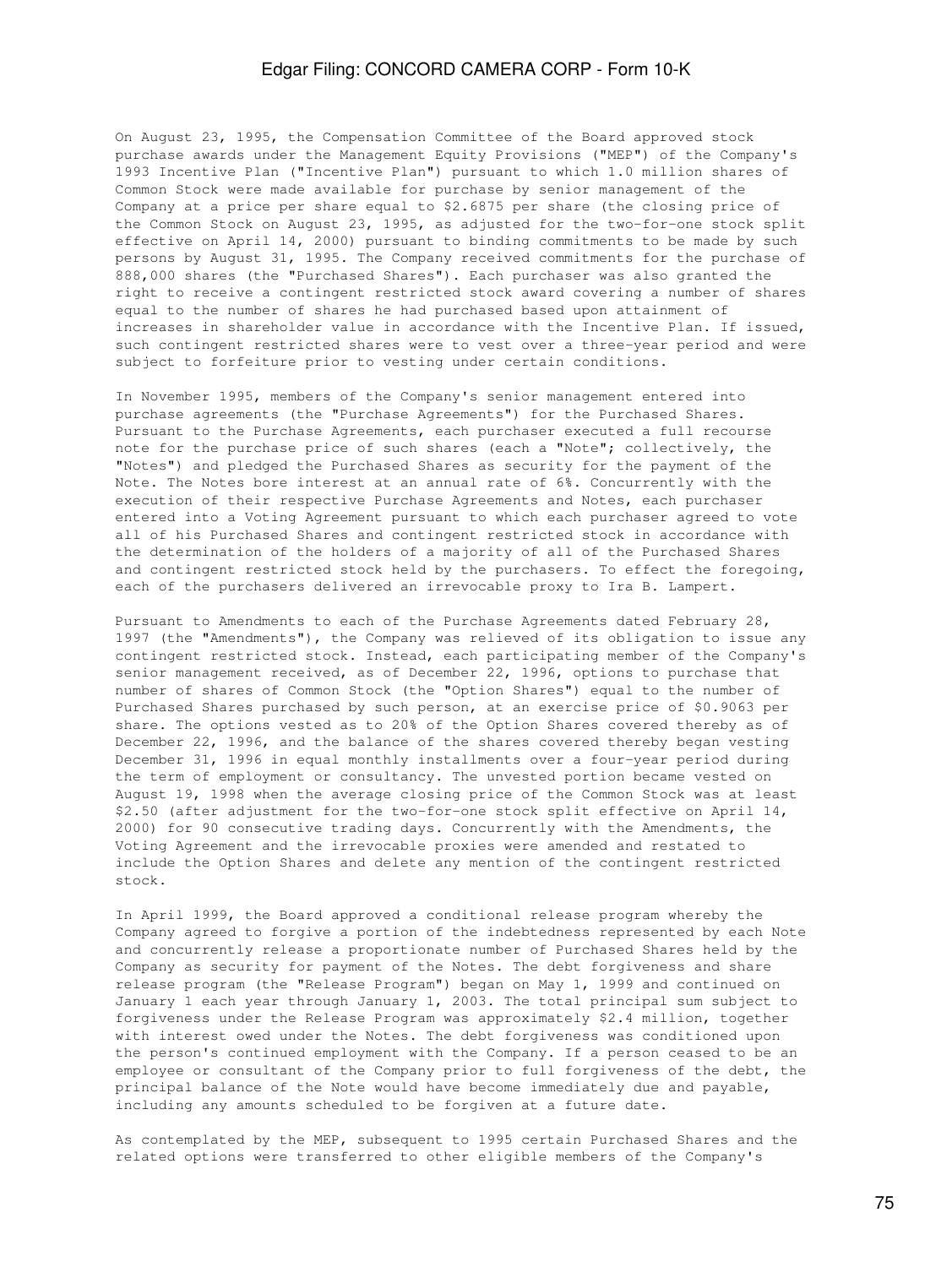senior management upon their execution of the required agreements and Notes. Notes previously delivered to secure payment for such shares were canceled upon delivery of new Notes by current members. The Purchased Shares and options awarded pursuant to the MEP are presently held by Ira B. Lampert, Brian F. King, Keith L. Lampert, Harlan I. Press and Arthur Zawodny.

#### $F-18$

In January 2000, the Board further provided that a participant in the MEP would have the right to prepay all or any portion of the indebtedness represented by a Note issued in connection with the purchase of shares, and that the amount so prepaid would be repaid to the participant as deferred compensation at such time as the amount would otherwise have been forgiven in accordance with the Release Program.

The following were the release dates, and the total amounts that were forgiven\* on such dates, under the Release Program:

| Releasee         | Release Dates                       | Total Principal<br>Indebtedness Forgiven |               |  |
|------------------|-------------------------------------|------------------------------------------|---------------|--|
|                  |                                     |                                          |               |  |
|                  | May 1, 1999, and January 1st of     |                                          |               |  |
| Brian F. King    | 2000, 2001, 2002 and 2003           | S.                                       | 430,000*      |  |
|                  | May 1, 1999, and January 1st of     |                                          |               |  |
| Ira B. Lampert   | 2000, 2001, 2002 and 2003           |                                          | $$1,612,500*$ |  |
|                  | May 1, 1999, and January 1st of     |                                          |               |  |
| Keith L. Lampert | 2000, 2001, 2002 and 2003           | S.                                       | $295,625*$    |  |
|                  | January 6, 2000, and January 1st of |                                          |               |  |
| Harlan I. Press  | 2001, 2002 and 2003                 | Ŝ.                                       | 10,750        |  |
|                  | May 1, 1999, and January 1st of     |                                          |               |  |
| Arthur Zawodny   | 2000, 2001, 2002 and 2003           | \$.                                      | $37,625*$     |  |
|                  |                                     |                                          |               |  |

-----------

\* After the January 1, 2000 release date, the balance of these amounts were repaid in full. Ira B. Lampert, Brian F. King, Keith L. Lampert and Arthur Zawodny have each prepaid in full the balance of the debts represented by their Notes and, as a result of their continued employment with the Company, were entitled to receive deferred compensation in lieu of the amounts scheduled to be forgiven under the Release Program.

#### NOTE 12 - STOCK OPTION PLANS:

On September 4, 2002, the Company adopted a non-qualified stock option plan that provides for a maximum number of 500,000 shares of Common Stock for awards issuable to new employees ("SEP 2002 Plan"). The SEP 2002 Plan permits the Company's Compensation Committee or Board to grant, in their discretion, a variety of Common Stock awards on a stand-alone, combination, or tandem basis. The SEP 2002 Plan expires in September 2012.

On April 26, 2002, the Company adopted a non-qualified stock option plan that provides for a maximum number of 500,000 shares of Common Stock for awards issuable to non-officer employees, new employees, and consultants ("APR 2002 Plan"). The APR 2002 Plan permits the Company's Compensation Committee or Board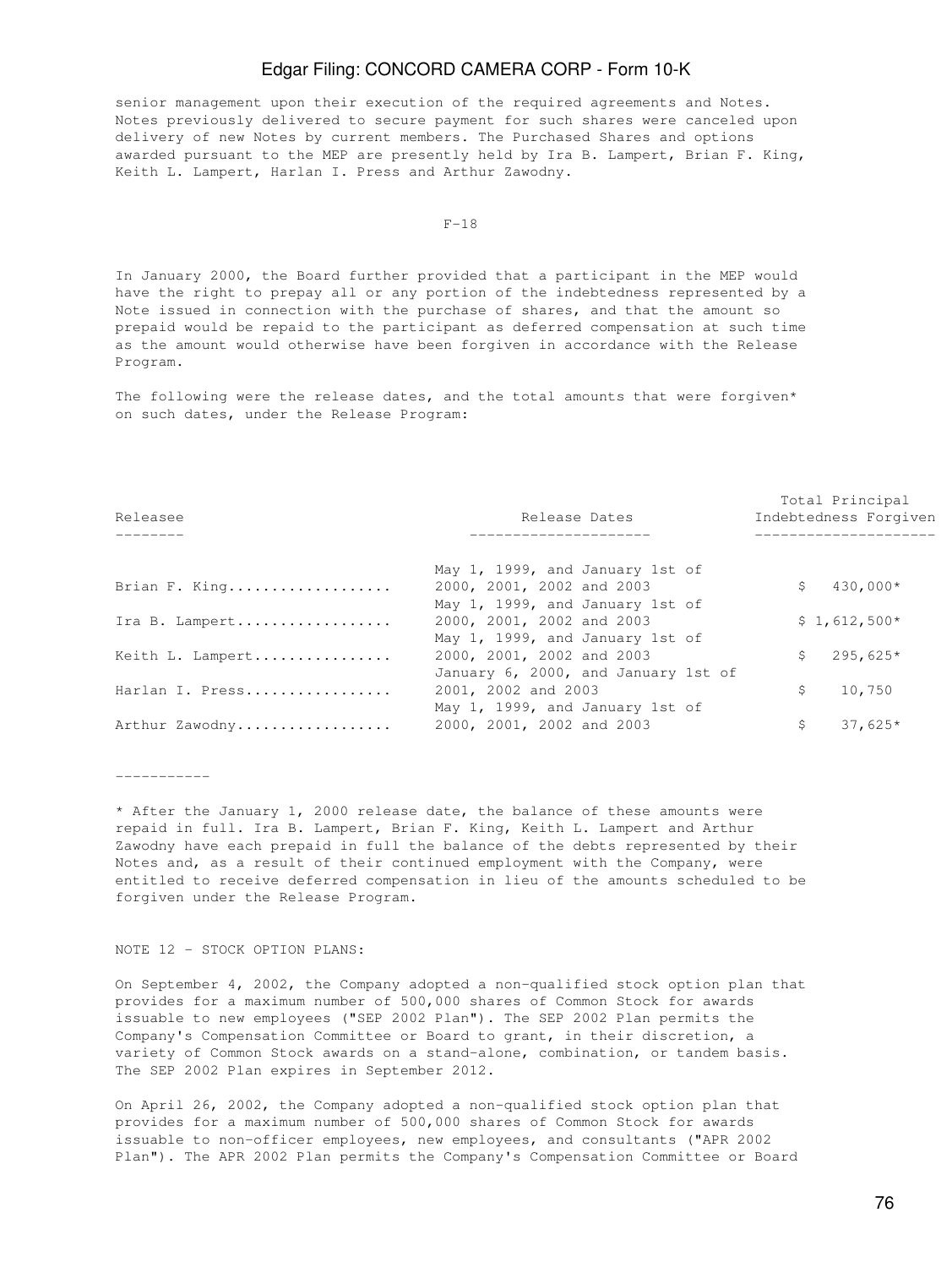to grant, in their discretion, a variety of Common Stock awards on a stand-alone, combination, or tandem basis. The APR 2002 Plan expires in April 2013.

On August 28, 2001, the Company launched an offer to exchange outstanding stock options with an exercise price of more than \$7.00 per share for new options to purchase 75% of the shares subject to the outstanding options at an exercise price of \$5.97 per share (the closing price of the Common Stock as reported on the Nasdaq National Market on the date the Board of Directors approved the exchange offer). The exchange offer expired on October 16, 2001. The Company accepted for exchange and cancelled options to purchase a total of 1,375,876 shares of Common Stock and issued new options to purchase a total of 1,031,908 shares of Common Stock in exchange for the cancelled options. As a result of the exchange offer, the Company is required to apply variable accounting for these new stock options until the options are exercised, cancelled or expired. For Fiscal 2003, the Company recorded \$0.9 million in variable stock-based compensation expense in the accompanying consolidated statements of operations because the Company's Common Stock price on June 28, 2003 was greater than the new repriced stock options' exercise price of \$5.97. For Fiscal 2002, the Company did not record any variable stock-based compensation expense in the accompanying consolidated statements of operations because the Company's Common Stock price on June 29, 2002 was below the new repriced stock options' exercise price of \$5.97.

 $F-19$ 

The Company's 1993 Incentive Plan permits the Compensation Committee of the Company's Board to grant a variety of Common Stock awards. As amended, a maximum number of 3,400,584 shares of Common Stock are subject to the 1993 Incentive Plan. The 1993 Incentive Plan expires on December 1, 2003.

In addition, the Company, from time to time, has granted stock options to certain individuals as part of an "individual employee stock option plan" as an inducement to employment.

Stock option activity was as follows:

|                                                                  | 1993 Plan                                          |                                       | APR 2002 Plan                 |                                       |
|------------------------------------------------------------------|----------------------------------------------------|---------------------------------------|-------------------------------|---------------------------------------|
|                                                                  | Number of<br>Shares                                | Weighted<br>Average<br>Exercise Price | Number of<br>Shares           | Weighted<br>Average<br>Exercise Price |
| Outstanding at July 1, 2000<br>Canceled                          | 3,499,048<br>(200, 000)                            | \$8.31<br>\$22.19                     |                               |                                       |
| Granted<br>Exercised                                             | 269,500<br>(325,000)                               | \$8.63<br>\$1.56                      |                               |                                       |
| Outstanding at June 30, 2001<br>Canceled<br>Granted<br>Exercised | 3,243,548<br>(1,090,965)<br>1,101,884<br>(43, 125) | \$7.55<br>\$20.82<br>\$6.06<br>\$1.66 | 6,000                         | \$5.35                                |
| Outstanding at June 29, 2002<br>Canceled<br>Granted<br>Exercised | 3, 211, 342<br>(23, 300)<br>309,999<br>(348, 665)  | \$3.18<br>\$3.63<br>\$5.30<br>\$0.99  | 6,000<br>(40, 000)<br>143,000 | \$5.35<br>\$4.65<br>\$4.45            |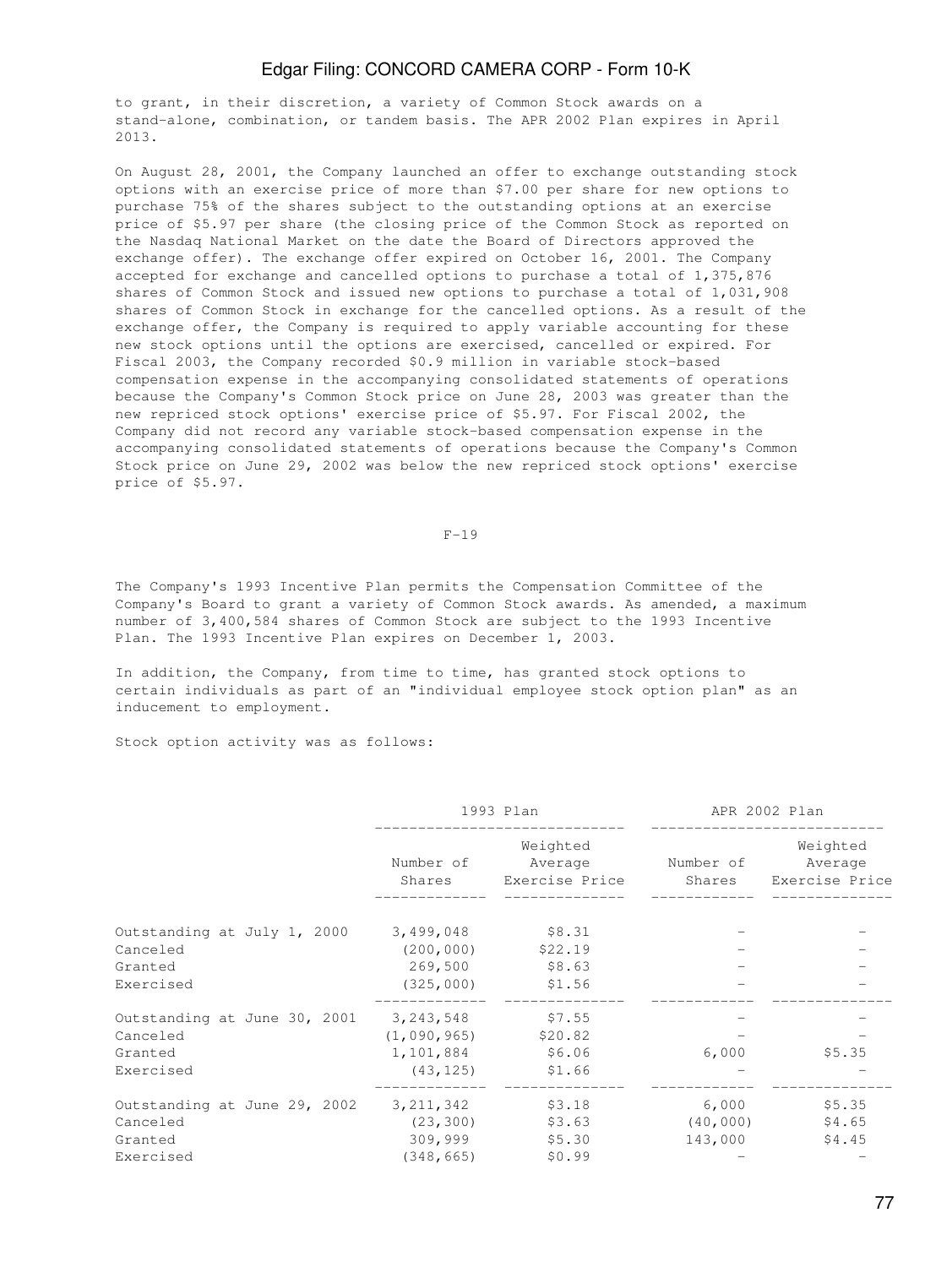| Outstanding at June 28, 2003 |  |  | 3,149,376 | \$3.59 | 109,000 | \$4.43 |
|------------------------------|--|--|-----------|--------|---------|--------|
| Exercisable at June 28, 2003 |  |  | 2,780,927 | \$3.33 | 1,000   | \$5.35 |
| Exercisable at June 29, 2002 |  |  | 2,707,810 | \$2.72 |         |        |
| Exercisable at June 30, 2001 |  |  | 2,602,041 | \$6.37 |         |        |
|                              |  |  |           |        |         |        |

F-20

|                              |  |  | SEP 2002 Plan |                                                                      |                                             | Individual Plans               |  |
|------------------------------|--|--|---------------|----------------------------------------------------------------------|---------------------------------------------|--------------------------------|--|
|                              |  |  | Number of     | Weighted<br>Shares Exercise Price Shares Exercise Price              | Average Number of Average                   | Weighted                       |  |
| Outstanding at July 1, 2000  |  |  |               | $-$                                                                  | 1, 272, 432 \$3.17                          |                                |  |
| Canceled                     |  |  |               |                                                                      | $(60, 834)$ \$14.06                         |                                |  |
| Granted                      |  |  |               |                                                                      | 317,500                                     | \$17.90                        |  |
| Exercised                    |  |  |               |                                                                      |                                             | $(267, 600)$ \$2.65            |  |
| Outstanding at June 30, 2001 |  |  |               | $\mathcal{L} = \{1, \ldots, n\}$                                     | 1,261,498 \$7.07                            |                                |  |
| Canceled                     |  |  |               |                                                                      | $(403, 832)$ \$17.13                        |                                |  |
| Granted                      |  |  |               |                                                                      | 367,000 \$6.11                              |                                |  |
| Exercised                    |  |  |               |                                                                      | $(74, 500)$ \$2.97                          |                                |  |
| Outstanding at June 29, 2002 |  |  |               | the contract of the contract of the                                  | 1, 150, 166 \$3.44                          |                                |  |
| Canceled                     |  |  |               |                                                                      | $(147, 916)$ \$2.46                         |                                |  |
| Granted                      |  |  |               | 42,000 \$5.24                                                        |                                             |                                |  |
| Exercised                    |  |  |               |                                                                      | $(86,000)$ \$1.52                           |                                |  |
|                              |  |  |               | Outstanding at June 28, 2003 42,000 \$5.24 916,250<br>============== | ==============                              | \$4.13                         |  |
| Exercisable at June 28, 2003 |  |  |               |                                                                      | 790,314 \$3.77                              |                                |  |
| Exercisable at June 29, 2002 |  |  |               |                                                                      | . _ _ _ _ _ _ _ _ _ _ _ _<br>733,698 \$2.55 |                                |  |
|                              |  |  |               | ===========================                                          |                                             | ============================== |  |
| Exercisable at June 30, 2001 |  |  |               |                                                                      | 705,664                                     | \$4.17                         |  |
|                              |  |  | ===========   | ==============                                                       | ==============                              | =============                  |  |

| 1993 Plan                |                       | Options Outstanding      |                     |                       |  |  |
|--------------------------|-----------------------|--------------------------|---------------------|-----------------------|--|--|
|                          |                       |                          |                     |                       |  |  |
| Range of Exercise Prices | Number<br>Outstanding | Remaining<br>Contractual | Weighted<br>Average | Number<br>Outstanding |  |  |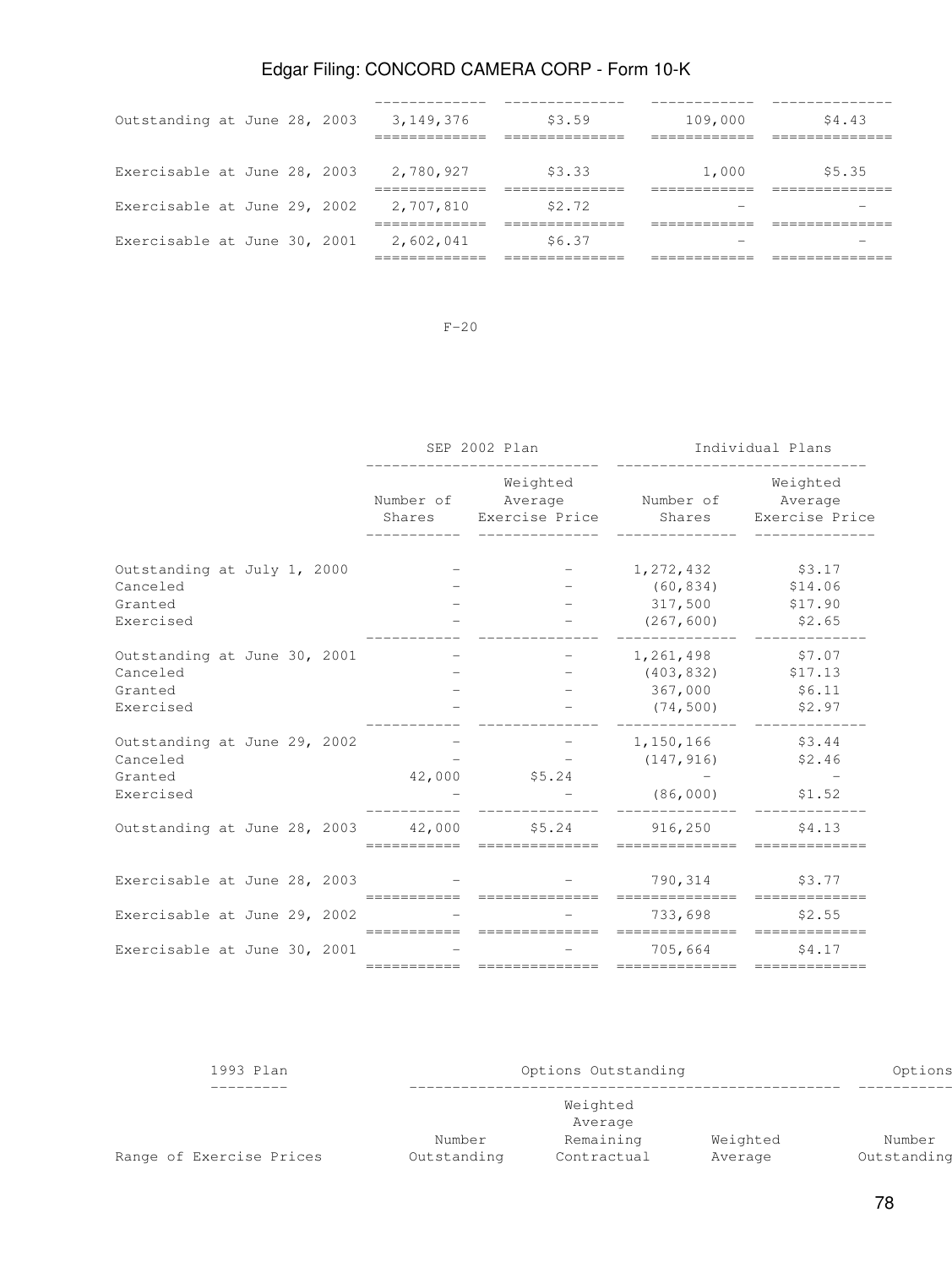| At Least | Less Than | June 28, 2003 | Life | Exercise Price | June 28, 200 |
|----------|-----------|---------------|------|----------------|--------------|
|          |           |               |      |                |              |
| \$0.50   | \$1.00    | 753,516       | 2.8  | \$0.94         | 753,51       |
| \$1.00   | \$2.00    | 732,850       | 2.3  | \$1.47         | 732,85       |
| \$2.00   | \$4.00    | 137,000       | 5.3  | \$2.84         | 137,00       |
| \$4.00   | \$6.00    | 1,206,510     | 5.4  | \$5.74         | 906,72       |
| \$6.00   | \$8.00    | 274,500       | 6.1  | \$6.73         | 209,83       |
| \$8.00   | \$9.00    | 45,000        | 4.5  | \$8.23         | 41,00        |
| \$0.50   | \$9.00    | 3, 149, 376   | 4.1  | \$3.59         | 2,780,92     |
|          |           |               |      |                |              |

# F-21

| APR 2002 Plan    |                          |                  |                                        | Options Outstanding                                     |                                       |                                       |  |  |
|------------------|--------------------------|------------------|----------------------------------------|---------------------------------------------------------|---------------------------------------|---------------------------------------|--|--|
| At Least         | Range of Exercise Prices | Less Than        | Number<br>Outstanding<br>June 28, 2003 | Weighted<br>Average<br>Remaining<br>Contractual<br>Life | Weighted<br>Average<br>Exercise Price | Number<br>Outstanding<br>June 28, 200 |  |  |
| \$2.00<br>\$4.00 |                          | \$4.00<br>\$6.00 | 75,000<br>34,000                       | 9.1<br>9.3                                              | \$4.00<br>\$5.39                      | 1,000                                 |  |  |
| \$2.00           |                          | \$6.00           | 109,000                                | 9.1                                                     | \$4.43                                | 1,000                                 |  |  |

|          | SEP 2002 Plan                                       |                                        | Options Outstanding                                     |                                       |                                        |  |  |
|----------|-----------------------------------------------------|----------------------------------------|---------------------------------------------------------|---------------------------------------|----------------------------------------|--|--|
| At Least | __________<br>Range of Exercise Prices<br>Less Than | Number<br>Outstanding<br>June 28, 2003 | Weighted<br>Average<br>Remaining<br>Contractual<br>Life | Weighted<br>Average<br>Exercise Price | Number<br>Outstanding<br>June 28, 2003 |  |  |
| \$4.00   | \$6.00                                              | 42,000                                 | 9.6                                                     | \$5.24                                | $\overline{\phantom{0}}$               |  |  |
| \$4.00   | \$6.00                                              | 42,000                                 | 9.6                                                     | \$5.24                                |                                        |  |  |
|          |                                                     |                                        |                                                         |                                       |                                        |  |  |

| Options |
|---------|
|         |
|         |
|         |
|         |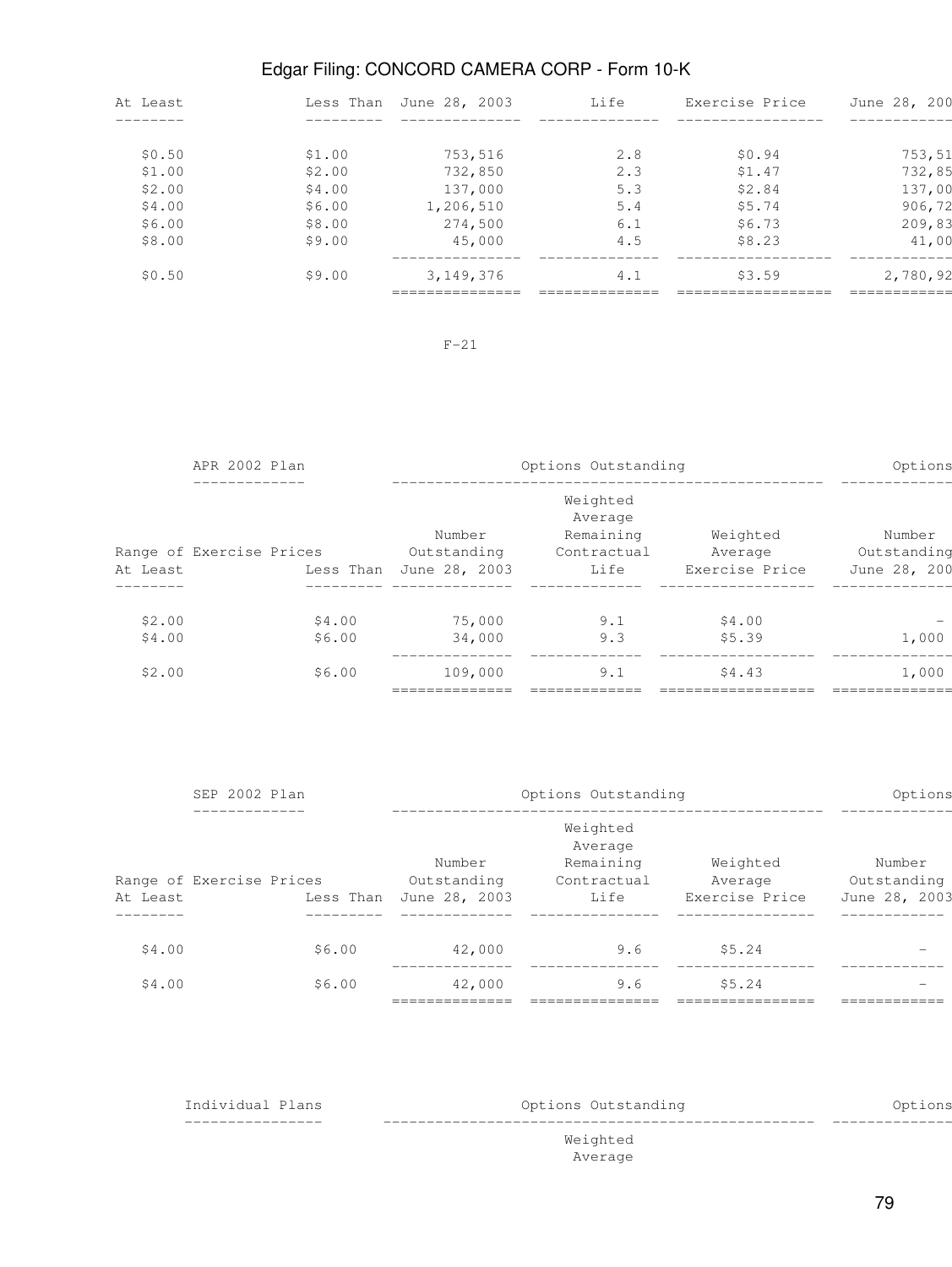|                      | Range of Exercise Prices | Number<br>Outstanding | Remaining<br>Contractual | Weighted<br>Average | Number<br>Outstanding |
|----------------------|--------------------------|-----------------------|--------------------------|---------------------|-----------------------|
| At Least<br>-------- | Less Than                | June 28, 2003         | Life                     | Exercise Price      | June 28, 200          |
|                      |                          |                       |                          |                     |                       |
| \$1.00               | \$2.00                   | 185,000               | 0.9                      | \$1.83              | 185,000               |
| \$2.00               | \$4.00                   | 315,000               | 1.0                      | \$2.75              | 315,000               |
| \$4.00               | \$6.00                   | 264,250               | 7.0                      | \$5.71              | 209,649               |
| \$6.00               | \$8.00                   | 140,000               | 7.6                      | \$6.93              | 76,666                |
| \$8.00               | \$9.00                   | 12,000                | 8.8                      | \$8.31              | 3,999                 |
| \$1.00               | \$9.00                   | 916,250               | 3.8                      | \$4.13              | 790,134               |
|                      |                          |                       |                          |                     |                       |

|                               | 1993      | APR 2002 | SEP 2002 | Individual |
|-------------------------------|-----------|----------|----------|------------|
| At June 28, 2003:             | Plan      | Plan     | Plan     | Plans      |
|                               |           |          |          |            |
| Shares of Common Stock        |           |          |          |            |
| available for future grants   | 118,208   | 391,000  | 458,000  |            |
| Shares of Common Stock        |           |          |          |            |
| reserved for future issuances | 3,149,376 | 109,000  | 42,000   | 916,250    |

NOTE 13 - DEFINED CONTRIBUTION PLAN:

The Company maintains a defined contribution plan  $("401(k)")$  that covers substantially all employees meeting certain service requirements. The Company, in its sole discretion, makes matching cash contributions up to specified percentages of employees' contributions and makes additional discretionary contributions if the Company achieves certain profitability requirements.

 $F-22$ 

For Fiscal 2003, Fiscal 2002, and Fiscal 2001, the Company's expenses related to the 401(k) were \$268,000, \$235,000, and \$224,000, respectively.

NOTE 14 - INCOME TAXES: (in thousands)

Income (loss) before income taxes in the accompanying consolidated statements of operations consists of the following:

|                          |    |                     | Year Ended                                   |                        |
|--------------------------|----|---------------------|----------------------------------------------|------------------------|
|                          |    | June $28$ ,<br>2003 | June 29,<br>2002                             | June 30,<br>2001       |
| United States<br>Foreign | \$ | 7,213               | $(241)$ \$ $(3, 105)$ \$ $(126)$             | $(3, 546)$ $(12, 575)$ |
|                          | Ş  | 6,972               | $\frac{1}{2}$ (6,651) $\frac{1}{2}$ (12,701) |                        |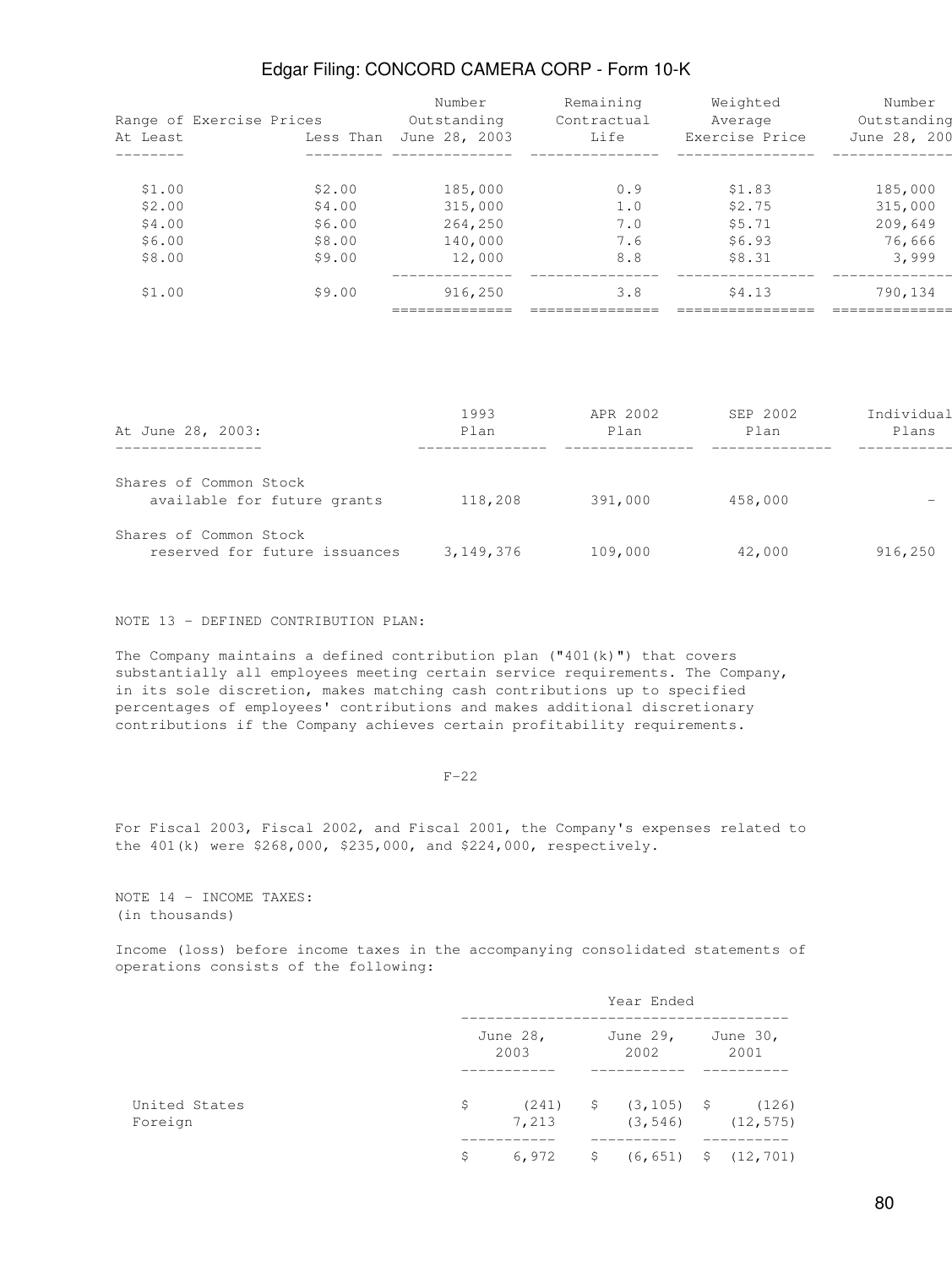=========== ========== ==========

The provision (benefit) for income taxes is comprised of the following:

|               | Year Ended |                  |    |                  |                  |       |  |
|---------------|------------|------------------|----|------------------|------------------|-------|--|
|               |            | June 28,<br>2003 |    | June 29,<br>2002 | June 30,<br>2001 |       |  |
| Current:      |            |                  |    |                  |                  |       |  |
| United States | \$         | 61               | \$ |                  | -S               | 591   |  |
| Foreign       |            | 168              |    |                  |                  |       |  |
| Deferred      |            |                  |    |                  |                  |       |  |
| United States |            | (149)            |    | (1, 121)         |                  | (525) |  |
| Foreign       |            | 489              |    | (282)            |                  | (997) |  |
|               |            |                  |    |                  |                  |       |  |
|               | \$         | 569              | \$ | $(1, 403)$ \$    |                  | (931) |  |
|               |            |                  |    |                  |                  |       |  |

Deferred income tax assets and liabilities reflect the net tax effects of (a) temporary differences between the carrying amounts of assets and liabilities for financial reporting purposes and the amounts used for income tax purposes and (b) operating loss carryforwards. The tax effects of significant items comprising the Company's deferred tax assets and liabilities as of June 28, 2003 are as follows:

 $F-23$ 

|                                                      |               | United States            |   |                     |        |                                      | Foreign |     |
|------------------------------------------------------|---------------|--------------------------|---|---------------------|--------|--------------------------------------|---------|-----|
|                                                      |               | -------------<br>Federal |   | $--- - - -$         |        | State Hong Kong Burope<br>---------- |         |     |
| Deferred Tax Liabilities:                            |               |                          |   |                     |        |                                      |         |     |
| Difference between book and tax<br>basis of property | \$            | $\overline{\phantom{a}}$ | S | $ \sim$ $\sim$      |        | $(852)$ \$                           |         |     |
| Other deferred liabilities                           |               | (65)                     |   |                     |        |                                      |         |     |
| Total deferred liabilities                           | $\mathsf{S}$  | (65)<br>============     | S | $-5$<br>=========== |        | (852)<br>============                | \$      |     |
| Deferred Tax Assets:                                 |               |                          |   |                     |        |                                      |         |     |
| Operating loss carryforwards                         | $\mathcal{S}$ | 941 \$                   |   |                     | $-$ \$ | $804$ \$                             |         | 235 |
| Reserves not currently deductible                    |               | 495                      |   | 45                  |        |                                      |         |     |
| Unrealized loss on investment                        |               | 151                      |   | 11                  |        |                                      |         |     |
| Depreciation                                         |               | 207                      |   | 14                  |        |                                      |         |     |
| Compensation accruals                                |               | 3,638                    |   | 284                 |        |                                      |         |     |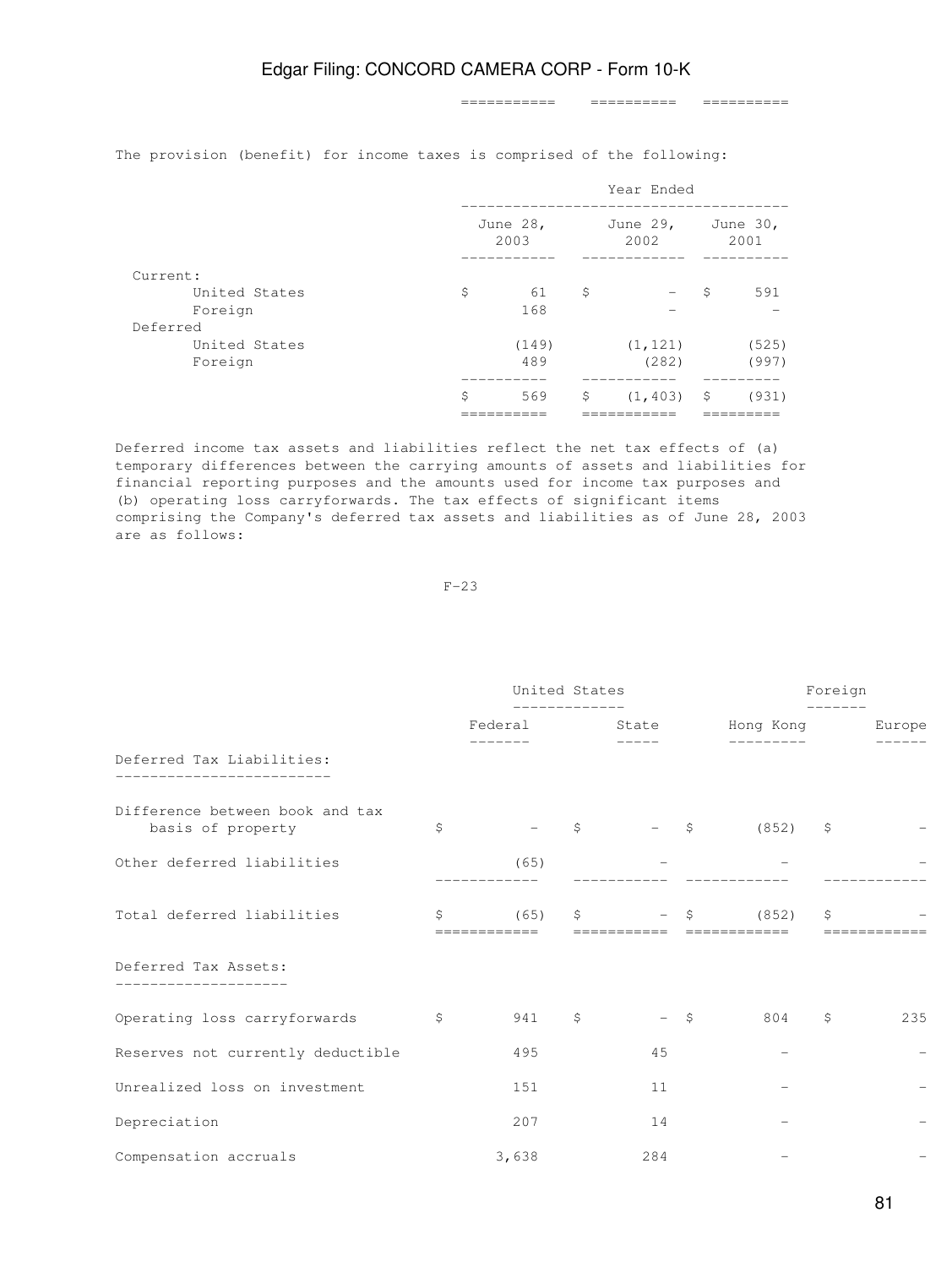| Difference between book and tax<br>basis of property | 347         |            | 26     |      |              |       |
|------------------------------------------------------|-------------|------------|--------|------|--------------|-------|
| Tax credits                                          | 211         |            |        |      |              |       |
| Amortization                                         | 777         |            | 32     |      |              |       |
| Contributions carryover                              | 294         |            | 22     |      |              |       |
| Other deferred tax assets                            | 35          |            | 6      |      |              | 129   |
| Total deferred tax assets                            | \$<br>7,096 | $\ddot{s}$ | 440 \$ | 804  | $\mathsf{S}$ | 364   |
| Less: valuation allowance                            | (151)       |            | (11)   |      |              | (364) |
| Net deferred tax asset                               | \$<br>6,880 | \$         | 429S   | (48) | \$           |       |

The net deferred tax assets included in "Prepaid expenses and other current assets" in the accompanying consolidated balance sheet at June 28, 2003 was \$1.5 million and the net deferred tax assets included in "Other assets" in the accompanying consolidated balance sheet at June 28, 2003 was \$5.8 million.

 $F-24$ 

The tax effects of significant items comprising the Company's deferred tax assets and liabilities as of June 29, 2002 are as follows:

|                                                      | United States              |       |                                            |                          | Foreign  |                          |
|------------------------------------------------------|----------------------------|-------|--------------------------------------------|--------------------------|----------|--------------------------|
|                                                      | -------------<br>Federal   | State |                                            | Kong Hong Europe         | -------- |                          |
| Deferred Tax Liabilities:                            |                            |       |                                            |                          |          |                          |
| Difference between book and tax<br>basis of property | \$                         |       | $ \zeta$ $ \zeta$                          | (866)                    | \$       |                          |
| Other deferred liabilities                           | (116)                      |       |                                            | (15)                     |          |                          |
| Total deferred liabilities                           | \$<br>(116)<br>=========== |       | $\mathsf{S}$ $ \mathsf{S}$<br>============ | (881)<br>===========     | \$       | ========                 |
| Deferred Tax Assets:                                 |                            |       |                                            |                          |          |                          |
| Operating loss carryforwards \$                      |                            |       |                                            | 2,708 \$ 169 \$ 1,322 \$ |          | 1,088                    |
| Reserves not currently deductible                    | 257                        |       | 12                                         |                          |          |                          |
| Depreciation                                         | 157                        |       | 10                                         |                          |          | $\overline{\phantom{m}}$ |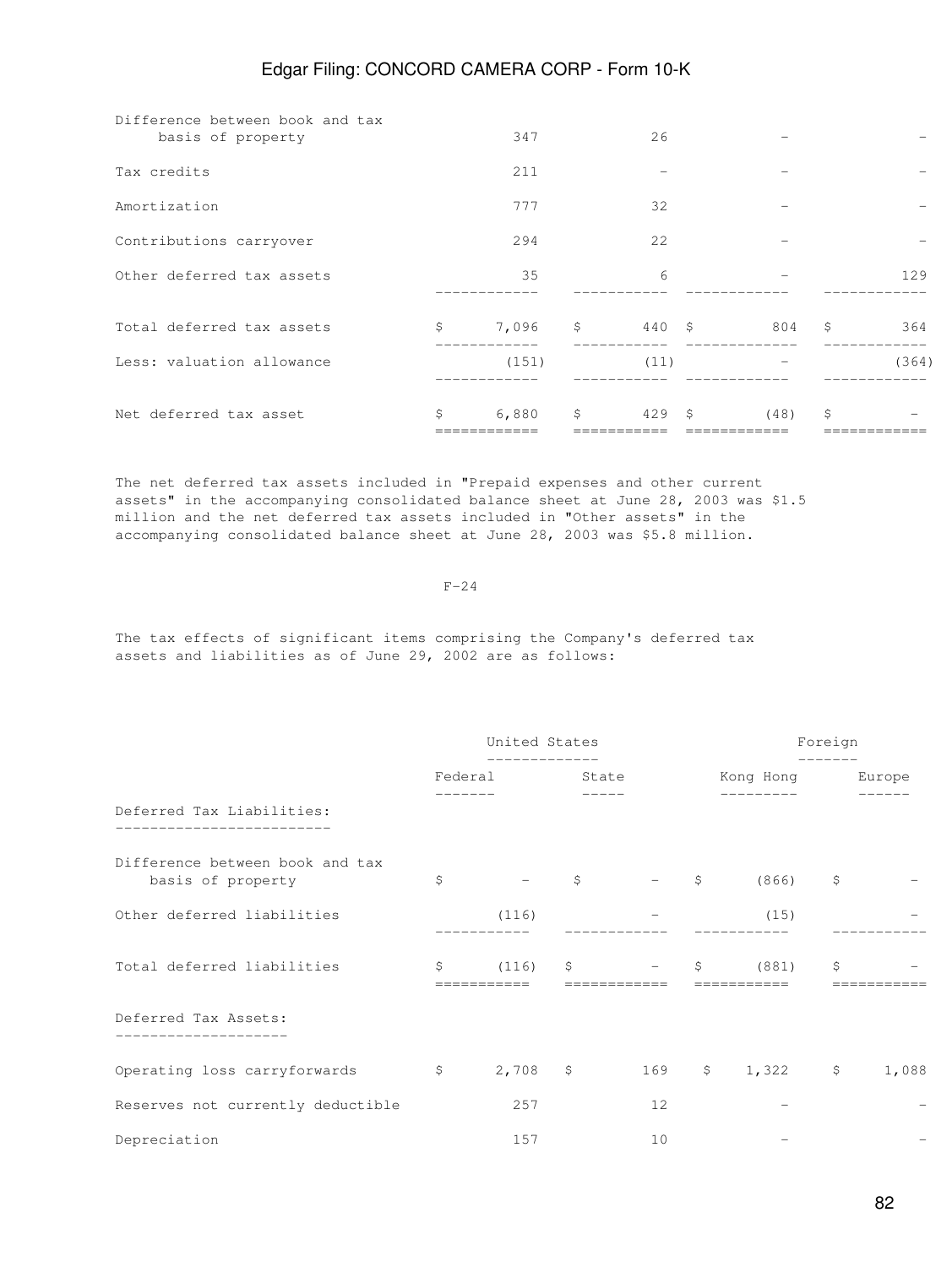| Compensation accruals                                | 2,562                    |              | 172            |              |    |    |
|------------------------------------------------------|--------------------------|--------------|----------------|--------------|----|----|
| Difference between book and tax<br>basis of property | 129                      |              | 8              |              |    |    |
| Tax credits                                          | 129                      |              |                |              |    |    |
| Amortization                                         | 604                      |              | 19             |              |    |    |
| Contributions carryover                              | 308                      |              | 26             |              |    |    |
| Other deferred tax assets                            | 2                        |              | $\overline{4}$ |              |    | 66 |
| Total deferred tax assets                            |                          |              |                |              |    |    |
| Less: valuation allowance                            | $\overline{\phantom{a}}$ |              |                | $-$ (1, 154) |    |    |
| Net deferred tax asset                               | \$<br>6,740              | $\mathsf{S}$ | 420            | \$<br>441    | Ŝ. |    |

The net deferred tax assets included in "Prepaid expenses and other current assets" in the accompanying consolidated balance sheet at June 29, 2002 was \$0.7 million and the net deferred tax assets included in "Other assets" in the accompanying consolidated balance sheet at June 29, 2002 was \$6.9 million.

The Company currently does not pay income or turnover taxes in the PRC on its processing activities, but there can be no assurance that the Company will not be required to pay such taxes in the future. Income derived from Hong Kong business activities is taxed separately from the PRC. The Company's Hong Kong subsidiary's annual tax rate increased from 8.0% to 8.75% effective for Fiscal 2003.

The Company has never paid any income or turnover tax to the PRC related to its processing activities in the PRC. Existing PRC statutes can be construed as providing for a minimum of 10% to 15% income tax and a 3% turnover tax on the Company's business activities; however, the PRC has never attempted to enforce those statutes. The Company has been advised that the PRC's State Tax Bureau is reviewing the applicability of those statutes to processing activities of the type engaged in by the Company, but it has not yet announced any final decisions as to the taxability of those activities. After consultation with its tax advisors, the Company does not believe that any tax exposure it may have on account of its operations in the PRC will be material to its financial statements.

 $F-25$ 

The Company does not provide for U.S. federal income taxes on undistributed earnings of its foreign subsidiaries as it intends to permanently reinvest such earnings. Undistributed earnings of its foreign subsidiaries approximated \$49.0 million as of June 28, 2003. It is not practicable to estimate the amount of tax that might be payable if such earnings were ever remitted. However, no withholding taxes would be payable under current law. As of June 28, 2003, Concord had net operating loss carryforwards for U.S. tax purposes of approximately \$7.8 million, of which approximately \$4.3 million as of June 28, 2003 and June 29, 2002, respectively, were attributable to deductions associated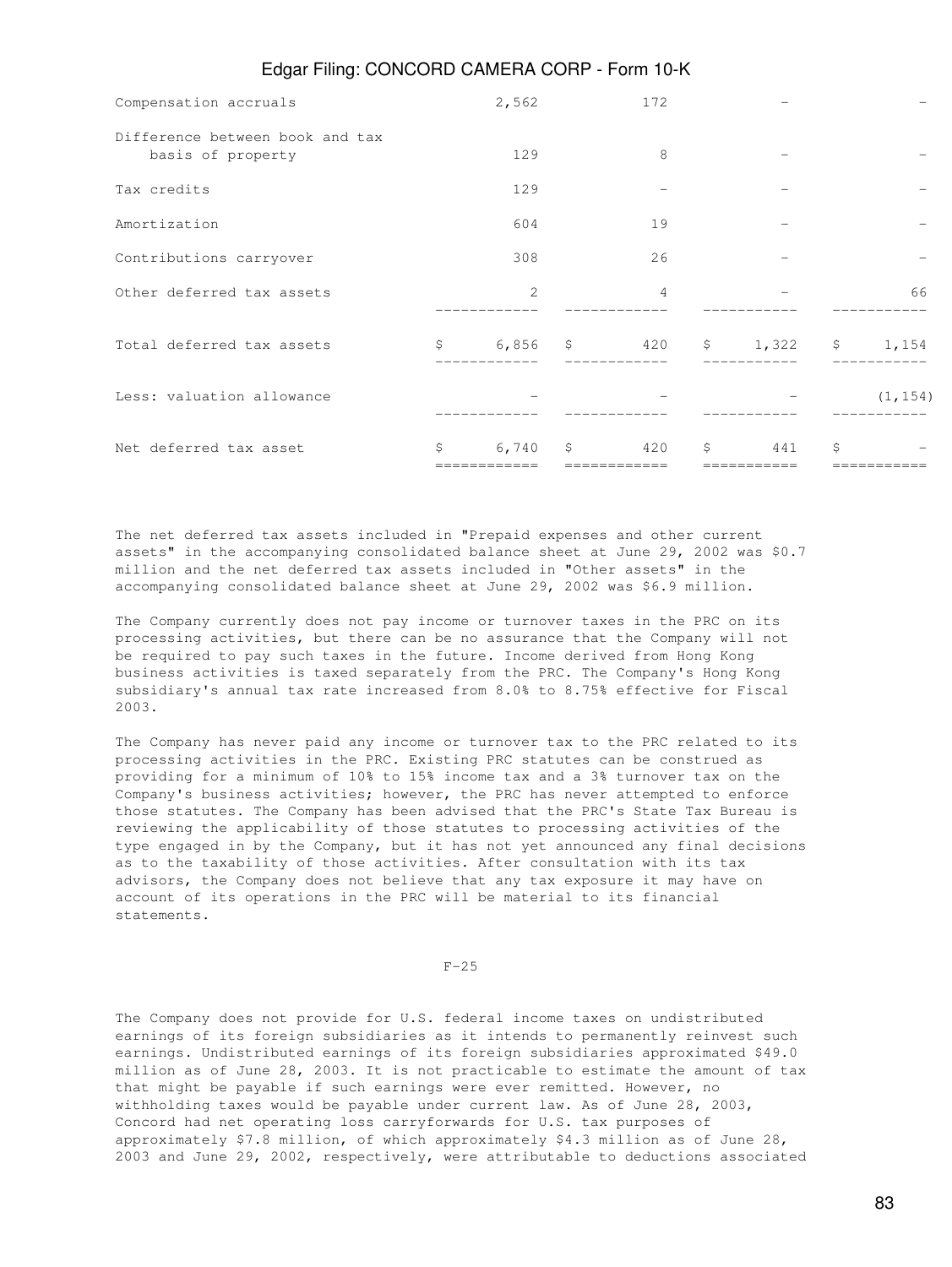with stock option exercises. The net operating loss carryforwards expire as follows: \$2.8 million in 2010 and the balance thereafter. Additionally, the Company has approximately \$10.6 million, of which \$8.2 million relates to Hong Kong, of net operating loss carryforwards related to its foreign operations which have no expiration dates.

As of June 28, 2003, management evaluated the Company's deferred tax asset. As part of assessing the realizability of its deferred tax assets, management evaluated whether it is more likely than not that some portion, or all of its deferred tax assets, will be realized. The realization of its U.S. and Hong Kong deferred tax assets relates directly to the Company's tax planning initiatives and strategies for U.S. federal and state tax purposes and Hong Kong purposes. As of June 28, 2003, based on all the available evidence, management determined that it is more likely than not that its U.S. and Hong Kong deferred tax assets will be fully realized. Accordingly, there was no valuation allowance recorded against its U.S. deferred tax asset at June 28, 2003 except for \$0.2 million related solely to the utilization of a potential capital loss associated with the Company's short-term investments. The Company's management also evaluated its European deferred tax assets and determined that a full valuation allowance of \$0.4 million and \$1.2 million at June 28, 2003 and June 29, 2002, respectively, was appropriate. During Fiscal 2003, the European valuation was reduced by \$0.3 million as a result of utilizing \$0.9 million of net operating loss carryforwards. For Fiscal 2003, Fiscal 2002, and Fiscal 2001, the Company's effective tax rate was 8.2%, (21.1%), and (7.3%), respectively. The Company's future effective tax rate will depend on the apportionment between foreign and domestic taxable income and losses, and the statutory rates of the related tax jurisdictions.

A reconciliation of income tax expense computed at the statutory U.S. federal rate to the actual provision (benefit) for income taxes is as follows:

|                                                               |                  | Year Ended            |    |
|---------------------------------------------------------------|------------------|-----------------------|----|
|                                                               | June 28,<br>2003 | June 29,<br>2002      |    |
|                                                               |                  |                       |    |
| Computed tax (benefit) at statutory U.S. federal<br>tax rates | Ŝ.<br>2,440      | $\frac{2}{3}$ (2,328) | \$ |
| Earnings (loss) of foreign subsidiaries subject               |                  |                       |    |
| to a different tax rate                                       | (1, 752)         | 2,057                 |    |
| U.S. permanent differences                                    | 100              | 44                    |    |
| Utilization of European valuation allowance                   | (283)            | (1, 123)              |    |
| State income tax, net of federal benefit                      | 40               | (78)                  |    |
| Other                                                         | 2.4              | 25                    |    |
|                                                               |                  |                       |    |
| Provision (benefit) for income taxes                          | Ś.<br>569        | (1, 403)              | \$ |
|                                                               |                  |                       |    |

NOTE 15 - COMMITMENTS AND CONTINGENCIES:

Offices and Warehouses

United States

The Company's principal offices, including its U.S. design center, occupy approximately 20,000 square feet at 4000 Hollywood Boulevard, Hollywood,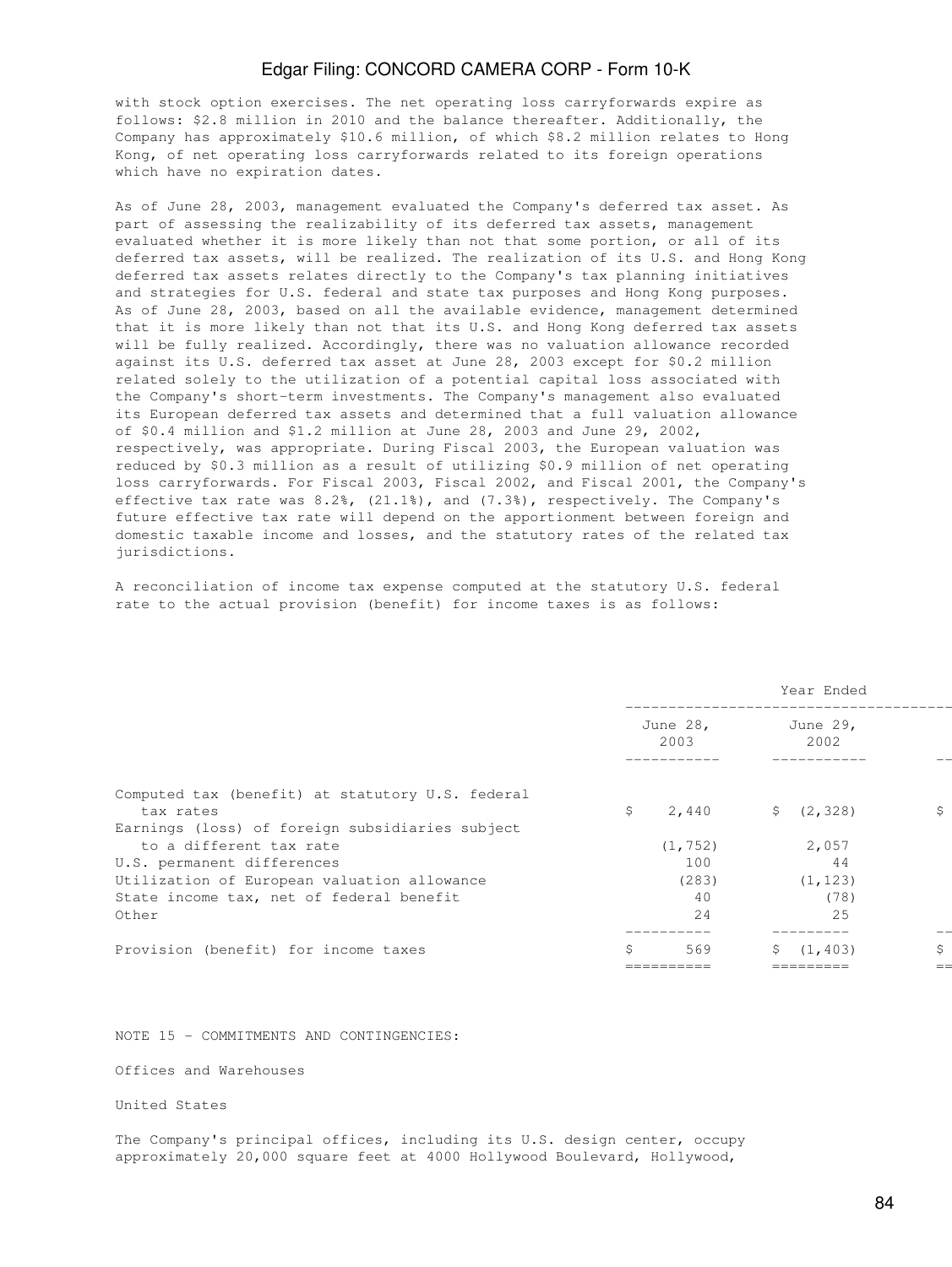Florida. The Company's domestic warehouse is approximately 13,700 square feet, about 825 square feet of which is office space, in Fort Lauderdale, Florida. The Company's leases for these facilities provide for rent of approximately \$25,800 and \$7,700 per month, respectively, with annual increases ranging from 2-3% and 3%, respectively, and expire on January 31, 2014, and January 31, 2009, respectively.

 $F-26$ 

Hong Kong

The Company leases a total of approximately 33,000 square feet of office, business and warehouse space comprised of one floor under a lease expiring in 2047, and four floors under a lease, that has an option to extend to July 31, 2006, expiring in July 2004, at Concord Technology Centre, Texaco Road, Tsuen Wan, New Territories, Hong Kong at a cost of approximately \$16,200 per month including rent and maintenance.

#### PRC Operations

The Company manufactures its products at its manufacturing facilities located in the Longgang District of Shenzhen, PRC (the "Company Facility"). The Company leases three employee dormitories and a canteen (the "Dormitories") at a cost of approximately \$46,000 per month. The aggregate square footage of the Company Facility and the Dormitories is in excess of 600,000 square feet.

In Fiscal 2000, the Company completed an expansion to increase the aggregate size of the Company Facility. The Company also opened a new production facility dedicated to digital image capture device manufacturing. In connection with these construction activities, the Company incurred costs of approximately \$4,000,000. Such costs are being amortized over the expected useful life of the expanded facilities. The current processing agreement with the PRC expires in October 2006. The Company fully expects to renew its agreement and intends to continue to expand its operations in the PRC, but there can be no assurance that the processing agreement will be extended or renewed and the Company will be able to continue to operate in the PRC. Pursuant to a land use agreement, the Company has the title and right to use the land upon which the Company Facility sits through the year 2038. At the end of the term, title and ownership to the land and Company Facility transfer to a PRC governmental agency. At that time, the Company expects to be able to lease the PRC land and improvements thereon at then prevailing rates.

### Other Jurisdictions

The Company owns an 11,000 square foot building on a one-half acre parcel in the UK that is used in connection with its operations in the UK. The Company also leases warehouse and/or office space in France, Canada, and Germany in connection with the activities of its subsidiaries in those jurisdictions.

#### Leases

During Fiscal 2002 and Fiscal 2001, the Company made principal payments under capital lease obligations related to various fixed assets that were classified as capital leases. The initial terms of such capital leases ranged from three to five years and expired at various times through June 29, 2002. Monthly payments on those leases ranged from approximately \$300 to \$45,000. During Fiscal 2002, the Company paid off the remaining balance of its capital lease obligations.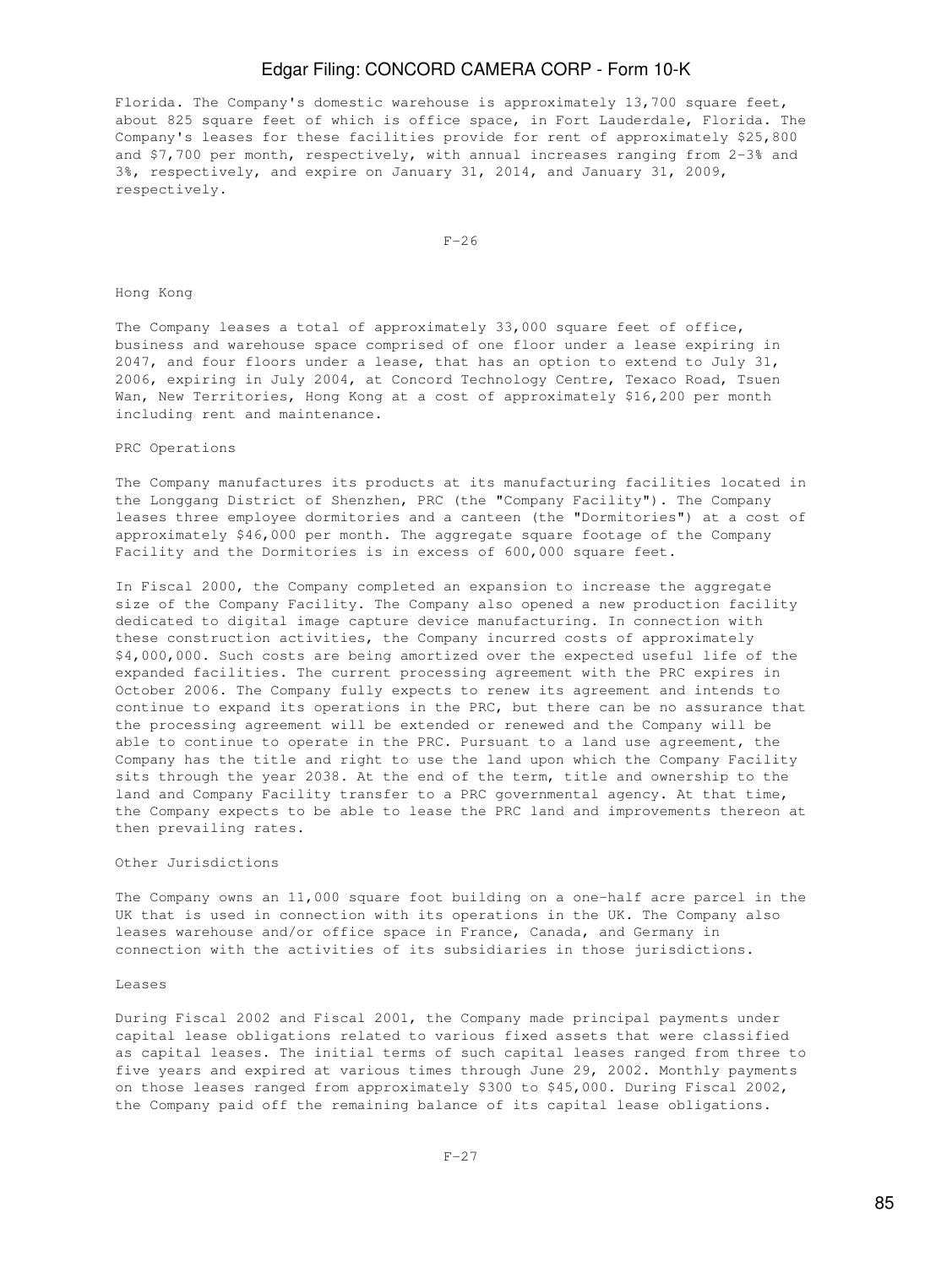Future minimum rental payments for operating leases are as follows: (in thousands)

Fiscal Year -----------

| Total minimum payments | S  | 5,174 |
|------------------------|----|-------|
|                        |    |       |
| Thereafter             |    | 1,891 |
| 2008                   |    | 495   |
| 2007                   |    | 498   |
| 2006                   |    | 509   |
| 2005                   |    | 715   |
| 2004                   | \$ | 1,066 |
|                        |    |       |

Rental expense for operating leases of approximately \$1.6 million, \$1.6 million, and \$1.9 million was incurred for Fiscal 2003, Fiscal 2002 and Fiscal 2001, respectively.

Employment Agreements and Executive SERPS

The employment agreement for Ira B. Lampert (the "Lampert Agreement") has a four-year term that automatically extends each day, by one day, until one party notifies the other that the term should not be further extended. The Lampert Agreement provides that if his employment with the Company is terminated by reason of death or disability, Mr. Lampert or his legal representative would be entitled to receive, in addition to accrued compensation (including, without limitation, any earned but unpaid bonus or long-term incentive awards, any amount of base salary accrued or earned but unpaid, any deferred compensation earned but unpaid, any accrued but unused vacation pay and unreimbursed business expenses (the "Accrued Amounts")), his base salary for the scheduled balance of the term (payable in the case of death in a lump sum), a prorated bonus for the year in which the death or disability occurred, and any other or additional benefits owed to the executive under the then applicable employee benefit plans or policies of the Company, subject in the case of disability to offset against the base salary payment by the amount of any disability benefits provided to him by the Company or under any disability insurance provided by or paid for by the Company.

The Lampert Agreement entitles Ira B. Lampert to participate generally in all pension, retirement, insurance, savings, welfare and other employee benefit plans and arrangements and fringe benefits and perquisites maintained by the Company from time to time for senior executives of a comparable level. In addition to any life insurance provided pursuant to one of the Company's plans, Mr. Lampert is also provided with term life insurance, for such beneficiaries as are designated by Mr. Lampert, of \$5 million face value, and long-term disability coverage with an annual benefit of \$352,000 and a lump sum benefit of \$1 million payable in the event that Mr. Lampert's employment with the Company is terminated due to his disability (the "Additional Life and Disability Insurance"). In addition, the Company may purchase key man life insurance on the life of Mr. Lampert, which may be used to satisfy the Company's obligations under the Lampert Agreement in the event of Mr. Lampert's death. The Company currently maintains \$5 million in key life insurance on the life of Mr. Lampert.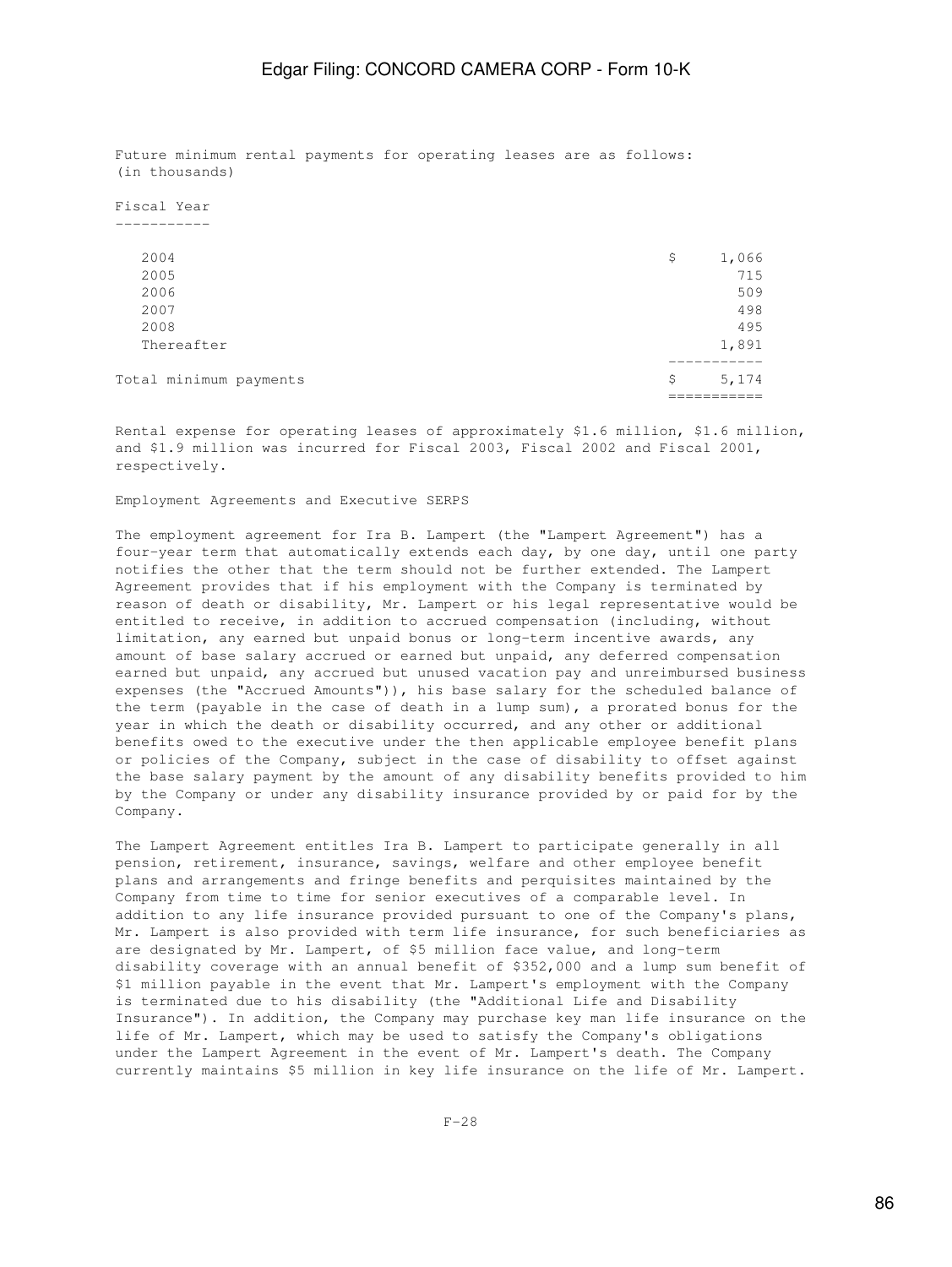If Mr. Lampert's employment is terminated by the Company without cause or if there is a constructive termination without cause, Mr. Lampert would be entitled to receive the Accrued Amounts, his base salary and continuation of his benefits (or the economic equivalent of such benefits), the Additional Life and Disability Insurance and certain perquisites for the scheduled balance of the term and for an additional twelve months thereafter, and a prorated bonus for the year in which the termination occurred. If such termination followed a change of control of the Company, Mr. Lampert would be entitled to receive the salary continuation benefit as a lump sum payment without any discount and, subject to limited exceptions, any benefits, including options, in which he is not at such time fully vested would become fully vested and any options would remain exercisable for the full stated term of the option. If the automatic extensions of the term of the Lampert Agreement are discontinued at the request of the Company and Mr. Lampert's employment is terminated upon expiration of the term, Mr. Lampert would be entitled to receive the Accrued Amounts, his base salary and continuation of his benefits (or the economic equivalent of such benefits), the Additional Life and Disability Insurance and certain perquisites for twelve months after the end of the term, and a prorated bonus for the year in which the termination occurred. In addition, if the severance payments to Mr. Lampert under the Lampert Agreement follow a change in control and, together with other amounts paid to Mr. Lampert, exceed certain threshold amounts and are determined to constitute a parachute payment (as defined in Section 280G(b)(2) of the Internal Revenue Code), Mr. Lampert is to receive an additional amount to cover the federal excise tax with respect thereto on a "grossed up" basis.

If Ira B. Lampert is terminated for cause, or he voluntarily resigns, he will only receive the Accrued Amounts and benefits provided in benefit plans.

The Company also has employment agreements with its other executive officers that provide for annual salaries ranging from approximately \$177,450 to \$450,000, plus certain other fringe benefits. These agreements prohibit the executives from competing with the Company for one year following termination of employment with the Company. Each agreement contains, among other things, termination provisions that may result in the Company being obligated to make severance payments equal to one year's base salary plus certain other fringe benefits.

Pursuant to the Lampert Agreement, the Company adopted a supplemental executive retirement plan and agreement (a "SERP") for the benefit of Ira B. Lampert (the "Lampert SERP"). A specified amount, currently \$500,000, is credited to the Lampert SERP account each year. These yearly credits are 100% vested and not subject to forfeiture. Pursuant to a one-time grant to Mr. Lampert of \$1,549,999 in deferred compensation, made as of April 19, 2000, that amount was added to the Lampert SERP. It vested in three equal annual installments beginning January 1, 2001 and, as such, became fully vested on January 1, 2003.

In addition to the Lampert SERP, in connection with grants of deferred compensation to its executive officers, the Company has adopted various SERPs for the benefit of those executives. A total of \$1,915,000 has been contributed to the executive SERPs (other than the Lampert SERP), which range from \$100,000 to \$750,000 per executive, before giving effect to the Deferred LTCIP Awards that will be added to the SERP of those executive officers who were granted a Deferred LTCIP Award on August 6, 2003. Generally, the amounts in the executive SERPs vest in installments over a period of not less than three years, subject to the executive's continued employment, and most provide for accelerated vesting, in whole or in part, if the executive's employment is terminated by the Company without cause. Additionally two executive officers have elected to defer compensation from time to time, pursuant to their respective deferral agreements with the Company.

Each time the Company credits an executive's account under a SERP or deferral agreement, the Company simultaneously contributes an equal amount to a trust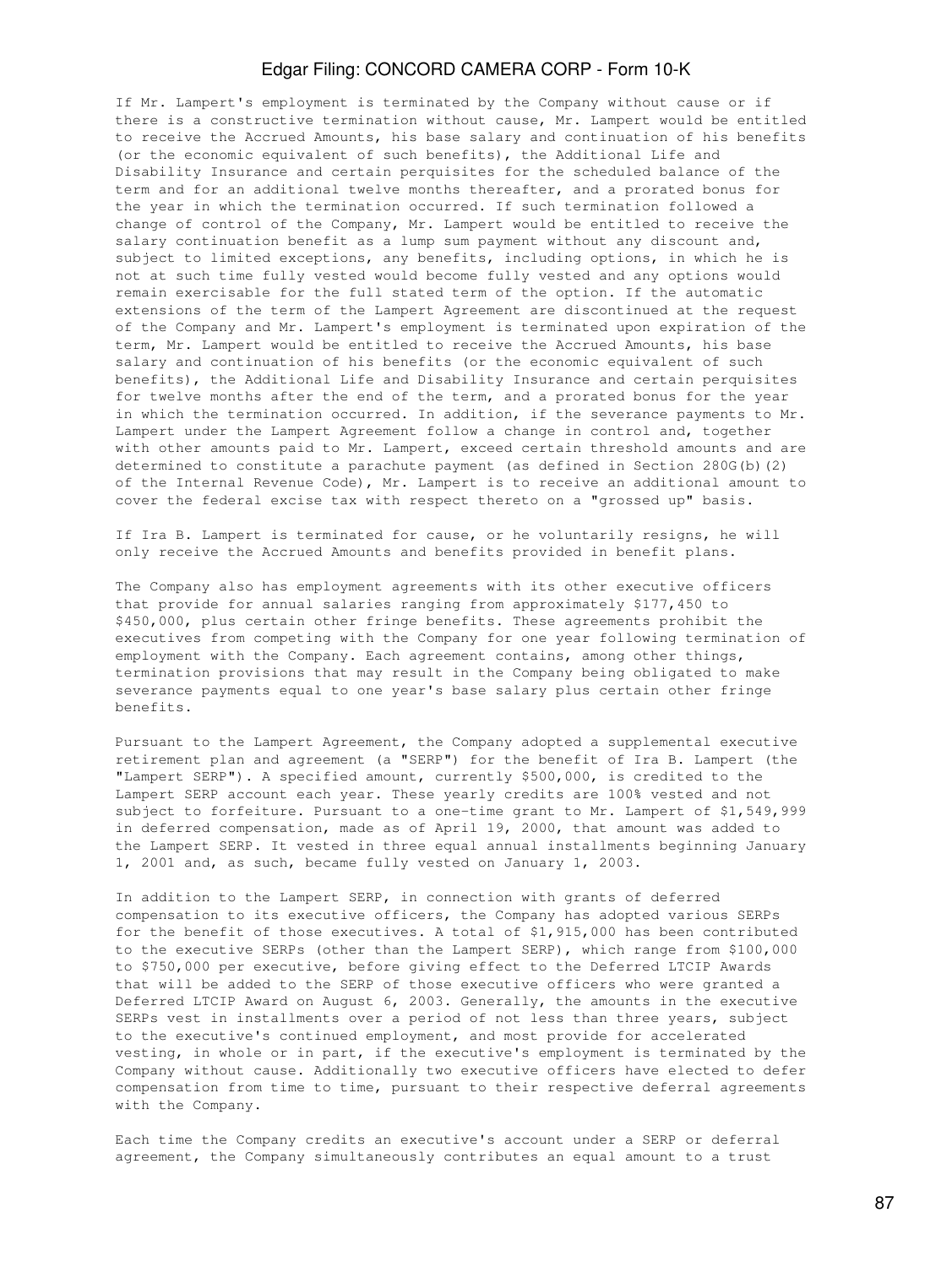established for the purpose of accumulating funds to satisfy the obligations incurred by the Company pursuant to the same.

SERP and other deferred compensation account balances, including investment earnings, are recorded as a deferred compensation asset and the related vested balances are recorded as a deferred compensation liability. See Note 7, "Other Assets," and Note 10, "Other Liabilities," of the accompanying Notes to Consolidated Financial Statements.

#### License and Royalty Agreements

On August 26, 2002, the Company entered into two Polaroid licensing agreements. The two license agreements provide for the exclusive (with the exception of products already released by Polaroid into the distribution chain), worldwide use by the Company of the Polaroid brand trademark in connection with the manufacture, distribution, promotion and sale of single use cameras and traditional film based cameras, including zoom cameras, and certain related accessories. The licenses do not include instant or digital cameras. Each license includes an initial term of three and a half years and may be renewed under the same economic terms at the Company's option, for an additional three-year period. Each license agreement provides for the payment by the Company of \$3.0 million of minimum royalties, or \$6.0 million in total, which will be fully credited against percentage royalties. Pursuant to the terms of the license agreements, in August 2002, the Company paid a total of \$4.0 million, which represented \$2.0 million for each license agreement, as partial payment of the minimum royalties and has recorded these payments as prepaid assets. These assets are amortized based on a percentage of sales. Additionally, the Company has recorded the remaining \$2.0 million future minimum royalty payments as a liability.

 $F-29$ 

Effective January 1, 2001, the Company entered into a new twenty-year license agreement with Fuji Photo Film Ltd ("Fuji"). Under the new license agreement, Fuji granted to the Company a worldwide (excluding Japan until January 1, 2005) non-exclusive license to use certain of Fuji's patents and patent applications related to single-use cameras. In consideration of the license, Concord agreed to pay a license fee and certain royalty payments to Fuji. Accordingly, a significant portion of the balance for patents, trademarks and licenses, net in "Other assets" in the accompanying consolidated balance sheets at June 28, 2003 and June 29, 2002 was an asset associated with the Fuji license. Concord has also recorded as a liability a corresponding amount that was included in licensing related obligations in "Other liabilities" in the accompanying consolidated balance sheets at June 28, 2003, and June 29, 2002 which was equal to the present value of future license fee payments. Because these recorded amounts were the result of a non-cash transaction, they are not reflected in the changes in "Other assets" and "Other liabilities" in the accompanying consolidated statement of cash flow for Fiscal 2001. These assets are amortized based on quantities of units produced.

Additionally, the Company has other license and royalty agreements that require the payment of royalties based on the manufacture and/or sale of certain products. The Company's license and royalty agreements expire at various dates through Fiscal 2021. Total amortization and royalty expense for all licensing and royalty agreements for Fiscal 2003, Fiscal 2002 and Fiscal 2001 was \$4.5 million, \$4.2 million and \$3.3 million, respectively.

#### Purchase Commitment

At June 28, 2003, the Company has a \$2.0 million purchase commitment to procure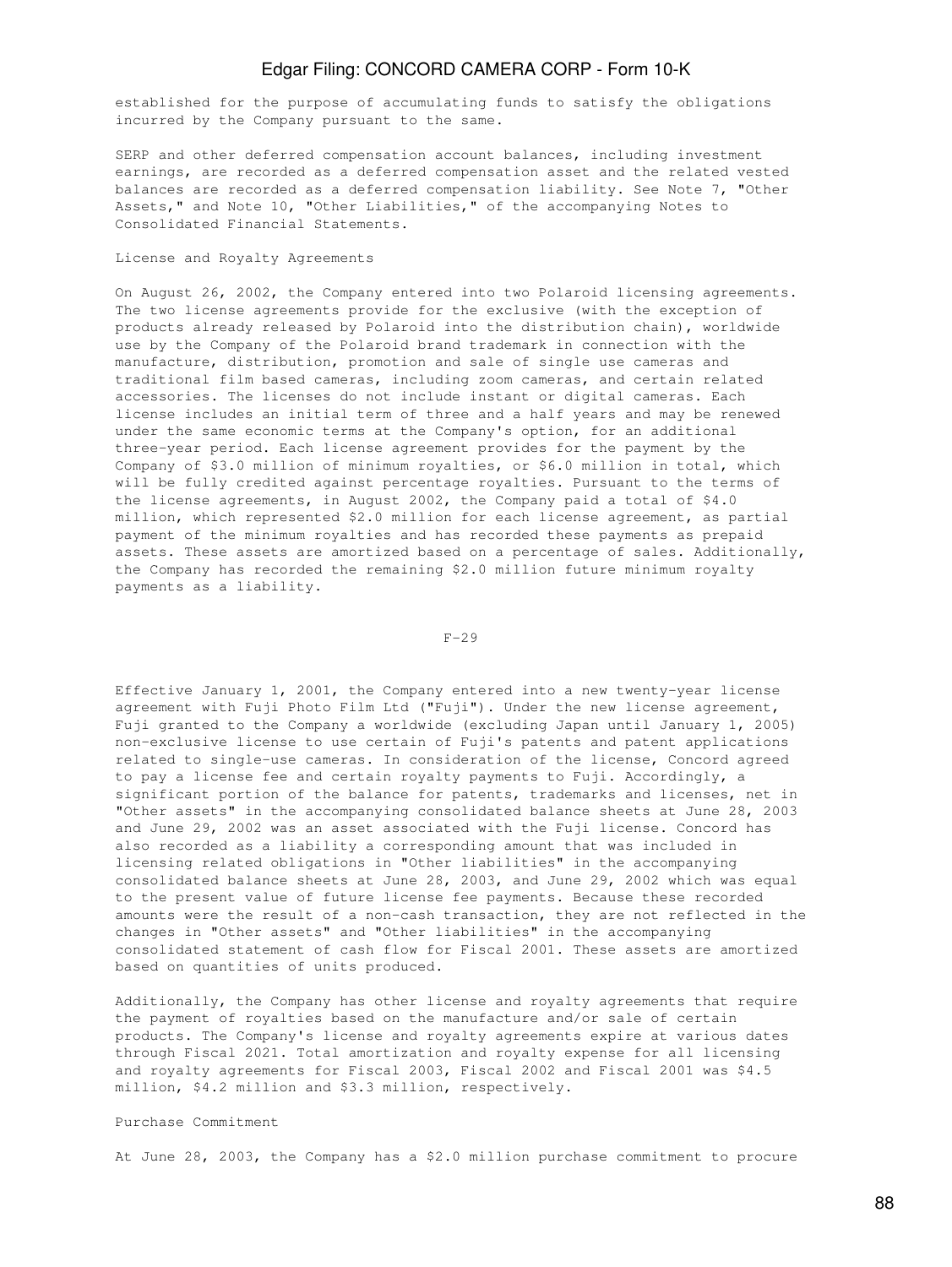a certain quantity of material from a vendor.

Indemnification

At June 28, 2003, the Company has an indemnification agreement with a certain third party to reimburse it for legal costs incurred by this party in connection with the securities class action against the Company. As of June 28, 2003, the Company has accrued \$0.2 million related to such indemnification and is classified in "Accrued expenses" in the accompanying consolidated balance sheet. See Note 16, "Litigation and Settlements," of the accompanying Notes to Consolidated Financial Statements.

#### Deferred Long Term Compensation

On August 6, 2003, certain executive officers were awarded \$1.9 million in the aggregate of contingent deferred compensation, which is not yet earned or vested, under the Company's Amended and Restated 2002 Long-Term Cash Incentive Plan (the "LTCIP") with respect to the Fiscal 2002-2003 performance period (the "Deferred LTCIP Awards"). The Deferred LTCIP Awards vest, so long as the executive continues to be employed by the Company, in three equal annual installments on August 6, 2004, 2005 and 2006, or immediately upon: (i) a change of control of the Company; or (ii) the executive's death or disability. The Deferred LTCIP Award granted to Ira B. Lampert has substantially the same terms and conditions as the other Deferred LTCIP Awards, however, in addition to the events that will accelerate the vesting of the other Deferred LTCIP Awards, it provides for immediate vesting in the event of termination without cause, a constructive termination of employment without cause, or the non-renewal of his employment contract. The Lampert SERP and the SERPs of other executives to whom Deferred LTCIP Awards were granted are being amended to include appropriate terms to govern the Deferred LTCIP Awards. Once the relevant SERPs have been amended, the Company will contribute the foregoing amounts to trusts established for the purpose of holding funds to satisfy the Company's obligations under the Deferred LTCIP Awards. The Company expenses the Deferred LTCIP Awards over the vesting period.

#### F-30

#### NOTE 16 - LITIGATION AND SETTLEMENTS:

In July 2002, a class action complaint was filed against the Company and certain of its officers in the United States District Court for the Southern District of Florida by individuals purporting to be shareholders of the Company. The Company filed a motion to dismiss the lawsuit on August 30, 2002. The complaint was dismissed by the Court in December 2002 in response to the motion to dismiss filed by the Company. In January 2003, an amended class action complaint (the "Amended Complaint") was filed adding certain of the Company's current and former directors as defendants. The lead plaintiffs in the Amended Complaint seek to act as representatives of a class consisting of all persons who purchased the Company's Common Stock (i) issued pursuant to the Company's September 26, 2000 secondary offering (the "Secondary Offering") or (ii) during the period from September 26, 2000 through June 22, 2001, inclusive (the "Class Period"). The Amended Complaint asserts, among other things, that the Company made untrue statements of material fact and omitted to state material facts necessary to make statements made not misleading in the Registration Statement and Prospectus issued in connection with the Secondary Offering, in periodic reports it filed with the Securities and Exchange Commission and in press releases it made to the public regarding its operations and financial results. The allegations are centered around claims that the Company failed to disclose that the transaction with then customer, KB Gear Interactive, Inc. ("KB Gear"), was a highly risky transaction, claims that throughout the Class Period the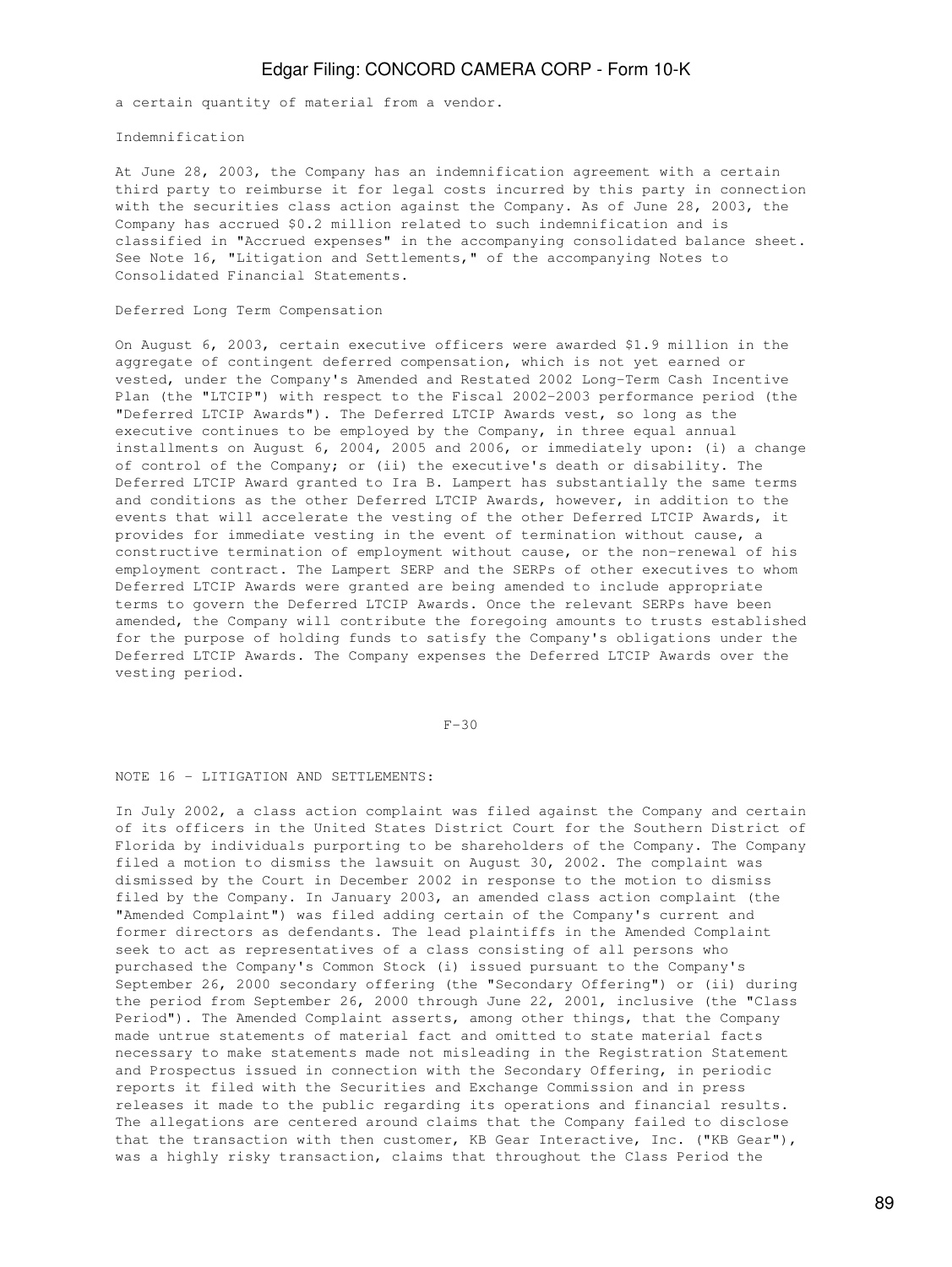Company failed to disclose that a large portion of its accounts receivable was represented by a delinquent and uncollectible balance due from then customer, KB Gear, and claims that such failures artificially inflated the price of the Common Stock. The Amended Complaint seeks unspecified damages, interest, attorneys' fees, costs of suit and unspecified other and further relief from the court. The Company intends to vigorously defend the lawsuit and filed a motion to dismiss the Amended Complaint on April 18, 2003. The lawsuit is in the earliest stage and discovery has not yet commenced. Although the Company believes this lawsuit is without merit, its outcome cannot be predicted, and if adversely determined, the ultimate liability of the Company, which could be material, cannot be ascertained. On September 17, 2002, the Company was advised by the staff of the Securities and Exchange Commission that it is conducting an informal inquiry related to the matters described above. On October 15, 2002, the staff of Nasdaq requested certain information and materials related to the matters described above and as to matters related to the previously reported embezzlement of Company funds by a former employee, uncovered in April 2002.

In May 2003, a related class action complaint was filed against the Company and certain of its officers in the United States District Court for the Southern District of Florida. This second class action contains allegations which are the same or similar to the allegations of the previously existing class action described above. In view of the procedural history of the existing class action, the Company questions the propriety of this second class action and has so notified counsel for the plaintiffs in the second action. The Company has not been served with this related class action complaint. On September 8, 2003, the Court issued an Order requiring the plaintiff's, on or before September 12, 2003, to show cause why the second class action should not be dismissed for failure to serve the complaint upon the defendants within the 120 day period prescribed by the Federal Rules of Civil Procedure. In its Order, the Court stated that the plaintiff's failure to show cause will result in dismissal of the complaint without prejudice. If it is not dismissed by the Court, the Company intends to vigorously defend this lawsuit. The lawsuit is in the earliest stage and discovery has not yet commenced. Although the Company believes this lawsuit is without merit, its outcome cannot be predicted, and if adversely determined, the ultimate liability of the Company, which could be material, cannot be ascertained.

As previously reported, a patent infringement complaint was filed by the Massachusetts Institute of Technology and Electronics for Imaging, Inc. against 214 defendants, including the Company, in April 2002 in the United States District Court for the Eastern District of Texas. A settlement has been reached between the Company and the plaintiff in this matter. The settlement is not material and does not have a material adverse effect on our financial position or results of operations.

F-31

The Company is involved from time to time in routine legal matters incidental to its business. In the opinion of our management, the resolution of such matters will not have a material adverse effect on its financial position or results of operations.

NOTE 17 - RELATED PARTY TRANSACTIONS:

On May 1, 2002, the Company entered into a consulting agreement with William J. Lloyd, a member of the Board of Directors. Pursuant to the agreement, Mr. Lloyd provided consulting services to the Company on an as needed basis in exchange for a \$5,000 per month retainer payable at the end of each calendar month and reimbursement of all reasonable business expenses. The term of the agreement was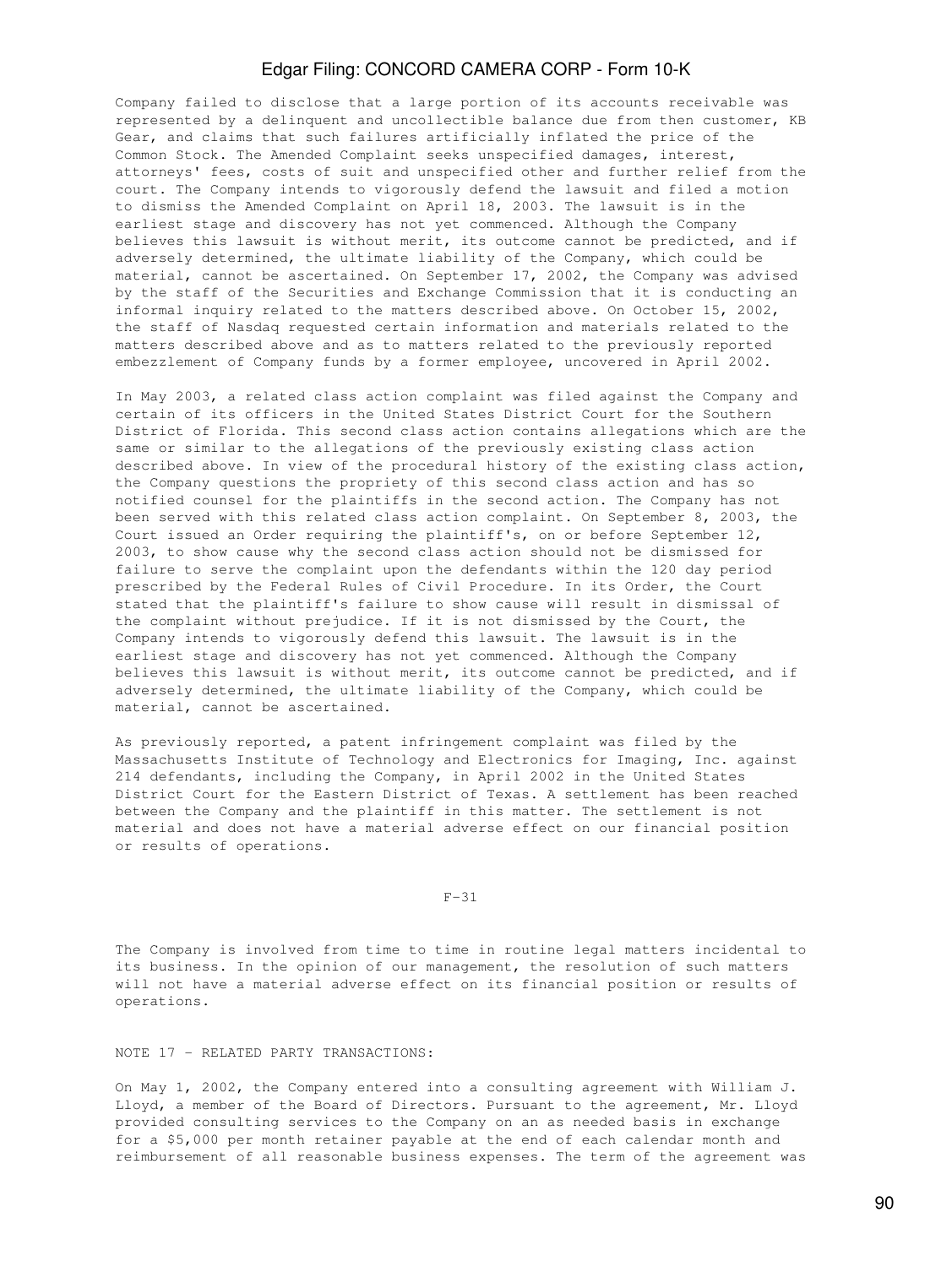to continue from May 1, 2002 until terminated by either party. The Company accepted Mr. Lloyd's resignation from the Board of Directors, effective July 31, 2003, and his consulting agreement was terminated effective June 15, 2003.

A corporation controlled by J. David Hakman provided consulting services to the Company from 1997 to July 2002 pursuant to an engagement agreement entered into on September 25, 1997, as later amended and supplemented (the "Hakman Agreement"). Pursuant to the Hakman Agreement, the Company granted a warrant to purchase up to 260,000 shares of Common Stock at an exercise price of \$2.25 per share to the corporation controlled by Mr. Hakman. In October 2000, the corporation exercised the warrant as to all 113,000 shares that had vested up until that time. On September 25, 2002, the corporation exercised the warrant as to another 77, 000 shares that were vested and exercisable at that time. The warrant never vested as to the remaining 70,000 shares and expired on September 25, 2002.

#### NOTE 18 - OTHER ITEMS

During the third quarter of Fiscal 2003, the Company favorably resolved a disputed claim with a DMS customer. Over the course of a 30-month DMS supply agreement, which expired in January 2002, the Company recorded certain accrued assets and liabilities. The favorable resolution resulted in a reversal of these accrued assets and liabilities with a corresponding reduction of cost of products sold of \$2.2 million recorded in the accompanying consolidated statement of operations for Fiscal 2003.

During the third quarter of Fiscal 2002, the Company recognized a provision for inventory of approximately \$2.3 million principally related to the rationalization of sub-one megapixel digital inventory comprised of components and finished goods. The Company recorded the provision for inventory in cost of products sold in the accompanying consolidated statements of operations for Fiscal 2002.

During the second quarter of Fiscal 2002, the Company recorded a \$1.0 million accounts receivable provision related to Kmart Corporation which filed for protection under Chapter 11 of the U.S. Bankruptcy Code on January 22, 2002. In the third quarter of Fiscal 2002, the Company recorded a recovery of approximately \$0.3 million associated with the sale to a third party of the Kmart Corporation accounts receivable. The initial provision for doubtful accounts recorded in the second quarter of Fiscal 2002 and subsequent recovery in the third quarter of Fiscal 2002 were included in general and administrative expenses in the accompanying statements of operations for Fiscal 2002.

During the first quarter of Fiscal 2002, the Company recognized a provision related to accounts receivable of \$1.6 million, and a provision related to inventory of \$1.8 million. Both of these provisions related to Polaroid Corporation ("Polaroid"), which filed for protection under Chapter 11 of the U.S. Bankruptcy Code on October 12, 2001, and were included in general and administrative expenses and cost of products sold, respectively, in the accompanying consolidated statements of operations for Fiscal 2002. As a result of inventory sales to Polaroid, in the third quarter of Fiscal 2002, the Company recorded approximately \$0.8 million of income by reducing part of the \$1.8 million provision. In the first quarter of Fiscal 2003, in settlement of Concord's outstanding claims related to the Polaroid bankruptcy, the Company recorded as a reduction of general and administrative expenses a \$0.5 million payment.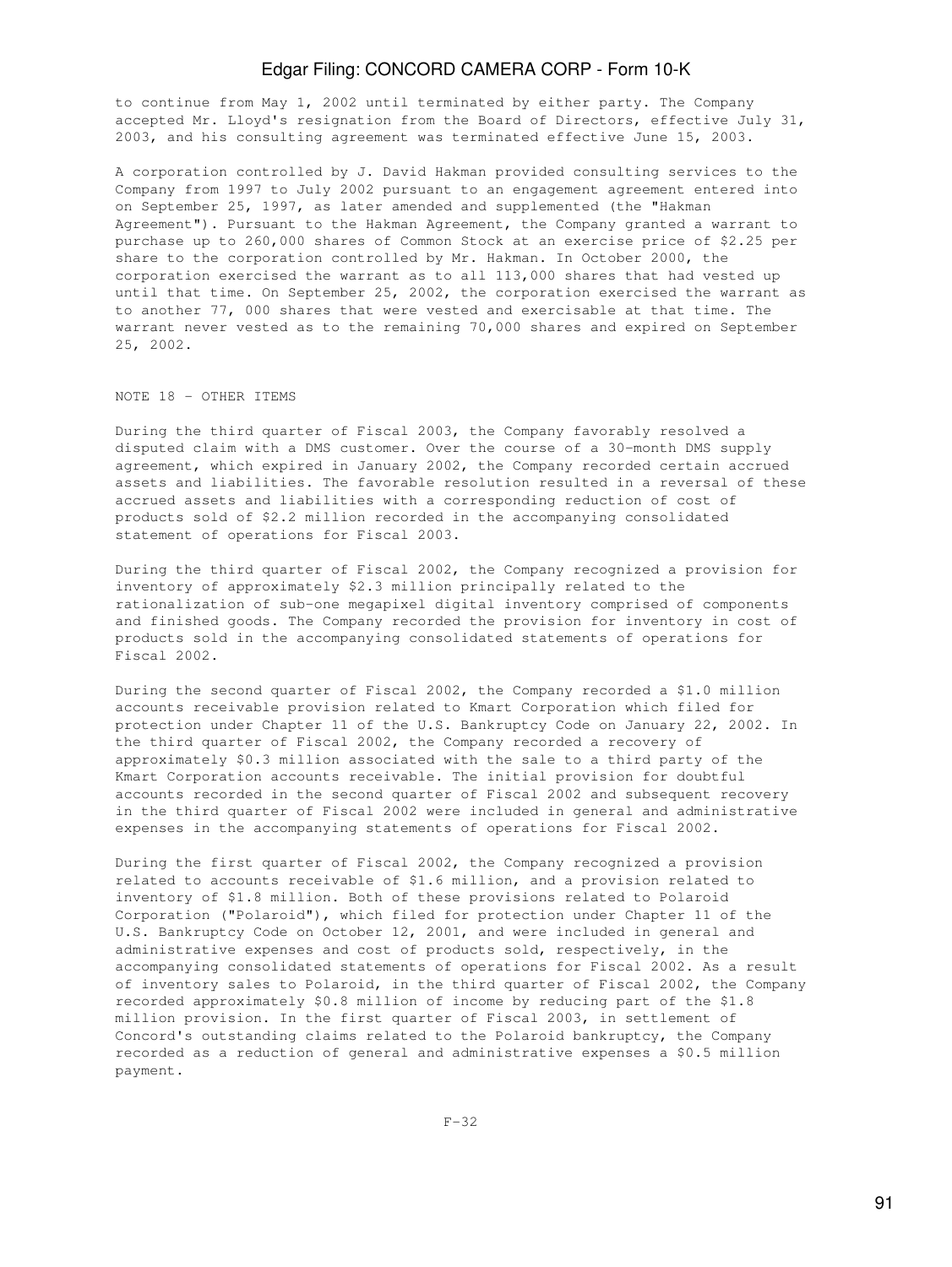During the fourth quarter of Fiscal 2001, the Company recognized a provision for doubtful accounts of approximately \$15.8 million, and a provision for inventory of approximately \$2.7 million. These provisions related to a former DMS customer and were included in general and administrative expense and cost of products sold, respectively, in the accompanying consolidated statements of operations for Fiscal 2001. Additionally, in the fourth quarter of Fiscal 2001, the Company recorded a \$2.0 million provision resulting from inventory written down to the lower of cost or market value. These costs were included in cost of products sold in the accompanying consolidated statement of operations for Fiscal 2001.

During the fourth quarter of Fiscal 2001, the Company announced a restructuring and cost containment initiative ("Restructuring Initiative"), which consisted of facilities consolidation, the closure of the Company's single use camera short run labeling facility in the United States, and the termination of approximately 71 employees primarily employed in manufacturing, engineering, sales and marketing and administration functions. The Company also reduced its manufacturing workforce in the PRC by approximately 2,000 workers. The Restructuring Initiative was fully implemented by the end of Fiscal 2002. Initial costs accrued for the Restructuring Initiative were approximately \$1.4 million which were comprised of approximately \$0.4 million related to the closure of facilities and approximately \$1.0 million related to personnel redundancy costs. During Fiscal 2002 the Company implemented elements of its Restructuring Initiative and incurred approximately \$0.8 million and \$0.2 million, respectively, in payments related to personnel redundancy costs and facilities consolidation. During the fourth quarter of Fiscal 2002, the Company reversed its remaining accrual balance of \$0.4 million by recording a corresponding reduction in cost of products sold and general and administrative expenses in the amounts of \$0.1 million and \$0.3 million, respectively.

#### NOTE 19 - RECOVERY OF OPERATING EXPENSES, NET:

In April 2002, the Company uncovered a fraudulent scheme including check forgery by a former employee, which resulted in the embezzlement of approximately \$1.3 million over an eighteen-month period ending in April 2002, the preponderance of which occurred in Fiscal 2002. The Company's investigation confirmed that the former employee acted alone and the misappropriated funds have been identified. The Company has recovered all but \$0.1 million of the embezzlement from a combination of insurance proceeds, assets secured and assets to be recovered from the individual. Accordingly, the Company has recorded accrued receivables, net of cash recoveries, of \$0.1 million and \$1.2 million in prepaid expenses and other current assets in the accompanying consolidated balance sheets as of June 28, 2003 and June 29, 2002, respectively. In addition, the Company recorded under the caption "(Recovery) of operating expenses, net" in the accompanying consolidated statement of operations for Fiscal 2002, \$1.2 million related to the recovery, which is net of \$0.1 million of expenses related to the investigation and recovery efforts. The entire amount of the recovery was recorded in the third quarter of Fiscal 2002 due to the fact that it was impractical to determine the impact on Fiscal 2002 quarterly periods. The embezzled amounts relating to the prior fiscal year were not significant.

### NOTE 20 - TERMINATED ACQUISITION COSTS:

Terminated acquisition costs of \$0.8 million for Fiscal 2001 were related to a proposed acquisition that was not consummated. Negotiations regarding this acquisition were terminated in September 2000.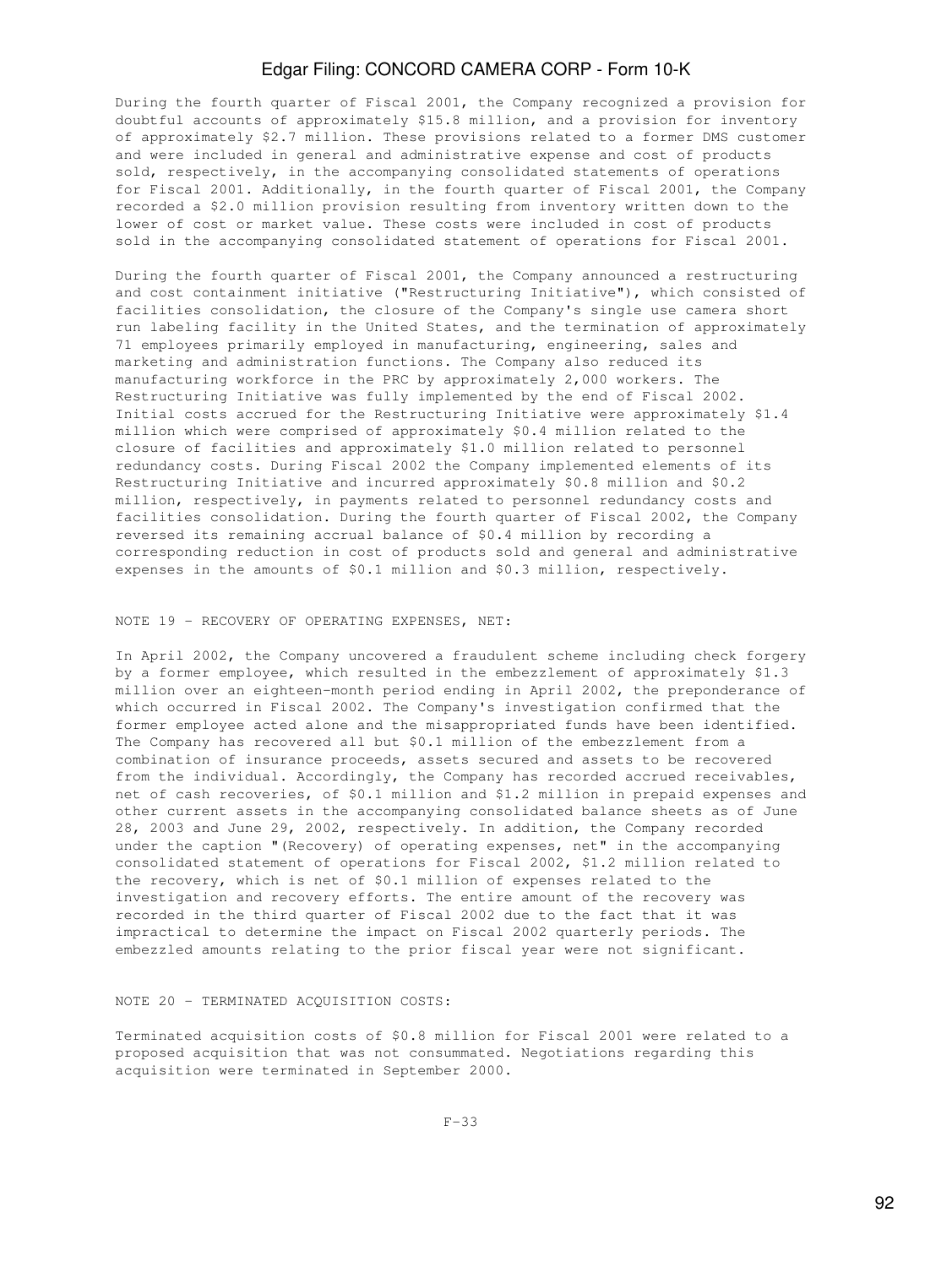NOTE 21 - OTHER (INCOME), NET: (in thousands)

Included in the accompanying consolidated statements of operations under the caption, other (income), net is the following:

|                                        |    | June 28,<br>2003 |    | June 29,<br>2002     |    | June 30,<br>2001 |
|----------------------------------------|----|------------------|----|----------------------|----|------------------|
| Investment income<br>Arbitration award | S  | $(1, 527)$ \$    |    | (2, 351)<br>(1, 178) | .S | (5, 123)         |
| Foreign currency (gain), net           |    | (1, 406)         |    | (193)                |    | (348)            |
| Other expenses, net                    |    | 561              |    | 662                  |    | 579              |
| Other (income), net                    | \$ | (2, 372)         | S. | (3,060)              | S  | (4, 892)         |

#### NOTE 22 - GEOGRAPHIC AREA INFORMATION:

Pursuant to SFAS No. 131, Disclosure About Segments of a Business Enterprise and Related Information, the Company is required to report segment information. Since the Company operates in only one business segment, imaging equipment, and sells only one type of product, image capture devices, no additional segment reporting is required. SFAS No. 131 also requires certain revenue disclosures of geographic information based on the Company's determination as to which regions such revenues were attributed. Accordingly, for purposes of this disclosure, the Company attributed RSD sales to the region where the customer's home office was located and all DMS sales were attributed to Asia. A summary of selected financial information regarding the Company's geographic operations (the Americas consist of the United States, Canada, and Latin America; Europe consists of the United Kingdom and the other countries in the European Union; Asia consists of Hong Kong and the PRC) is set forth below:

|                                                                                    | Year Ended   |                                                                |  |                                              |  |             |  |  |  |  |
|------------------------------------------------------------------------------------|--------------|----------------------------------------------------------------|--|----------------------------------------------|--|-------------|--|--|--|--|
| Sales made to unaffiliated customers: June 28, June 29, June 30,<br>(in thousands) |              |                                                                |  | 2003 2002 2001                               |  |             |  |  |  |  |
| Americas<br>Europe<br>Asia                                                         |              | $$101,866$ \$ 68,703 \$ 56,840                                 |  | 41,677 26,257 26,315<br>46,240 34,357 96,906 |  |             |  |  |  |  |
| Total                                                                              |              | $$189,783$ \$ 129,317 \$ 180,061<br>============= ============ |  |                                              |  | =========== |  |  |  |  |
| Identifiable assets:<br>(in thousands)                                             |              | June 28, June 29,<br>2003 2002                                 |  |                                              |  |             |  |  |  |  |
| Americas<br>Europe<br>Asia                                                         |              | $$126,622$$ \$ 139,722                                         |  | 17,837 9,284<br>61,355 49,070                |  |             |  |  |  |  |
| Total                                                                              | $\mathsf{S}$ | 205,814 \$ 198,076<br>=============                            |  | =========                                    |  |             |  |  |  |  |

In Fiscal 2003, each of the following customers accounted for at least 10% of net sales: Walgreen Co. ("Walgreens"), Wal-Mart Stores, Inc. ("Wal-Mart") and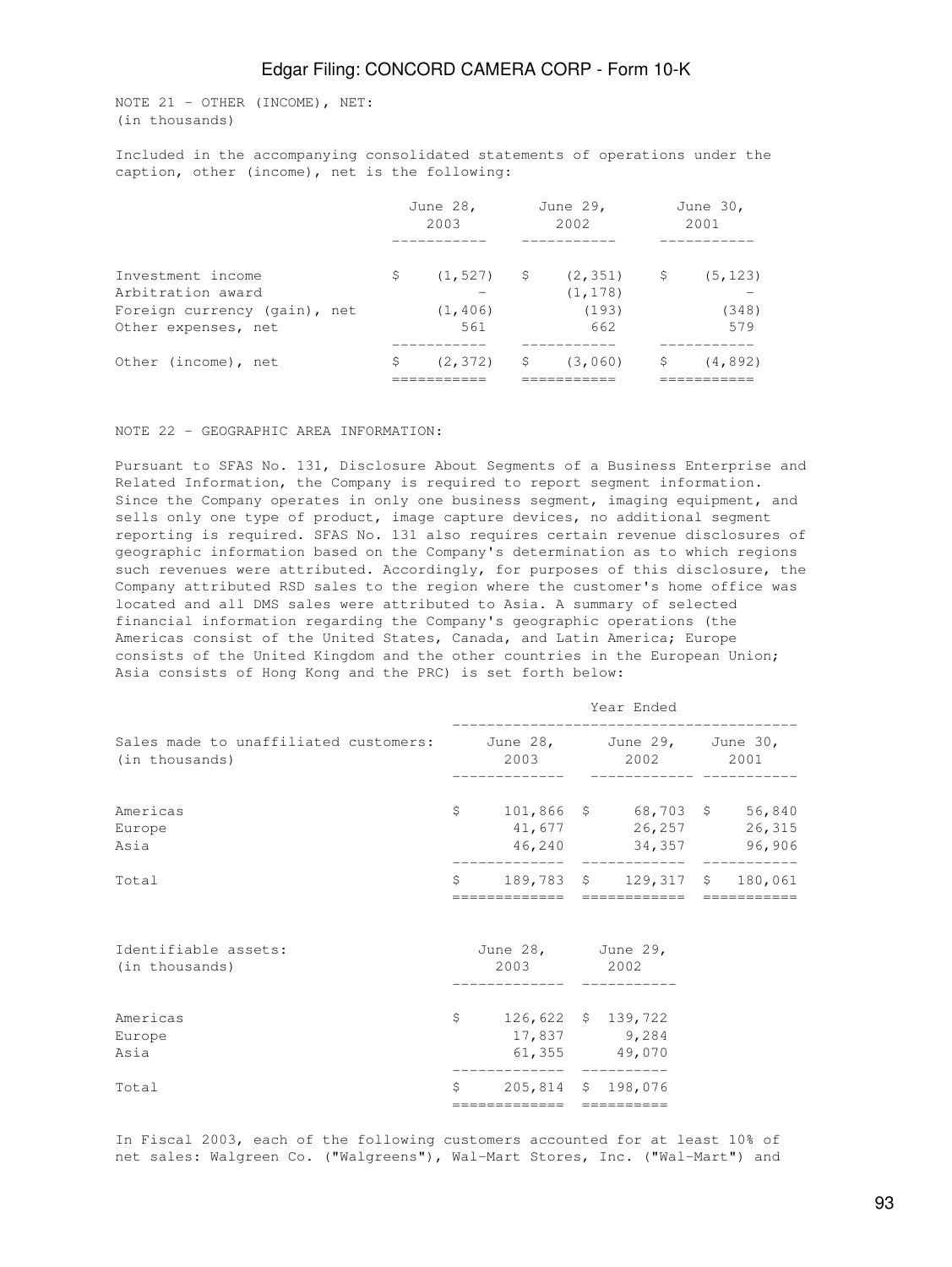Eastman Kodak Company ("Kodak"). These companies represented the Company's three largest customers generating net sales in Fiscal 2003 of approximately \$36.3 million (19.1% of total net sales), \$32.7 million (17.2% of total net sales) and \$29.7 million (15.6% of total net sales), respectively. The loss of any one of these customers or significantly reduced sales to these customers could have a material adverse impact on results of operations.

 $F-34$ 

In Fiscal 2002, each of the following customers accounted for at least 10% of consolidated net sales: Walgreens and Wal-Mart. These companies represented the Company's largest customers generating net sales of approximately \$25.4 million (19.6% of total net sales) and \$24.0 million (18.6% of total net sales), respectively.

In Fiscal 2001, each of the following customers accounted for at least 10% of consolidated net sales: KB Gear, (former customer), Walgreens, and Kodak. Net sales to these companies were approximately \$26.2 million (14.6% of total net sales), \$25.9 million (14.4% of total net sales) and \$22.6 million (12.6% of total net sales), respectively.

No other customer accounted for 10% or more of consolidated net sales during Fiscal 2003, Fiscal 2002 or Fiscal 2001.

NOTE 23 - QUARTERLY RESULTS (UNAUDITED): (in thousands)

|                                   |     |                               |              |                                  |                | Quarter Ended    |             |
|-----------------------------------|-----|-------------------------------|--------------|----------------------------------|----------------|------------------|-------------|
|                                   |     | Sept. 28, Dec. 28,<br>2002    |              | 2002                             |                | Mar. 29,<br>2003 |             |
|                                   |     |                               |              |                                  |                |                  |             |
| Net sales                         | \$  | 30,182                        | $\mathsf{S}$ | $61,840$ \$ 36,246               |                |                  | \$          |
| Gross profit                      |     | 7,722                         |              |                                  |                | $9,468$ 8,392    |             |
| Income before income taxes        |     | 1,230                         |              |                                  |                | 2,545 1,397      |             |
| Net income                        |     | 1,391                         |              | 2,085                            |                | 1,257            |             |
| Basic earnings per share          | \$  | 0.05                          |              | $$0.07$ \$ 0.05                  |                |                  | -\$         |
| Diluted earnings per share        | \$  | 0.05                          | \$           | 0.07                             |                | \$0.04           | \$          |
|                                   |     |                               |              |                                  |                | Quarter Ended    |             |
|                                   |     | Sept. 29,<br>2001             |              | Dec. 29, Mar. 30,<br>2001        |                | 2002             |             |
|                                   |     |                               |              |                                  |                |                  |             |
| Net sales                         |     | $$32,887$ $$39,266$ $$26,422$ |              |                                  |                |                  | \$          |
| Gross profit                      |     | 5,744                         |              | 7,328 1,807                      |                |                  |             |
| (Loss) income before income taxes |     | (1, 438)                      |              | (1, 414)                         |                | (3, 965)         |             |
| Net (loss) income                 |     | (1, 269)                      |              | (1, 555)                         |                | (3, 348)         |             |
| Basic earnings (loss) per share   | \$. |                               |              | $(0.04)$ \$ $(0.06)$ \$ $(0.12)$ |                |                  | $\varsigma$ |
| Diluted earnings (loss) per share | \$  | (0.04)                        | $\mathsf{S}$ | (0.06)                           | $\mathsf{S}^-$ | (0.12)           | \$          |

See Note 18, "Other Items," for a description of items that had a significant